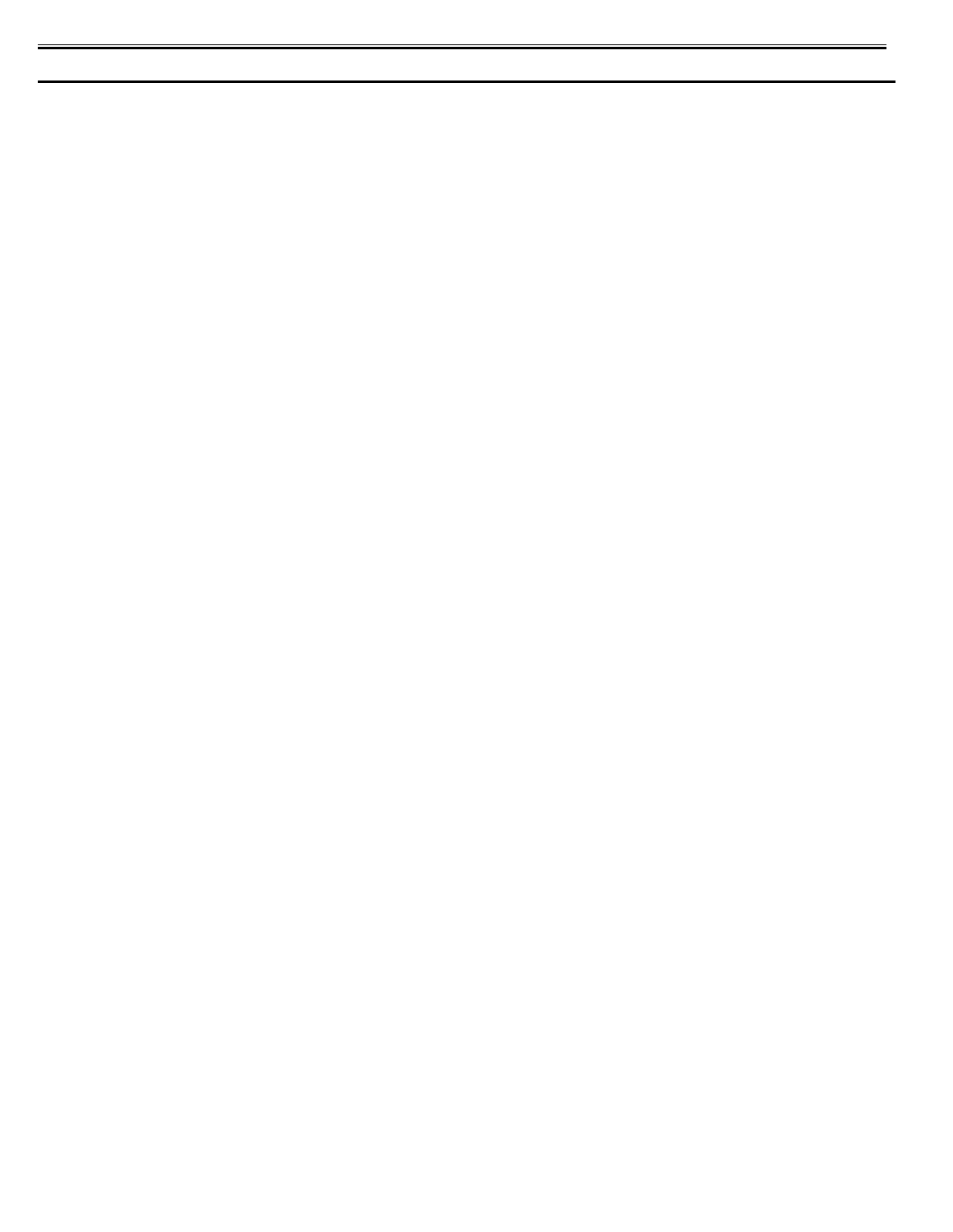# **TABLE OF CONTENTS**

| CAUTIONARY NOTE REGARDING FORWARD-LOOKING STATEMENTS                                                      | 11 |
|-----------------------------------------------------------------------------------------------------------|----|
| <b>ITEM 1. BUSINESS.</b>                                                                                  |    |
| <b>ITEM 1A. RISK FACTORS.</b>                                                                             | 6  |
| ITEM IB. UNRESOLVED STAFF COMMENTS.                                                                       | 34 |
| <b>ITEM 2. PROPERTIES.</b>                                                                                | 34 |
| <b>ITEM 3. LEGAL PROCEEDINGS.</b>                                                                         | 34 |
| <b>ITEM 4. MINE SAFETY DISCLOSURES.</b>                                                                   | 34 |
| ITEM 5. MARKET FOR REGISTRANT'S COMMON EQUITY, RELATED STOCKHOLDER MATTERS AND ISSUER PURCHASES OF EQUITY |    |
| <b>SECURITIES.</b>                                                                                        | 35 |
| ITEM 6. SELECTED FINANCIAL DATA.                                                                          | 36 |
| ITEM 7. MANAGEMENT'S DISCUSSION AND ANALYSIS OF FINANCIAL CONDITION AND RESULTS OF OPERATIONS.            | 36 |
| ITEM 7A. OUANTITATIVE AND QUALITATIVE DISCLOSURES ABOUT MARKET RISK.                                      | 39 |
| ITEM 8. FINANCIAL STATEMENTS AND SUPPLEMENTARY DATA.                                                      | 39 |
| ITEM 9. CHANGES IN AND DISAGREEMENTS WITH ACCOUNTANTS ON ACCOUNTING AND FINANCIAL DISCLOSURE.             | 39 |
| ITEM 9A. CONTROLS AND PROCEDURES.                                                                         | 39 |
| <b>ITEM 9B. OTHER INFORMATION.</b>                                                                        | 39 |
| ITEM 10. DIRECTORS, EXECUTIVE OFFICERS AND CORPORATE GOVERNANCE.                                          | 40 |
| <b>ITEM 11. EXECUTIVE COMPENSATION.</b>                                                                   | 45 |
| ITEM 12. SECURITY OWNERSHIP OF CERTAIN BENEFICIAL OWNERS AND MANAGEMENT AND RELATED STOCKHOLDER MATTERS.  | 45 |
| ITEM 13. CERTAIN RELATIONSHIPS AND RELATED TRANSACTIONS, AND DIRECTOR INDEPENDENCE.                       | 46 |
| ITEM 14. PRINCIPAL ACCOUNTING FEES AND SERVICES.                                                          | 47 |
| ITEM 15. EXHIBITS, FINANCIAL STATEMENT SCHEDULES.                                                         | 48 |

i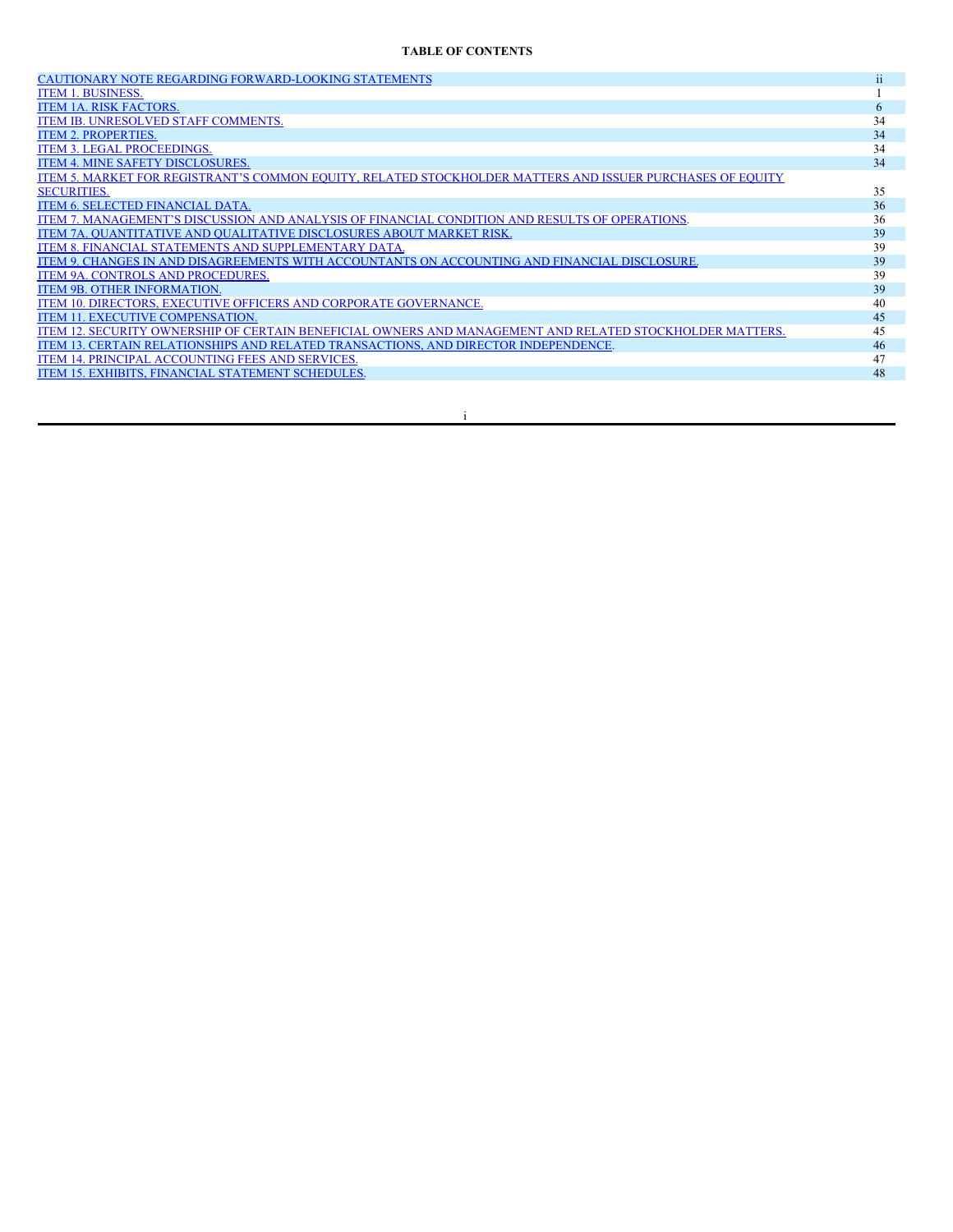### <span id="page-3-0"></span>**CAUTIONARY NOTE REGARDING FORWARD-LOOKING STATEMENTS**

The statements contained in this report that are not purely historical are forward-looking statements. Our forward- looking statements include, but are not limited to, statements regarding our or our management team's expectations, hopes, beliefs, intentions or strategies regarding the future. In addition, any statements that refer to projections, forecasts or other characterizations of future events or circumstances, including any underlying assumptions, are forward-looking statements. The words "anticipate," "believe," "continue," "could," "estimate," "expect," "intends," "may," "might," "plan," "possible," "potential," "predict," "project," "should," "would" and similar expressions may identify forward- looking statements, but the absence of these words does not mean that a statement is not forward-looking. Forward- looking statements in this Annual Report on Form 10-K may include, for example, statements about:

- our ability to complete our initial business combination with MoneyLion Inc., or any other initial business combination;
- our success in retaining or recruiting, or changes required in, our officers, key employees or directors following our initial business combination;
- our officers and directors allocating their time to other businesses and potentially having conflicts of interest with our business or in approving our initial business combination, as a result of which they would then receive expense reimbursements;
- our potential ability to obtain additional financing to complete our initial business combination;
- our pool of prospective target businesses;
- the ability of our officers and directors to generate a number of potential investment opportunities;
- our public securities' potential liquidity and trading;
- the lack of a market for our securities;
- the use of proceeds not held in the Trust Account (as described herein) or available to us from interest income on the Trust Account balance;
- the Trust Account not being subject to claims of third parties; or
- our financial performance.

The forward-looking statements contained in this report are based on our current expectations and beliefs concerning future developments and their potential effects on us. There can be no assurance that future developments affecting us will be those that we have anticipated. These forward-looking statements involve a number of risks, uncertainties (some of which are beyond our control) or other assumptions that may cause actual results or performance to be materially different from those expressed or implied by these forward-looking statements. These risks and uncertainties include, but are not limited to, those factors described under the heading "Risk Factors" in this Annual Report. Should one or more of these risks or uncertainties materialize, or should any of our assumptions prove incorrect, actual results may vary in material respects from those projected in these forward-looking statements. We undertake no obligation to update or revise any forward-looking statements, whether as a result of new information, future events or otherwise, except as may be required under applicable securities laws.

#### ii

#### **PART I**

References in this report to "we," "us" or the "Company" refer to Fusion Acquisition Corp. References to our "management" or our "management team" refer to our officers and directors, and references to the "Sponsor" refer to Fusion Sponsor LLC, a Delaware limited liability company.

#### <span id="page-3-1"></span>**ITEM 1. BUSINESS.**

# **Introduction**

We are a blank check company incorporated on March 6, 2020 as a Delaware corporation formed for the purpose of effecting a merger, capital stock exchange, asset acquisition, stock purchase, reorganization or similar business combination with one or more businesses. We have neither engaged in any operations nor generated any revenue to date. Based on our business activities, the Company is a "shell company" as defined under the Exchange Act of 1934 (the "Exchange Act") because we have no operations and nominal assets consisting almost entirely of cash.

On June 30, 2020, we consummated our initial public offering (the "Public Offering") of 35,000,000 units, including the issuance of 4,500,000 units as a result of the underwriters' partial exercise of their over-allotment option. Each unit consists of one share of Class A common stock and one-half of one warrant. Each whole warrant entitles the holder thereof to purchase one share of Class A common stock at a price of \$11.50 per share. The units were sold at an offering price of \$10.00 per unit, generating gross proceeds, before expenses, of \$350,000,000. Prior to the consummation of the Public Offering, in March 2020, the Sponsor purchased 5,750,000 shares of Class B common stock (the "Founder Shares") in exchange for a capital contribution of \$25,000, or \$0.0043 per share. On May 28, 2020, the Company effected a 1:1.25 stock split with respect to the Founder Shares, on June 24, 2020, the Company effected a 1:1.20 stock split with respect to the Founder Shares and on June 25, 2020, the Company effected a 1:1.01666 stock split with respect to the Founder Shares, resulting in the Sponsor holding an aggregate of 8,768,750 Founder Shares. The number of Founder Shares issued was determined based on the expectation that the Public Offering would be a maximum of 35,075,000 units and therefore that such Founder Shares would represent, on an asconverted basis, 20% of the outstanding shares of Class A common stock under the Public Offering. In connection with the underwriters' partial exercise of their over-allotment option prior to the closing of the Public Offering, on June 30, 2020, the Sponsor surrendered an aggregate of 18,750 Founder Shares to us for no consideration, resulting in the Sponsor holding 8,750,000 Founder Shares.

Simultaneously with the consummation of the Public Offering, we consummated the private sale of an aggregate of 8,100,000 warrants, each exercisable to purchase one share of Class A common stock at \$11.50 per share, to the Sponsor at a price of \$1.00 per warrant, generating gross proceeds, before expenses, of approximately \$8,100,000 (the "Private Placement"). The warrants sold in the Private Placement, or the private placement warrants, are identical to the warrants included in the units sold in the Public Offering, except that, so long as they are held by their initial purchasers or their permitted transferees, (i) they will not be redeemable by the Company, (ii) they (including the shares of Class A common stock issuable upon exercise of these warrants) may not, subject to certain limited exceptions, be transferred, assigned or sold until 30 days after the Company completes its initial business combination and (iii) they may be exercised by the holders on a cashless basis.

Upon the closing of the Public Offering and the Private Placement, \$350,000,000 was placed in a trust account with Continental Stock Transfer & Trust Company acting as trustee (the "Trust Account"). Except with respect to interest earned on the funds held in the Trust Account that may be released to the Company to pay its taxes, if any, the funds held in the Trust Account will not be released from the Trust Account until the earliest of (i) the completion of the Company's initial business combination, (ii) the redemption of our public shares if we are unable to complete our initial business combination by December 31, 2021, subject to applicable law, or (iii) the redemption of 100% of the public shares if we are unable to complete an initial business combination by December 31, 2021. The proceeds held in the Trust Account may only be invested in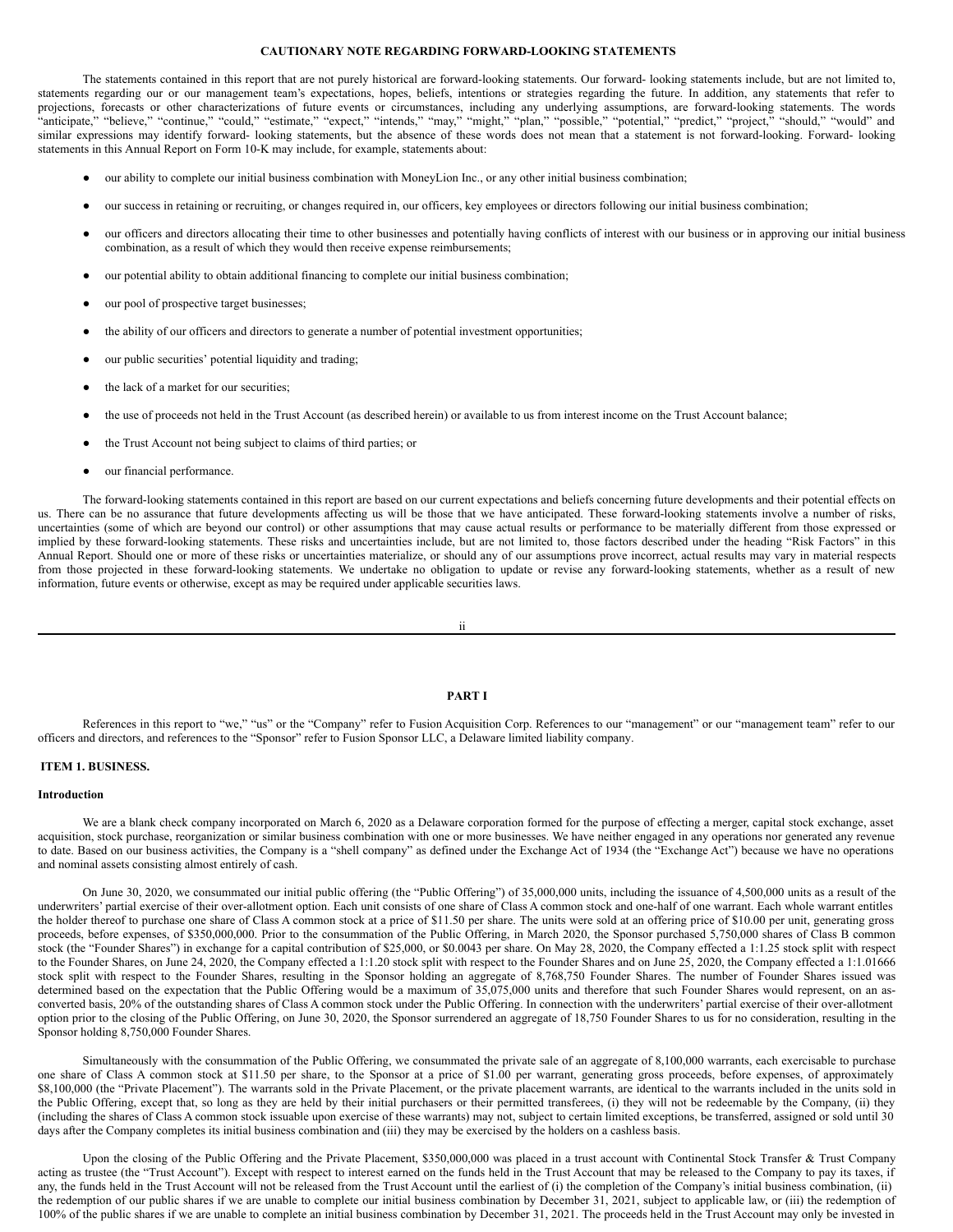United States "government securities" within the meaning of Section 2(a)(16) of the Investment Company Act of 1940, as amended (the "Investment Company Act"), having a maturity of 185 days or less or in money market funds meeting certain conditions under Rule 2a-7 promulgated under the Investment Company Act which invest only in direct U.S. government treasury obligations. The proceeds deposited in the Trust Account could become subject to the claims of the Company's creditors, if any, which could have priority over the claims of its public stockholders.

1

After the payment of underwriting discounts and commissions (excluding the deferred portion of \$13,150,000 in underwriting discounts and commissions, which amount will be payable upon consummation of our initial business combination if consummated) and approximately \$2 million in expenses relating to the Public Offering, approximately \$1,250,000 of the net proceeds of the Public Offering and Private Placement was not deposited into the Trust Account and was retained by us for working capital purposes. The net proceeds deposited into the Trust Account remain on deposit in the Trust Account earning interest. As of December 31, 2020, there was approximately \$350,000,000 in investments and cash held in the Trust Account and approximately \$950,000 of cash held outside the Trust Account available for working capital purposes.

On February 11, 2021, we entered into an agreement and plan of merger by and among the Company, ML Merger Sub Inc., a wholly owned subsidiary of the Company ("Merger Sub"), and MoneyLion (as it may be amended and/or restated from time to time, the "Merger Agreement"), which provides for Merger Sub to merge with and into MoneyLion with MoneyLion surviving the merger as a wholly owned subsidiary of the Company (the "Business Combination"). In addition, in connection with the consummation of the Business Combination, the Company will be renamed as determined by MoneyLion and is referred to herein as "New MoneyLion" as of the time following such change of name.

The Merger Agreement contains customary representations, warranties and covenants by the parties thereto and the closing is subject to certain conditions as further described in the Merger Agreement.

Other than as specifically discussed, this report does not assume the closing of the Business Combination.

#### **Effecting Our Initial Business Combination**

#### *General*

We are not presently engaged in, and we will not engage in, any operations for an indefinite period of time. We intend to effectuate our initial business combination using cash held in the Trust Account, our equity, debt or a combination of these as the consideration to be paid in our initial business combination. We may seek to complete our initial business combination with a company or business that may be financially unstable or in its early stages of development or growth, which would subject us to the numerous risks inherent in such companies and businesses.

If our initial business combination is paid for using equity or debt securities, or not all of the funds released from the Trust Account are used for payment of the consideration in connection with our initial business combination or used for redemptions of our shares of Class A common stock, we may apply the balance of the cash released to us from the Trust Account for general corporate purposes, including for maintenance or expansion of operations of the post-transaction company, the payment of principal or interest due on indebtedness incurred in completing our initial business combination, to fund the purchase of other companies or for working capital.

#### *Selection of Target Businesses*

While we may pursue an acquisition in any business industry or sector, we intend to concentrate our efforts identifying businesses in the financial services industry with an enterprise value of approximately \$750 million to \$3 billion, with particular emphasis on businesses that are providing or changing technology for traditional financial services ("FinTech"), or those in the wealth, financial advice, investment, and asset management sectors. In addition, we intend to capitalize on the ability of our management team to identify, acquire, and manage a business in the financial services industry that can benefit from their experience and differentiated global network.

NYSE rules require that we must consummate an initial business combination with one or more operating businesses or assets with a fair market value equal to at least 80% of the net assets held in the trust account (net of amounts disbursed to management for working capital purposes, if permitted, and excluding the amount of any deferred underwriting commissions). Our board of directors will make the determination as to the fair market value of our initial business combination. If our board of directors is not able to independently determine the fair market value of our initial business combination, we will obtain an opinion from an independent investment banking firm which is a member of the Financial Industry Regulatory Authority ("FINRA") or a valuation or appraisal firm with respect to the satisfaction of such criteria. While we consider it unlikely that our board of directors will not be able to make an independent determination of the fair market value of our initial business combination, it may be unable to do so if it is less familiar or experienced with the business of a particular target or if there is a significant amount of uncertainty as to the value of the target's assets or prospects.

| ł |
|---|
|   |
|   |

We anticipate structuring our initial business combination so that the post-transaction company in which our public stockholders own shares will own or acquire 100% of the equity interests or assets of the target business or businesses. We may, however, structure our initial business combination such that the post-transaction company owns or acquires less than 100% of such interests or assets of the target business in order to meet certain objectives of the target management team or stockholders or for other reasons, but we will only complete such business combination if the post-transaction company owns or acquires 50% or more of the outstanding voting securities of the target or otherwise acquires a controlling interest in the target sufficient for it not to be required to register as an investment company under the Investment Company Act of 1940, as amended, or the Investment Company Act. Even if the post-transaction company owns or acquires 50% or more of the voting securities of the target, our stockholders prior to the business combination may collectively own a minority interest in the post-transaction company, depending on valuations ascribed to the target and us in the business combination transaction. For example, we could pursue a transaction in which we issue a substantial number of new shares in exchange for all of the outstanding capital stock of a target. In this case, we would acquire a 100% controlling interest in the target. However, as a result of the issuance of a substantial number of new shares, our stockholders immediately prior to our initial business combination could own less than a majority of our outstanding shares subsequent to our initial business combination. If less than 100% of the equity interests or assets of a target business or businesses are owned or acquired by the post-transaction company, the portion of such business or businesses that is owned or acquired is what will be taken into account for purposes of the 80% of net assets test described above. If the business combination involves more than one target business, the 80% of net assets test will be based on the aggregate value of all of the target businesses.

We are not prohibited from pursuing an initial business combination with a company that is affiliated with our sponsor, executive officers or directors, or completing the business combination through a joint venture or other form of shared ownership with our sponsor, executive officers or directors. In the event we seek to complete an initial business combination with a target that is affiliated with our sponsor, executive officers or directors, we, or a committee of independent directors, would obtain an opinion from an independent investment banking firm which is a member of FINRA or a valuation or appraisal firm stating that such an initial business combination is fair to our company from a financial point of view.

In evaluating a prospective target business, we expect to conduct a thorough due diligence review which may encompass, among other things, meetings with incumbent management and employees, document reviews, interviews of customers and suppliers, inspection of facilities, as applicable, as well as a review of financial,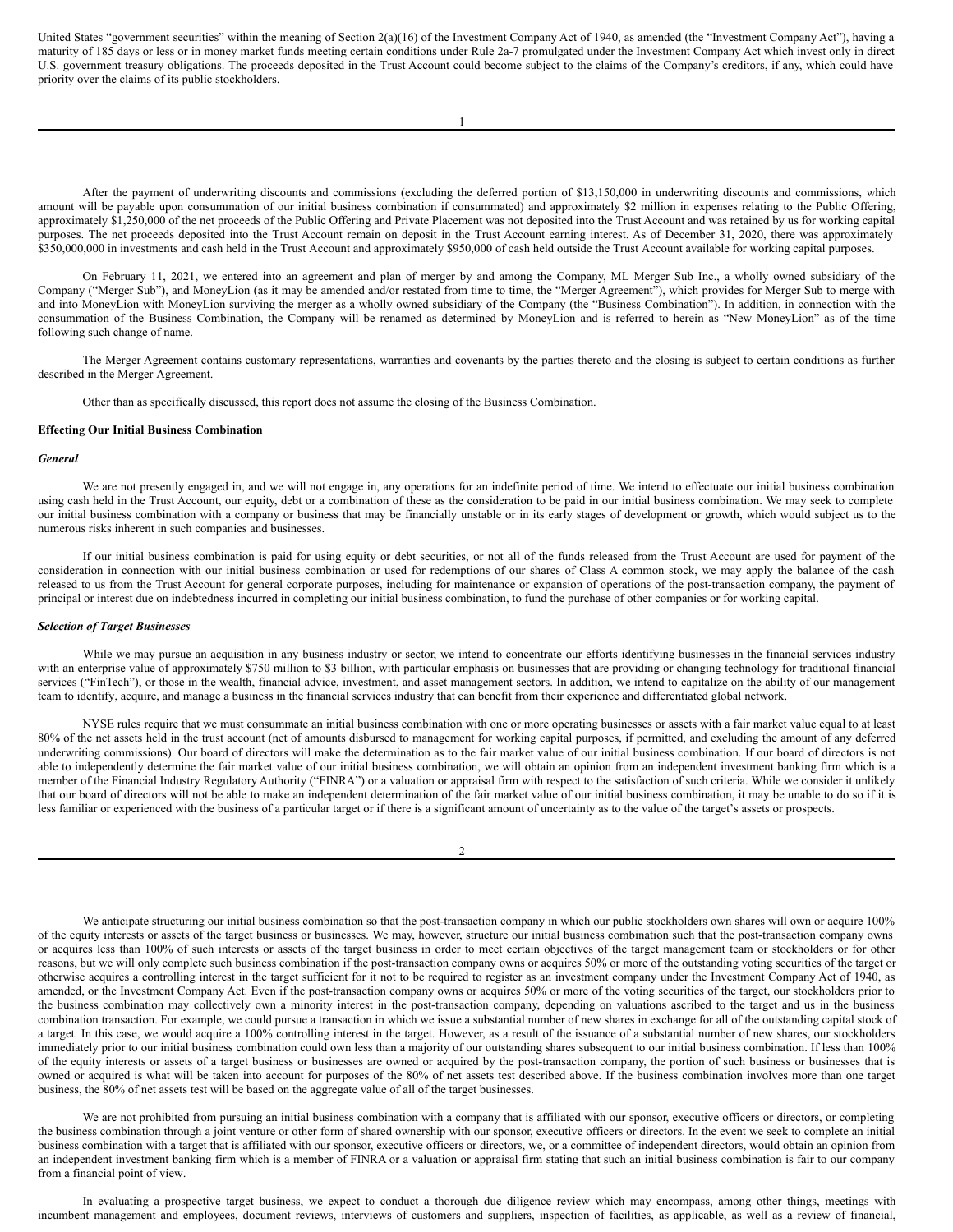operational, legal and other information which will be made available to us. If we determine to move forward with a particular target, we will proceed to structure and negotiate the terms of the business combination transaction.

The time required to select and evaluate a target business and to structure and complete our initial business combination, and the costs associated with this process, are not currently ascertainable with any degree of certainty. Any costs incurred with respect to the identification and evaluation of, and negotiation with, a prospective target business with which our initial business combination is not ultimately completed will result in our incurring losses and will reduce the funds we can use to complete another business combination. We will not pay any consulting fees to members of our management team, or any of their respective affiliates, for services rendered to or in connection with our initial business combination.

# *Redemption Rights for Holders of Public Shares Upon Consummation of Our Initial Business Combination*

We will provide our public stockholders with the opportunity to redeem all or a portion of their shares of Class A common stock upon the completion of our initial business combination at a per-share price, payable in cash, equal to the aggregate amount then on deposit in the trust account calculated as of two business days prior to the consummation of the initial business combination, including interest earned on the funds held in the trust account (which interest shall be net of taxes payable), divided by the number of then outstanding public shares, subject to the limitations and on the conditions described herein. The amount in the trust account is initially anticipated to be \$10.00 per public share. The per share amount we will distribute to investors who properly redeem their shares will not be reduced by the deferred underwriting commissions we will pay to the underwriters. Our Sponsor, officers and directors have entered into a letter agreement with us, pursuant to which they have agreed to waive their redemption rights with respect to any founder shares and public shares they may hold in connection with the completion of our initial business combination.

3

#### *Conduct of Redemptions Pursuant to Tender Of er Rules*

If a stockholder vote is not required and we do not decide to hold a stockholder vote for business or other legal reasons, we will (a) conduct the redemptions pursuant to Rule 13e-4 and Regulation 14E of the Exchange Act, which regulate issuer tender offers, and (b) file tender offer documents with the SEC prior to completing our initial business combination, which contain substantially the same financial and other information about the initial business combination and the redemption rights as is required under Regulation 14A of the Exchange Act, which regulates the solicitation of proxies.

# *Submission of Our Initial Business Combination to a Stockholder Vote*

In the event that we seek stockholder approval of our initial business combination, we will distribute proxy materials and, in connection therewith, provide our public stockholders with the redemption rights described above upon completion of the initial business combination.

If we seek stockholder approval, we will complete our initial business combination only if a majority of the outstanding shares of common stock voted are voted in favor of the business combination. In such case, our Sponsor, officers and directors have agreed to vote their Founder Shares and any public shares purchased during or after the Public Offering in favor of our initial business combination. Each public stockholder may elect to redeem their public shares irrespective of whether they vote for or against the proposed transaction. In addition, our Sponsor, officers and directors have entered into a letter agreement with us, pursuant to which they have agreed to waive their redemption rights with respect to their Founder Shares and public shares in connection with the completion of our initial business combination.

If we seek stockholder approval of our initial business combination and we do not conduct redemptions in connection with our initial business combination pursuant to the tender offer rules, our Sponsor, directors, officers, advisors or their affiliates may purchase shares or public warrants in privately negotiated transactions or in the open market either prior to or following the completion of our initial business combination. There is no limit on the number of shares our Sponsor, directors, officers, advisors or their affiliates may purchase in such transactions, subject to compliance with applicable law and NYSE rules. However, they have no current commitments, plans or intentions to engage in such transactions and have not formulated any terms or conditions for any such transactions. None of the funds held in the Trust Account will be used to purchase shares or public warrants in such transactions. If they engage in such transactions, they will not make any such purchases when they are in possession of any material nonpublic information not disclosed to the seller or if such purchases are prohibited by Regulation M under the Exchange Act. We do not currently anticipate that such purchases, if any, would constitute a tender offer subject to the tender offer rules under the Exchange Act or a going-private transaction subject to the going-private rules under the Exchange Act; however, if the purchasers determine at the time of any such purchases that the purchases are subject to such rules, the purchasers will comply with such rules. Any such purchases will be reported pursuant to Section 13 and Section 16 of the Exchange Act to the extent such purchasers are subject to such reporting requirements.

The purpose of any such purchases of shares could be to vote such shares in favor of the initial business combination and thereby increase the likelihood of obtaining stockholder approval of the initial business combination or to satisfy a closing condition in an agreement with a target that requires us to have a minimum net worth or a certain amount of cash at the closing of our initial business combination, where it appears that such requirement would otherwise not be met. The purpose of any such purchases of public warrants could be to reduce the number of public warrants outstanding or to vote such warrants on any matters submitted to the warrant holders for approval in connection with our initial business combination. Any such purchases of our securities may result in the completion of our initial business combination that may not otherwise have been possible. In addition, if such purchases are made, the public "float" of our Class A ordinary shares or warrants may be reduced and the number of beneficial holders of our securities may be reduced, which may make it difficult to maintain or obtain the quotation, listing or trading of our securities on a national securities exchange.

4

# Limitation on Redemption Rights Upon Completion of Our Initial Business Combination If We Seek Stockholder Approval

Notwithstanding the foregoing redemption rights, if we seek stockholder approval of our initial business combination and we do not conduct redemptions in connection with our initial business combination pursuant to the tender offer rules, our amended and restated memorandum and articles of association provide that a public stockholder, together with any affiliate of such stockholder or any other person with whom such stockholder is acting in concert or as a "group" (as defined under Section 13 of the Exchange Act), will be restricted from redeeming its shares with respect to more than an aggregate of 20% of the shares sold in the Public Offering without our prior consent. We believe the restriction described above will discourage stockholders from accumulating large blocks of shares, and subsequent attempts by such holders to use their ability to redeem their shares as a means to force us or our management to purchase their shares at a significant premium to the then-current market price or on other undesirable terms. Absent this provision, a public stockholder holding more than an aggregate of 20% of the shares sold in the Public Offering could threaten to exercise its redemption rights against a business combination if such holder's shares are not purchased by us, our Sponsor or our management at a premium to the then-current market price or on other undesirable terms. By limiting our stockholders' ability to redeem to no more than 20% of the shares sold in the Public Offering, we believe we will limit the ability of a small group of stockholders to unreasonably attempt to block our ability to complete our initial business combination, particularly in connection with a business combination with a target that requires as a closing condition that we have a minimum net worth or a certain amount of cash. However, we would not be restricting our stockholders' ability to vote all of their shares (including all shares held by those stockholders that hold more than 20% of the shares sold in the Public Offering) for or against our initial business combination.

# *Redemption of Public Shares and Liquidation If No Initial Business Combination*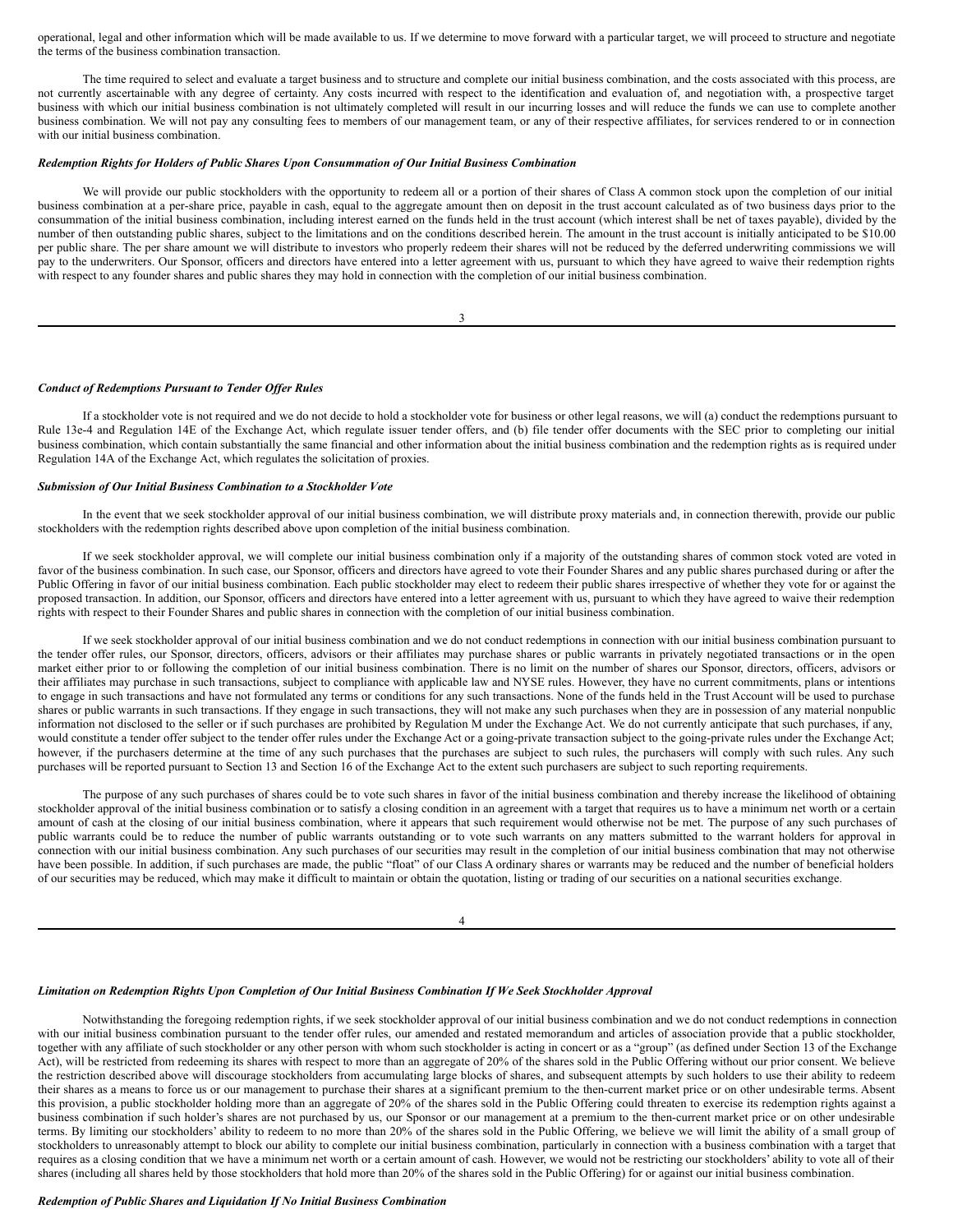Our Amended and Restated Certificate of Incorporation (our "Charter") provides that we will have until December 31, 2021 to complete our initial business combination. If we are unable to complete our initial business combination by December 31, 2021, we will: (i) cease all operations except for the purpose of winding up, (ii) as promptly as reasonably possible but not more than ten business days thereafter, redeem the public shares, at a per-share price, payable in cash, equal to the aggregate amount then on deposit in the trust account, including interest earned on the funds held in the trust account and not previously released to us to fund our working capital requirements (subject to an annual limit of \$250,000) (less taxes payable and up to \$100,000 of interest to pay dissolution expenses), divided by the number of then outstanding public shares, which redemption will completely extinguish public stockholders' rights as stockholders (including the right to receive further liquidating distributions, if any), and (iii) as promptly as reasonably possible following such redemption, subject to the approval of our remaining stockholders and our board of directors, liquidate and dissolve, subject, in each case, to our obligations under Delaware law to provide for claims of creditors and the requirements of other applicable law. There will be no redemption rights or liquidating distributions with respect to our warrants, which will expire worthless if we fail to complete our initial business combination by December 31, 2021.

#### *Competition*

In identifying, evaluating and selecting a target business for our business combination, we may encounter intense competition from other entities having a business objective similar to ours, including other blank check companies, private equity groups and leveraged buyout funds, and operating businesses seeking strategic acquisitions. Many of these entities are well established and have extensive experience identifying and effecting business combinations directly or through affiliates. Moreover, many of these competitors possess greater financial, technical, human and other resources than us. Our ability to acquire larger target businesses will be limited by our available financial resources. This inherent limitation gives others an advantage in pursuing the acquisition of a target business. Furthermore, our obligation to pay cash in connection with our public stockholders who exercise their redemption rights may reduce the resources available to us for our initial business combination and our outstanding warrants, and the future dilution they potentially represent, may not be viewed favorably by certain target businesses. Either of these factors may place us at a competitive disadvantage in successfully negotiating an initial business combination.

#### *Employees*

We currently have two executive officers. These individuals are not obligated to devote any specific number of hours to our matters but they intend to devote as much of their time as they deem necessary to our affairs until we have completed our initial business combination. The amount of time they will devote in any time period will vary based on whether a target business has been selected for our initial business combination and the stage of the business combination process we are in. We do not intend to have any full-time employees prior to the completion of our initial business combination.

# *Available Information*

We are required to file Annual Reports on Form 10-K and Quarterly Reports on Form 10-Q with the SEC on a regular basis, and are required to disclose certain material events (e.g., changes in corporate control, acquisitions or dispositions of a significant amount of assets other than in the ordinary course of business and bankruptcy) in a Current Report on Form 8-K. The SEC maintains an Internet website that contains reports, proxy and information statements and other information regarding issuers that file electronically with the SEC. The SEC's Internet website is located at http://www.sec.gov. In addition, the Company will provide copies of these documents without charge upon request from us in writing at 667 Madison Avenue, 5th Floor, New York, New York, 10065 or by telephone at (212) 763-0169.

# <span id="page-6-0"></span>**ITEM 1A. RISK FACTORS.**

An investment in our securities involves a high degree of risk. You should consider carefully all of the risks described below, together with the other information contained in this Annual Report on Form 10-K and the prospectus associated with our initial public offering, before making a decision to invest in our securities. If any of the following events occur, our business, financial condition and operating results may be materially adversely affected. In that event, the trading price of our securities could *decline, and you could lose all or part of your investment.*

### **Risks Relating to Our Search for, and Consummation of or Inability to Consummate, a Business Combination.**

# We are a recently formed blank check company with no operating history and no revenues, and you have no basis on which to evaluate our ability to achieve our business *objective.*

We are a recently formed blank check company established under the laws of the State of Delaware with no operating history. Because we lack an operating history, you have no basis upon which to evaluate our ability to achieve our business objective of completing our initial business combination. We have no plans, arrangements or understandings with any prospective target business concerning a business combination and may be unable to complete our business combination. If we fail to complete our business combination, we will never generate any operating revenues.

## Our public stockholders may not be afforded an opportunity to vote on our proposed business combination, which means we may complete our initial business combination *even though a majority of our public stockholders do not support such a combination.*

We may choose not to hold a stockholder vote to approve our initial business combination if the business combination would not require stockholder approval under applicable law or stock exchange listing requirement. Except for as required by applicable law or stock exchange requirement, the decision as to whether we will seek stockholder approval of a proposed business combination or will allow stockholders to sell their shares to us in a tender offer will be made by us, solely in our discretion, and will be based on a variety of factors, such as the timing of the transaction and whether the terms of the transaction would otherwise require us to seek stockholder approval. Accordingly, we may complete our initial business combination even if holders of a majority of our common stock do not approve of the business combination we complete.

## Your only opportunity to affect the investment decision regarding a potential business combination will be limited to the exercise of your right to redeem your shares from *us for cash, unless we seek stockholder approval of the business combination.*

You will not be provided with an opportunity to evaluate the specific merits or risks of one or more target businesses. Since our board of directors may complete a business combination without seeking stockholder approval, public stockholders may not have the right or opportunity to vote on the business combination, unless we seek such stockholder vote. Accordingly, your only opportunity to affect the investment decision regarding a potential business combination may be limited to exercising your redemption rights within the period of time (which will be at least 20 business days) set forth in our tender offer documents mailed to our public stockholders in which we describe our initial business combination.

If we seek stockholder approval of our initial business combination, our Sponsor and management team have agreed to vote in favor of such initial business combination, *regardless of how our public stockholders vote.*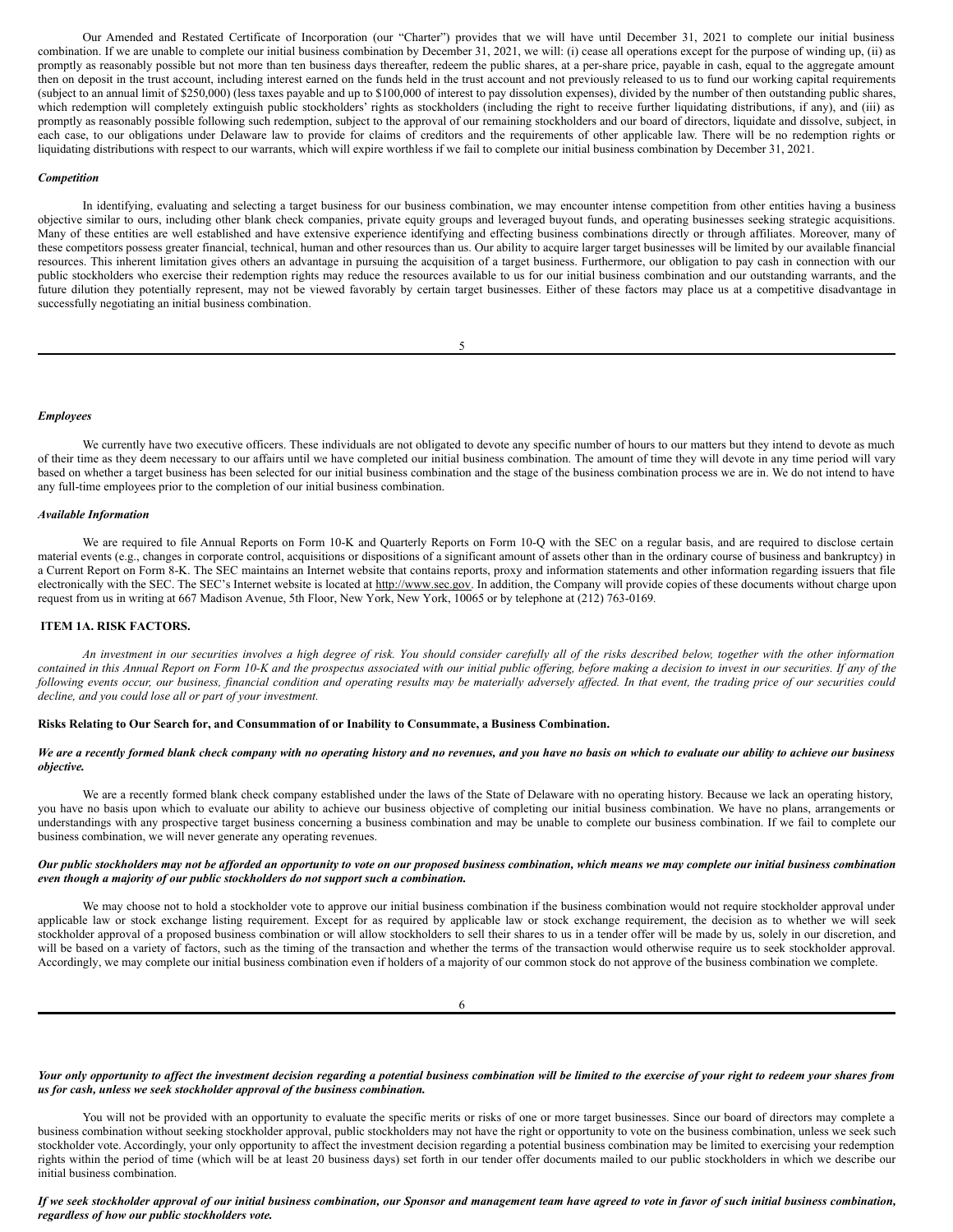Our Sponsor owned 20% of our issued and outstanding ordinary shares immediately following the completion of the Public Offering. Our Sponsor and management team also may from time to time purchase Class A ordinary shares prior to our initial business combination. Our amended and restated memorandum and articles of association provides that, if we seek stockholder approval of an initial business combination, such initial business combination will be approved if we receive an ordinary resolution under Cayman Islands law, which requires the affirmative vote of a majority of the stockholders who attend and vote at a general meeting of the Company, including the Founder Shares. As a result, in addition to our Sponsor's Founder Shares, we would need 13,125,000, or 37.5%, of the 35,000,000 public shares sold in the Public Offering to be voted in favor of an initial business combination in order to have our initial business combination approved (assuming all outstanding shares are voted). Accordingly, if we seek stockholder approval of our initial business combination, the agreement by our Sponsor and management team to vote in favor of our initial business combination will increase the likelihood that we will receive an ordinary resolution, being the requisite stockholder approval for such initial business combination.

## The ability of our public stockholders to redeem their shares for cash may make our financial condition unattractive to potential business combination targets, which may *make it dif icult for us to enter into a business combination with a target.*

We may seek to enter into a business combination transaction agreement with a prospective target that requires as a closing condition that we have a minimum net worth or a certain amount of cash. If too many public stockholders exercise their redemption rights, we would not be able to meet such closing condition and, as a result, would not be able to proceed with the business combination. Furthermore, in no event will we redeem our public shares in an amount that would cause our net tangible assets to be less than \$5,000,001 upon consummation of our initial business combination and after payment of underwriters' fees and commissions (so that we do not then become subject to the SEC's "penny stock" rules) or any greater net tangible asset or cash requirement that may be contained in the agreement relating to our initial business combination. Consequently, if accepting all properly submitted redemption requests would cause our net tangible assets to be less than \$5,000,001 upon consummation of our initial business combination or such greater amount necessary to satisfy a closing condition as described above, we would not proceed with such redemption and the related business combination and may instead search for an alternate business combination. Prospective targets will be aware of these risks and, thus, may be reluctant to enter into a business combination transaction with us.

### The ability of our public stockholders to exercise redemption rights with respect to a large number of our shares may not allow us to complete the most desirable business *combination or optimize our capital structure.*

At the time we enter into an agreement for our initial business combination, we will not know how many stockholders may exercise their redemption rights, and therefore will need to structure the transaction based on our expectations as to the number of shares that will be submitted for redemption. If our Merger Agreement requires us to use a portion of the cash in the Trust Account to pay the purchase price, or requires us to have a minimum amount of cash at closing, we will need to reserve a portion of the cash in the Trust Account to meet such requirements, or arrange for third-party financing. In addition, if a larger number of shares is submitted for redemption than we initially expected, we may need to restructure the transaction to reserve a greater portion of the cash in the Trust Account or arrange for third-party financing. Raising additional thirdparty financing may involve dilutive equity issuances or the incurrence of indebtedness at higher than desirable levels. The above considerations may limit our ability to complete the most desirable business combination available to us or optimize our capital structure.

7

# The ability of our public stockholders to exercise redemption rights with respect to a large number of our shares could increase the probability that our initial business combination would be unsuccessful and that you would have to wait for liquidation in order to redeem your shares.

If our initial Merger Agreement requires us to use a portion of the cash in the Trust Account to pay the purchase price, or requires us to have a minimum amount of cash at closing, the probability that our initial business combination would be unsuccessful is increased. If our initial business combination is unsuccessful, you would not receive your pro rata portion of the Trust Account until we liquidate the Trust Account. If you are in need of immediate liquidity, you could attempt to sell your shares in the open market; however, at such time our shares may trade at a discount to the pro rata amount per share in the Trust Account. In either situation, you may suffer a material loss on your investment or lose the benefit of funds expected in connection with your exercise of redemption rights until we liquidate or you are able to sell your shares in the open market.

# The novel coronavirus, or COVID-19, pandemic, including the efforts to mitigate its impact, has and may continue to have a material adverse effect on our search for a *business combination, as well as any target business with which we ultimately consummate a business combination.*

The COVID-19 pandemic, including efforts to combat it, has and may continue to adversely affect our search for a business combination. In addition, the outbreak of COVID-19 has resulted in a widespread health crisis that has and may continue to adversely affect the economies and financial markets worldwide. As such, the business of any potential target business with which we may consummate a business combination could be materially and adversely affected.

In response to the pandemic, public health authorities and local, national and international governments have implemented measures that may directly or indirectly impact our ability to search for and acquire any target business, including measures such as voluntary or mandatory quarantines, restrictions on travel and orders to limit the activities of non-essential workforce personnel. We may be unable to complete a business combination if concerns relating to COVID-19 continue to restrict travel, limit the ability to have meetings with potential investors or the target company's personnel, vendors and services providers are unavailable to negotiate and consummate a transaction in a timely manner.

In addition, countries or supranational organizations in our target markets may develop and implement legislation that makes it more difficult or impossible for entities outside such countries or target markets to acquire or otherwise invest in companies or businesses deemed essential or otherwise vital. The extent to which the COVID-19 pandemic impacts our search for and ability to consummate a business combination will depend on future developments, which are highly uncertain and cannot be predicted, including new information which may emerge concerning the severity of the COVID-19 pandemic and the actions to contain it or treat its impact. If the disruptions posed by COVID-19 pandemic continue for an extended period of time and result in protectionist sentiments and legislation in our target markets, our ability to consummate a business combination, or the operations of a target business with which we ultimately consummate a business combination, may be materially adversely affected. In addition, our ability to consummate a transaction may be dependent on the ability to raise equity and debt financing, which may be impacted by the COVID-19 pandemic. The requirement that we complete our initial business combination within 18 months after the Public Offering may give potential target businesses leverage over us in negotiating a business combination and may limit the time we have in which to conduct due diligence on potential business combination targets, in particular as we approach our dissolution deadline, which could undermine our ability to complete our initial business combination on terms that would produce value for our stockholders.

Any potential target business with which we enter into negotiations concerning a business combination will be aware that we must complete our initial business combination within 18 months of the Public Offering. Consequently, such target business may obtain leverage over us in negotiating a business combination, knowing that if we do not complete our initial business combination with that particular target business, we may be unable to complete our initial business combination with any target business. This risk will increase as we get closer to the timeframe described above. In addition, we may have limited time to conduct due diligence and may enter into our initial business combination on terms that we would have rejected upon a more comprehensive investigation.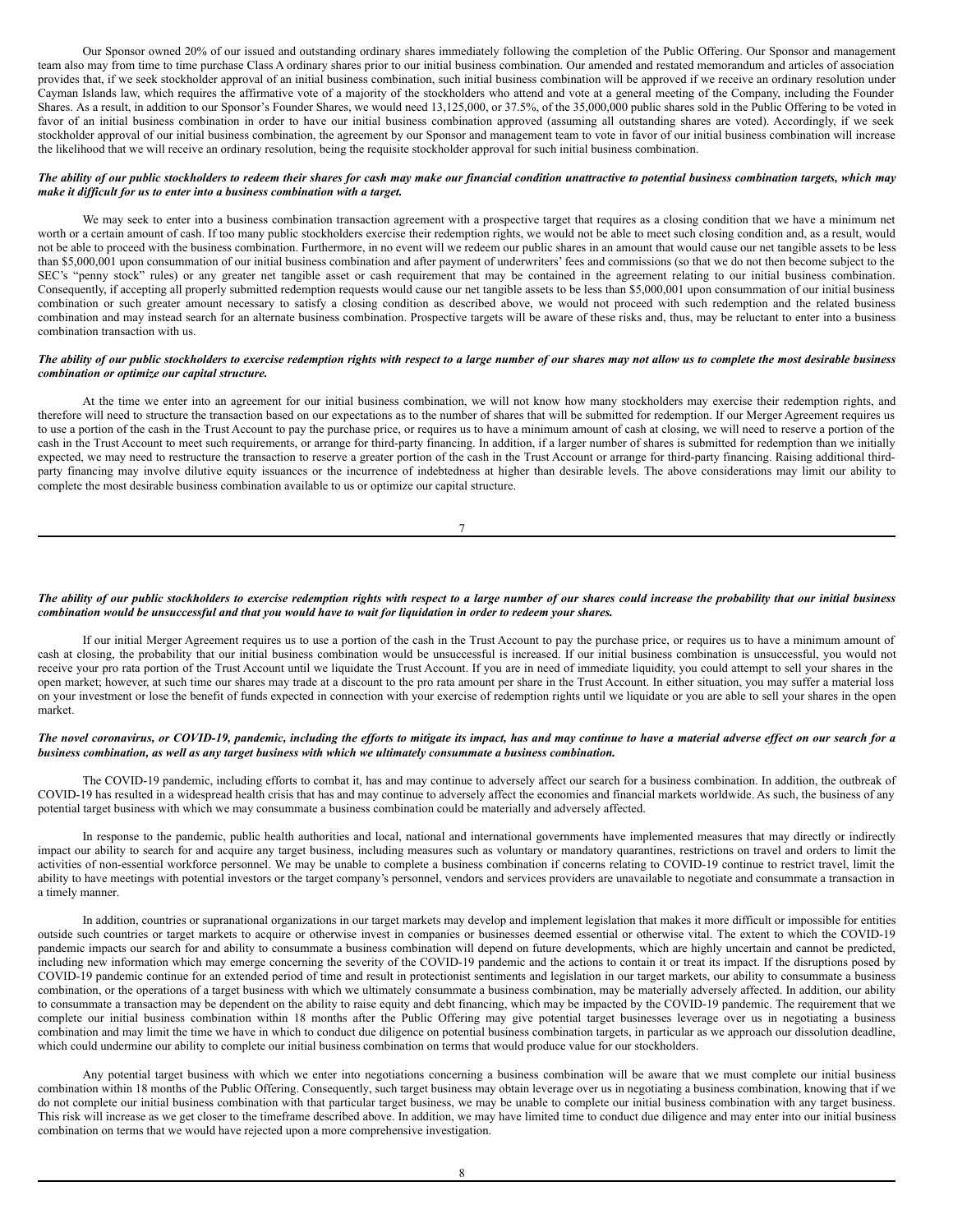### The requirement that we complete our initial business combination by December 31, 2021 may give potential target businesses leverage over us in negotiating a business combination and may limit the time we have in which to conduct due diligence on potential business combination targets, in particular as we approach our dissolution deadline, which could undermine our ability to complete our initial business combination on terms that would produce value for our stockholders.

Any potential target business with which we enter into negotiations concerning a business combination will be aware that we must complete our initial business combination by December 31, 2021. Consequently, such target business may obtain leverage over us in negotiating a business combination, knowing that if we do not complete our initial business combination with that particular target business, we may be unable to complete our initial business combination with any target business. This risk will increase as we get closer to the timeframe described above. In addition, we may have limited time to conduct due diligence and may enter into our initial business combination on terms that we would have rejected upon a more comprehensive investigation.

#### We may not be able to complete our initial business combination by December 31, 2021, in which case we would cease all operations except for the purpose of winding up *and we would redeem our public shares and liquidate.*

We may not be able to find a suitable target business and complete our initial business combination by December 31, 2021. If we have not completed our initial business combination within such time period, we will: (i) cease all operations except for the purpose of winding up, (ii) as promptly as reasonably possible but not more than ten business days thereafter, redeem the public shares, at a per-share price, payable in cash, equal to the aggregate amount then on deposit in the Trust Account, including interest earned on the funds held in the Trust Account and not previously released to us to fund our working capital requirements (subject to an annual limit of \$250,000) (less taxes payable and up to \$100,000 of interest to pay dissolution expenses), divided by the number of then outstanding public shares, which redemption will completely extinguish public stockholders' rights as stockholders (including the right to receive further liquidating distributions, if any), and (iii) as promptly as reasonably possible following such redemption, subject to the approval of our remaining stockholders and our board of directors, liquidate and dissolve, subject in each case, to our obligations under Delaware law to provide for claims of creditors and the requirements of other applicable law.

#### If we seek stockholder approval of our initial business combination, our Sponsor, directors, executive officers, advisors and their affiliates may elect to purchase shares or public warrants from public stockholders, which may influence a vote on a proposed business combination and reduce the public "float" of our Class A common stock.

If we seek stockholder approval of our initial business combination and we do not conduct redemptions in connection with our business combination pursuant to the tender offer rules, our Sponsor, directors, executive officers, advisors or their affiliates may purchase shares or public warrants in privately negotiated transactions or in the open market either prior to or following the completion of our initial business combination, although they are under no obligation to do so. However, other than as expressly stated herein, they have no current commitments, plans or intentions to engage in such transactions and have not formulated any terms or conditions for any such transactions. None of the funds in the Trust Account will be used to purchase shares or public warrants in such transactions.

In the event that our Sponsor, directors, executive officers, advisors or their affiliates purchase shares in privately negotiated transactions from public stockholders who have already elected to exercise their redemption rights, such selling stockholders would be required to revoke their prior elections to redeem their shares. The purpose of any such purchases of shares could be to vote such shares in favor of the business combination and thereby increase the likelihood of obtaining stockholder approval of the business combination or to satisfy a closing condition in an agreement with a target that requires us to have a minimum net worth or a certain amount of cash at the closing of our business combination, where it appears that such requirement would otherwise not be met. The purpose of any such purchases of public warrants could be to reduce the number of public warrants outstanding or to vote such warrants on any matters submitted to the warrantholders for approval in connection with our initial business combination. Any such purchases of our securities may result in the completion of our initial business combination that may not otherwise have been possible.

In addition, if such purchases are made, the public "float" of our Class A common stock or public warrants and the number of beneficial holders of our securities may be reduced, possibly making it difficult to obtain or maintain the quotation, listing or trading of our securities on a national securities exchange.

 $\overline{Q}$ 

## If a public stockholder fails to receive notice of our offer to redeem our public shares in connection with our business combination, or fails to comply with the procedures *for tendering its shares, such shares may not be redeemed.*

We will comply with the proxy rules or tender offer rules, as applicable, when conducting redemptions in connection with our business combination. Despite our compliance with these rules, if a stockholder fails to receive our proxy materials or tender offer documents, as applicable, such stockholder may not become aware of the opportunity to redeem its shares. In addition, proxy materials or tender offer documents, as applicable, that we will furnish to holders of our public shares in connection with our initial business combination will describe the various procedures that must be complied with in order to validly tender or submit public shares for redemption. For example, we intend to require our public stockholders seeking to exercise their redemption rights, whether they are record holders or hold their shares in "street name," to, at the holder's option, either deliver their stock certificates to our transfer agent, or to deliver their shares to our transfer agent electronically prior to the date set forth in the proxy materials or tender offer documents, as applicable. In the case of proxy materials, this date may be up to two business days prior to the vote on the proposal to approve the initial business combination. In addition, if we conduct redemptions in connection with a stockholder vote, we intend to require a public stockholder seeking redemption of its public shares to also submit a written request for redemption to our transfer agent two business days prior to the vote in which the name of the beneficial owner of such shares is included. In the event that a stockholder fails to comply with these or any other procedures disclosed in the proxy or tender offer materials, as applicable, its shares may not be redeemed.

# You will not be entitled to protections normally afforded to investors of many other blank check companies.

Since the net proceeds of the Public Offering and the Private Placement are intended to be used to complete an initial business combination with a target business that has not been selected, we may be deemed to be a "blank check" company under the United States securities laws. However, because we have net tangible assets in excess of \$5,000,000 and have filed a Current Report on Form 8-K, including an audited balance sheet demonstrating this fact, we are exempt from rules promulgated by the SEC to protect investors in blank check companies, such as Rule 419. Accordingly, investors will not be afforded the benefits or protections of those rules. Among other things, this means that we will have a longer period of time to complete our business combination than do companies subject to Rule 419. Moreover, if the Public Offering were subject to Rule 419, that rule would have prohibited the release of any interest earned on funds held in the Trust Account to us unless and until the funds in the Trust Account were released to us in connection with our completion of an initial business combination.

#### If we seek stockholder approval of our initial business combination and we do not conduct redemptions pursuant to the tender offer rules, and if you or a "group" of stockholders are deemed to hold in excess of 20% of our Class A common stock, you will lose the ability to redeem all such shares in excess of 15% of our Class A common *stock.*

If we seek stockholder approval of our initial business combination and we do not conduct redemptions in connection with our initial business combination pursuant to the tender offer rules, our Charter provides that a public stockholder, together with any affiliate of such stockholder or any other person with whom such stockholder is acting in concert or as a "group" (as defined under Section 13 of the Exchange Act), will be restricted from seeking redemption rights with respect to more than an aggregate of 20% of the shares sold in the Public Offering without our prior consent, which we refer to as the "Excess Shares." However, we would not be restricting our stockholders' ability to vote all of their shares (including Excess Shares) for or against our business combination. Your inability to redeem the Excess Shares will reduce your influence over our ability to complete our initial business combination and you could suffer a material loss on your investment in us if you sell Excess Shares in open market transactions. Additionally, you will not receive redemption distributions with respect to the Excess Shares if we complete our business combination. And as a result, you will continue to hold that number of shares exceeding 20% and, in order to dispose of such shares, would be required to sell your shares in open market transactions, potentially at a loss.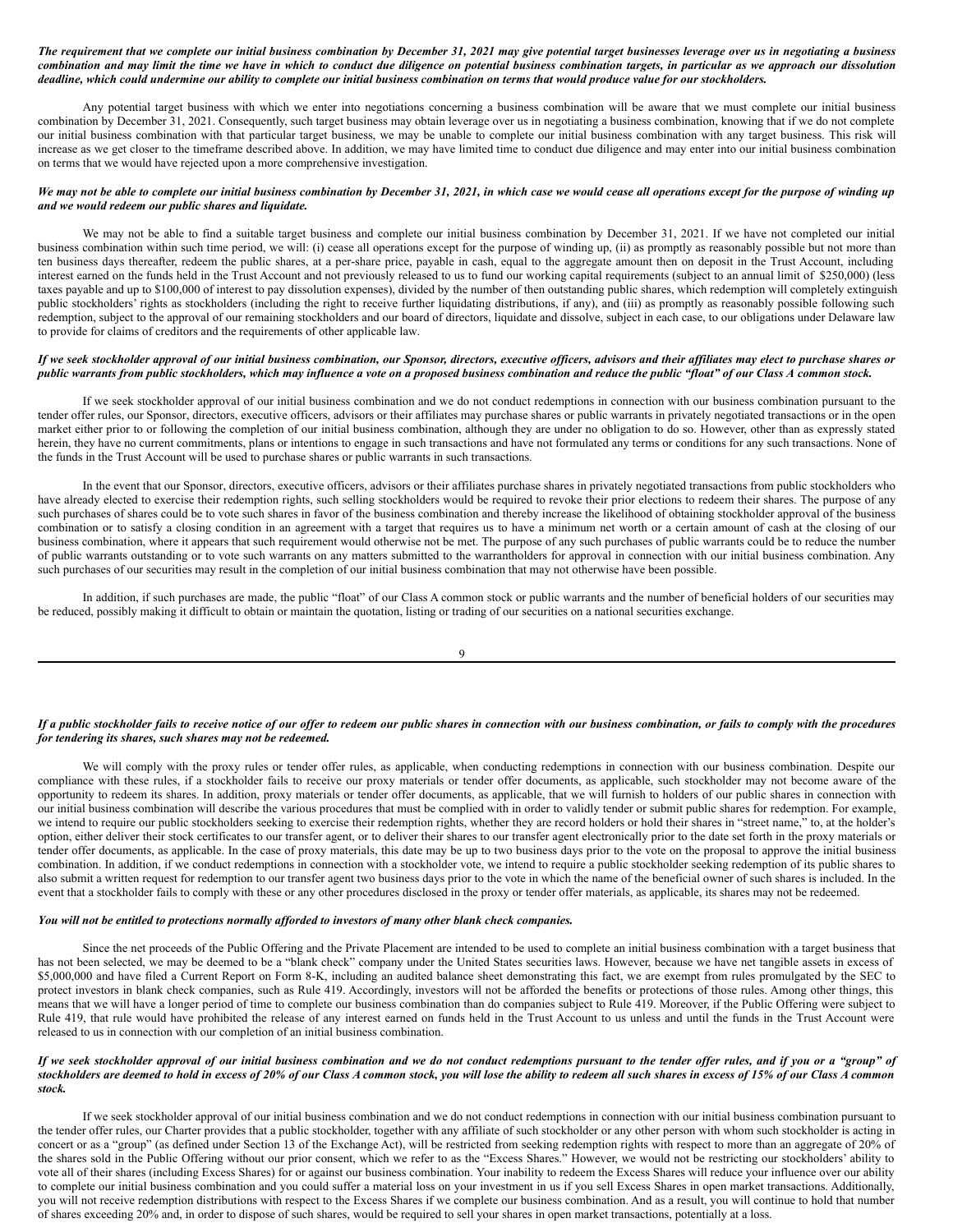## Because of our limited resources and the significant competition for business combination opportunities, it may be more difficult for us to complete our initial business combination. If we are unable to complete our initial business combination, our public stockholders may receive only an estimated \$10.00 per share on our redemption, *and our warrants will expire worthless.*

We expect to encounter competition from other entities having a business objective similar to ours, including private investors (which may be individuals or investment partnerships), other blank check companies and other entities, domestic and international, competing for the types of businesses we intend to acquire. Many of these individuals and entities are well-established and have extensive experience in identifying and effecting, directly or indirectly, acquisitions of companies operating in or providing services to various industries. Many of these competitors possess similar or greater technical, human and other resources to ours or more local industry knowledge than we do and our financial resources will be relatively limited when contrasted with those of many of these competitors. While we believe there are numerous target businesses we could potentially acquire with the net proceeds of the Public Offering and the Private Placement, our ability to compete with respect to the acquisition of certain target businesses that are sizable will be limited by our available financial resources. This inherent competitive limitation gives others an advantage in pursuing the acquisition of certain target businesses. Furthermore, we are obligated to offer holders of our public shares the right to redeem their shares for cash at the time of our initial business combination in conjunction with a stockholder vote or via a tender offer. Target companies will be aware that this may reduce the resources available to us for our initial business combination. Any of these obligations may place us at a competitive disadvantage in successfully negotiating a business combination. If we are unable to complete our initial business combination, our public stockholders may receive only an estimated \$10.00 per share on our redemption, and our warrants will expire worthless.

### If the net proceeds of the Public Offering not being held in the Trust Account are insufficient to allow us to operate until December 31, 2021, it could limit the amount available to fund our search for a target business or businesses and complete our initial business combination, and we will depend on loans from our sponsor or *management team to fund our search and to complete our initial business combination.*

The funds available to us outside of the Trust Account may not be sufficient to allow us to operate until December 31, 2021, assuming that our initial business combination is not completed during that time. We cannot assure you that we will have enough funds available to us outside of the Trust Account to allow us to operate until at least December 31, 2021; however, we cannot assure you that our estimate is accurate. Of the funds available to us, we could use a portion of the funds available to us to pay fees to consultants to assist us with our search for a target business. We could also use a portion of the funds as a down payment or to fund a "no-shop" provision (a provision in letters of intent or merger agreements designed to keep target businesses from "shopping" around for transactions with other companies on terms more favorable to such target businesses) with respect to a particular proposed business combination, although we do not have any current intention to do so. If we entered into a letter of intent or merger agreement where we paid for the right to receive exclusivity from a target business and were subsequently required to forfeit such funds (whether as a result of our breach or otherwise), we might not have sufficient funds to continue searching for, or conduct due diligence with respect to, a target business. If we are unable to complete our initial business combination, our public stockholders may only receive an estimated \$10.00 per share on our redemption, and our warrants will expire worthless.

If we are required to seek additional capital, we would need to borrow funds from our Sponsor, management team or other third parties to operate or may be forced to liquidate. Neither our Sponsor, members of our management team nor any of their affiliates is under any obligation to advance funds to us in such circumstances. Any such advances would be repaid only from funds held outside the Trust Account or from funds released to us upon completion of our initial business combination. Up to \$1,500,000 of such loans may be convertible into private placement warrants of the post-business combination entity at a price of \$1.00 per warrant at the option of the lender. Such warrants would be identical to the private placement warrants. Prior to the completion of our initial business combination, we do not expect to seek loans from parties other than our sponsor or an affiliate of our sponsor as we do not believe third parties will be willing to loan such funds and provide a waiver against any and all rights to seek access to funds in our trust account. If we are unable to complete our initial business combination within the required time period because we do not have sufficient funds available to us, we will be forced to cease operations and liquidate the trust account. Consequently, our public stockholders may only receive an estimated \$10.00 per share, or possibly less, on our redemption of our public shares, and our warrants will expire worthless.

#### 11

### If third parties bring claims against us, the proceeds held in the Trust Account could be reduced and the per-share redemption amount received by stockholders may be less *than \$10.00 per share.*

Our placing of funds in the Trust Account may not protect those funds from third-party claims against us. Although we will seek to have all vendors, service providers, prospective target businesses and other entities with which we do business execute agreements with us waiving any right, title, interest or claim of any kind in or to any monies held in the Trust Account for the benefit of our public stockholders, such parties may not execute such agreements, or even if they execute such agreements they may not be prevented from bringing claims against the Trust Account, including, but not limited to, fraudulent inducement, breach of fiduciary responsibility or other similar claims, as well as claims challenging the enforceability of the waiver, in each case in order to gain advantage with respect to a claim against our assets, including the funds held in the Trust Account. If any third party refuses to execute an agreement waiving such claims to the monies held in the Trust Account, our management will perform an analysis of the alternatives available to it and will only enter into an agreement with a third party that has not executed a waiver if management believes that such third party's engagement would be significantly more beneficial to us than any alternative.

Examples of possible instances where we may engage a third party that refuses to execute a waiver include the engagement of a third-party consultant whose particular expertise or skills are believed by management to be significantly superior to those of other consultants that would agree to execute a waiver or in cases where management is unable to find a service provider willing to execute a waiver. In addition, there is no guarantee that such entities will agree to waive any claims they may have in the future as a result of, or arising out of, any negotiations, contracts or agreements with us and will not seek recourse against the Trust Account for any reason. Upon redemption of our public shares, if we are unable to complete our initial business combination within the prescribed timeframe, or upon the exercise of a redemption right in connection with our initial business combination, we will be required to provide for payment of claims of creditors that were not waived that may be brought against us within the 10 years following redemption. Accordingly, the per-share redemption amount received by public stockholders could be less than the \$10.00 per public share initially held in the Trust Account, due to claims of such creditors. Our sponsor has agreed that it will be liable to us if and to the extent any claims by a third party for services rendered or products sold to us, or a prospective target business with which we have entered into a written letter of intent, confidentiality or other similar agreement or Merger Agreement, reduce the amount of funds in the Trust Account to below the lesser of (i) \$10.00 per public share and (ii) the actual amount per public share held in the Trust Account as of the date of the liquidation of the Trust Account, if less than \$10.00 per public share due to reductions in the value of the trust assets, less taxes payable, provided that such liability will not apply to any claims by a third party or prospective target business who executed a waiver of any and all rights to the monies held in the Trust Account (whether or not such waiver is enforceable) nor will it apply to any claims under our indemnity of the underwriters of the Public Offering against certain liabilities, including liabilities under the Securities Act of 1933, as amended (the "Securities Act"). However, we have not asked our sponsor to reserve for such indemnification obligations, nor have we independently verified whether our sponsor has sufficient funds to satisfy its indemnity obligations and we believe that our sponsor's only assets are securities of our company. Therefore, we cannot assure you that our sponsor would be able to satisfy those obligations. As a result, if any such claims were successfully made against the Trust Account, the funds available for our initial business combination and redemptions could be reduced to less than \$10.00 per public share. In such event, we may not be able to complete our initial business combination, and you would receive such lesser amount per share in connection with any redemption of your public shares. None of our officers or directors will indemnify us for claims by third parties including, without limitation, claims by vendors and prospective target businesses.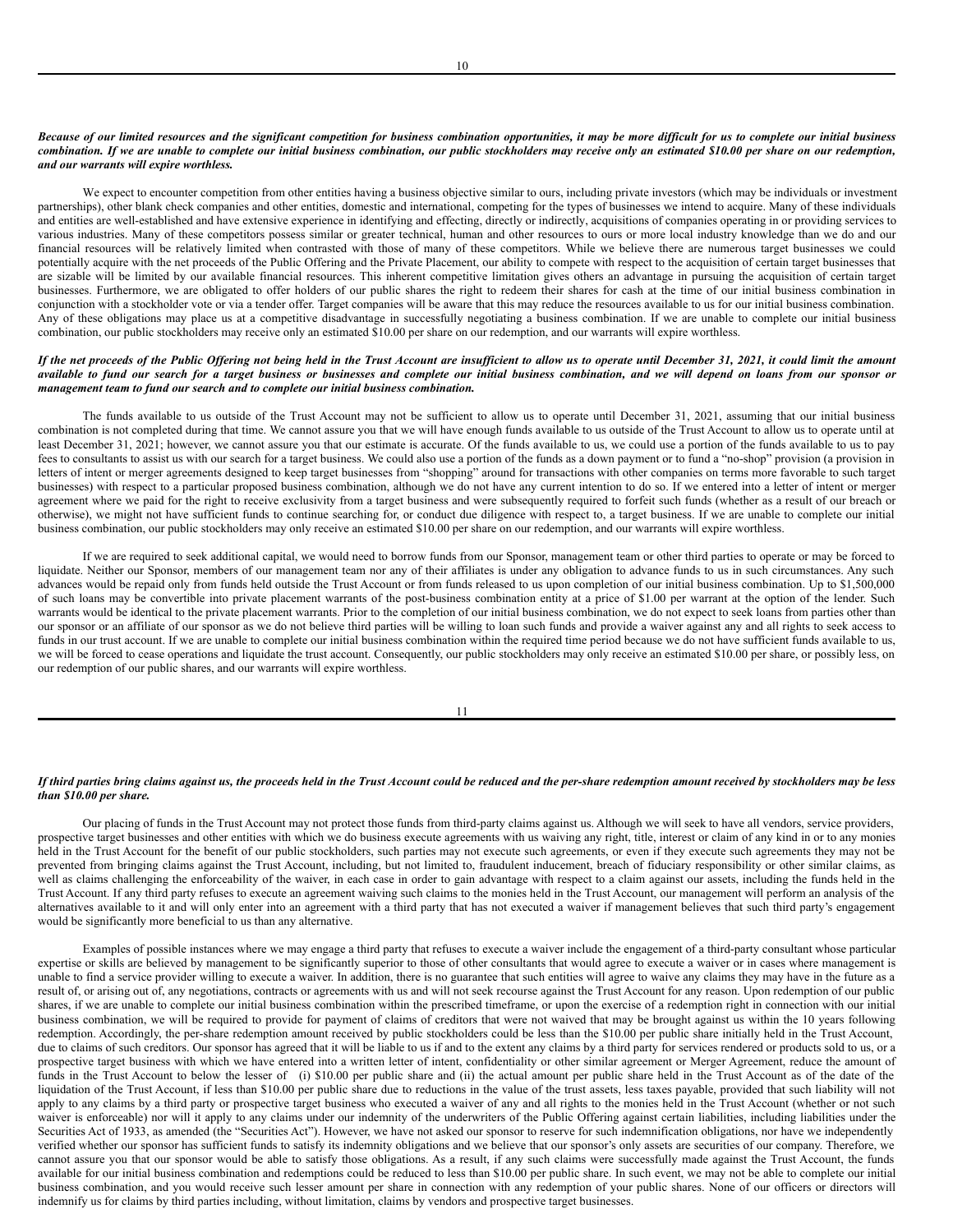### Our directors may decide not to enforce the indemnification obligations of our Sponsor, resulting in a reduction in the amount of funds in the Trust Account available for *distribution to our public stockholders.*

In the event that the proceeds in the Trust Account are reduced below the lesser of (i) \$10.00 per share and (ii) the actual amount per public share held in the Trust Account as of the date of the liquidation of the Trust Account, in each case less taxes payable, and our Sponsor asserts that it is unable to satisfy its obligations or that it has no indemnification obligations related to a particular claim, our independent directors would determine whether to take legal action against our Sponsor to enforce its indemnification obligations. While we currently expect that our independent directors would take legal action on our behalf against our Sponsor to enforce its indemnification obligations to us, it is possible that our independent directors in exercising their business judgment and subject to their fiduciary duties may choose not to do so in any particular instance. If our independent directors choose not to enforce these indemnification obligations, the amount of funds in the Trust Account available for distribution to our public stockholders may be reduced below \$10.00 per share.

#### If, after we distribute the proceeds in the Trust Account to our public stockholders, we file a bankruptcy petition or an involuntary bankruptcy petition is filed against us that is not dismissed, a bankruptcy court may seek to recover such proceeds, and the members of our board of directors may be viewed as having breached their fiduciary duties to our creditors, thereby exposing the members of our board of directors and us to claims of punitive damages.

If, after we distribute the proceeds in the Trust Account to our public stockholders, we file a bankruptcy petition or an involuntary bankruptcy petition is filed against us that is not dismissed, any distributions received by stockholders could be viewed under applicable debtor/creditor and/or bankruptcy laws as either a "preferential transfer" or a "fraudulent conveyance." As a result, a bankruptcy court could seek to recover some or all amounts received by our stockholders. In addition, our board of directors may be viewed as having breached its fiduciary duty to our creditors and/or having acted in bad faith, by paying public stockholders from the Trust Account prior to addressing the claims of creditors, thereby exposing itself and us to claims of punitive damages.

### If, before distributing the proceeds in the Trust Account to our public stockholders, we file a bankruptcy petition or an involuntary bankruptcy petition is filed against us that is not dismissed, the claims of creditors in such proceeding may have priority over the claims of our stockholders and the per-share amount that would otherwise be *received by our stockholders in connection with our liquidation may be reduced.*

If, before distributing the proceeds in the Trust Account to our public stockholders, we file a bankruptcy petition or an involuntary bankruptcy petition is filed against us that is not dismissed, the proceeds held in the Trust Account could be subject to applicable bankruptcy law, and may be included in our bankruptcy estate and subject to the claims of third parties with priority over the claims of our stockholders. To the extent any bankruptcy claims deplete the Trust Account, the per-share amount that would otherwise be received by our stockholders in connection with our liquidation may be reduced.

### If we are deemed to be an investment company under the Investment Company Act, we may be required to institute burdensome compliance requirements and our *activities may be restricted, which may make it dif icult for us to complete our business combination.*

If we are deemed to be an investment company under the Investment Company Act, our activities may be restricted, including:

- restrictions on the nature of our investments; and
- restrictions on the issuance of securities, each of which may make it difficult for us to complete our business combination.

In addition, we may have imposed upon us burdensome requirements, including:

- registration as an investment company with the SEC;
- adoption of a specific form of corporate structure; and
- reporting, record keeping, voting, proxy and disclosure requirements and other rules and regulations that we are not subject to.

In order not to be regulated as an investment company under the Investment Company Act, unless we can qualify for an exclusion, we must ensure that we are engaged primarily in a business other than investing, reinvesting or trading of securities and that our activities do not include investing, reinvesting, owning, holding or trading "investment securities" constituting more than 40% of our assets (exclusive of U.S. government securities and cash items) on an unconsolidated basis. Our business will be to identify and complete a business combination and thereafter to operate the post-transaction business or assets for the long term. We do not plan to buy businesses or assets with a view to resale or profit from their resale. We do not plan to buy unrelated businesses or assets or to be a passive investor.

We do not believe that our principal activities will subject us to the Investment Company Act. To this end, the proceeds held in the Trust Account may only be invested in United States "government securities" within the meaning of Section 2(a)(16) of the Investment Company Act having a maturity of 185 days or less or in money market funds meeting certain conditions under Rule 2a-7 promulgated under the Investment Company Act which invest only in direct U.S. government treasury obligations. Pursuant to the trust agreement, the trustee is not permitted to invest in other securities or assets. By restricting the investment of the proceeds to these instruments, and by having a business plan targeted at acquiring and growing businesses for the long term (rather than on buying and selling businesses in the manner of a merchant bank or private equity fund), we intend to avoid being deemed an "investment company" within the meaning of the Investment Company Act. The Trust Account is intended as a holding place for funds pending the earlier to occur of either: (i) the completion of our primary business objective, which is a business combination; or (ii) absent a business combination by December 31, 2021 or with respect to any other material provisions relating to stockholders' rights or pre-initial business combination activity, our return of the funds held in the Trust Account to our public stockholders as part of our redemption of the public shares. If we do not invest the proceeds as discussed above, we may be deemed to be subject to the Investment Company Act. If we were deemed to be subject to the Investment Company Act, compliance with these additional regulatory burdens would require additional expenses for which we have not allotted funds and may hinder our ability to complete a business combination. If we are unable to complete our initial business combination, our public stockholders may receive only an estimated \$10.00 per share on our redemption, and our warrants will expire worthless.

#### Changes in laws or regulations, or a failure to comply with any laws and regulations, may adversely affect our business and results of operations.

We are subject to laws and regulations enacted by national, regional and local governments. In particular, we are required to comply with certain SEC and other legal requirements. Compliance with, and monitoring of, applicable laws and regulations may be difficult, time consuming and costly. Those laws and regulations and their interpretation and application may also change from time to time and those changes could have a material adverse effect on our business, investments and results of operations. In addition, a failure to comply with applicable laws or regulations, as interpreted and applied, could have a material adverse effect on our business, including our ability to negotiate and complete our initial business combination, and results of operations.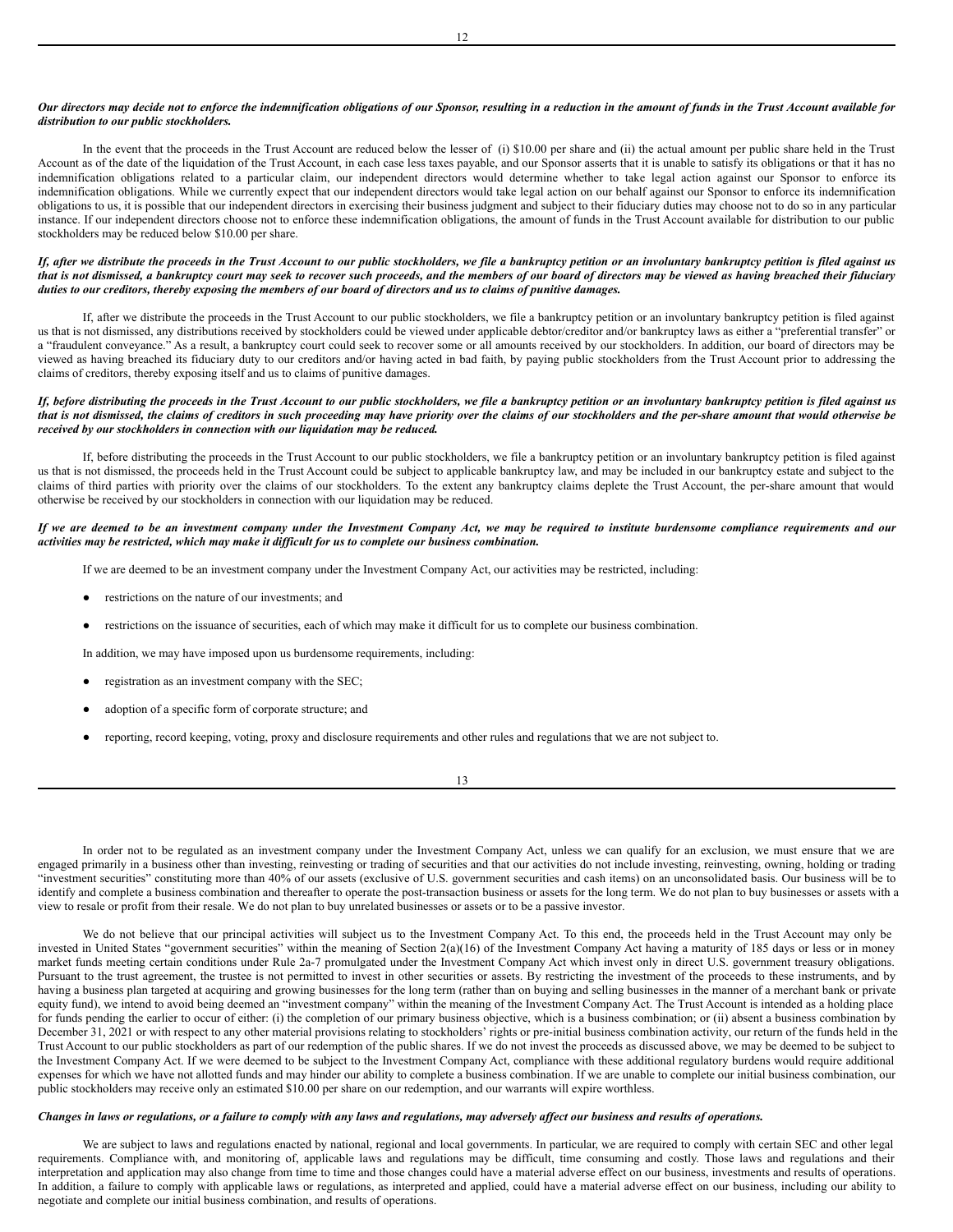### If we are unable to consummate our initial business combination within 18 months of the Public Offering, our public stockholders may be forced to wait beyond such 18 *months before redemption from our Trust Account.*

If we are unable to consummate our initial business combination within 18 months of the Public Offering, the proceeds then on deposit in the Trust Account including interest earned on the funds held in the trust account (less taxes payable and up to \$100,000 of interest to pay dissolution expenses), will be used to fund the redemption of our public shares, as further described herein. Any redemption of public stockholders from the Trust Account will be effected automatically by function of our amended and restated memorandum and articles of association prior to any voluntary winding up. If we are required to wind-up, liquidate the Trust Account and distribute such amount therein, pro rata, to our public stockholders, as part of any liquidation process, such winding up, liquidation and distribution must comply with the applicable provisions of the Companies Law. In that case, investors may be forced to wait beyond 18 months of the Public Offering before the redemption proceeds of our Trust Account become available to them, and they receive the return of their pro rata portion of the proceeds from our Trust Account. We have no obligation to return funds to investors prior to the date of our redemption or liquidation unless we consummate our initial business combination prior thereto and only then in cases where investors have sought to redeem their Class A ordinary shares. Only upon our redemption or any liquidation will public stockholders be entitled to distributions if we are unable to complete our initial business combination.

# Our stockholders may be held liable for claims by third parties against us to the extent of distributions received by them upon redemption of their shares.

Under the DGCL, stockholders may be held liable for claims by third parties against a corporation to the extent of distributions received by them in a dissolution. The pro rata portion of our Trust Account distributed to our public stockholders upon the redemption of our public shares in the event we do not complete our initial business combination by December 31, 2021 may be considered a liquidating distribution under Delaware law. If a corporation complies with certain procedures set forth in Section 280 of the DGCL intended to ensure that it makes reasonable provision for all claims against it, including a 60-day notice period during which any third-party claims can be brought against the corporation, a 90-day period during which the corporation may reject any claims brought, and an additional 150-day waiting period before any liquidating distributions are made to stockholders, any liability of stockholders with respect to a liquidating distribution is limited to the lesser of such stockholder's pro rata share of the claim or the amount distributed to the stockholder, and any liability of the stockholder would be barred after the third anniversary of the dissolution. However, it is our intention to redeem our public shares as soon as reasonably possible following December 31, 2021 in the event we do not complete our initial business combination and, therefore, we do not intend to comply with the foregoing procedures.

Because we do not comply with Section 280, Section 281(b) of the DGCL requires us to adopt a plan, based on facts known to us at such time that will provide for our payment of all existing and pending claims or claims that may be potentially brought against us within the 10 years following our dissolution. However, because we are a blank check company, rather than an operating company, and our operations are limited to searching for prospective target businesses to acquire, the only likely claims to arise would be from our vendors (such as lawyers, investment bankers, etc.) or prospective target businesses. If our plan of distribution complies with Section 281(b) of the DGCL, any liability of stockholders with respect to a liquidating distribution is limited to the lesser of such stockholder's pro rata share of the claim or the amount distributed to the stockholder, and any liability of the stockholder would likely be barred after the third anniversary of the dissolution. We cannot assure you that we will properly assess all claims that may be potentially brought against us. As such, our stockholders could potentially be liable for any claims to the extent of distributions received by them (but no more) and any liability of our stockholders may extend beyond the third anniversary of such date. Furthermore, if the pro rata portion of our Trust Account distributed to our public stockholders upon the redemption of our public shares in the event we do not complete our initial business combination by December 31, 2021 is not considered a liquidating distribution under Delaware law and such redemption distribution is deemed to be unlawful (potentially due to the imposition of legal proceedings that a party may bring or due to other circumstances that are currently unknown), then pursuant to Section 174 of the DGCL, the statute of limitations for claims of creditors could then be six years after the unlawful redemption distribution, instead of three years, as in the case of a liquidating distribution.

#### We may not hold an annual meeting of stockholders until after the consummation of our initial business combination.

In accordance with NYSE corporate governance requirements, we are not required to hold an annual meeting until no later than one year after our first fiscal year end following our listing on NYSE. There is no requirement under the Companies Law for us to hold annual or general meetings to elect directors. Until we hold an annual meeting of stockholders, public stockholders may not be afforded the opportunity to elect directors and to discuss company affairs with management. Our board of directors is divided into three classes with only one class of directors being elected in each year and each class (except for those directors appointed prior to our first annual meeting of stockholders) serving a three-year term. In addition, as holders of our Class A ordinary shares, our public stockholders will not have the right to vote on the election of directors until after the consummation of our initial business combination.

| ĉ<br>۰.<br>×<br>v |
|-------------------|

#### Although we identified general criteria and guidelines that we believe are important in evaluating prospective target businesses, we may enter into our initial business combination with a target does not meet such criteria and guidelines, and as a result, the target business with which we enter into our initial business combination may not *have attributes entirely consistent with our general criteria and guidelines.*

Although we have identified general criteria and guidelines for evaluating prospective target businesses, it is possible that a target business with which we enter into our initial business combination will not have all of these positive attributes. If we complete our initial business combination with a target that does not meet some or all of these guidelines, such combination may not be as successful as a combination with a business that does meet all of our general criteria and guidelines. In addition, if we announce a prospective business combination with a target that does not meet our general criteria and guidelines, a greater number of stockholders may exercise their redemption rights, which may make it difficult for us to meet any closing condition with a target business that requires us to have a minimum net worth or a certain amount of cash. In addition, if stockholder approval of the transaction is required by law, or we decide to obtain stockholder approval for business or other legal reasons, it may be more difficult for us to attain stockholder approval of our initial business combination if the target business does not meet our general criteria and guidelines. If we are unable to complete our initial business combination, our public stockholders may receive only an estimated \$10.00 per share on our redemption, and our warrants will expire worthless.

# We are not required to obtain an opinion from an independent accounting or investment banking firm, and consequently, you may have no assurance from an independent source that the price we are paying for the business is fair to our stockholders from a financial point of view.

Unless we complete our business combination with an affiliated entity, we are not required to obtain an opinion from an independent accounting firm or independent investment banking firm that is a member of FINRA that the price we are paying is fair to our stockholders from a financial point of view. If no opinion is obtained, our stockholders will be relying on the judgment of our board of directors, who will determine fair market value based on standards generally accepted by the financial community. Such standards used will be disclosed in our proxy solicitation or tender offer materials, as applicable, related to our initial business combination.

#### Our Sponsor controls a substantial interest in us and thus may exert a substantial influence on actions requiring a stockholder vote, potentially in a manner that you do *not support.*

Our Sponsor owns 20% of our issued and outstanding common stock. Accordingly, they may exert a substantial influence on actions requiring a stockholder vote, potentially in a manner that you do not support, including amendments to our Charter. If our Sponsor purchases any additional shares of Class A common stock, this would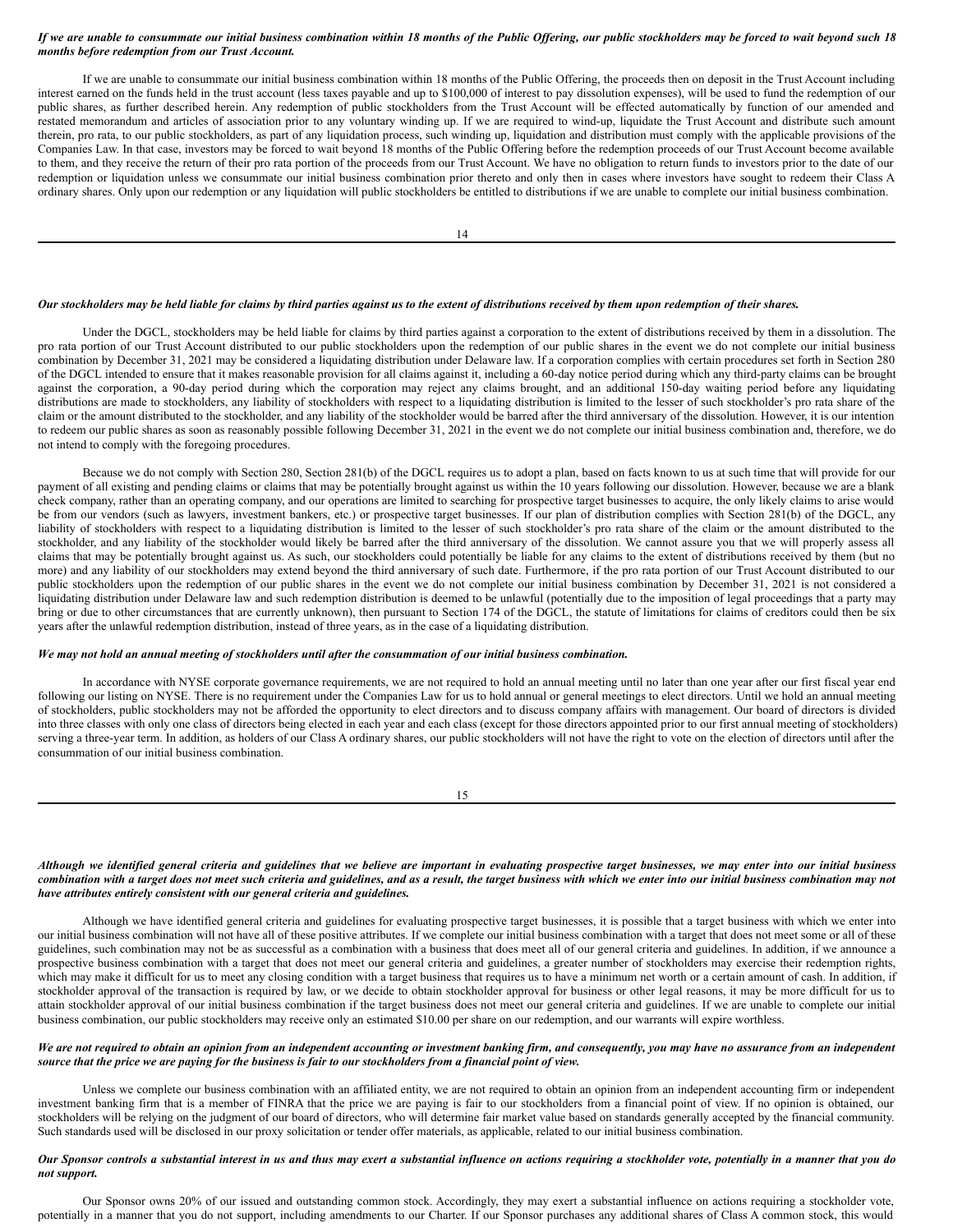increase their control. Neither our Sponsor nor, to our knowledge, any of our officers or directors, have any current intention to purchase additional securities, other than as disclosed in this prospectus. Factors that would be considered in making such additional purchases would include consideration of the current trading price of our Class A common stock. In addition, our board of directors, whose members were elected by our sponsor, is and will be divided into three classes, each of which will generally serve for terms of three years with only one class of directors being elected in each year. We may not hold an annual meeting of stockholders to elect new directors prior to the completion of our initial business combination, in which case all of the current directors will continue in office until at least the completion of the business combination. If there is an annual meeting, as a consequence of our "staggered" board of directors, only a minority of the board of directors will be considered for election and our Sponsor, because of its ownership position, will have considerable influence regarding the outcome. Accordingly, our Sponsor will continue to exert control at least until the completion of our initial business combination.

# A provision of our warrant agreement may make it more difficult for us to consummate an initial business combination.

Unlike most blank check companies, if (x) we issue additional shares of Class A common stock or equity-linked securities for capital raising purposes in connection with the closing of our business combination at an issue price or effective issue price of less than \$9.20 per share of Class A common stock (with such issue price or effective issue price to be determined in good faith by our board of directors and, in the case of any such issuance to our Sponsor or its affiliates, without taking into account any Founder Shares held by our Sponsor or such affiliates, as applicable, prior to such issuance), (y) the aggregate gross proceeds from such issuances represent more than 50% of the total equity proceeds, and interest thereon, available for the funding of our initial business combination, and (z) the volume weighted average trading price of our Class A common stock during the 10 trading day period starting on the trading day after the day on which we consummate our business combination (such price, the "Market Value") is below \$9.20 per share, the exercise price of the warrants will be adjusted (to the nearest cent) to be equal to 115% of the Market Value, and the \$18.00 per share redemption trigger price of the warrants will be adjusted (to the nearest cent) to be equal to 180% of the Market Value. This may make it more difficult for us to consummate a business combination with a target business.

| I<br>I<br>×<br>٧ |
|------------------|

#### Because we must furnish our stockholders with target business financial statements, we may lose the ability to complete an otherwise advantageous initial business *combination with some prospective target businesses.*

The federal proxy rules require that the proxy statement with respect to the vote on an initial business combination include historical and pro forma financial statement disclosure. We will include the same financial statement disclosure in connection with our tender offer documents, whether or not they are required under the tender offer rules. These financial statements may be required to be prepared in accordance with, or be reconciled to, accounting principles generally accepted in the United States of America ("GAAP"), or international financial reporting standards as issued by the International Accounting Standards Board ("IFRS"), depending on the circumstances and the historical financial statements may be required to be audited in accordance with the standards of the Public Company Accounting Oversight Board (United States) ("PCAOB"). These financial statement requirements may limit the pool of potential target businesses we may acquire because some targets may be unable to provide such financial statements in time for us to disclose such statements in accordance with federal proxy rules and complete our initial business combination within the prescribed time frame.

#### Compliance obligations under the Sarbanes-Oxley Act may make it more difficult for us to effectuate our business combination, require substantial financial and *management resources, and increase the time and costs of completing an initial business combination.*

Section 404 of the Sarbanes-Oxley Act requires that we evaluate and report on our system of internal controls beginning with our Annual Report on Form 10-K for the year ending December 31, 2020. Only in the event we are deemed to be a large accelerated filer or an accelerated filer, and no longer qualify as an emerging growth company, will we be required to comply with the independent registered public accounting firm attestation requirement on our internal control over financial reporting. Further, for as long as we remain an emerging growth company, we will not be required to comply with the independent registered public accounting firm attestation requirement on our internal control over financial reporting. The fact that we are a blank check company makes compliance with the requirements of the Sarbanes-Oxley Act particularly burdensome on us as compared to other public companies because a target business with which we seek to complete our business combination may not be in compliance with the provisions of the Sarbanes-Oxley Act regarding adequacy of its internal controls. The development of the internal control of any such entity to achieve compliance with the Sarbanes-Oxley Act may increase the time and costs necessary to complete any such business combination.

#### **Risks Relating to the Post-Business Combination Company**

#### Subsequent to our completion of our initial business combination, we may be required to take write-downs or write-offs, restructuring and impairment or other charges that could have a significant negative effect on our financial condition, results of operations and the price of our securities, which could cause you to lose some or all of your *investment.*

Even if we conduct extensive due diligence on a target business with which we combine, we cannot assure you that this diligence will identify all material issues that may be present with a particular target business, that it would be possible to uncover all material issues through a customary amount of due diligence, or that factors outside of the target business and outside of our control will not later arise. As a result of these factors, we may be forced to later write-down or write-off assets, restructure our operations, or incur impairment or other charges that could result in our reporting losses. Even if our due diligence successfully identifies certain risks, unexpected risks may arise and previously known risks may materialize in a manner not consistent with our preliminary risk analysis. Even though these charges may be non-cash items and not have an immediate impact on our liquidity, the fact that we report charges of this nature could contribute to negative market perceptions about us or our securities. In addition, charges of this nature may cause us to violate net worth or other covenants to which we may be subject as a result of assuming pre-existing debt held by a target business or by virtue of our obtaining debt financing to partially finance the initial business combination or thereafter. Accordingly, any stockholders or warrant holders who choose to remain stockholders or warrant holders following the business combination could suffer a reduction in the value of their securities. Such stockholders or warrant holders are unlikely to have a remedy for such reduction in value unless they are able to successfully claim that the reduction was due to the breach by our officers or directors of a duty of care or other fiduciary duty owed to them, or if they are able to successfully bring a private claim under securities laws that the proxy solicitation or tender offer materials, as applicable, relating to the business combination contained an actionable material misstatement or material omission.

Resources could be wasted in researching business combinations that are not completed, which could materially adversely affect subsequent attempts to locate and acquire or merge with another business. If we are unable to complete our initial business combination, our public stockholders may receive only an estimated \$10.00 per share on *our redemption, and our warrants will expire worthless.*

We anticipate that the investigation of each specific target business and the negotiation, drafting and execution of relevant agreements, disclosure documents and other instruments will require substantial management time and attention and substantial costs for accountants, attorneys and others. If we decide not to complete a specific initial business combination, the costs incurred up to that point for the proposed transaction likely would not be recoverable. Furthermore, if we reach an agreement relating to a specific target business, we may fail to complete our initial business combination for any number of reasons including those beyond our control. Any such event will result in a loss to us of the related costs incurred which could materially adversely affect subsequent attempts to locate and acquire or merge with another business. If we are unable to complete our initial business combination, our public stockholders may receive only an estimated \$10.00 per share on our redemption, and our warrants will expire worthless.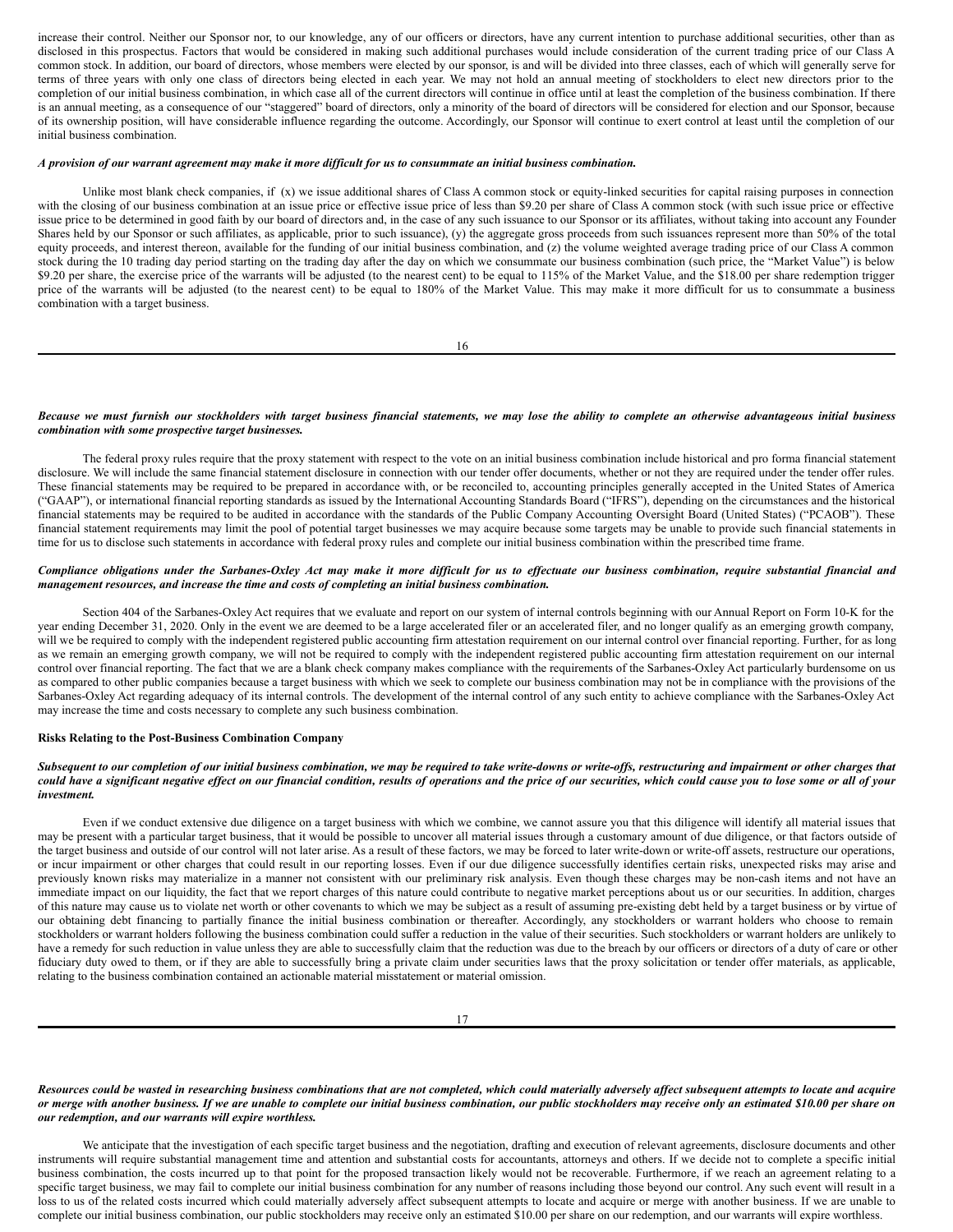#### We are dependent upon our executive officers and directors and their loss could adversely affect our ability to operate.

Our operations are dependent upon a relatively small group of individuals and, in particular, our executive officers and directors. We believe that our success depends on the continued service of our officers and directors, at least until we have completed our initial business combination. In addition, our executive officers and directors are not required to commit any specified amount of time to our affairs and, accordingly, will have conflicts of interest in allocating their time among various business activities, including identifying potential business combinations and monitoring the related due diligence. We do not have an employment agreement with, or key-man insurance on the life of, any of our directors or executive officers. The unexpected loss of the services of one or more of our directors or executive officers could have a detrimental effect on us.

### Our ability to successfully effect our initial business combination and to be successful thereafter will be dependent upon the efforts of our key personnel, some of whom may join us following our initial business combination. The loss of key personnel could negatively impact the operations and profitability of our post-combination business.

Our ability to successfully effect our initial business combination is dependent upon the efforts of our key personnel. The role of our key personnel in the target business, however, cannot presently be ascertained. Although some of our key personnel may remain with the target business in senior management or advisory positions following our initial business combination, it is likely that some or all of the management of the target business will remain in place. While we intend to closely scrutinize any individuals we engage after our initial business combination, we cannot assure you that our assessment of these individuals will prove to be correct. These individuals may be unfamiliar with the requirements of operating a company regulated by the SEC, which could cause us to have to expend time and resources helping them become familiar with such requirements.

18

#### Our key personnel may negotiate employment or consulting agreements with a target business in connection with a particular business combination. These agreements may provide for them to receive compensation following our initial business combination and as a result, may cause them to have conflicts of interest in determining *whether a particular business combination is the most advantageous.*

Our key personnel may be able to remain with our company after the completion of our initial business combination only if they are able to negotiate employment or consulting agreements in connection with the business combination. Such negotiations would take place simultaneously with the negotiation of the business combination and could provide for such individuals to receive compensation in the form of cash payments and/or our securities for services they would render to us after the completion of the business combination. The personal and financial interests of such individuals may influence their motivation in identifying and selecting a target business, subject to their fiduciary duties under Delaware law. However, we believe the ability of such individuals to remain with us after the completion of our business combination will not be the determining factor in our decision as to whether or not we will proceed with any potential business combination. There is no certainty, however, that any of our key personnel will remain with us after the completion of our business combination. We cannot assure you that any of our key personnel will remain in senior management or advisory positions with us. The determination as to whether any of our key personnel will remain with us will be made at the time of our initial business combination.

### We may have a limited ability to assess the management of a prospective target business and, as a result, may effect our initial business combination with a target business *whose management may not have the skills, qualifications or abilities to manage a public company.*

When evaluating the desirability of effecting our initial business combination with a prospective target business, our ability to assess the target business's management may be limited due to a lack of time, resources or information. Our assessment of the capabilities of the target business's management, therefore, may prove to be incorrect and such management may lack the skills, qualifications or abilities we suspected. Should the target business's management not possess the skills, qualifications or abilities necessary to manage a public company, the operations and profitability of the post-combination business may be negatively impacted. Accordingly, any stockholders or warrant holders who choose to remain stockholders or warrant holders following the business combination could suffer a reduction in the value of their securities. Such stockholders or warrant holders are unlikely to have a remedy for such reduction in value unless they are able to successfully claim that the reduction was due to the breach by our officers or directors of a duty of care or other fiduciary duty owed to them, or if they are able to successfully bring a private claim under securities laws that the proxy solicitation or tender offer materials, as applicable, relating to the business combination contained an actionable material misstatement or material omission.

#### The officers and directors of an acquisition candidate may resign upon completion of our initial business combination. The loss of a business combination target's key *personnel could negatively impact the operations and profitability of our post-combination business.*

The role of an acquisition candidate's key personnel upon the completion of our initial business combination cannot be ascertained at this time. Although we contemplate that certain members of an acquisition candidate's management team will remain associated with the acquisition candidate following our initial business combination, it is possible that members of the management of an acquisition candidate will not wish to remain in place.

# Our management may not be able to maintain control of a target business after our initial business combination. We cannot provide assurance that, upon loss of control of a target business, new management will possess the skills, qualifications or abilities necessary to profitably operate such business.

We may structure a business combination so that the post-transaction company in which our public stockholders own shares will own less than 100% of the equity interests or assets of a target business, but we will only complete such business combination if the post-transaction company acquires 50% or more of the outstanding voting securities of the target or otherwise acquire a controlling interest in the target sufficient for us not to be required to register as an investment company under the Investment Company Act. We will not consider any transaction that does not meet such criteria. Even if the post-transaction company owns 50% or more of the voting securities of the target, our stockholders prior to the business combination may collectively own a minority interest in the post business combination company, depending on valuations ascribed to the target and us in the business combination. For example, we could pursue a transaction in which we issue a substantial number of new shares of Class A common stock in exchange for all of the outstanding capital stock of a target. In this case, we would acquire a 100% interest in the target. However, as a result of the issuance of a substantial number of new shares of Class A common stock, our stockholders immediately prior to such transaction could own less than a majority of our outstanding Class A common stock subsequent to such transaction. In addition, other minority stockholders may subsequently combine their holdings resulting in a single person or group obtaining a larger share of the company's shares than we initially acquired. Accordingly, this may make it more likely that our management will not be able to maintain our control of the target business.

### We may issue notes or other debt securities, or otherwise incur substantial debt, to complete a business combination, which may adversely affect our leverage and financial *condition and thus negatively impact the value of our stockholders' investment in us.*

Although we have no commitments as of the date of this Annual Report on Form 10-K to issue any notes or other debt securities, or to otherwise incur outstanding debt following the Public Offering, we may choose to incur substantial debt to complete our initial business combination. We, and our officers, have agreed that we will not incur any indebtedness unless we have obtained from the lender a waiver of any right, title, interest or claim of any kind in or to the monies held in the Trust Account. As such, no issuance of debt will affect the per share amount available for redemption from the Trust Account. Nevertheless, the incurrence of debt could have a variety of negative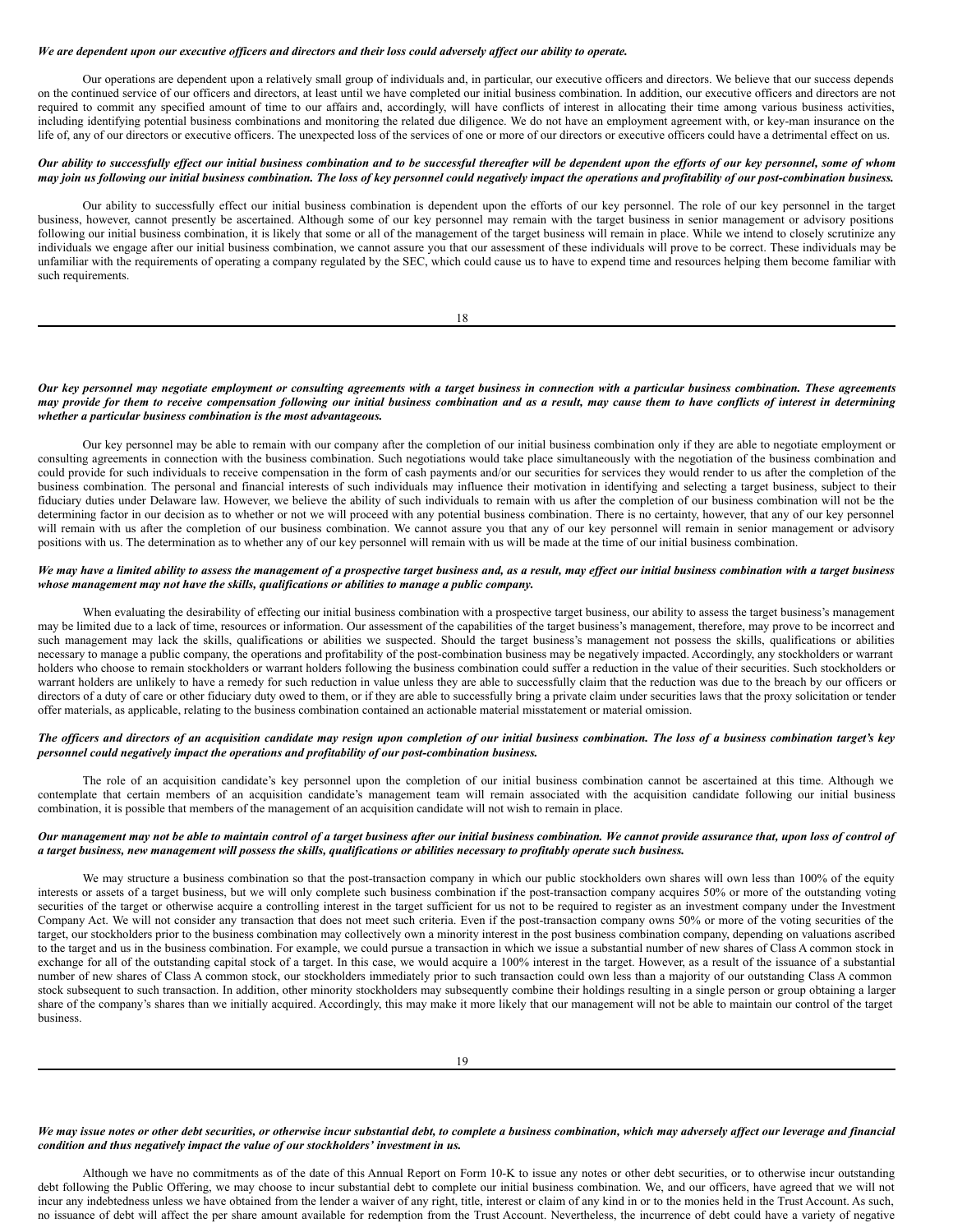effects, including:

- default and foreclosure on our assets if our operating revenues after an initial business combination are insufficient to repay our debt obligations;
- acceleration of our obligations to repay the indebtedness even if we make all principal and interest payments when due if we breach certain covenants that require the maintenance of certain financial ratios or reserves without a waiver or renegotiation of that covenant;
- our immediate payment of all principal and accrued interest, if any, if the debt is payable on demand;
- our inability to obtain necessary additional financing if the debt contains covenants restricting our ability to obtain such financing while the debt is outstanding;
- our inability to pay dividends on our Class A common stock;
- using a substantial portion of our cash flow to pay principal and interest on our debt, which will reduce the funds available for dividends on our Class A common stock if declared, expenses, capital expenditures, acquisitions and other general corporate purposes;
- limitations on our flexibility in planning for and reacting to changes in our business and in the industry in which we operate;
- increased vulnerability to adverse changes in general economic, industry and competitive conditions and adverse changes in government regulation; and
- limitations on our ability to borrow additional amounts for expenses, capital expenditures, acquisitions, debt service requirements, execution of our strategy and other purposes and other disadvantages compared to our competitors who have less debt.

## We may only be able to complete one business combination with the proceeds of the Public Offering and the Private Placement, which will cause us to be solely dependent on a single business which may have a limited number of products or services. This lack of diversification may negatively impact our operations and profitability.

The net proceeds from the Public Offering and the Private Placement will provide us with \$336,850,000 that we may use to complete our initial business combination (excluding the \$13,150,000, deferred underwriting commissions being held in the Trust Account).

We may effectuate our business combination with a single target business or multiple target businesses simultaneously or within a short period of time. However, we may not be able to effectuate our business combination with more than one target business because of various factors, including the existence of complex accounting issues and the requirement that we prepare and file pro forma financial statements with the SEC that present operating results and the financial condition of several target businesses as if they had been operated on a combined basis. By completing our initial business combination with only a single entity, our lack of diversification may subject us to numerous economic, competitive and regulatory developments. Further, we would not be able to diversify our operations or benefit from the possible spreading of risks or offsetting of losses, unlike other entities which may have the resources to complete several business combinations in different industries or different areas of a single industry. Accordingly, the prospects for our success may be:

- solely dependent upon the performance of a single business, property or asset, or
- dependent upon the development or market acceptance of a single or limited number of products, processes or services.

This lack of diversification may subject us to numerous economic, competitive and regulatory risks, any or all of which may have a substantial adverse impact upon the particular industry in which we may operate subsequent to our business combination.

#### We may attempt to simultaneously complete business combinations with multiple prospective targets, which may hinder our ability to complete our initial business combination and give rise to increased costs and risks that could negatively impact our operations and profitability.

If we determine to simultaneously acquire several businesses that are owned by different sellers, we will need for each of such sellers to agree that our purchase of its business is contingent on the simultaneous closings of the other business combinations, which may make it more difficult for us, and delay our ability, to complete our initial business combination. With multiple business combinations, we could also face additional risks, including additional burdens and costs with respect to possible multiple negotiations and due diligence investigations (if there are multiple sellers) and the additional risks associated with the subsequent assimilation of the operations and services or products of the acquired companies in a single operating business. If we are unable to adequately address these risks, it could negatively impact our profitability and results of operations.

#### We may attempt to complete our business combination with a private company about which little information is available, which may result in a business combination with *a company that is not as profitable as we suspected, if at all.*

In pursuing our acquisition strategy, we may seek to effectuate our initial business combination with a privately held company. Very little public information exists about private companies, and we could be required to make our decision on whether to pursue a potential initial business combination on the basis of limited information, which may result in a business combination with a company that is not as profitable as we suspected, if at all.

## We do not have a specified maximum redemption threshold. The absence of such a redemption threshold may make it possible for us to complete our initial business *combination with which a substantial majority of our stockholders or warrant holders do not agree.*

Our Charter does not provide a specified maximum redemption threshold, except that in no event will we redeem our public shares in an amount that would cause our net tangible assets to be less than \$5,000,001 upon consummation of our initial business combination and after payment of deferred underwriters' commissions (such that we do not then become subject to the SEC's "penny stock" rules) or any greater net tangible asset or cash requirement that may be contained in the agreement relating to our initial business combination. As a result, we may be able to complete our initial business combination even though a substantial majority of our public stockholders do not agree with the transaction and have redeemed their shares or, if we seek stockholder approval of our initial business combination and do not conduct redemptions in connection with our initial business combination pursuant to the tender offer rules, have entered into privately negotiated agreements to sell their shares to our Sponsor, officers, directors, advisors or any of their affiliates. In the event the aggregate cash consideration we would be required to pay for all shares of Class A common stock that are validly submitted for redemption plus any amount required to satisfy cash conditions pursuant to the terms of the proposed business combination exceed the aggregate amount of cash available to us, we will not complete the business combination or redeem any shares in connection with such initial business combination, all shares of Class A common stock submitted for redemption will be returned to the holders thereof, and we instead may search for an alternate business combination.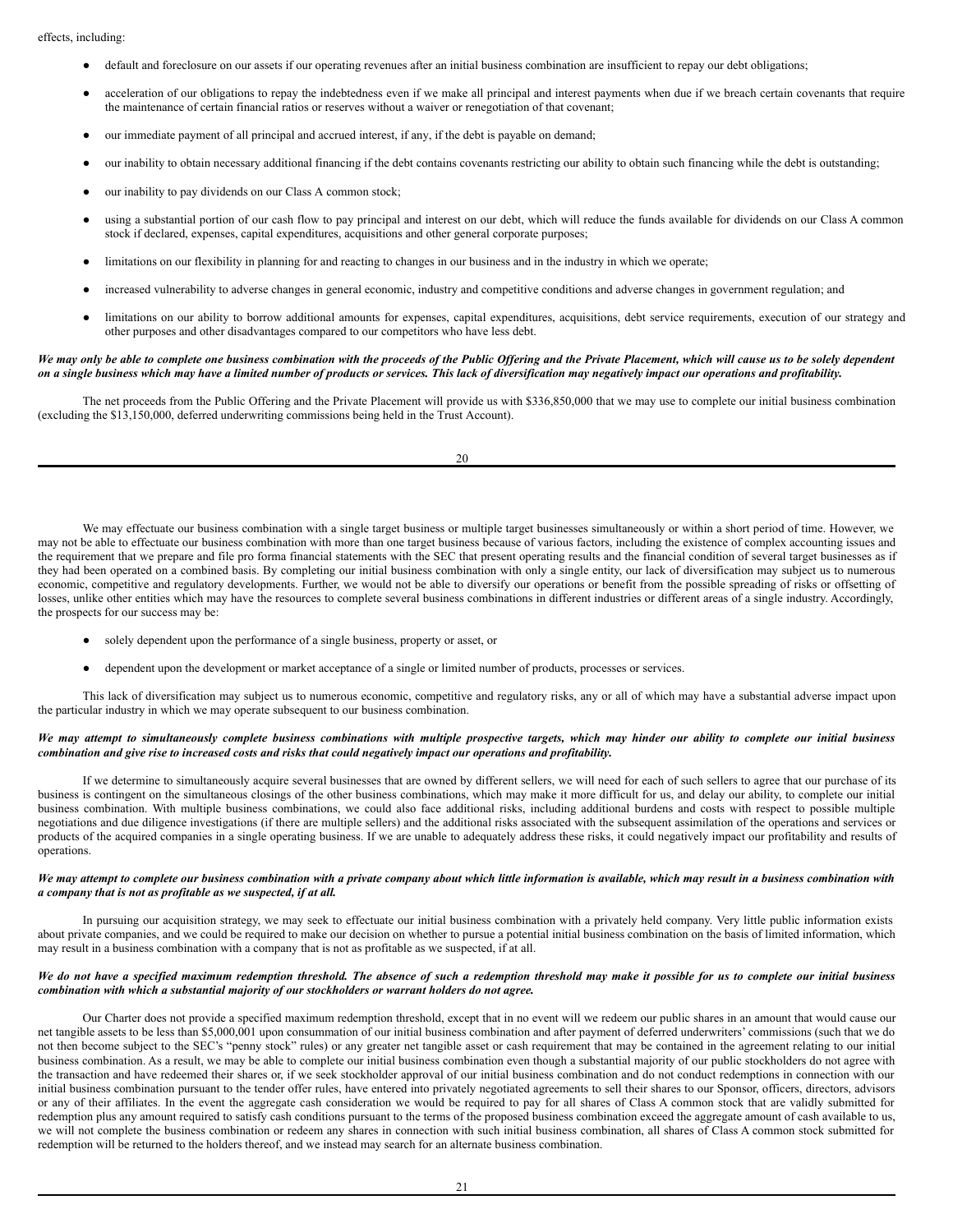### In order to effectuate an initial business combination, special purpose acquisition companies have, in the recent past, amended various provisions of their charters and other governing instruments, including their warrant agreements. We cannot assure you that we will not seek to amend our Charter or governing instruments in a manner that will make it easier for us to complete our initial business combination that our stockholders may not support.

In order to effectuate a business combination, special purpose acquisition companies have, in the recent past, amended various provisions of their charters and governing instruments, including their warrant agreements. For example, special purpose acquisition companies have amended the definition of business combination, increased redemption thresholds and extended the time to consummate an initial business combination and, with respect to their warrants, amended their warrant agreements to require the warrants to be exchanged for cash and/or other securities. Amending our Charter will require the approval of holders of 65% of our common stock, and amending our warrant agreement will require a vote of holders of at least 50% of the public warrants and, solely with respect to any amendment to the terms of the private placement warrants or any provision of the warrant agreement with respect to the private placement warrants, 50% of the number of the then outstanding private placement warrants. In addition, our Charter requires us to provide our public stockholders with the opportunity to redeem their public shares for cash if we propose an amendment to our Charter to modify the substance or timing of our obligation to redeem 100% of our public shares if we do not complete an initial business combination by December 31, 2021. We cannot assure you that we will not seek to amend our Charter or governing instruments or extend the time to consummate an initial business combination in order to effectuate our initial business combination.

#### The provisions of our Charter that relate to our pre-business combination activity (and corresponding provisions of the agreement governing the release of funds from our Trust Account) may be amended with the approval of holders of 65% of our common stock, which is a lower amendment threshold than that of some other special purpose acquisition companies. It may be easier for us, therefore, to amend our Charter to facilitate the completion of an initial business combination that some of our stockholders *may not support.*

Our Charter provides that any of its provisions related to pre-business combination activity (including the requirement to deposit proceeds of the Public Offering and the private placement of warrants into the Trust Account and not release such amounts except in specified circumstances, and to provide redemption rights to public stockholders as described herein) may be amended if approved by holders of 65% of our common stock entitled to vote thereon and corresponding provisions of the trust agreement governing the release of funds from our Trust Account may be amended if approved by holders of 65% of our common stock entitled to vote thereon. In all other instances, our Charter may be amended by holders of a majority of our outstanding common stock entitled to vote thereon, subject to applicable provisions of the DGCL or applicable stock exchange rules. Our Sponsor, who beneficially owns approximately 20% of our common stock, may participate in any vote to amend our Charter and/or trust agreement and will have the discretion to vote in any manner it chooses. As a result, we may be able to amend the provisions of our Charter which govern our pre-business combination behavior more easily than some other special purpose acquisition companies, and this may increase our ability to complete a business combination with which you do not agree. Our stockholders may pursue remedies against us for any breach of our Charter.

Our Sponsor, executive officers, directors have agreed, pursuant to written agreements with us, that they will not propose any amendment to our Charter to modify the substance or timing of our obligation to redeem 100% of our public shares if we do not complete our initial business combination by December 31, 2021 or with respect to any other material provisions relating to stockholders' rights or pre-initial business combination activity, unless we provide our public stockholders with the opportunity to redeem their Class A common stock upon approval of any such amendment at a per-share price, payable in cash, equal to the aggregate amount then on deposit in the Trust Account, including interest earned on the funds held in the Trust Account and not previously released to us to fund our working capital requirements (subject to an annual limit of \$250,000) and/or to pay our taxes, divided by the number of then outstanding public shares. Our stockholders are not parties to, or third-party beneficiaries of, these agreements and, as a result, will not have the ability to pursue remedies against our Sponsor, executive officers or directors for any breach of these agreements. As a result, in the event of a breach, our stockholders would need to pursue a stockholder derivative action, subject to applicable law.

22

## We may be unable to obtain additional financing to complete our initial business combination or to fund the operations and growth of a target business, which could compel us to restructure or abandon a particular business combination. If we are unable to complete our initial business combination, our public stockholders may receive *only an estimated \$10.00 per share on our redemption, and our warrants will expire worthless.*

Although we believe that the net proceeds of the Public Offering and the Private Placement will be sufficient to allow us to complete our initial business combination, because we have not yet selected any specific target business, we cannot ascertain the capital requirements for any particular transaction. If the net proceeds of the Public Offering and the Private Placement prove to be insufficient, either because of the size of our initial business combination, the depletion of the available net proceeds in search of a target business, the obligation to redeem for cash a significant number of shares from stockholders who elect redemption in connection with our initial business combination or the terms of negotiated transactions to purchase shares in connection with our initial business combination, we may be required to seek additional financing or to abandon the proposed business combination. We cannot assure you that such financing will be available on acceptable terms, if at all. The current economic environment has made it especially difficult for companies to obtain acquisition financing. To the extent that additional financing proves to be unavailable when needed to complete our initial business combination, we would be compelled to either restructure the transaction or abandon that particular business combination and seek an alternative target business candidate. If we are unable to complete our initial business combination, our public stockholders may receive only an estimated \$10.00 per share on our redemption, and our warrants will expire worthless. In addition, even if we do not need additional financing to complete our initial business combination, we may require such financing to fund the operations or growth of the target business. The failure to secure additional financing could have a material adverse effect on the continued development or growth of the target business. None of our officers, directors or stockholders is required to provide any financing to us in connection with or after our initial business combination.

# **Risks Relating to our Management Team**

### We may not have sufficient funds to satisfy indemnification claims of our directors and executive officers.

We have agreed to indemnify our officers and directors to the fullest extent permitted by law. However, our officers and directors have agreed to waive any right, title, interest or claim of any kind in or to any monies in the Trust Account and to not seek recourse against the Trust Account for any reason whatsoever. Accordingly, any indemnification provided will be able to be satisfied by us only if (i) we have sufficient funds outside of the Trust Account or (ii) we consummate an initial business combination. Our obligation to indemnify our officers and directors may discourage stockholders from bringing a lawsuit against our officers or directors for breach of their fiduciary duty. These provisions also may have the effect of reducing the likelihood of derivative litigation against our officers and directors, even though such an action, if successful, might otherwise benefit us and our stockholders. Furthermore, a stockholder's investment may be adversely affected to the extent we pay the costs of settlement and damage awards against our officers and directors pursuant to these indemnification provisions.

# Past performance by our management team and their affiliates may not be indicative of future performance of an investment in us.

Information regarding performance by, or businesses associated with, our management team or businesses associated with them is presented for informational purposes only. Past performance by our management team is not a guarantee either (i) of success with respect to any business combination we may consummate or (ii) that we will be able to locate a suitable candidate for our initial business combination. You should not rely on the historical record of the performance of our management team's or businesses associated with them as indicative of our future performance of an investment in us or the returns we will, or is likely to, generate going forward.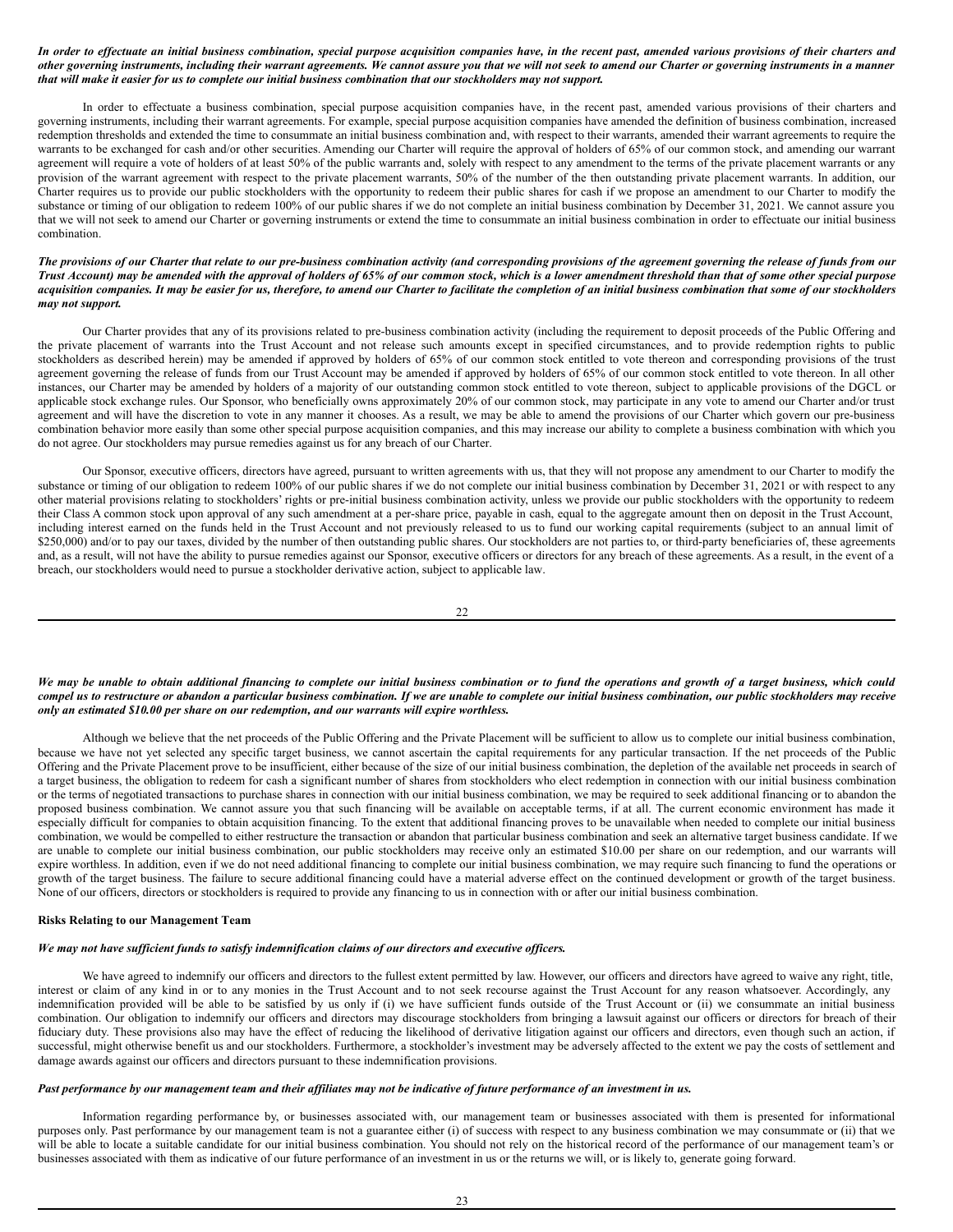#### We may seek business combination opportunities in industries or sectors that may be outside of our management's areas of expertise.

We will consider a business combination outside of our management's areas of expertise if a business combination candidate is presented to us and we determine that such candidate offers an attractive business combination opportunity for our company. Although our management will endeavor to evaluate the risks inherent in any particular business combination candidate, we cannot assure you that we will adequately ascertain or assess all of the significant risk factors. We also cannot assure you that an investment in our securities will not ultimately prove to be less favorable to investors than a direct investment, if an opportunity were available, in a business combination candidate.

# Our executive officers and directors will allocate their time to other businesses thereby causing conflicts of interest in their determination as to how much time to devote to our affairs. This conflict of interest could have a negative impact on our ability to complete our initial business combination.

Our executive officers and directors are not required to, and will not, commit their full-time to our affairs, which may result in a conflict of interest in allocating their time between our operations and our search for a business combination and their other businesses. We do not intend to have any full-time employees prior to the completion of our initial business combination. Each of our executive officers is engaged in several other business endeavors for which he may be entitled to substantial compensation, and our executive officers are not obligated to contribute any specific number of hours per week to our affairs. Our independent directors also serve as officers and board members for other entities. If our executive officers' and directors' other business affairs require them to devote substantial amounts of time to such affairs in excess of their current commitment levels, it could limit their ability to devote time to our affairs which may have a negative impact on our ability to complete our initial business combination.

## Our officers and directors presently have, and any of them in the future may have additional, fiduciary or contractual obligations to other entities and, accordingly, may *have conflicts of interest in determining to which entity a particular business opportunity should be presented.*

Until we consummate our initial business combination, we intend to engage in the business of identifying and combining with one or more businesses. Each of our officers and directors presently has, and any of them in the future may have, additional fiduciary or contractual obligations to other entities pursuant to which such officer or director is or will be required to present a business combination opportunity to such entity. Accordingly, they may have conflicts of interest in determining to which entity a particular business opportunity should be presented. These conflicts may not be resolved in our favor and a potential target business may be presented to another entity prior to its presentation to us. Our Charter provides that we renounce our interest in any corporate opportunity offered to any director or officer unless such opportunity is expressly offered to such person solely in his or her capacity as a director or officer of the company and such opportunity is one we are legally and contractually permitted to undertake and would otherwise be reasonable for us to pursue, and to the extent the director or officer is permitted to refer that opportunity to us without violating another legal obligation.

# Our executive officers, directors, security holders and their respective affiliates may have competitive pecuniary interests that conflict with our interests.

We have not adopted a policy that expressly prohibits our directors, executive officers, security holders or affiliates from having a direct or indirect pecuniary or financial interest in any investment to be acquired or disposed of by us or in any transaction to which we are a party or have an interest. In fact, we may enter into a business combination with a target business that is affiliated with our sponsor, our directors or executive officers, although we do not intend to do so. Nor do we have a policy that expressly prohibits any such persons from engaging for their own account in business activities of the types conducted by us. Accordingly, such persons or entities may have a conflict between their interests and ours.

The personal and financial interests of our directors and officers may influence their motivation in timely identifying and selecting a target business and completing a business combination. Consequently, our directors' and officers' discretion in identifying and selecting a suitable target business may result in a conflict of interest when determining whether the terms, conditions and timing of a particular business combination are appropriate and in our stockholders' best interest. If this were the case, it would be a breach of their fiduciary duties to us as a matter of Delaware law and we or our stockholders might have a claim against such individuals for infringing on our stockholders' rights. However, we might not ultimately be successful in any claim we may make against them for such reason.

| I |  |
|---|--|

### We may engage in a business combination with one or more target businesses that have relationships with entities that may be affiliated with our sponsor, executive *of icers, directors or existing holders which may raise potential conflicts of interest.*

In light of the involvement of our sponsor, executive officers and directors with other entities, we may decide to acquire one or more businesses affiliated with our sponsor, executive officers, directors or existing holders. Our directors also serve as officers and board members for other entities. Such entities may compete with us for business combination opportunities. Our sponsor, officers and directors are not currently aware of any specific opportunities for us to complete our initial business combination with any entities with which they are affiliated, and there have been no substantive discussions concerning a business combination with any such entity or entities. Although we will not be specifically focusing on, or targeting, any transaction with any affiliated entities, we would pursue such a transaction if we determined that such affiliated entity met our criteria for a business combination and such transaction was approved by a majority of our independent and disinterested directors. Despite our agreement to obtain an opinion from an independent investment banking firm which is a member of FINRA or an independent accounting firm regarding the fairness to our company from a financial point of view of a business combination with one or more domestic or international businesses affiliated with our Sponsor, executive officers, directors or existing holders, potential conflicts of interest still may exist and, as a result, the terms of the business combination may not be as advantageous to our public stockholders as they would be absent any conflicts of interest.

# Since our Sponsor, executive officers and directors will lose their entire investment in us if our business combination is not completed, a conflict of interest may arise in *determining whether a particular business combination target is appropriate for our initial business combination.*

On March 10, 2020, our Sponsor purchased an aggregate of 5,750,000 Founder Shares in exchange for a capital contribution of \$25,000, or approximately \$0.004 per share. On May 28, 2020, the Company effected a 1:1.25 stock split with respect to the Class B common stock, on June 24, 2020, the Company effected a 1:1.20 stock split with respect to the Class B common stock and on June 25, 2020, the Company effected a 1:1.01666 stock split with respect to the Class B common stock, resulting in the Sponsor holding an aggregate of 8,768,750 Founder Shares. On June 30, 2020, the Sponsor surrendered an aggregate of 18,750 Founder Shares to us for no consideration, in connection with the election by the underwriters to exercise their over-allotment option in part and not in full, resulting in an aggregate of 8,750,000 Founder Shares outstanding held by our Sponsor. The Founder Shares will be worthless if we do not complete an initial business combination. In addition, our Sponsor purchased an aggregate of 8,100,000 private placement warrants, each exercisable for one share of Class A common stock at \$11.50 per share, for an aggregate purchase price of approximately \$8,100,000, or \$1.00 per warrant, that will also be worthless if we do not complete our initial business combination. The personal and financial interests of our executive officers and directors may influence their motivation in identifying and selecting a target business combination, completing an initial business combination and influencing the operation of the business following the initial business combination. This risk may become more acute as the 18-month anniversary of the closing of the Public Offering nears, which is the deadline for our completion of an initial business combination.

# **Risks Relating to Our Securities**

You will not have any rights or interests in funds from the Trust Account, except under certain limited circumstances. Therefore, to liquidate your investment, you may be *forced to sell your public shares or warrants, potentially at a loss.*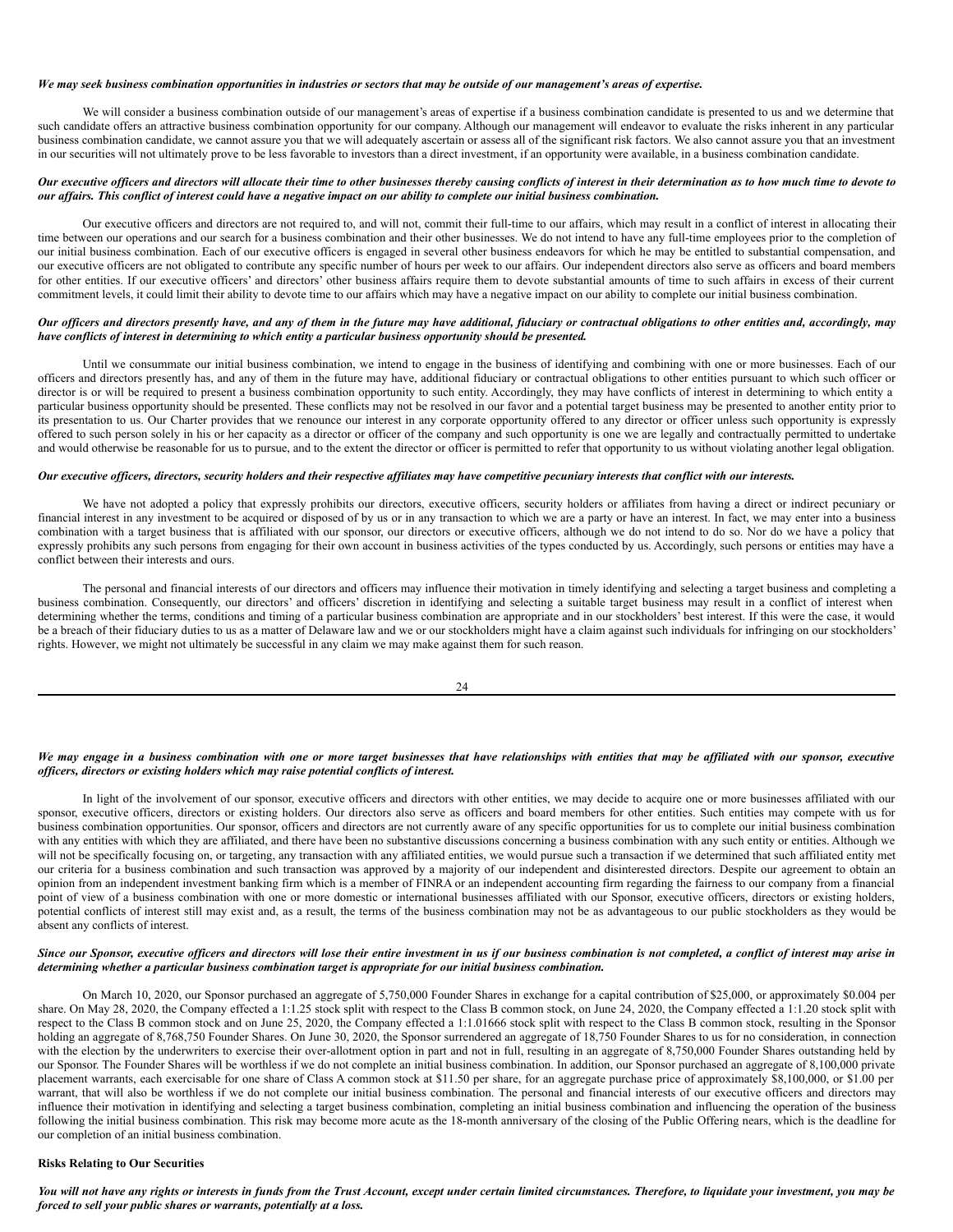Our public stockholders will be entitled to receive funds from the Trust Account only upon the earlier to occur of: (i) our completion of an initial business combination, and then only in connection with those shares of Class A common stock that such stockholder properly elected to redeem, subject to the limitations described herein, (ii) the redemption of any public shares properly tendered in connection with a stockholder vote to amend our Charter to modify the substance or timing of our obligation to redeem 100% of our public shares if we do not complete our initial business combination by December 31, 2021 or with respect to any other material provisions relating to stockholders' rights or pre-initial business combination activity, and (iii) the redemption of our public shares if we are unable to complete an initial business combination by December 31, 2021, subject to applicable law and as further described herein. In addition, if our plan to redeem our public shares if we are unable to complete an initial business combination by December 31, 2021 is not completed for any reason, compliance with Delaware law may require that we submit a plan of dissolution to our then-existing stockholders for approval prior to the distribution of the proceeds held in our Trust Account. In that case, public stockholders may be forced to wait beyond December 31, 2021 before they receive funds from our Trust Account. In no other circumstances will a public stockholder have any right or interest of any kind in the Trust Account. Accordingly, to liquidate your investment, you may be forced to sell your public shares or warrants, potentially at a loss.

#### NYSE may delist our securities from trading on its exchange, which could limit investors' ability to make transactions in our securities and subject us to additional trading *restrictions.*

Our units, Class A ordinary shares and warrants are listed on NYSE. We cannot assure you that our securities will continue to be listed on NYSE in the future or prior to our initial business combination. In order to continue listing our securities on NYSE prior to our initial business combination, we must maintain certain financial, distribution and share price levels. Generally, we must maintain a minimum amount in shareholders' equity (generally \$2,500,000) and a minimum number of holders of our securities (generally 300 public holders). Additionally, in connection with our initial business combination, we will be required to demonstrate compliance with NYSE's initial listing requirements, which are more rigorous than NYSE's continued listing requirements, in order to continue to maintain the listing of our securities on NYSE. For instance, our share price would generally be required to be at least \$4.00 per share and our shareholders' equity would generally be required to be at least \$5.0 million. We cannot assure you that we will be able to meet those initial listing requirements at that time.

If NYSE delists our securities from trading on its exchange and we are not able to list our securities on another national securities exchange, we expect our securities could be quoted on an over-the-counter market. If this were to occur, we could face significant material adverse consequences, including:

- a limited availability of market quotations for our securities;
- reduced liquidity for our securities;
- a determination that our Class A ordinary shares are a "penny stock" which will require brokers trading in our Class A ordinary shares to adhere to more stringent rules and possibly result in a reduced level of trading activity in the secondary trading market for our securities;
- a limited amount of news and analyst coverage; and
- a decreased ability to issue additional securities or obtain additional financing in the future.

The National Securities Markets Improvement Act of 1996, which is a federal statute, prevents or preempts the states from regulating the sale of certain securities, which are referred to as "covered securities." Our units, Class A ordinary shares and warrants are listed on NYSE, and, as a result, qualify as covered securities under the statute. Although the states are preempted from regulating the sale of our securities, the federal statute does allow the states to investigate companies if there is a suspicion of fraud, and, if there is a finding of fraudulent activity, then the states can regulate or bar the sale of covered securities in a particular case. While we are not aware of a state having used these powers to prohibit or restrict the sale of securities issued by blank check companies, other than the State of Idaho, certain state securities regulators view blank check companies unfavorably and might use these powers, or threaten to use these powers, to hinder the sale of securities of blank check companies in their states. Further, if we were no longer listed on NYSE, our securities would not qualify as covered securities under the statute and we would be subject to regulation in each state in which we offer our securities.

26

# You will not be permitted to exercise your warrants unless we register and qualify the underlying Class A common stock or certain exemptions are available.

If the issuance of the Class A common stock upon exercise of the warrants is not registered, qualified or exempt from registration or qualification under the Securities Act and applicable state securities laws, holders of warrants will not be entitled to exercise such warrants and such warrants may have no value and expire worthless. In such event, holders who acquired their warrants as part of a purchase of units will have paid the full unit purchase price solely for the shares of Class A common stock included in the units.

We have not registered the shares of Class A common stock issuable upon exercise of the warrants under the Securities Act or any state securities laws. However, under the terms of the warrant agreement, we have agreed to use our best efforts to file a registration statement covering such shares and maintain a current prospectus relating to the Class A common stock issuable upon exercise of the warrants. We cannot assure you that we will be able to do so if, for example, any facts or events arise which represent a fundamental change in the information set forth in the registration statement or prospectus, the financial statements contained or incorporated by reference therein are not current or correct or the SEC issues a stop order.

If the shares of Class A common stock issuable upon exercise of the warrants are not registered under the Securities Act, under the terms of the warrant agreement, holders of warrants who seek to exercise their warrants will not be permitted to do so for cash and, instead, will be required to do so on a cashless basis in accordance with Section 3(a)(9) of the Securities Act or another exemption.

In no event will warrants be exercisable for cash or on a cashless basis, and we will not be obligated to issue any shares to holders seeking to exercise their warrants, unless the issuance of the shares upon such exercise is registered or qualified under the securities laws of the state of the exercising holder, or an exemption from registration or qualification is available.

If our shares of Class A common stock are at the time of any exercise of a warrant not listed on a national securities exchange such that they satisfy the definition of "covered securities" under Section 18(b)(1) of the Securities Act, we may, at our option, not permit holders of warrants who seek to exercise their warrants to do so for cash and, instead, require them to do so on a cashless basis in accordance with Section 3(a)(9) of the Securities Act; in the event we so elect, we will not be required to file or maintain in effect a registration statement or register or qualify the shares underlying the warrants under applicable state securities laws, and in the event we do not so elect, we will use our best efforts to register or qualify the shares underlying the warrants under applicable state securities laws to the extent an exemption is not available.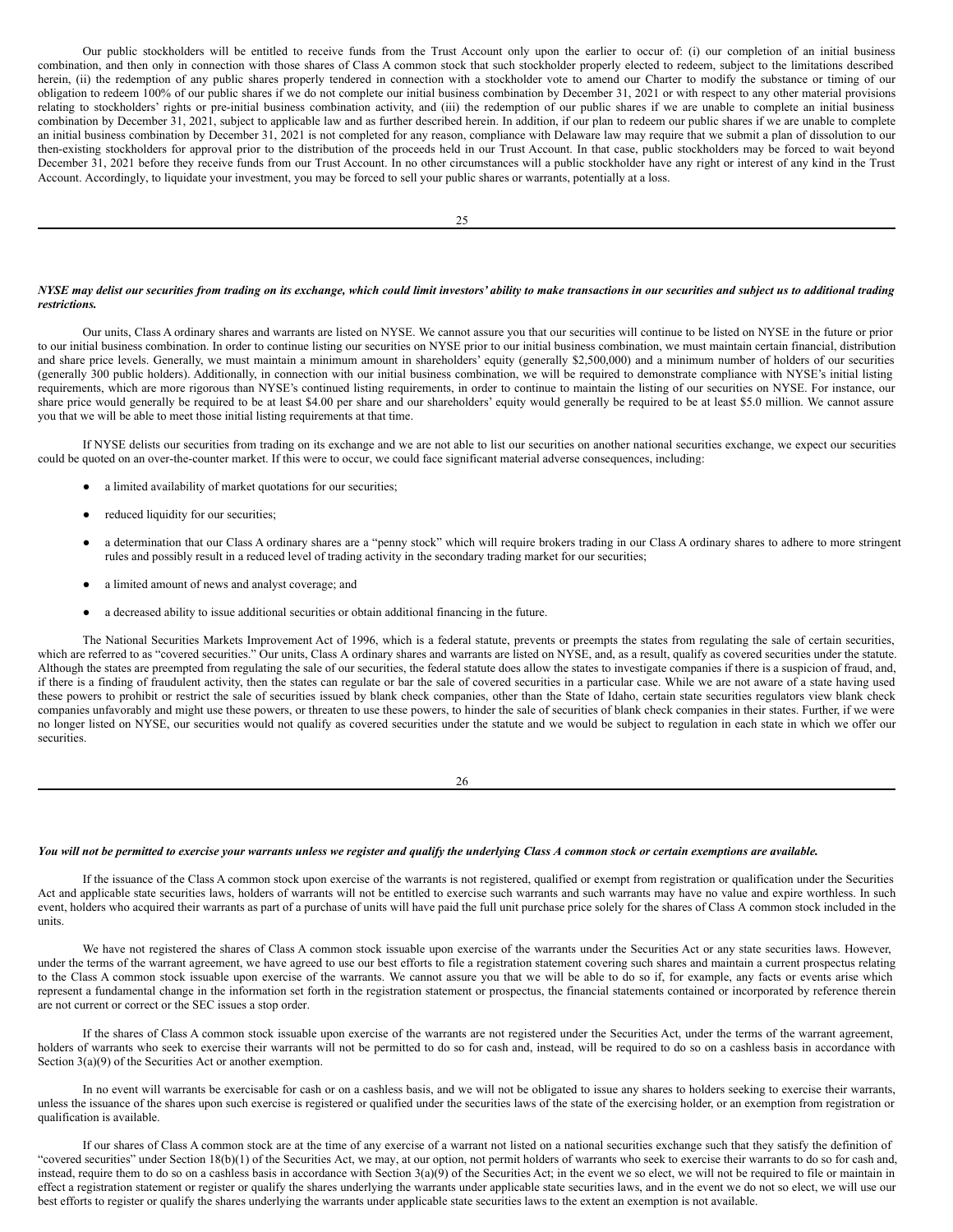In no event will we be required to net cash settle any warrant, or issue securities (other than upon a cashless exercise as described above) or other compensation in exchange for the warrants in the event that we are unable to register or qualify the shares underlying the warrants under the Securities Act or applicable state securities laws.

# You may only be able to exercise your public warrants on a "cashless basis" under certain circumstances, and if you do so, you will receive fewer shares of Class A *common stock from such exercise than if you were to exercise such warrants for cash.*

The warrant agreement provides that in the following circumstances holders of warrants who seek to exercise their warrants will not be permitted to do for cash and will, instead, be required to do so on a cashless basis in accordance with Section 3(a)(9) of the Securities Act: (i) if the shares of Class A common stock issuable upon exercise of the warrants are not registered under the Securities Act in accordance with the terms of the warrant agreement; (ii) if we have so elected and the shares of Class A common stock is at the time of any exercise of a warrant not listed on a national securities exchange such that they satisfy the definition of "covered securities" under Section 18(b)(1) of the Securities Act; and (iii) if we have so elected and we call the public warrants for redemption. If you exercise your public warrants on a cashless basis, you would pay the warrant exercise price by surrendering the warrants for that number of shares of Class A common stock equal to the quotient obtained by dividing (x) the product of the number of shares of Class A common stock underlying the warrants, multiplied by the excess of the "fair market value" of our shares of Class A common stock (as defined in the next sentence) over the exercise price of the warrants by (y) the fair market value. The "fair market value" is the average reported closing price of the shares of Class A common stock for the 10 trading days ending on the third trading day prior to the date on which the notice of exercise is received by the warrant agent or on which the notice of redemption is sent to the holders of warrants, as applicable. As a result, you would receive fewer shares of Class A common stock from such exercise than if you were to exercise such warrants for cash.

27

# The grant of registration rights to our Sponsor and holders of our private placement warrants may make it more difficult to complete our initial business combination, and the future exercise of such rights may adversely affect the market price of our shares of Class A common stock.

Pursuant to an agreement entered into concurrently with the Public Offering, our Sponsor and its permitted transferees can demand that we register the shares of Class A common stock into which Founder Shares are convertible, holders of our private placement warrants and their permitted transferees can demand that we register the private placement warrants and the Class A common stock issuable upon exercise of the private placement warrants and holders of warrants that may be issued upon conversion of working capital loans may demand that we register such warrants or the Class A common stock issuable upon conversion of such warrants. The registration rights will be exercisable with respect to the Founder Shares and the private placement warrants and the Class A common stock issuable upon exercise of such private placement warrants. We will bear the cost of registering these securities. The registration and availability of such a significant number of securities for trading in the public market may have an adverse effect on the market price of our Class A common stock. In addition, the existence of the registration rights may make our initial business combination more costly or difficult to conclude. This is because the stockholders of the target business may increase the equity stake they seek in the combined entity or ask for more cash consideration to offset the negative impact on the market price of our Class A common stock that is expected when the shares of common stock owned by our Sponsor, holders of our private placement warrants or holders of our working capital loans or their respective permitted transferees are registered.

# We may issue additional shares of Class A common stock or shares of preferred stock to complete our initial business combination or under an employee incentive plan after completion of our initial business combination. We may also issue shares of Class A common stock upon the conversion of the Founder Shares at a ratio greater than one-to-one at the time of our initial business combination as a result of the anti-dilution provisions contained in our Charter. Any such issuances would dilute the interest *of our stockholders and likely present other risks.*

Our Charter authorizes the issuance of up to 380,000,000 shares of Class A common stock, par value \$0.0001 per share, 20,000,000 shares of Class B common stock, par value \$0,0001 per share, and 1,000,000 shares of preferred stock, par value \$0,0001 per share. There are 345,000,000 and 11,250,000 authorized but unissued shares of Class A common stock and Class B common stock, respectively, available for issuance, which amount takes into account shares reserved for issuance upon exercise of outstanding warrants or shares issuable upon conversion of the Class B common stock. The Class B common stock is automatically convertible into Class A common stock at the time of our initial business combination, initially at a one-for-one ratio but subject to adjustment as set forth herein. There are no shares of preferred stock issued and outstanding.

We may issue a substantial number of additional shares of Class A common stock or shares of preferred stock to complete our initial business combination or under an employee incentive plan after completion of our initial business combination. We may also issue shares of Class A common stock to redeem the warrants at a ratio greater than one-to-one at the time of our initial business combination as a result of the anti-dilution provisions as set forth therein. However, our Charter provides, among other things, that prior to our initial business combination, we may not issue additional shares that would entitle the holders thereof to (i) receive funds from the Trust Account or (ii) vote as a class with our public shares (a) on any initial business combination or (b) to approve an amendment to our Charter to  $(x)$  extend the time we have to consummate a business combination beyond December 31, 2021 or (y) amend the foregoing provisions. These provisions of our Charter, like all provisions of our Charter, may be amended with a stockholder vote. The issuance of additional shares of common stock or shares of preferred stock:

- may significantly dilute the equity interest of investors in the Public Offering;
- may subordinate the rights of holders of Class A common stock if shares of preferred stock are issued with rights senior to those afforded our Class A common stock;
- could cause a change in control if a substantial number of shares of Class A common stock is issued, which may affect, among other things, our ability to use our net operating loss carry forwards, if any, and could result in the resignation or removal of our present officers and directors; and
- may adversely affect prevailing market prices for our units, Class A common stock and/or warrants.

## Unlike some other similarly structured special purpose acquisition companies, our Sponsor will receive additional shares of Class A common stock if we issue certain *shares to consummate an initial business combination.*

The Founder Shares will automatically convert into shares of Class A common stock concurrently with or immediately following the consummation of our initial business combination on a one-for-one basis, subject to adjustment for stock splits, stock dividends, reorganizations, recapitalizations and the like, and subject to further adjustment as provided herein. In the case that additional shares of Class A common stock or equity-linked securities are issued or deemed issued in connection with our initial business combination, the number of shares of Class A common stock issuable upon conversion of all Founder Shares will equal, in the aggregate, on an as-converted basis, 20% of the total number of shares of Class A common stock outstanding after such conversion (after giving effect to any redemptions of shares of Class A common stock by public stockholders), including the total number of shares of Class A common stock issued, or deemed issued or issuable upon conversion or exercise of any equity-linked securities or rights issued or deemed issued, by the Company in connection with or in relation to the consummation of the initial business combination, excluding any shares of Class A common stock or equity-linked securities or rights exercisable for or convertible into shares of Class A common stock issued, or to be issued, to any seller in the initial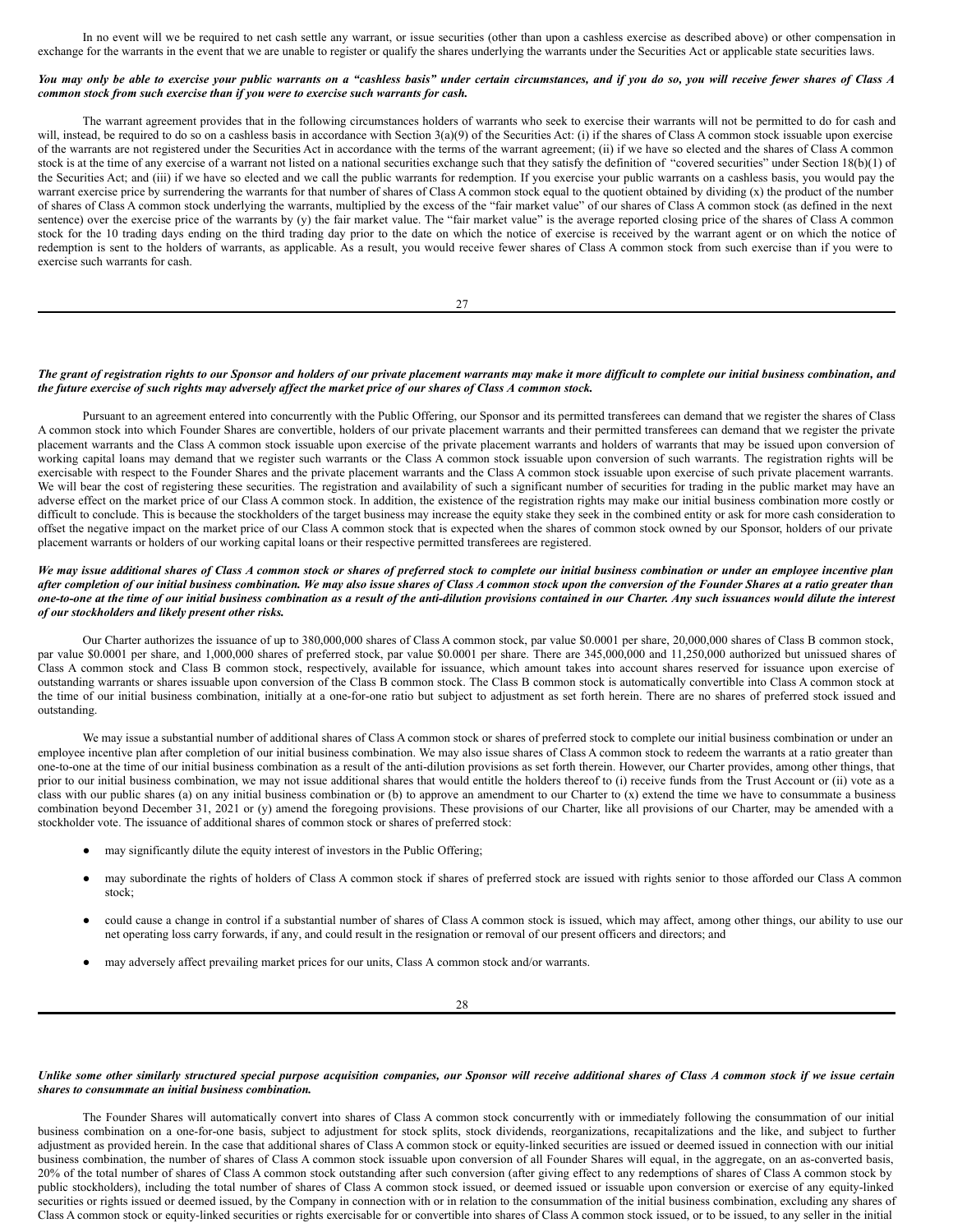business combination and any private placement warrants issued to our sponsor, officers or directors upon conversion of working capital loans, provided that such conversion of Founder Shares will never occur on a less than one-for-one basis. This is different than some other similarly structured special purpose acquisition companies in which the Sponsor will only be issued an aggregate of 20% of the total number of shares to be outstanding prior to our initial business combination.

# We may amend the terms of the warrants in a manner that may be adverse to holders of public warrants with the approval by the holders of at least 50% of the then outstanding public warrants. As a result, the exercise price of your warrants could be increased, the exercise period could be shortened and the number of shares of Class *A common stock purchasable upon exercise of a warrant could be decreased, all without your approval.*

Our warrants were issued in registered form under a warrant agreement between Continental Stock Transfer & Trust Company, as warrant agent, and us. The warrant agreement provides that the terms of the warrants may be amended without the consent of any holder to cure any ambiguity or correct any defective provision, but requires the approval by the holders of at least 50% of the then outstanding public warrants to make any change that adversely affects the interests of the registered holders of public warrants. Accordingly, we may amend the terms of the public warrants in a manner adverse to a holder if holders of at least 50% of the then outstanding public warrants approve of such amendment. Although our ability to amend the terms of the public warrants with the consent of at least 50% of the then outstanding public warrants is unlimited, examples of such amendments could be amendments to, among other things, increase the exercise price of the warrants, convert the warrants into cash or stock (at a ratio different than initially provided), shorten the exercise period or decrease the number of shares of Class A common stock purchasable upon exercise of a warrant.

#### We may redeem your unexpired warrants prior to their exercise at a time that is disadvantageous to you, thereby making your warrants worthless.

We have the ability to redeem outstanding warrants at any time after they become exercisable and prior to their expiration, at a price of \$0.01 per warrant, provided that the closing price of our Class A common stock equals or exceeds \$18.00 per share (as adjusted for stock splits, stock capitalizations, reorganizations, recapitalizations and the like) for any 20 trading days within a 30 trading-day period ending on the third trading day prior to proper notice of such redemption provided that on the date we give notice of redemption. If and when the warrants become redeemable by us, we may exercise our redemption right even if we are unable to register or qualify the underlying securities for sale under all applicable state securities laws. Redemption of the outstanding warrants could force you to (i) exercise your warrants and pay the exercise price therefor at a time when it may be disadvantageous for you to do so, (ii) sell your warrants at the then-current market price when you might otherwise wish to hold your warrants or (iii) accept the nominal redemption price which, at the time the outstanding warrants are called for redemption, is likely to be substantially less than the market value of your warrants. None of the private placement warrants will be redeemable by us for cash so long as they are held by their initial purchasers or their permitted transferees.

29

In addition, we may redeem your warrants after they become exercisable for a number of shares of Class A common stock determined based on the redemption date and the fair market value of our Class A common stock. In addition, such redemption may occur at a time when the warrants are "out-of-the-money," in which case you would lose any potential embedded value from a subsequent increase in the value of the Class A common stock had your warrants remained outstanding.

# Our warrants may have an adverse effect on the market price of our shares of Class A common stock and make it more difficult to effectuate our business combination.

We issued warrants to purchase 17,500,000 shares of our Class A common stock as part of the units sold in the Public Offering, and, simultaneously with the closing of the Public Offering, we issued in a private placement an aggregate of 8,100,000 private placement warrants, each exercisable to purchase one share of Class A common stock at \$11.50 per share. In addition, if our Sponsor or an affiliate of our Sponsor or certain of our officers and directors makes any working capital loans, such lender may convert those loans into up to an additional 1,500,000 private placement warrants, at the price of \$1.00 per warrant. To the extent we issue common stock to effectuate a business transaction, the potential for the issuance of a substantial number of additional shares of Class A common stock upon exercise of these warrants could make us a less attractive acquisition vehicle to a target business. Such warrants, when exercised, will increase the number of issued and outstanding shares of Class A common stock and reduce the value of the Class A common stock issued to complete the business transaction. Therefore, our warrants may make it more difficult to effectuate a business transaction or increase the cost of acquiring the target business.

The private placement warrants are identical to the warrants sold as part of the units in the Public Offering except that, so long as they are held by their initial purchasers or their permitted transferees, (i) they will not be redeemable by us, (ii) they (including the shares of Class A common stock issuable upon exercise of these warrants) may not, subject to certain limited exceptions, be transferred, assigned or sold by our Sponsor until 30 days after the completion of our initial business combination and (iii) they may be exercised by the holders on a cashless basis.

# Because each unit contains one-half of one warrant and only a whole warrant may be exercised, the units may be worth less than units of other special purpose acquisition *companies.*

Each unit contains one-half of one warrant. Pursuant to the warrant agreement, no fractional warrants were issued upon separation of the units, and only whole units can trade. If, upon exercise of the warrants, a holder would be entitled to receive a fractional interest in a share, we will, upon exercise, round down to the nearest whole number the number of Class A ordinary shares to be issued to the warrant holder. This is different from other offerings similar to ours whose units include one ordinary share and one warrant to purchase one whole share. We have established the components of the units in this way in order to reduce the dilutive effect of the warrants upon completion of a business combination since the warrants will be exercisable in the aggregate for one-half of the number of shares compared to units that each contain a whole warrant to purchase one share, thus making us, we believe, a more attractive merger partner for target businesses. Nevertheless, this unit structure may cause our units to be worth less than if it included a warrant to purchase one whole share.

30

# **General Risk Factors**

We are an emerging growth company and a smaller reporting company within the meaning of the Securities Act, and if we take advantage of certain exemptions from disclosure requirements available to emerging growth companies or smaller reporting companies, this could make our securities less attractive to investors and may make it *more dif icult to compare our performance with other public companies.*

We are an "emerging growth company" within the meaning of the Securities Act, as modified by the JOBS Act, and we may take advantage of certain exemptions from various reporting requirements that are applicable to other public companies that are not emerging growth companies including, but not limited to, not being required to comply with the auditor internal controls attestation requirements of Section 404 of the Sarbanes-Oxley Act, reduced disclosure obligations regarding executive compensation in our periodic reports and proxy statements, and exemptions from the requirements of holding a nonbinding advisory vote on executive compensation and stockholder approval of any golden parachute payments not previously approved. As a result, our stockholders may not have access to certain information they may deem important. We could be an emerging growth company for up to five years, although circumstances could cause us to lose that status earlier, including if the market value of our Class A common stock held by non-affiliates exceeds \$700 million as of any June 30th before that time, in which case we would no longer be an emerging growth company as of the following December 31st. We cannot predict whether investors will find our securities less attractive because we will rely on these exemptions. If some investors find our securities less attractive as a result of our reliance on these exemptions, the trading prices of our securities may be lower than they otherwise would be, there may be a less active trading market for our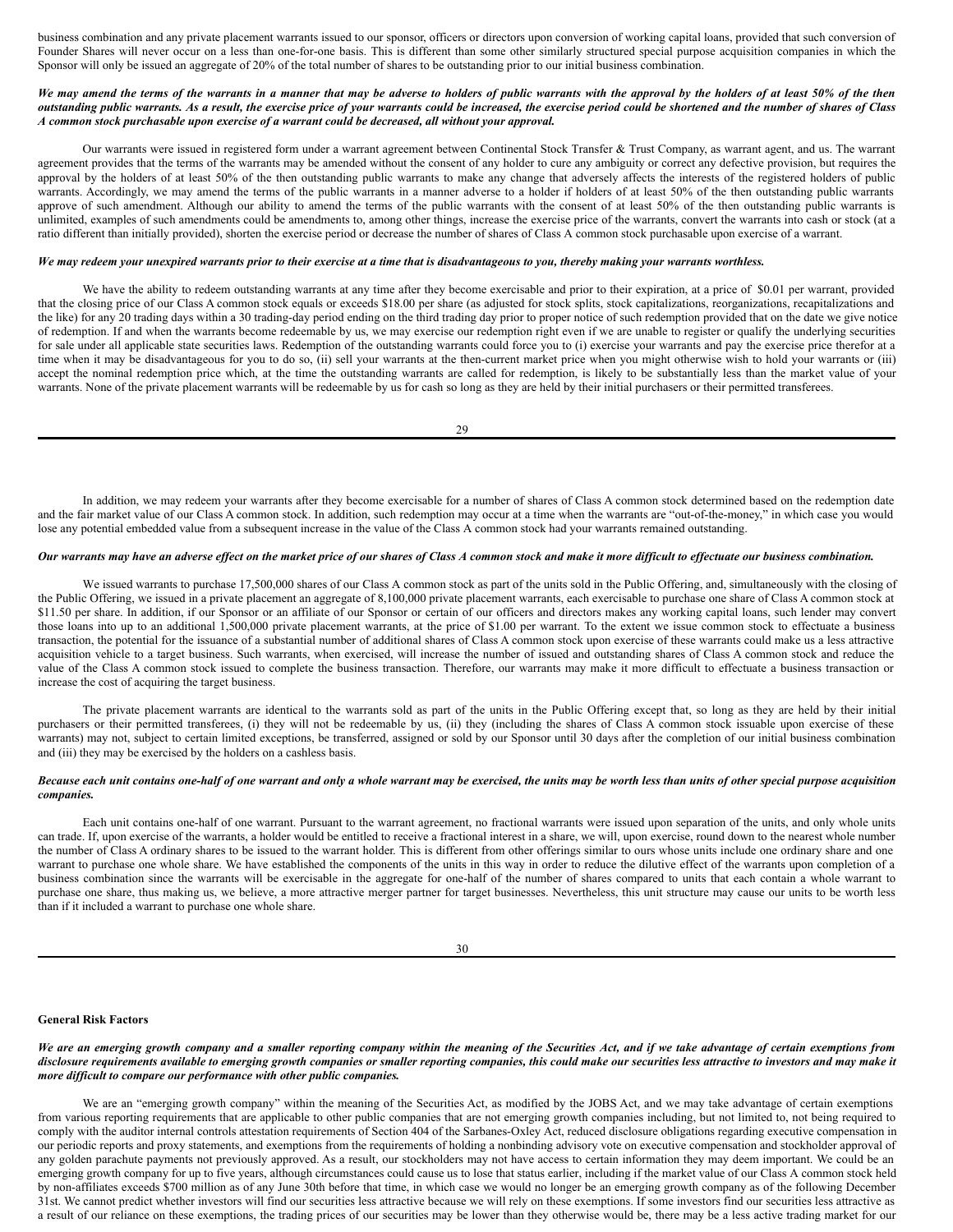securities and the trading prices of our securities may be more volatile.

Further, Section 102(b)(1) of the JOBS Act exempts emerging growth companies from being required to comply with new or revised financial accounting standards until private companies (that is, those that have not had a Securities Act registration statement declared effective or do not have a class of securities registered under the Exchange Act) are required to comply with the new or revised financial accounting standards. The JOBS Act provides that a company can elect to opt out of the extended transition period and comply with the requirements that apply to non-emerging growth companies but any such an election to opt out is irrevocable. We have elected not to opt out of such extended transition period which means that when a standard is issued or revised and it has different application dates for public or private companies, we, as an emerging growth company, can adopt the new or revised standard at the time private companies adopt the new or revised standard. This may make comparison of our financial statements with another public company which is neither an emerging growth company nor an emerging growth company which has opted out of using the extended transition period difficult or impossible because of the potential differences in accounting standards used.

Additionally, we are a "smaller reporting company" as defined in Rule 10(f)(1) of Regulation S-K. Smaller reporting companies may take advantage of certain reduced disclosure obligations, including, among other things, providing only two years of audited financial statements. We will remain a smaller reporting company until the last day of the fiscal year in which (1) the market value of our common stock held by non-affiliates exceeds \$250 million as of the prior June 30th, or (2) our annual revenues exceeded \$100 million during such completed fiscal year and the market value of our common stock held by non-affiliates exceeds \$700 million as of the prior June 30th. To the extent we take advantage of such reduced disclosure obligations, it may also make comparison of our financial statements with other public companies difficult or impossible.

### Provisions in our Charter and Delaware law may inhibit a takeover of us, which could limit the price investors might be willing to pay in the future for our shares of Class *A common stock and could entrench management.*

Our Charter contains provisions that may discourage unsolicited takeover proposals that stockholders may consider to be in their best interests. These provisions include a staggered board of directors and the ability of the board of directors to designate the terms of and issue new series of preferred stock, which may make more difficult the removal of management and may discourage transactions that otherwise could involve payment of a premium over prevailing market prices for our securities.

We are also subject to anti-takeover provisions under Delaware law, which could delay or prevent a change of control. Together these provisions may make the removal of management more difficult and may discourage transactions that otherwise could involve payment of a premium over prevailing market prices for our securities.

31

#### Provisions in our Charter and Delaware law may have the effect of discouraging lawsuits against our directors and officers.

Our Charter requires, unless we consent in writing to the selection of an alternative forum, that (i) any derivative action or proceeding brought on our behalf, (ii) any action asserting a claim of breach of a fiduciary duty owed by any director, officer or other employee to us or our stockholders, (iii) any action asserting a claim against us, our directors, officers or employees arising pursuant to any provision of the DGCL or our Charter or bylaws, or (iv) any action asserting a claim against us, our directors, officers or employees governed by the internal affairs doctrine may be brought only in the Court of Chancery in the State of Delaware, except any claim (A) as to which the Court of Chancery of the State of Delaware determines that there is an indispensable party not subject to the jurisdiction of the Court of Chancery (and the indispensable party does not consent to the personal jurisdiction of the Court of Chancery within ten days following such determination), (B) which is vested in the exclusive jurisdiction of a court or forum other than the Court of Chancery, (C) for which the Court of Chancery does not have subject matter jurisdiction, or (D) any action arising under the Securities Act, as to which the Court of Chancery and the federal district court for the District of Delaware shall have concurrent jurisdiction. If an action is brought outside of Delaware, the stockholder bringing the suit will be deemed to have consented to service of process on such stockholder's counsel. Although we believe this provision benefits us by providing increased consistency in the application of Delaware law in the types of lawsuits to which it applies, a court may determine that this provision is unenforceable, and to the extent it is enforceable, the provision may have the effect of discouraging lawsuits against our directors and officers, although our stockholders will not be deemed to have waived our compliance with federal securities laws and the rules and regulations thereunder.

Notwithstanding the foregoing, our Charter provides that the exclusive forum provision will not apply to suits brought to enforce a duty or liability created by the Exchange Act or any other claim for which the federal courts have exclusive jurisdiction. Section 27 of the Exchange Act creates exclusive federal jurisdiction over all suits brought to enforce any duty or liability created by the Exchange Act or the rules and regulations thereunder. Although we believe this provision benefits us by providing increased consistency in the application of Delaware law in the types of lawsuits to which it applies, the provision may have the effect of discouraging lawsuits against our directors and officers.

# Cyber incidents or attacks directed at us could result in information theft, data corruption, operational disruption and/or financial loss.

We depend on digital technologies, including information systems, infrastructure and cloud applications and services, including those of third parties with which we may deal. Sophisticated and deliberate attacks on, or security breaches in, our systems or infrastructure, or the systems or infrastructure of third parties or the cloud, could lead to corruption or misappropriation of our assets, proprietary information and sensitive or confidential data. As an early stage company without significant investments in data security protection, we may not be sufficiently protected against such occurrences. We may not have sufficient resources to adequately protect against, or to investigate and remediate any vulnerability to, cyber incidents. It is possible that any of these occurrences, or a combination of them, could have adverse consequences on our business and lead to financial loss.

# We are subject to changing law and regulations regarding regulatory matters, corporate governance and public disclosure that have increased both our costs and the risk of *non-compliance.*

We are subject to rules and regulations by various governing bodies, including, for example, the Securities and Exchange Commission, which are charged with the protection of investors and the oversight of companies whose securities are publicly traded, and to new and evolving regulatory measures under applicable law. Our efforts to comply with new and changing laws and regulations have resulted in and are likely to continue to result in, increased general and administrative expenses and a diversion of management time and attention from revenue-generating activities to compliance activities.

Moreover, because these laws, regulations and standards are subject to varying interpretations, their application in practice may evolve over time as new guidance becomes available. This evolution may result in continuing uncertainty regarding compliance matters and additional costs necessitated by ongoing revisions to our disclosure and governance practices. If we fail to address and comply with these regulations and any subsequent changes, we may be subject to penalty and our business may be harmed.

If we effect our initial business combination with a company located outside of the United States, we would be subject to a variety of additional risks that may adversely *af ect us.*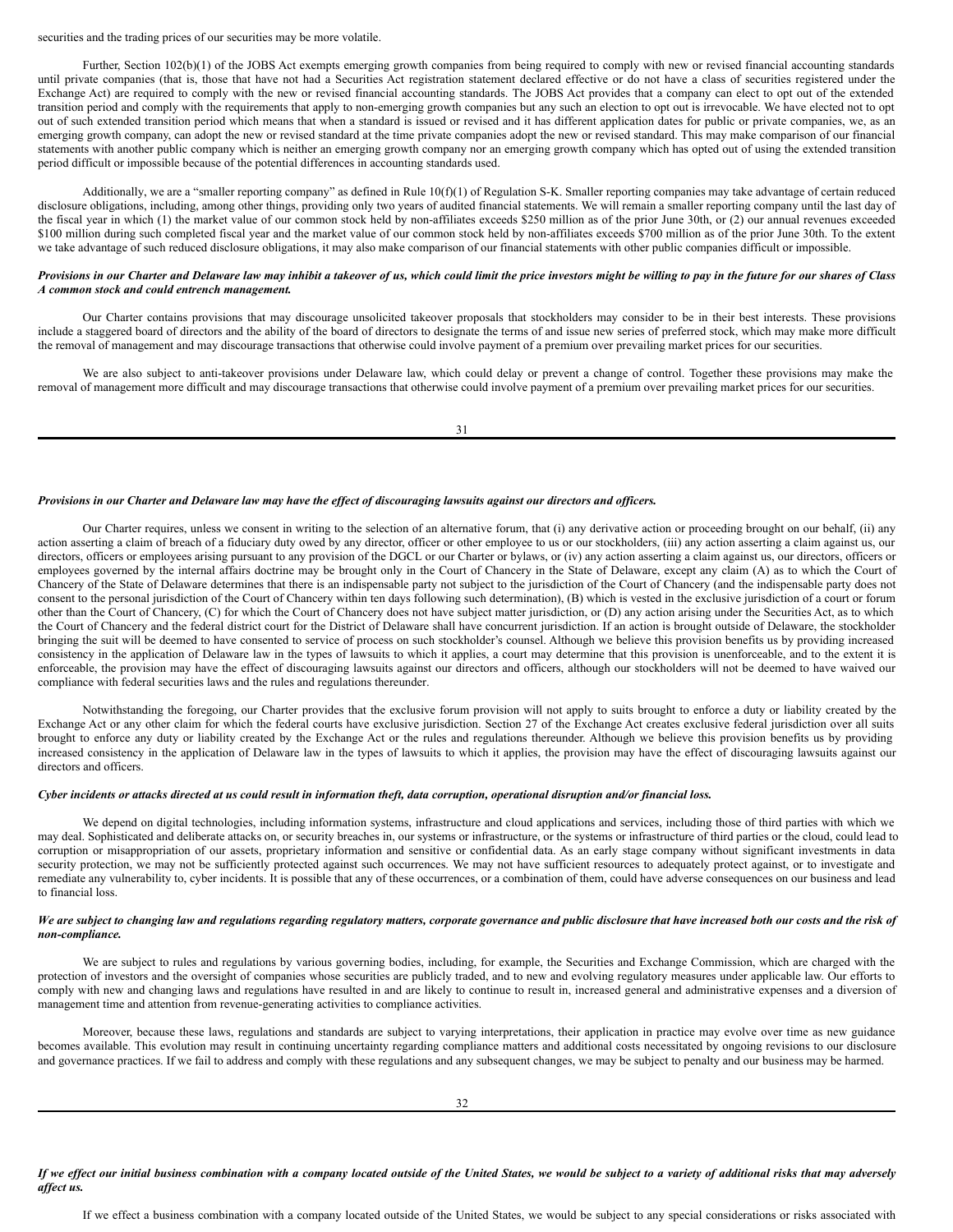companies operating in the target business's home jurisdiction, including any of the following:

- costs and difficulties inherent in managing cross-border business operations;
- rules and regulations regarding currency redemption;
- complex corporate withholding taxes on individuals;
- laws governing the manner in which future business combinations may be effected;
- exchange listing and/or delisting requirements;
- tariffs and trade barriers;
- regulations related to customs and import/export matters;
- local or regional economic policies and market conditions;
- unexpected changes in regulatory requirements;
- challenges in managing and staffing international operations;
- longer payment cycles;
- tax issues, such as tax law changes and variations in tax laws as compared to the United States;
- currency fluctuations and exchange controls;
- rates of inflation;
- challenges in collecting accounts receivable;
- cultural and language differences;
- employment regulations;
- underdeveloped or unpredictable legal or regulatory systems;
- corruption;
- protection of intellectual property;
- social unrest, crime, strikes, riots and civil disturbances;
- regime changes and political upheaval;
- terrorist attacks and wars; and
- deterioration of political relations with the United States.

We may not be able to adequately address these additional risks. If we were unable to do so, our operations might suffer, either of which may adversely impact our business, financial condition and results of operations.

33

# <span id="page-21-0"></span>**ITEM IB. UNRESOLVED STAFF COMMENTS.**

None.

# <span id="page-21-1"></span>**ITEM 2. PROPERTIES.**

We currently sub-lease executive offices at 667 Madison Avenue, 5th Floor, New York, New York, 10065 from our Sponsor. We consider our current office space adequate for our current operations.

# <span id="page-21-2"></span>**ITEM 3. LEGAL PROCEEDINGS.**

As of December 31, 2020, to the knowledge of our management, there was no material litigation, arbitration or governmental proceeding pending against us or any members of our management team in their capacity as such, and we and the members of our management team have not been subject to any such proceeding.

# <span id="page-21-3"></span>**ITEM 4. MINE SAFETY DISCLOSURES.**

Not applicable.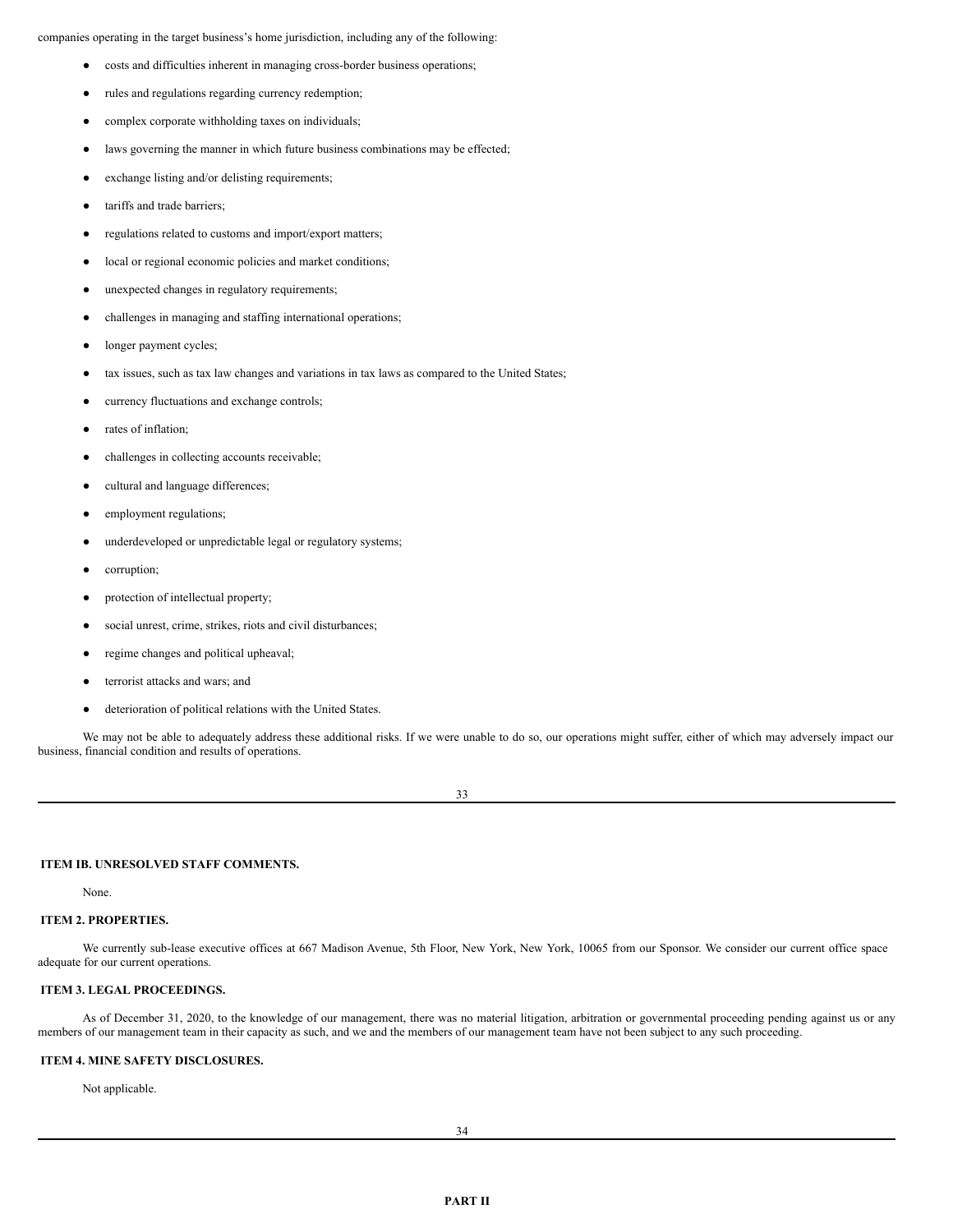# <span id="page-22-0"></span>**ITEM 5. MARKET FOR REGISTRANT'S COMMON EQUITY, RELATED STOCKHOLDER MATTERS AND ISSUER PURCHASES OF EQUITY SECURITIES.**

# **Market Information**

Our units, Class A common stock and warrants are listed on the NYSE under the symbols "FUSE.U," "FUSE" and "FUSE WS", respectively.

### **Holders**

As of March 19, 2021, there was one holder of record of our units, one holder of record of our Class A common stock, one holder of record of our Class B common stock and one holder of record of our warrants. The number of holders of record does not include a substantially greater number of "street name" holders or beneficial holders whose units, Class A common stock and warrants are held of record by banks, brokers and other financial institutions.

### **Recent Sales of Unregistered Securities; Use of Proceeds from Registered Offerings**

On June 30, 2020, we consummated the Public Offering of 35,000,000 units. The units sold in the Public Offering were sold at an offering price of \$10.00 per unit, generating total gross proceeds of \$350,000,000. Cantor Fitzgerald & Co. acted as sole book-running manager of the Public Offering. The securities in the offering were registered under the Securities Act on a registration statement on Form S-1 (No. 333-239023). The Securities and Exchange Commission declared the registration statement effective on June 25, 2020.

Simultaneously with the consummation of the Public Offering, the Sponsor consummated the Private Placement of an aggregate of 8,100,000 warrants at a price of \$1.00 per private placement warrant, generating total proceeds of \$8,100,000. The issuance was made pursuant to the exemption from registration contained in Section 4(a)(2) of the Securities Act.

The private placement warrants are identical to the warrants underlying the units sold in the Public Offering, except that the private placement warrants are not transferable, assignable or saleable until 30 days after the completion of a business combination, subject to certain limited exceptions.

Of the gross proceeds received from the Public Offering and the private placement warrants, \$350,000,000 was placed in the Trust Account.

We paid a total of \$6,100,000 in underwriting discounts and commissions and \$584,039 for other costs and expenses related to the Public Offering. In addition, the Company has agreed to pay the underwriters up to an additional \$13,150,000 for certain services provided by the underwriters in connection with the Initial Business Combination; provided, however, that the underwriters will not be paid such additional fees in the Company does not complete the Initial Business Combination.

35

# <span id="page-22-1"></span>**ITEM 6. SELECTED FINANCIAL DATA.**

As a "smaller reporting company," we are not required to provide the information called for by this Item.

# <span id="page-22-2"></span>**ITEM 7. MANAGEMENT'S DISCUSSION AND ANALYSIS OF FINANCIAL CONDITION AND RESULTS OF OPERATIONS.**

The following discussion and analysis of the Company's financial condition and results of operations should be read in conjunction with our audited financial statements and the notes related thereto which are included in "Item 8. Financial Statements and Supplementary Data" of this Annual Report on Form 10-K. Certain information contained in the discussion and analysis set forth below includes forward-looking statements. Our actual results may differ materially from those anticipated in these forward-looking statements as a result of many factors, including those set forth under "Special Note Regarding Forward-Looking Statements," "Item 1A. Risk Factors" and elsewhere in this Annual Report on Form 10-K.

#### **Overview**

We are a blank check company formed under the laws of the State of Delaware on March 6, 2020 for the purpose of effecting a merger, capital stock exchange, asset acquisition, stock purchase, reorganization or other similar Business Combination with one or more businesses. We intend to effectuate our Business Combination using cash from the proceeds of the Initial Public Offering and the sale of the Private Placement Warrants, our capital stock, debt or a combination of cash, stock and debt.

# **Recent Developments**

On February 11, 2021, the Company entered into a Merger Agreement, by and among the Company, Merger Sub and MoneyLion, which provides for Merger Sub to merge with and into MoneyLion with MoneyLion surviving the merger as a wholly owned subsidiary of the Company (the "Business Combination"). In addition, in connection with the consummation of the Business Combination, the Company will be renamed as determined by MoneyLion and is referred to herein as "New MoneyLion" as of the time following such change of name.

Under the Merger Agreement, we have agreed to acquire all of the outstanding shares of common stock of MoneyLion for \$2,200,000,000 in aggregate consideration. MoneyLion stockholders will receive shares of Class A common stock of New MoneyLion (valued at \$10.00 per share), and, if elected by MoneyLion, cash consideration up to the lower of (A) the amount (which may be zero) by which the Parent Closing Cash (as defined in the Merger Agreement) exceeds \$260,000,000 and (B) \$100,000,000, together with a contingent right to receive a pro rata portion of up to 17,500,000 shares of Class A common stock of New MoneyLion (the "Earn Out Shares").

The Merger Agreement contains customary representations, warranties and covenants by the parties thereto and the closing is subject to certain conditions as further described in the Merger Agreement.

#### **Results of Operations**

We have neither engaged in any operations (other than searching for a Business Combination after our Initial Public Offering) nor generated any revenues to date. Our only activities from March 6, 2020 (inception) through December 31, 2020 were organizational activities, those necessary to prepare for the Initial Public Offering, identifying a target for our Business Combination, and activities in connection with the proposed acquisition of MoneyLion. We do not expect to generate any operating revenues until after the completion of our Business Combination. We generate non-operating income in the form of interest income on marketable securities held after the Initial Public Offering. We incur expenses as a result of being a public company (for legal, financial reporting, accounting and auditing compliance), as well as for due diligence expenses.

For the period from March 6, 2020 (inception) through December 31, 2020, we had a net loss of \$408,237, which consists of operating costs of \$616,065 and a provision of income taxes of \$11,509, offset by interest income on marketable securities held in the Trust Account of \$219,337.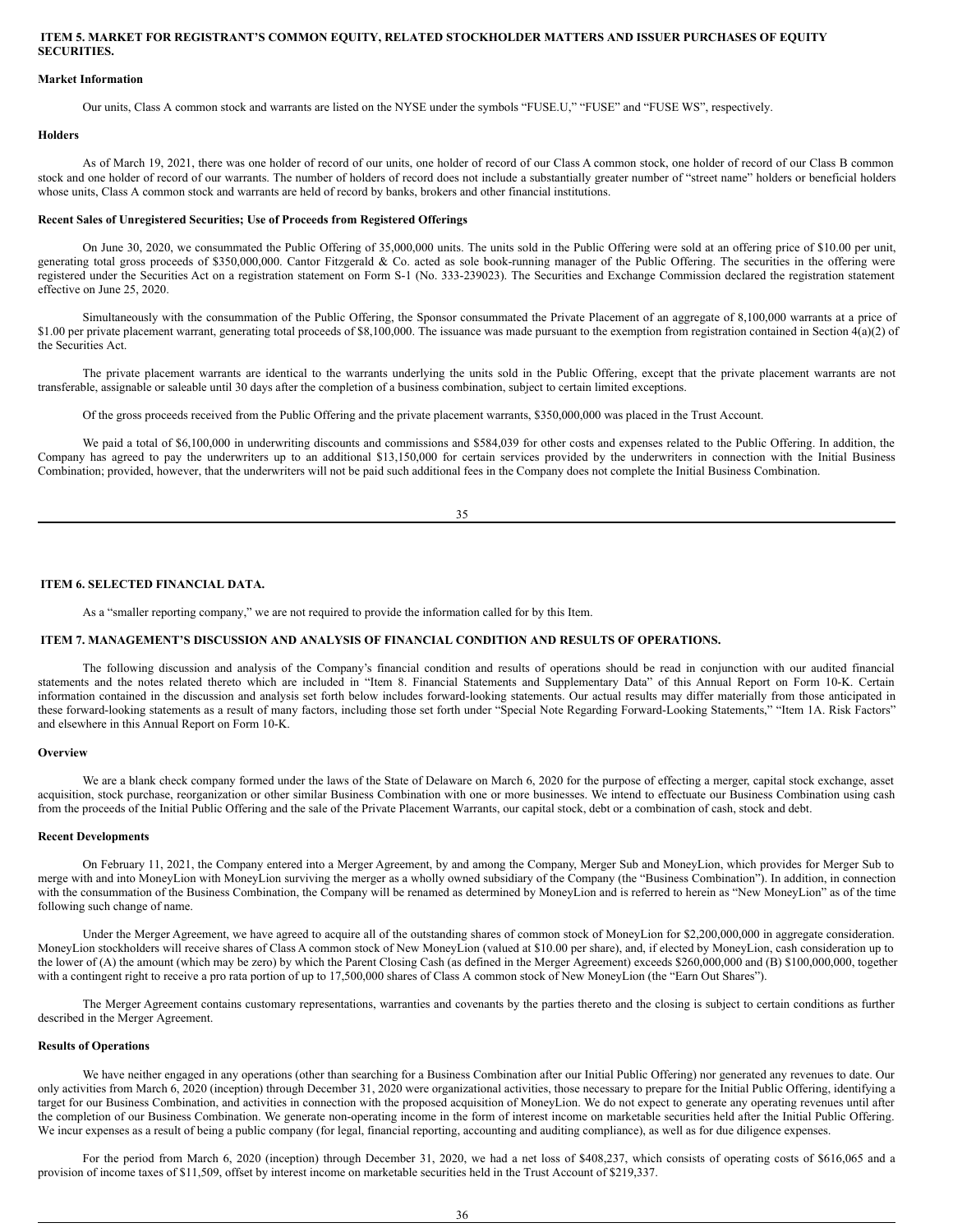### **Liquidity and Capital Resources**

Until the consummation of the Initial Public Offering, our only source of liquidity was an initial purchase of common stock by the Sponsor and loans from our Sponsor.

On June 30, 2020, we consummated the Initial Public Offering of 35,000,000 Units at a price of \$10.00 per Unit, which includes the partial exercise by the underwriters of their over-allotment option in the amount of 4,500,000, generating gross proceeds of \$350,000,000. Simultaneously with the closing of the Initial Public Offering, we consummated the sale of 8,100,000 Private Placement Warrants at a price of \$1.00 per Private Placement Warrant in a private placement to our stockholders, generating gross proceeds of \$8,100,000.

Following the Initial Public Offering, the partial exercise of the over-allotment option by the underwriters' and the sale of the Private Placement Warrants, a total of \$350,000,000 was placed in the Trust Account. We incurred \$19,834,039 in transaction costs, including \$6,100,000 of underwriting fees, \$13,150,000 of deferred underwriting fees and \$584,039 of other offering costs.

For the period from March 6, 2020 (inception) through December 31, 2020, cash used in operating activities was \$490,424. Net loss of \$408,237 was affected by interest earned on marketable securities held in the Trust Account of \$219,337. Changes in operating assets and liabilities provided \$137,150 of cash.

As of December 31, 2020, we had marketable securities held in the Trust Account of \$350,219,336. We intend to use substantially all of the funds held in the Trust Account, including any amounts representing interest earned on the Trust Account to complete our Business Combination. To the extent that our capital stock or debt is used, in whole or in part, as consideration to complete our Business Combination, the remaining proceeds held in the Trust Account will be used as working capital to finance the operations of the target business or businesses, make other acquisitions and pursue our growth strategies.

As of December 31, 2020, we had \$950,537 of cash held outside of the Trust Account. We intend to use the funds held outside the Trust Account primarily to identify and evaluate target businesses, perform business due diligence on prospective target businesses, travel to and from the offices, plants or similar locations of prospective target businesses or their representatives or owners, review corporate documents and material agreements of prospective target businesses, and structure, negotiate and complete a Business Combination.

In order to fund working capital deficiencies or finance transaction costs in connection with a Business Combination, the Sponsor, or certain of the Company's officers and directors or their affiliates may, but are not obligated to, loan us funds as may be required. If we complete a Business Combination, we would repay the Working Capital Loans out of the proceeds of the Trust Account released to us. Otherwise, the Working Capital Loans would be repaid only out of funds held outside the Trust Account. In the event that a Business Combination does not close, we may use a portion of proceeds held outside the Trust Account to repay the Working Capital Loans but no proceeds held in the Trust Account would be used to repay the Working Capital Loans. The Working Capital Loans would either be repaid upon consummation of a Business Combination, without interest, or, at the lender's discretion, up to \$1,500,000 of such Working Capital Loans may be convertible into warrants of the post Business Combination entity. The warrants would be identical to the Private Placement Warrants. Except for the foregoing, the terms of such Working Capital Loans, if any, have not been determined and no written agreements exist with respect to such loans.

We do not believe we will need to raise additional funds in order to meet the expenditures required for operating our business. However, if our estimate of the costs of identifying a target business, undertaking in-depth due diligence and negotiating a Business Combination are less than the actual amount necessary to do so, we may have insufficient funds available to operate our business prior to our Business Combination. Moreover, we may need to obtain additional financing either to complete our Business Combination or because we become obligated to redeem a significant number of our public shares upon consummation of our Business Combination, in which case we may issue additional securities or incur debt in connection with such Business Combination. Subject to compliance with applicable securities laws, we would only complete such financing simultaneously with the completion of our Business Combination. If we are unable to complete our Business Combination because we do not have sufficient funds available to us, we will be forced to cease operations and liquidate the Trust Account. In addition, following our Business Combination, if cash on hand is insufficient, we may need to obtain additional financing in order to meet our obligations.

37

#### **Going Concern**

We have until December 31, 2021 to consummate a Business Combination. It is uncertain that we will be able to consummate a Business Combination by this time. If a Business Combination is not consummated by this date, there will be a mandatory liquidation and subsequent dissolution. Management has determined that the mandatory liquidation, should a Business Combination not occur, and potential subsequent dissolution raises substantial doubt about our ability to continue as a going concern. No adjustments have been made to the carrying amounts of assets or liabilities should we be required to liquidate after December 31, 2021.

#### **Off-Balance Sheet Arrangements**

We did not have any off-balance sheet arrangements as of December 31, 2020.

## **Contractual Obligations**

We do not have any long-term debt, capital lease obligations, operating lease obligations or long-term liabilities, other than an agreement to pay the Sponsor a monthly fee of \$10,000 for office space, secretarial and administrative support to the Company. We began incurring these fees on June 25, 2020 and will continue to incur these fees monthly until the earlier of the completion of the Business Combination and the Company's liquidation.

The underwriters are entitled to a deferred fee of (i) 3.5% of the gross proceeds of the initial 30,500,000 Units sold in the Initial Public Offering, or \$10,675,000, and (ii) 5.5% of the gross proceeds from the Units sold pursuant to the over-allotment option, or \$2,475,000. Up to 10% of the deferred commission relating to the base offering may be paid at the sole discretion of the Company to third parties not participating in the Initial Public Offering (but who are members of FINRA) that assist us in consummating the Business Combination. The deferred fee will be forfeited by the underwriters solely in the event that we fail to complete a Business Combination, subject to the terms of the underwriting agreement.

Our board of directors approved payments of up to \$15,000 per month to our Chief Financial Officer for services rendered to the Company commencing on June 25, 2020 and continuing through the earlier of consummation of a Business Combination or our liquidation.

### **Critical Accounting Policies**

The preparation of financial statements and related disclosures in conformity with accounting principles generally accepted in the United States of America requires management to make estimates and assumptions that affect the reported amounts of assets and liabilities, disclosure of contingent assets and liabilities at the date of the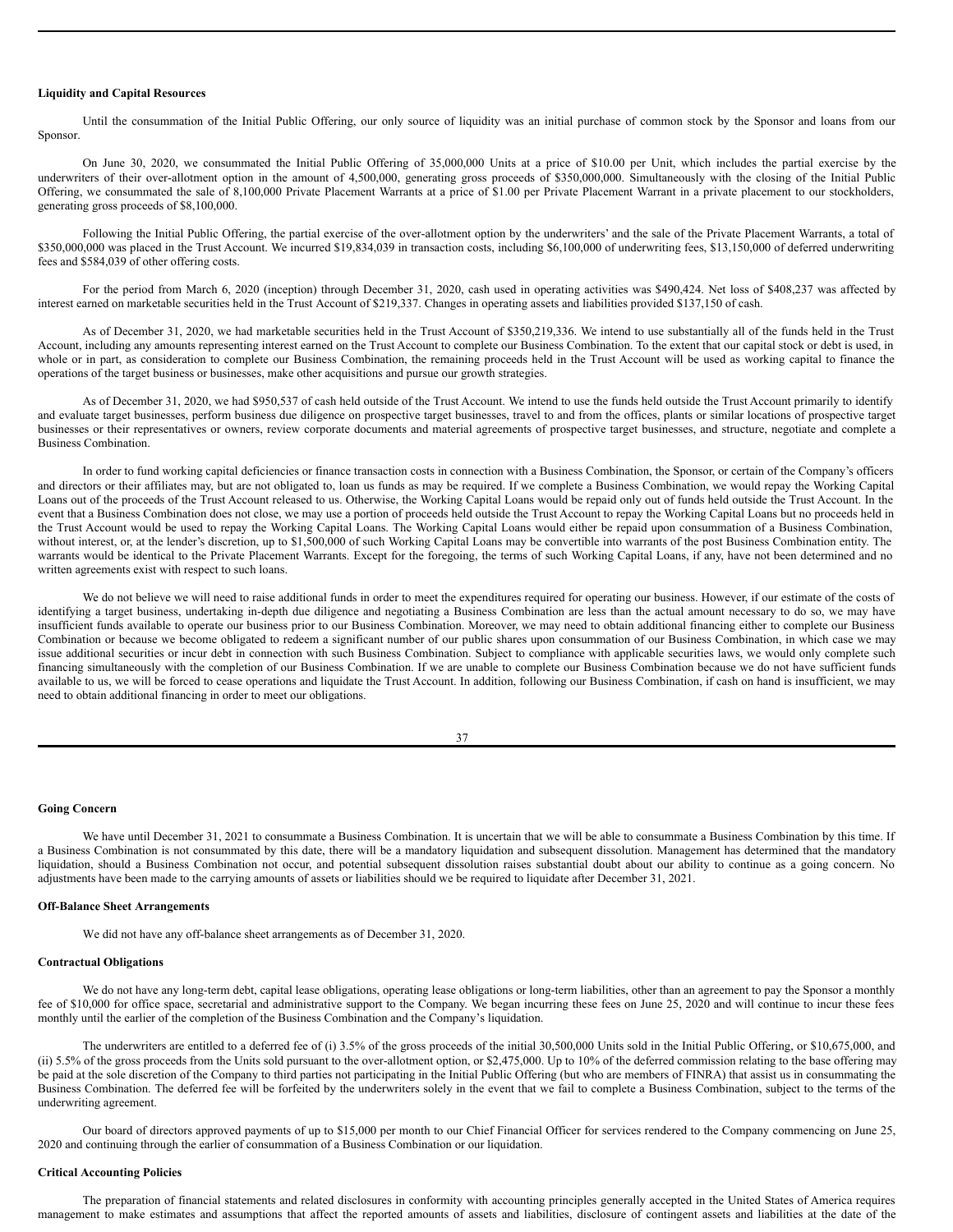financial statements, and income and expenses during the periods reported. Actual results could materially differ from those estimates. We have identified the following critical accounting policies:

#### *Class A Common Stock Subject to Possible Redemption*

We account for our Class A common stock subject to possible redemption in accordance with the guidance in Accounting Standards Codification ("ASC") Topic 480 "Distinguishing Liabilities from Equity." Shares of Class A common stock subject to mandatory redemption is classified as a liability instrument and is measured at fair value. Conditionally redeemable common stock (including common stock that features redemption rights that are either within the control of the holder or subject to redemption upon the occurrence of uncertain events not solely within our control) is classified as temporary equity. At all other times, common stock is classified as stockholders' equity. Our Class A Common stock features certain redemption rights that are considered to be outside of our control and subject to occurrence of uncertain future events. Accordingly, the Class A common stock subject to possible redemption is presented as temporary equity, outside of the stockholders' equity section of our balance sheet.

# *Net Loss Per Common Share*

We apply the two-class method in calculating earnings per share. Net loss per common share, basic and diluted for Class A redeemable common stock is calculated by dividing the interest income earned on the Trust Account, net of applicable taxes, by the weighted average number of shares of Class A redeemable common stock outstanding for the period. Net loss per common share, basic and diluted for Class B non-redeemable common stock is calculated by dividing net loss less income attributable to Class A redeemable common stock, by the weighted average number of shares of Class B non-redeemable common stock outstanding for the period presented.

#### *Recent Accounting Standards*

Management does not believe that any recently issued, but not yet effective, accounting standards, if currently adopted, would have a material effect on our financial statements.

38

#### <span id="page-24-0"></span>**ITEM 7A. QUANTITATIVE AND QUALITATIVE DISCLOSURES ABOUT MARKET RISK.**

As of December 31, 2020, we were not subject to any market or interest rate risk. Following the consummation of our Initial Public Offering, the net proceeds of our Initial Public Offering, including amounts in the Trust Account, have been invested in U.S. government treasury obligations with a maturity of 185 days or less or in certain money market funds that invest solely in U.S. treasuries. Due to the short-term nature of these investments, we believe there will be no associated material exposure to interest rate risk.

# <span id="page-24-1"></span>**ITEM 8. FINANCIAL STATEMENTS AND SUPPLEMENTARY DATA.**

This information appears following Item 15 of this Report and is included herein by reference.

# <span id="page-24-2"></span>**ITEM 9. CHANGES IN AND DISAGREEMENTS WITH ACCOUNTANTS ON ACCOUNTING AND FINANCIAL DISCLOSURE.**

None.

# <span id="page-24-3"></span>**ITEM 9A. CONTROLS AND PROCEDURES.**

# **Evaluation of Disclosure Controls and Procedures**

Disclosure controls are procedures that are designed with the objective of ensuring that information required to be disclosed in our reports filed under the Exchange Act, such as this Report, is recorded, processed, summarized, and reported within the time period specified in the SEC's rules and forms. Disclosure controls are also designed with the objective of ensuring that such information is accumulated and communicated to our management, including the chief executive officer and chief financial officer, as appropriate to allow timely decisions regarding required disclosure. Our management evaluated, with the participation of our current chief executive officer and chief financial officer (our "Certifying Officers"), the effectiveness of our disclosure controls and procedures as of December 31, 2020, pursuant to Rule 13a-15(b) under the Exchange Act. Based upon that evaluation, our Certifying Officers concluded that, as of December 31, 2020, our disclosure controls and procedures were effective.

We do not expect that our disclosure controls and procedures will prevent all errors and all instances of fraud. Disclosure controls and procedures, no matter how well conceived and operated, can provide only reasonable, not absolute, assurance that the objectives of the disclosure controls and procedures are met. Further, the design of disclosure controls and procedures must reflect the fact that there are resource constraints, and the benefits must be considered relative to their costs. Because of the inherent limitations in all disclosure controls and procedures, no evaluation of disclosure controls and procedures can provide absolute assurance that we have detected all our control deficiencies and instances of fraud, if any. The design of disclosure controls and procedures also is based partly on certain assumptions about the likelihood of future events, and there can be no assurance that any design will succeed in achieving its stated goals under all potential future conditions.

#### **Management's Report on Internal Controls Over Financial Reporting**

This Annual Report on Form 10-K does not include a report of management's assessment regarding internal control over financial reporting or an attestation report of our independent registered public accounting firm due to a transition period established by rules of the SEC for newly public companies.

# **Changes in Internal Control over Financial Reporting**

There were no changes in our internal control over financial reporting (as such term is defined in Rules 13a-15(f) and 15d-15(f) of the Exchange Act) during the most recent fiscal quarter that have materially affected, or are reasonably likely to materially affect, our internal control over financial reporting.

## <span id="page-24-4"></span>**ITEM 9B. OTHER INFORMATION.**

None.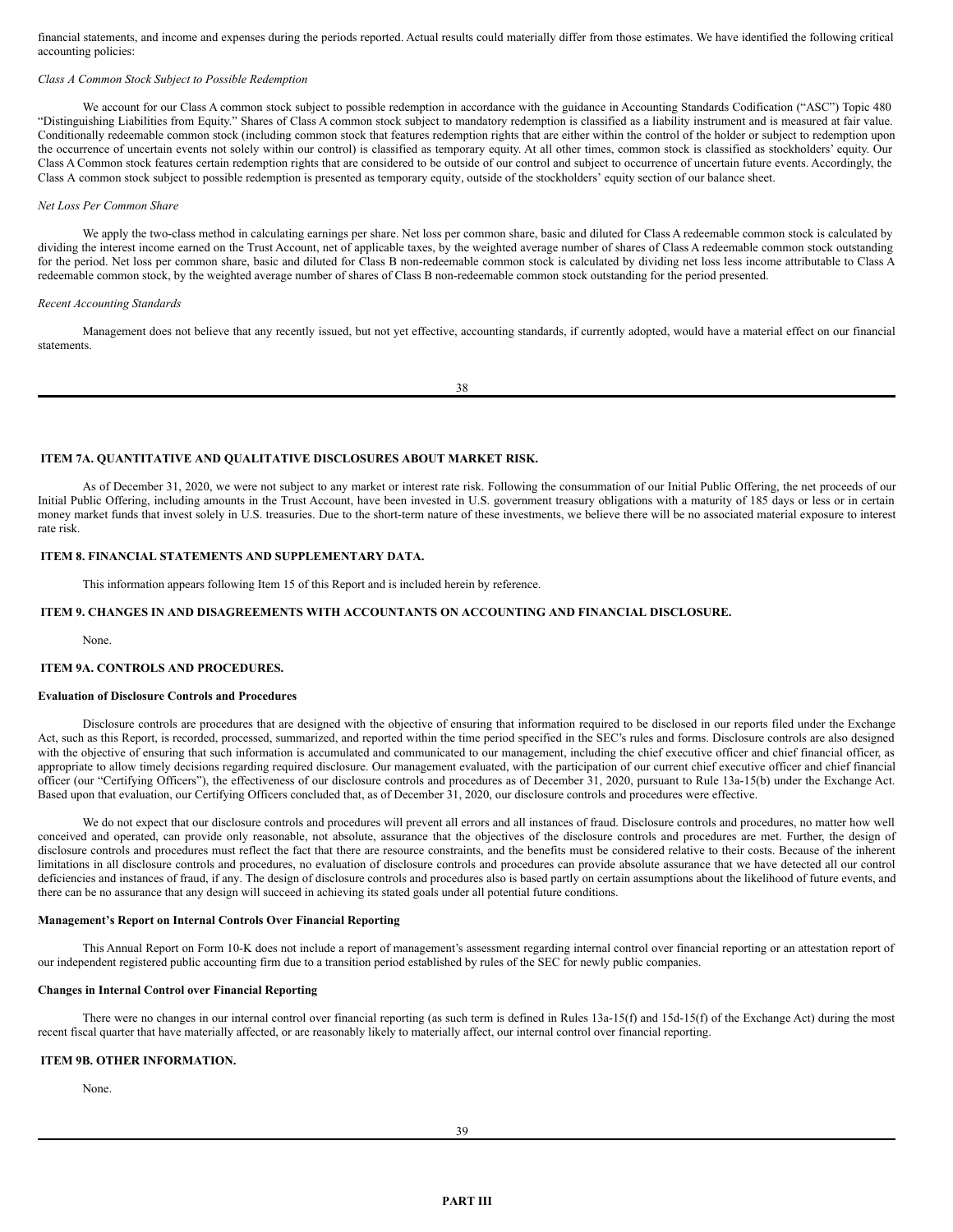#### <span id="page-25-0"></span>**ITEM 10. DIRECTORS, EXECUTIVE OFFICERS AND CORPORATE GOVERNANCE.**

### **Directors and Executive Officers**

Our directors and executive officers are as follows:

| Name                | Age | Position                             |
|---------------------|-----|--------------------------------------|
| <b>Jim Ross</b>     | 55  | Non-Executive Chairman               |
| John James          | 42  | Chief Executive Officer and Director |
| Jeffrey Gary        | 58  | Chief Financial Officer and Director |
| Kelly Driscoll      | 61  | Director                             |
| <b>Ben Buettell</b> | 58  | Director                             |

Jim Ross, 55, has been Fusion's Non-Executive Chairman since April 2020, a senior adviser to State Street since May 2020, and the Non-Executive Chairman of Fusion Acquisition Corp. II (NYSE; FSNB), since February 2021. He was most recently an executive vice president of SSGA (from December 2013 to March 2020) and chairman of the Global SPDR ETF business ("SPDR business") (from May 2016 to March 2020). Prior to becoming chairman, Mr. Ross was global head of the SPDR business (from February 2012 to May 2016), responsible for all aspects of the SPDR business including Profit and loss management, product innovation, sales and marketing. Throughout his 27-year career, Mr. Ross served in numerous executive positions, such as director and chairman of the board for State Street Global Advisors Funds Management, Inc. and SSGA's registered investment advisor from February 2012 to March 2020, as director of State Street Global Markets, LLC, State Street's registered broker dealer, from May 2013 to April 2017 and as chairman and chief executive officer of State Street Global Advisors Funds Distributors, LLC, SSGA's registered broker dealer, from May 2017 to March 2020. He was a member of SSGA's executive management group as well as SSGA's global product committee from July 2015 to March 2020 and from October 2009 to March 2020, respectively. In these roles, Mr. Ross was responsible for leading SSGA's engagement with ETF stakeholders, including regulators, mutual fund and ETF boards of directors, industry associations, key clients, partners, and the media. Mr. Ross served as the trustee of various SSGA mutual funds from February 2007 and continues to serve as a trustee of Select Sector SPDR Trust ETFs and as a trustee of SPDR Series Trust ETFs since November 2005. In addition, Mr. Ross has served as a board member of various Irish self-managed investment companies from November 2016 to March 2020. Mr. Ross also served on the Board of Governors of the Investment Company Institute ("ICI") from May 2011 to March 2020 and was chairman of ICI's Exchange Traded Funds Committee from June 2010 to January 2020. Prior to joining State Street Bank & Trust Company in 1992, he worked as a senior accountant for Ernst & Young, responsible for auditing investment companies and insurance companies. Mr. Ross received a Bachelor of Science in Accountancy from Bentley College in 1988. We believe Mr. Ross's deep asset management industry background, coupled with broad operational and transactional experience, make him well qualified to serve as Non-Executive Chairman of our board of directors.

*John James*, 42, has served as Fusion's Chief Executive Officer and as a director since March 2020. Mr. James has also served as Chief Executive Officer of Fusion Acquisition Corp. II since January 2021. Mr. James has 20 years' experience as a successful institutional investor, asset manager, and founder and operator of multiple technology businesses. Since November 2015, Mr. James has served as chairman and chief executive officer of BetaSmartz Global Pty Ltd ("BetaSmartz"), a global financial technology business serving financial services organizations. Mr. James has also served as a director of Strawberry Hill Consulting Pty Ltd since July 2012. Prior to founding BetaSmartz, Mr. James co-founded Boka Group ("Boka") in October 2005, an emerging market fund management and sovereign advisory company, where he oversaw Boka's investments and fund administration until the term of Boka's closed-ended funds came to an end in 2010. In 2010, Mr. James relocated to Australia where he began structuring new financial products, including a first home buyer mortgage product for La Trobe Financial Services, which is now a subsidiary of Blackstone Group, and a real estate ETF. After serving as a reserve officer in the U.K. Royal Naval Reserve, Mr. James began his career at London-based Anglo-Suisse Capital in February 2002 where he managed equities portfolios and advised on M&A transactions until starting Boka. Mr. James received a Bachelor of Arts (Hons) and a Master of Arts from the University of Oxford with further studies in Law at the University of London and Managerial Accounting and Digital Marketing at the University of Illinois at Urbana-Champaign — College of Business. He is a fellow of the Financial Services Institute of Australasia (F Fin) and a Chartered Member of the Chartered Institute for Securities and Investment (Chartered MCSI). We believe Mr. James's entrepreneurial experience and deep financial services background, make him well qualified to serve as a director.

$$
^{40}
$$

*Jeffrey Gary*, 58, has served as Fusion's Chief Financial Officer and as a director since March 2020. Mr. Gary has also served as Chief Financial Officer of Fusion Acquisition Corp. II since January 2021. Mr. Gary has a 30-year track record in the investment and financial services industry, including significant merger and acquisition ("M&A") experience. He is an experienced board member and investor, having worked on numerous transactions with SPACs and public and private equity companies and has directly led audit, fiduciary, and corporate governance committees of these companies. He currently sits on the boards of directors of National Holdings Corporation (Nasdaq: NHLD) (since February 2019), where he also serves as chair of the audit committee, and Arca US Treasury Mutual Fund (since December 2019). Mr. Gary also sits on the advisory boards for Monroe Capital (since January 2020) and two FinTech companies, DealBox (since May 2019) and Total Network Service/Digital Names (since May 2019). From October 2018 to March 2020, Mr. Gary served on the board of directors of the Axonic Alternative Income Mutual Fund. Previously, Mr. Gary was a senior portfolio manager and led investment teams at Avenue Capital Group (from January 2012 to July 2018), Third Avenue (from May 2009 to December 2010), BlackRock, Inc. (NYSE: BLK) ("BlackRock") (from September 2003 to December 2008), AIG/American General (NYSE: AIG) (from May 1998 to September 2003), and Koch Industries (from September 1996 to April 1998) where he invested across all asset classes with a focus on the high-yield, bank loan and distressed markets. During this time, he operated in a variety of roles, which included presenting each quarter on regulatory, compliance, shareholder, the Sarbanes-Oxley Act of 2002, and other U.S. Securities and Exchange Commission ("SEC") matters to the Board. His role also included making investments and negotiating capital structures for numerous corporate buyout and acquisition transactions. He also successfully launched and managed ten new investment businesses between 1996 and 2018, and was an angel investor/advisor for a start-up healthcare company. For over 15 years, Mr. Gary was the portfolio manager for numerous NYSE-listed funds. Mr. Gary also sat as an investment committee member at BlackRockKelso Capital BDC (Nasdaq: BKCC) ("BKCC") from February 2005 to December 2008, where he was involved with the review and approval of all private equity and credit investments, and was a team member in the launch and initial public offering of BKCC. Additionally, Mr. Gary was employed at Avenue Capital from January 2012 to July 2018, where he worked closely with the SPAC investment team on their two completed SPAC transactions in 2015 and in 2017. He started his career at PricewaterhouseCoopers as a senior auditor from September 1984 to June 1987 and later as a senior analyst at Citigroup (NYSE: C) from July 1987 to July 1988. From August 1988 to December 2002, Mr. Gary was an investment banker at Mesirow Financial. From January 1993 to August 1996, he was a senior distressed analyst at Cargill, Inc. Mr. Gary earned a Bachelor of Science in Accounting from Penn State University in 1984 and a Master of Business Administration in Finance and International Business from Northwestern University (Kellogg) in 1991. Mr. Gary is a Certified Public Accountant.

*Kelly Driscoll***,** 61, has served on Fusion's board of directors since March 2020, and on the board of directors of Fusion Acquisition Corp. II (NYSE; FSNB) since February 2021. Ms. Driscoll has over 30 years' experience as an asset management and financial services executive with international board experience, fiduciary expertise, and a proven track record of driving business growth. In May 2020, she became a principal of Fiduciary Resolutions Inc., an Employee Retirement Income Security Act ("ERISA") advisory and consulting firm specializing in fiduciary responsibilities and best practices. Previously, she held a number of leadership roles at State Street and SSGA, including senior vice president in global services (from July 2017 to December 2018) and office of regulatory initiatives (from June 2014 to July 2017), senior managing director of SSGA as head of public policy and governance from 2012 to 2014, where she developed and implemented SSGA's first public policy platform, and senior managing director as head of SSGA Asia ex-Japan, located in Hong Kong, from 2008 to 2012, where she led the investment management business across that region and grew the assets under management of that group. Prior to moving to Hong Kong, Ms. Driscoll built and led SSGA's fiduciary business negotiating numerous leveraged employee stock ownership plan ("ESOP") and ERISA transactions as an independent fiduciary and managing company stock portfolios for corporate clients. Ms. Driscoll earned a Master of Laws degree in banking law from the Boston University School of Law in 1991, a Juris Doctor degree from Suffolk University Law School in 1987, and a Bachelor of Arts degree from Catholic University in 1981. Ms. Driscoll is a licensed attorney in the Commonwealth of Massachusetts and the Commonwealth of Pennsylvania. We believe that Ms. Driscoll's extensive executive and legal expertise make her well qualified to serve as a director.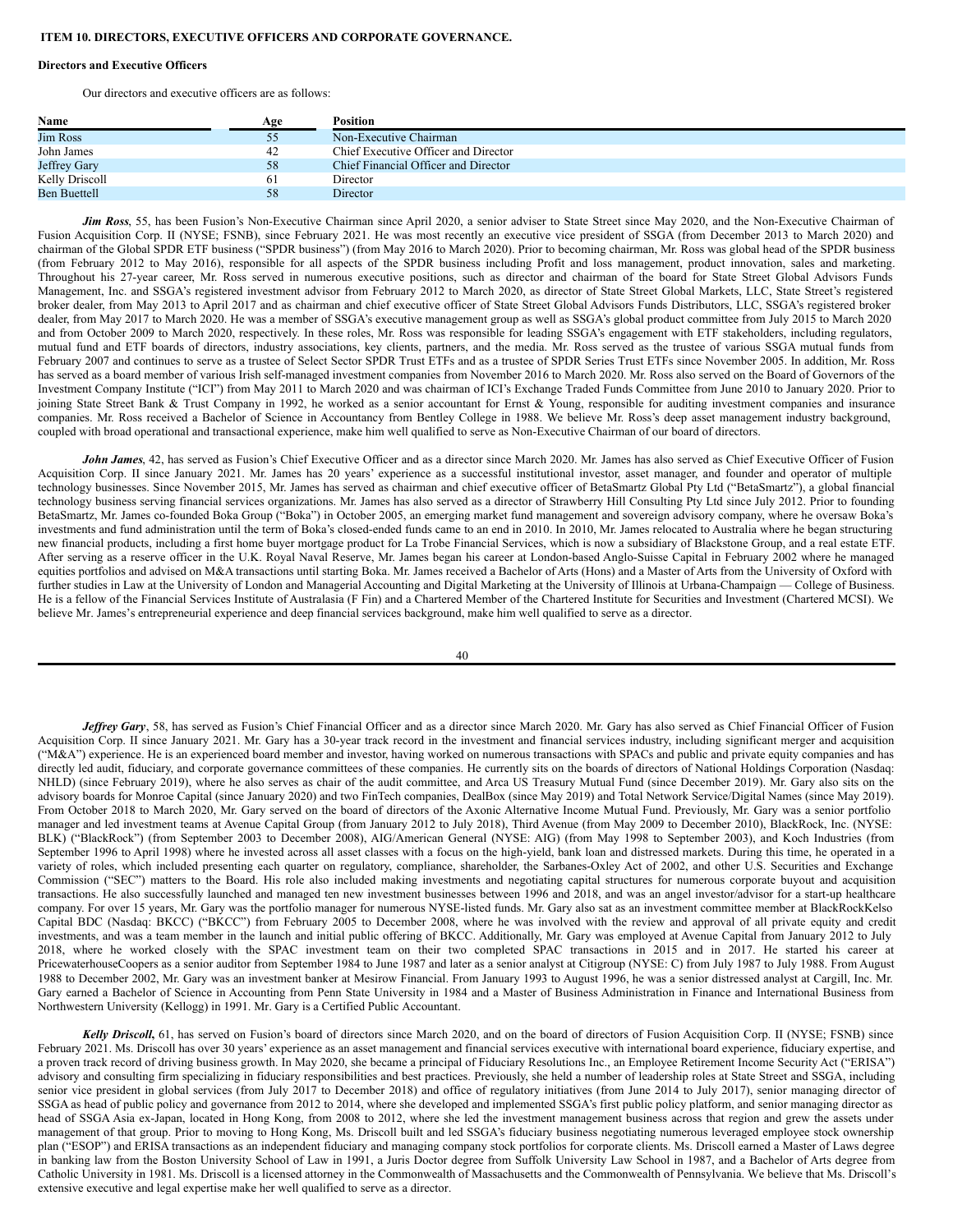*Ben Buettell*, 58, has served on Fusion's board of directors since March 2020, and on the board of directors of Fusion Acquisition Corp. II (NYSE; FSNB) since February 2021. Mr. Buettell is a mergers and acquisitions professional who brings strategic, financial and transactional experience to the team, having spent 24 years (from August 1988 to September 2012) with Houlihan Lokey (NYSE: HLI), where he was instrumental in its growth from a boutique firm into a global investment bank. While at Houlihan Lokey, he led numerous corporate engagements, including mergers, acquisitions, recapitalizations, equity reorganizations, and strategic alternative assessments to start-ups, public and private companies, boards of directors, and independent fiduciaries. He also served in numerous senior management positions, including serving as co-head of Houlihan Lokey's Fairness and Solvency Opinion Practices, co-chair of the Fairness Engagement Committee, and was a senior member of the Financial Advisory Services Management Committee. Mr. Buettell co-founded Chicago-based R7 Partners, an early-stage technology venture capital firm, in May 2013 and is a former partner. He has sat on the board of directors of 6fusion USA, Inc., Airy3D, Inc. and Tanvas, Inc. since 2016, 2017 and 2015, respectively, and as a board observer at AEye, Inc., Carrot, Inc. and More Labs, Inc. since 2017, 2017 and 2018, respectively. In addition, since December 2020, Mr. Buettell has also served on the board of directors of Trulite, Inc. (OTC: TRUL). Mr. Buettell received a Bachelor of Arts from Northwestern University in 1984 and a Master of Business Administration from Northwestern University's Kellogg School of Management in 1988. We believe that Mr. Buettell's deep financial services background make him well qualified to serve as a director.

#### **Number and Terms of Office of Officers and Directors**

Our board of directors consists of five members and is divided into three classes with only one class of directors being elected in each year, and with each class (except for those directors appointed prior to our first annual meeting of stockholders) serving a three-year term. In accordance with the NYSE corporate governance requirements, Fusion is not required to hold an annual meeting until one year after its first fiscal year end following its listing on the NYSE. The term of office of the first class of directors, consisting of Mr. Buettell, will expire at Fusion's first annual meeting of stockholders. The term of office of the second class of directors, consisting of Mr. Ross and Ms. Driscoll, will expire at the second annual meeting of stockholders. The term of office of the third class of directors, consisting of Mr. James and Mr. Gary, will expire at the third annual meeting of stockholders.

Our officers are appointed by the board of directors and serve at the discretion of the board of directors, rather than for specific terms of office. Our board of directors is authorized to appoint officers as it deems appropriate pursuant to the current Charter.

## **Director Independence**

The rules of the NYSE require that a majority of Fusion's board of directors be independent. An "independent director" is defined generally as a person who, in the opinion of the company's board of directors, has no material relationship with the listed company (either directly or as a partner, stockholder or officer of an organization that has a relationship with the company). Fusion's board of directors has determined that Mr. Jim Ross, Ms. Kelly Driscoll and Mr. Ben Buettell are "independent directors" as defined in the rules of the NYSE and applicable SEC rules. Fusion's independent directors will have regularly scheduled meetings at which only independent directors are present.

# **Board Committees**

#### *Audit Committee*

We have an audit committee comprised of Mr. Ross, Ms. Driscoll and Mr. Buettell, each of whom are independent under the NYSE listing standards and applicable SEC rules.

Mr. Ross serves as the chairman of the audit committee. Each member of the audit committee is financially literate and our board of directors has determined that Mr. Ross qualifies as an "audit committee financial expert" as defined in applicable SEC rules.

The audit committee is responsible for:

- meeting with our independent accountants regarding, among other issues, audits, and adequacy of our accounting and control systems;
- monitoring the independence of the independent auditor;
- verifying the rotation of the lead (or coordinating) audit partner having primary responsibility for the audit and the audit partner responsible for reviewing the audit as required by law;
- inquiring and discussing with management our compliance with applicable laws and regulations;
- pre-approving all audit services and permitted non-audit services to be performed by our independent auditor, including the fees and terms of the services to be performed;
- appointing or replacing the independent auditor;
- determining the compensation and oversight of the work of the independent auditor (including resolution of disagreements between management and the independent auditor regarding financial reporting) for the purpose of preparing or issuing an audit report or related work;
- establishing procedures for the receipt, retention and treatment of complaints received by us regarding accounting, internal accounting controls or reports which raise material issues regarding our financial statements or accounting policies;
- monitoring compliance on a quarterly basis with the terms of the Public Offering and, if any noncompliance is identified, immediately taking all action necessary to rectify such noncompliance or otherwise causing compliance with the terms of the Public Offering; and
- reviewing and approving all payments made to our existing holders, executive officers or directors and their respective affiliates. Any payments made to members of our audit committee will be reviewed and approved by our board of directors, with the interested director or directors abstaining from such review and approval.

#### *Nominating and Corporate Governance Committee*

We have a nominating and corporate governance committee comprised of Mr. Ross, Ms. Driscoll and Mr. Buettell, and Ms. Driscoll serves as chair of the nominating and corporate governance committee. All members of our nominating and corporate governance committee are independent of and unaffiliated with our Sponsor and our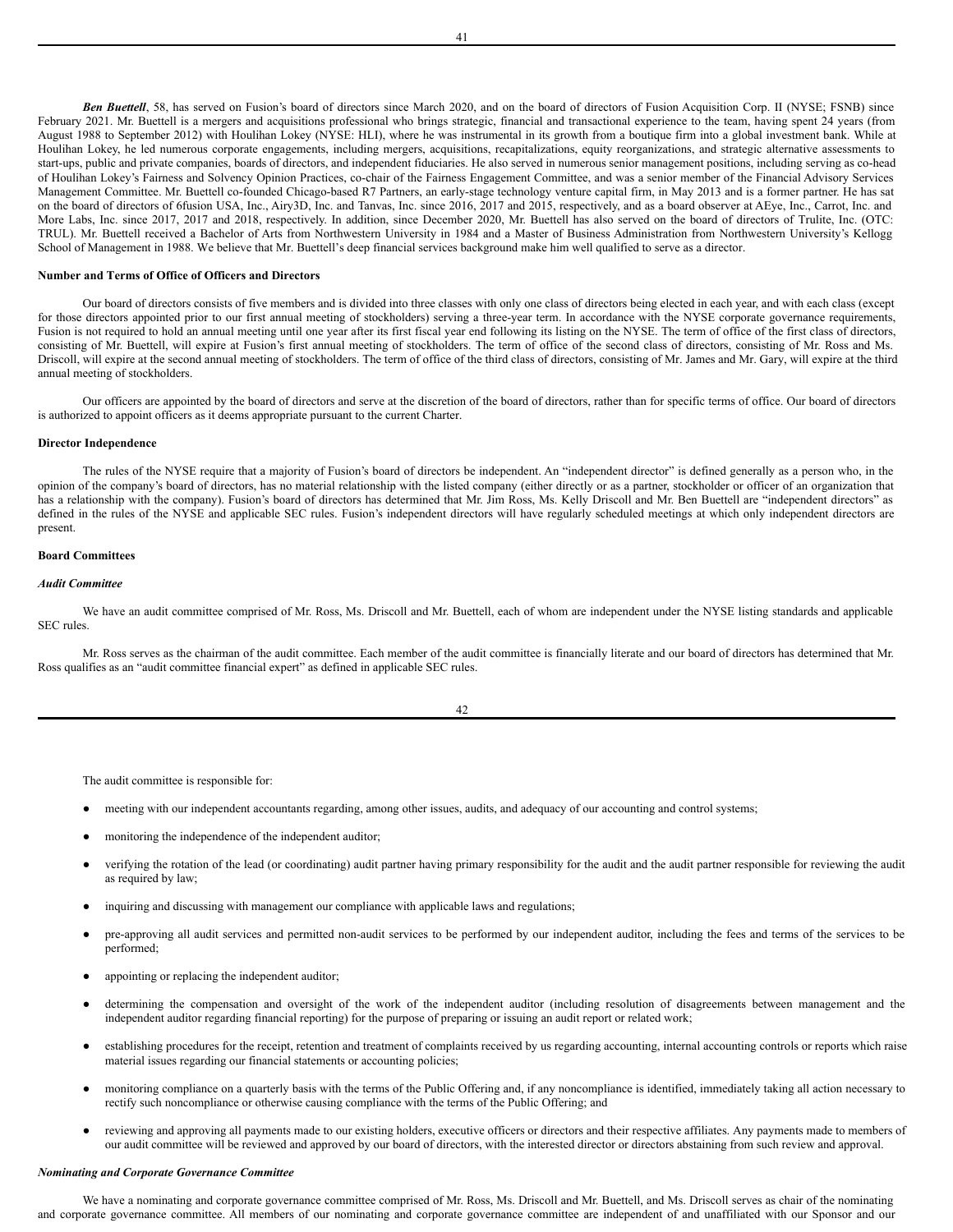#### underwriters.

We have adopted a nominating and corporate governance committee charter, which details the purpose and responsibilities of the nominating and corporate governance committee, including:

- identifying, screening and reviewing individuals qualified to serve as directors, consistent with criteria approved by the board, and recommending to the board of directors candidates for nomination for election at the annual meeting of shareholders or to fill vacancies on the board of directors;
- developing and recommending to the board of directors and overseeing implementation of our corporate governance guidelines;
- coordinating and overseeing the annual self-evaluation of the board of directors, its committees, individual directors and management in the governance of the Company; and
- reviewing on a regular basis our overall corporate governance and recommending improvements as and when necessary.

The charter provides that the nominating and corporate governance committee may, in its sole discretion, retain or obtain the advice of, and terminate, any search firm to be used to identify director candidates, and will be directly responsible for approving the search firm's fees and other retention terms.

We have not formally established any specific, minimum qualifications that must be met or skills that are necessary for directors to possess. In general, in identifying and evaluating nominees for director, the board of directors considers educational background, diversity of professional experience, knowledge of our business, integrity, professional reputation, independence, wisdom, and the ability to represent the best interests of our shareholders. Prior to our initial business combination, holders of our public shares will not have the right to recommend director candidates for nomination to our board of directors.

# *Compensation Committee*

Our board of directors has established a compensation committee of the board of directors. Mr. Ross, Ms. Driscoll and Mr. Buettell serve as the members of the compensation committee, and Mr. Buettell chairs the compensation committee. All members of our compensation committee are independent of and unaffiliated with our Sponsor and our underwriters.

We have adopted a compensation committee charter, which details the principal functions of the compensation committee, including:

- reviewing and approving on an annual basis the corporate goals and objectives relevant to our chief executive officer's compensation, evaluating our chief executive officer's performance in light of such goals and objectives, and determining and approving the remuneration (if any) of our chief executive officer's compensation based on such evaluation;
- reviewing and making recommendations to our board of directors with respect to the compensation, and any incentive compensation and equity-based plans that are subject to board approval of all of our other officers;
- reviewing our executive compensation policies and plans;
- implementing and administering our incentive compensation equity-based remuneration plans;
- assisting management in complying with our proxy statement and annual report disclosure requirements;
- approving all special perquisites, special cash payments and other special compensation and benefit arrangements for our officers and employees;
- producing a report on executive compensation to be included in our annual proxy statement; and
- reviewing, evaluating and recommending changes, if appropriate, to the remuneration for directors.

Notwithstanding the foregoing, as indicated above, other than the payment of customary fees we may elect to make to members of our board of directors for director service and payment to an affiliate of our Sponsor of \$10,000 per month, for up to 18 months, for office space, utilities and secretarial and administrative support and reimbursement of expenses, no compensation of any kind, including finders, consulting or other similar fees, will be paid to any of our existing shareholders, officers, directors or any of their respective affiliates, prior to, or for any services they render in order to effectuate the consummation of an initial business combination.

The charter provides that the compensation committee may, in its sole discretion, retain or obtain the advice of a compensation consultant, independent legal counsel or other adviser and will be directly responsible for the appointment, compensation and oversight of the work of any such adviser. However, before engaging or receiving advice from a compensation consultant, external legal counsel or any other adviser, the compensation committee will consider the independence of each such adviser, including the factors required by NYSE and the SEC.

#### *Code of Business Conduct and Ethics; Committee Charters*

We have adopted a Code of Business Conduct and Ethics that applies to our directors, officers and employees. We have filed copies of our Code of Business Conduct and Ethics and our Audit Committee, Compensation Committee and Nominating & Corporate Governance Committee charters as exhibits to our registration statement in connection with the Public Offering. You may review these documents by accessing our public filings at the SEC's web site at www.sec.gov. In addition, a copy of the Code of Ethics will be provided without charge upon request from us in writing at 667 Madison Avenue, 5th Floor, New York, New York 10065 or by telephone at (212) 763-0169. We intend to disclose any amendments to or waivers of certain provisions of our code of ethics in a Current Report on Form 8-K.

# <span id="page-27-0"></span>**ITEM 11. EXECUTIVE COMPENSATION.**

None of our executive officers or directors has received any cash compensation for services rendered. However, payments of up to \$15,000 per month may be made, at the Board's discretion, to members of our management team for services rendered to us through the earlier of consummation of our initial business combination and our liquidation. We will reimburse our Sponsor for office space, secretarial and administrative services provided to members of our management team in an amount not to exceed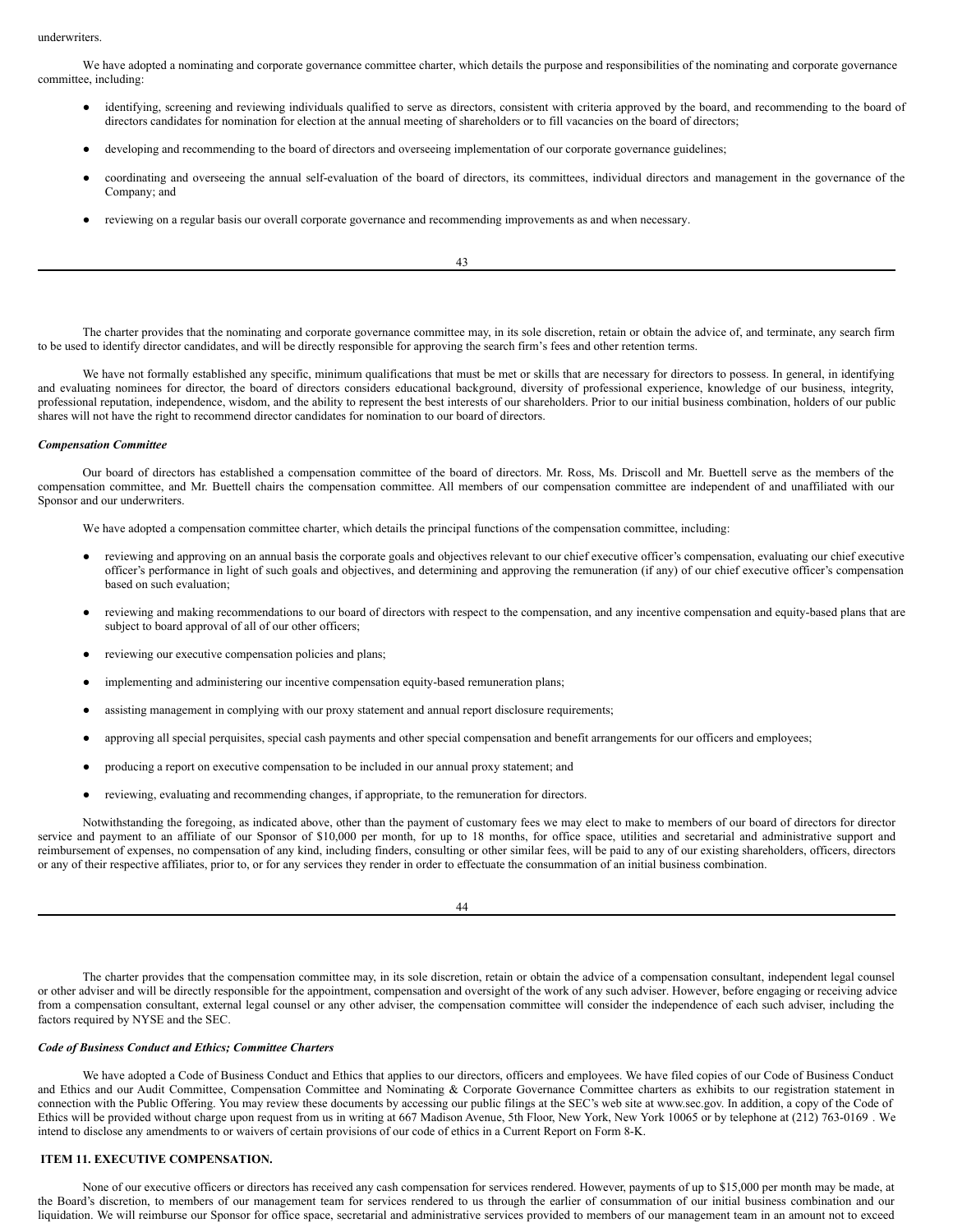\$10,000 per month in the event such space and/or services are utilized and we do not pay directly for such services. Upon completion of our initial business combination or our liquidation, we will cease making these payments. In addition, the Sponsor, executive officers and directors, or any of their respective affiliates will be reimbursed for any outof-pocket expenses incurred in connection with activities on our behalf such as identifying potential target businesses and performing due diligence on suitable business combinations. Our audit committee will review on a quarterly basis all payments that were made to the Sponsor, officers or directors, or our or their affiliates. Other than these payments and reimbursements, no compensation of any kind, including finder's and consulting fees, will be paid to the Sponsor, executive officers and directors, or any of their respective affiliates, prior to completion of our initial business combination.

It is possible that some or all of our officers and directors may negotiate employment or consulting arrangements with the post-transaction company after our initial business combination. Any such arrangements will be disclosed in the proxy solicitation or tender offer materials, as applicable, furnished to our stockholders in connection with a proposed business combination, to the extent they are known at such time.

The existence or terms of any such employment or consulting arrangements may influence our management's motivation in identifying or selecting a target business, but we do not believe that such arrangements will be a determining factor in our decision to proceed with any potential business combination.

# <span id="page-28-0"></span>**ITEM 12. SECURITY OWNERSHIP OF CERTAIN BENEFICIAL OWNERS AND MANAGEMENT AND RELATED STOCKHOLDER MATTERS.**

We have no compensation plans under which equity securities are authorized for issuance.

The following table sets forth information regarding the beneficial ownership of our common stock as of March 19, 2021, by:

- each person known by us to be a beneficial owner of more than 5% of our outstanding common stock of, on an as-converted basis;
- each of our officers and directors; and
- all of our officers and directors as a group.

45

The following table is based on 50,000,000 shares of common stock of outstanding at March 11, 2020, of which 35,000,000 were shares of Class A common stock and 10,000,000 were shares of Class B common stock. Unless otherwise indicated, it is believed that all persons named in the table below have sole voting and investment power with respect to all shares of common stock beneficially owned by them.

| Name and Address of Beneficial Owner <sup>(1)</sup>             | Number of<br><b>Shares</b><br>Beneficially<br>Owned <sup><math>(2)(4)</math></sup> | Percentage of<br>Outstanding<br>Common Stock |
|-----------------------------------------------------------------|------------------------------------------------------------------------------------|----------------------------------------------|
| Fusion Sponsor LLC (the Sponsor) <sup>(3)</sup>                 | 7,187,500                                                                          | 20.0                                         |
| John James <sup>(3)</sup>                                       | 7,187,500                                                                          | 20.0                                         |
| Jeffrey Gary                                                    | $\qquad \qquad -$                                                                  | $\hspace{0.05cm}$                            |
| Kelly Driscoll                                                  | $\overline{\phantom{m}}$                                                           |                                              |
| <b>Ben Buettell</b>                                             | $\qquad \qquad -$                                                                  |                                              |
| Jim Ross                                                        | $- -$                                                                              | $\hspace{0.05cm}$ – $\hspace{0.05cm}$        |
| All executive officers and directors as a group (5 individuals) | 7,187,500                                                                          | 20.0                                         |

(1) Unless otherwise noted, the business address of each of the following is 667 Madison Avenue, 5th Floor, New York, New York 10065.

- (2) Interests shown consist solely of founder shares, classified as Class B common stock. Such shares will automatically convert into shares of Class A common stock concurrently with or immediately following the consummation of our initial business combination on a one-for-one basis, subject to adjustment, as described elsewhere herein.
- (3) Fusion Sponsor LLC is the record holder of the shares reported herein. Each of our officers and directors are among the members of Fusion Sponsor LLC. John James is the sole managing member of Fusion Sponsor LLC. Mr. James has voting and investment discretion with respect to the common stock held of record by Fusion Sponsor LLC. Each of our officers and directors other than Mr. James disclaims any beneficial ownership of any shares held by Fusion Sponsor LLC.

(4) Includes up to 937,500 founder shares, that will be forfeited depending on the extent to which the underwriters' over-allotment option is exercised

# <span id="page-28-1"></span>**ITEM 13. CERTAIN RELATIONSHIPS AND RELATED TRANSACTIONS, AND DIRECTOR INDEPENDENCE.**

#### *Founder Shares*

On March 10, 2020, our Sponsor purchased an aggregate of 5,750,000 Founder Shares in exchange for a capital contribution of \$25,000, or approximately \$0.004 per share. On May 28, 2020, the Company effected a 1:1.25 stock split with respect to the Class B common stock, on June 24, 2020, the Company effected a 1:1.20 stock split with respect to the Class B common stock and on June 25, 2020, the Company effected a 1:1.01666 stock split with respect to the Class B common stock, resulting in the Sponsor holding an aggregate of 8,768,750 Founder Shares. On June 30, 2020, the Sponsor surrendered an aggregate of 18,750 Founder Shares to us for no consideration, in connection with the election by the underwriters to exercise their over-allotment option in part and not in full, resulting in an aggregate of 8,750,000 Founder Shares outstanding held by our Sponsor.

The Founder Shares are identical to the public shares except that the Founder Shares are subject to certain transfer restrictions, as described in more detail below.

The Sponsor previously agreed pursuant to a letter agreement, dated as of June 25, 2020, not to transfer, assign or sell any of their Founder Shares until the date that is one year after the completion of our initial business combination, or earlier if, subsequent to our initial business combination, (i) the closing price of our shares of Class A common stock equals or exceeds \$12.00 per share (as adjusted for stock splits, stock capitalizations, reorganizations, recapitalizations and the like) for any 20 trading days within any 30-trading day period commencing at least 150 days after our initial business combination, or (ii) the date on which we complete a liquidation, merger, share exchange or other similar transaction after the initial business combination that results in all of our stockholders having the right to exchange their shares of Class A common stock for cash, securities or other property.

Subsequently, in connection with the execution of the Merger Agreement, the Sponsor entered into a support agreement (the "Sponsor Support Agreement") with the Company, MoneyLion and the Company's directors and officers (the "Insiders"), pursuant to which the Sponsor agreed, among other things, to vote all shares of Subject Securities (as defined in the Sponsor Support Agreement), and take certain other actions in support of the Business Combination. In addition, the Company, the Sponsor and the Insiders agreed to amend that certain letter agreement, dated as of June 25, 2020, so that the Lock-Up Period (as defined in the Sponsor Support Agreement) applicable to the Subject Securities (other than any Private Placement Warrants (as defined in the Merger Agreement)) held by the Sponsor will end on the earlier of (a) 180 days after the effective date of the Merger Agreement (the "Effective Date") and (b) the date on which the closing price of the shares of Class A common stock of New MoneyLion is equal to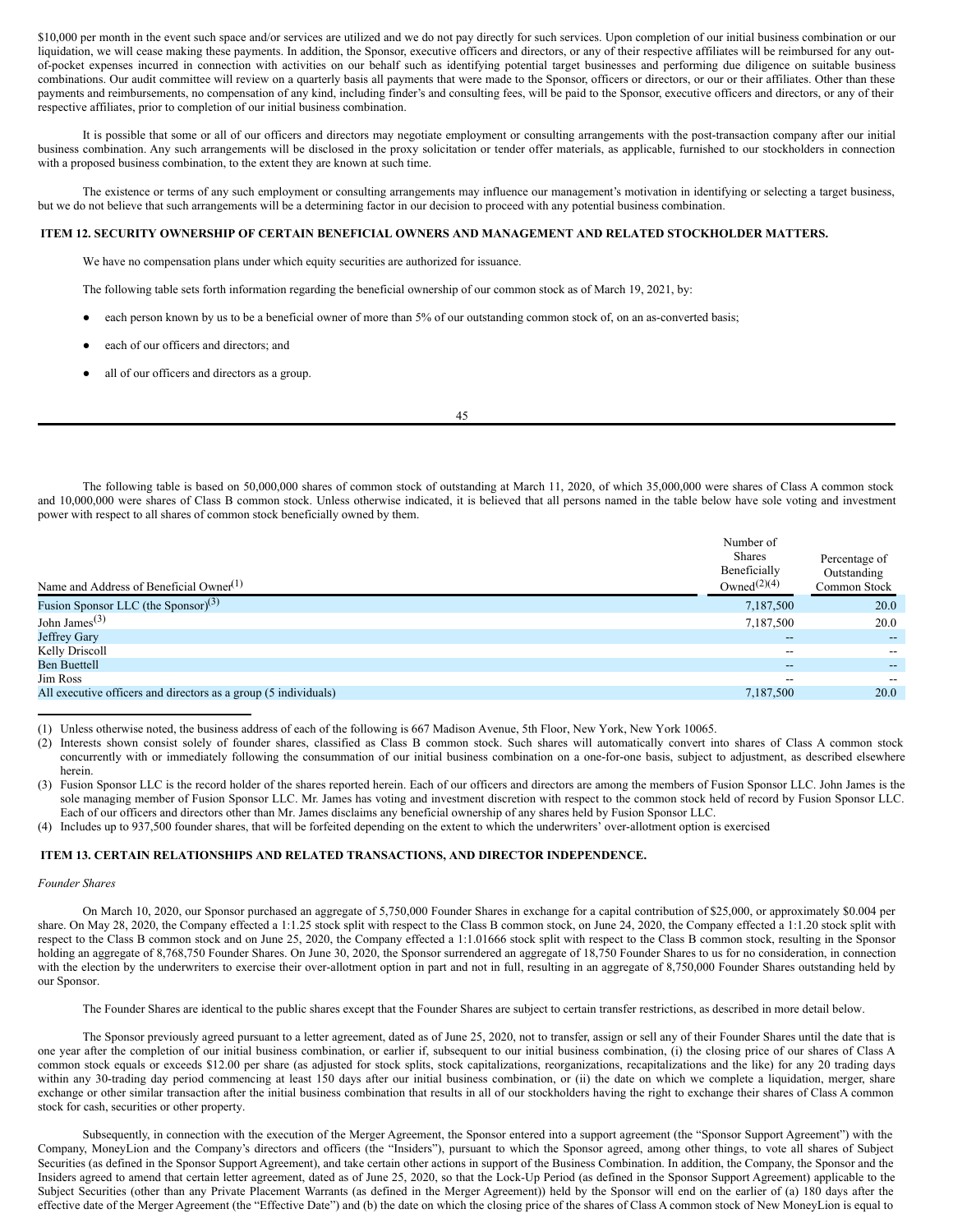or greater than \$12.00 per share (as adjusted for stock splits, stock dividends, reorganizations, recapitalizations and the like) for any 20 trading days within any 30-trading day period; provided that, for purposes of this clause (b), the measurement period for determining the closing price of the share of Class A common stock of New MoneyLion shall commence no earlier than 60 days following the Effective Date.

#### *Private Placement Warrants*

The Sponsor purchased from the Company 8,100,000 warrants in the aggregate at a price of \$1.00 per warrant (for an aggregate purchase price of \$8,100,000) in a private placement that occurred simultaneously with the completion of the Company's initial public offering (the "private placement warrants"). Each private placement warrants entitles the holder to purchase one share of Class A common stock at \$11.50 per share. The purchase price of the private placement warrants was added to the proceeds from the Public Offering held in the Trust Account. The private placement warrants (including the shares of Class A common stock issuable upon exercise of the private placement warrants) will not be transferable, assignable or saleable until 30 days after the completion of the initial business combination, and they will be non-redeemable so long as they are held by the initial purchasers of the private placement warrants or their permitted transferees. If the private placement warrants are held by someone other than the initial purchasers of the private placement warrants or their permitted transferees, the private placement warrants will be redeemable by the Company and exercisable by such holders on the same basis as the public warrants. Otherwise, the private placement warrants have terms and provisions that are identical to those of the public warrants and have no net cash settlement provisions.

If the Company does not complete a business combination, then the proceeds will be part of the liquidating distribution to the public stockholders and the private placement warrants will expire worthless.

#### *Registration Rights*

The Sponsor and certain other holders signatory to the registration rights agreement signed on June 25, 2020, will be entitled to registration rights pursuant to such registration rights agreement. The Sponsor such holders will be entitled to make up to three demands, excluding short form registration demands, that the Company register such securities for sale under the Securities Act. In addition, these holders will have "piggy-back" registration rights to include their securities in other registration statements filed by the Company. However, the registration rights agreement provides that the Company will not permit any registration statement filed under the Securities Act to become effective until termination of the applicable lock up period. The Company will bear the expenses incurred in connection with the filing of any such registration statements.

#### *Administrative Services*

The Company reimburses the Sponsor for office space, secretarial and administrative services provided to members of the Company's management team in an amount of approximately \$10,000 per month for office space and/or services that are utilized and the Company does not pay a third party directly for such services. Upon completion of a business combination or the Company's liquidation, the Company will cease paying these monthly fees.

# <span id="page-29-0"></span>**ITEM 14. PRINCIPAL ACCOUNTING FEES AND SERVICES.**

The firm of WithumSmith+Brown, PC, or Withum, acts as our independent registered public accounting firm. The following is a summary of fees paid to Withum for services rendered.

*Audit Fees*. For the period from March 6, 2020 (inception) through December 31, 2020, fees for our independent registered public accounting firm were approximately \$127,205, for the services Withum performed in connection with our Initial Public Offering, review of the financial information included in our Forms 10-Q for the respective periods and the audit of our December 31, 2020 financial statements included in this Annual Report on Form 10-K.

*Audit-Related Fees.* For the period from March 6, 2020 (inception) through December 31, 2020, our independent registered public accounting firm did not render assurance and related services related to the performance of the audit or review of financial statements.

*Tax Fees*. For the period from March 6, 2020 (inception) through December 31, 2020, our independent registered public accounting firm did not render services to us for tax compliance, tax advice and tax planning.

*All Other Fees*. For the period from March 6, 2020 (inception) through December 31, 2020, there were no fees billed for products and services provided by our independent registered public accounting firm other than those set forth above.

#### **Policy on Board Pre-Approval of Audit and Permissible Non-Audit Services of the Independent Auditors**

Our audit committee was formed upon the consummation of our Initial Public Offering. As a result, the audit committee did not pre-approve all of the foregoing services, although any services rendered prior to the formation of our audit committee were approved by our board of directors. Since the formation of our audit committee, and on a going-forward basis, the audit committee has and will pre-approve all auditing services and permitted non-audit services to be performed for us by our auditors, including the fees and terms thereof (subject to the de minimis exceptions for non-audit services described in the Exchange Act which are approved by the audit committee prior to the completion of the audit).

# **PART IV**

Page

#### <span id="page-29-1"></span>**ITEM 15. EXHIBITS, FINANCIAL STATEMENT SCHEDULES.**

- (a) The following documents are filed as part of this Form 10-K:
	- (1) Financial Statements:

| Report of Independent Registered Public Accounting Firm |  |
|---------------------------------------------------------|--|
| <b>Balance Sheet</b>                                    |  |
| <b>Statement of Operations</b>                          |  |
| <b>Statement of Changes in Stockholders' Equity</b>     |  |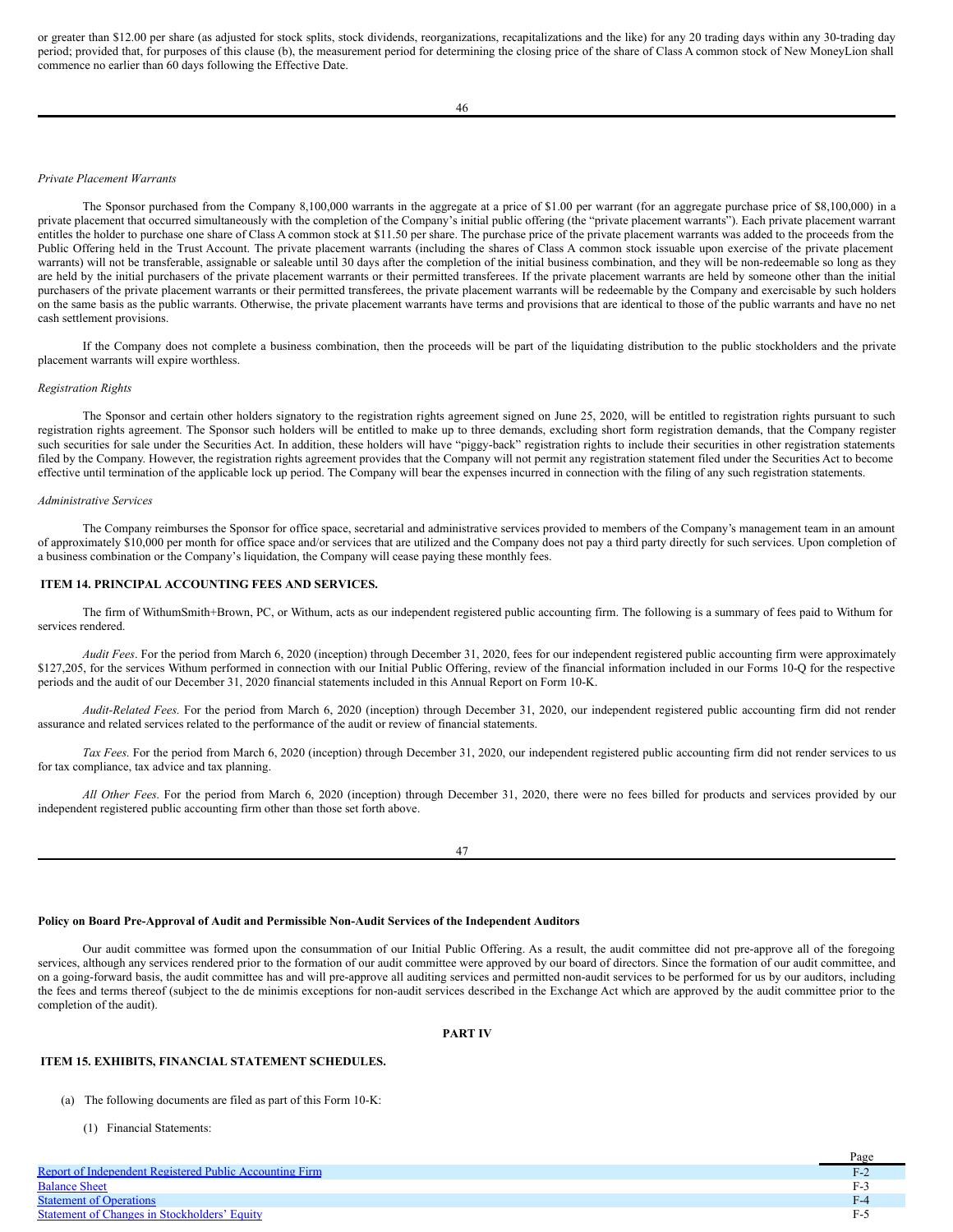(2) Financial Statement Schedules:

None.

(3) Exhibits

We hereby file as part of this Report the exhibits listed in the attached Exhibit Index. Exhibits which are incorporated herein by reference can be inspected and copied at the public reference facilities maintained by the SEC, 100 F Street, N.E., Room 1580, Washington, D.C. 20549. Copies of such material can also be obtained from the Public Reference Section of the SEC, 100 F Street, N.E., Washington, D.C. 20549, at prescribed rates or on the SEC website at www.sec.gov.

48

# **FUSION ACQUISITION CORP.**

# **TABLE OF CONTENTS**

| Report of Independent Registered Public Accounting Firm | $F-2$           |
|---------------------------------------------------------|-----------------|
| <b>Financial Statements:</b>                            |                 |
| <b>Balance Sheet</b>                                    | $F-3$           |
| <b>Statement of Operations</b>                          | $F-4$           |
| <b>Statement of Changes in Stockholders' Equity</b>     | $F-5$           |
| <b>Statement of Cash Flows</b>                          | F-6             |
| <b>Notes to Financial Statements</b>                    | $F-7$ to $F-18$ |
|                                                         |                 |

F-1

#### <span id="page-30-1"></span><span id="page-30-0"></span>**Report of Independent Registered Public Accounting Firm**

To the Stockholders and the Board of Directors of Fusion Acquisition Corp.

#### **Opinion on the Financial Statements**

We have audited the accompanying balance sheet of Fusion Acquisition Corp. (the "Company"), as of December 31, 2020, the related statements of operations, changes in stockholders' equity and cash flows for the period from March 6, 2020 (inception) through December 31, 2020, and the related notes (collectively referred to as the "financial statements"). In our opinion, the financial statements present fairly, in all material respects, the financial position of the Company as of December 31, 2020, and the results of its operations and its cash flows for the period from March 6, 2020 (inception) through December 31, 2020, in conformity with accounting principles generally accepted in the United States of America.

# **Going Concern**

The accompanying financial statements have been prepared assuming that the Company will continue as a going concern. As discussed in Note 1 to the financial statements, if the Company is unable to raise additional funds to alleviate liquidity needs and complete a business combination by December 31, 2021 then the Company will cease all operations except for the purpose of liquidating. The liquidity condition and date for mandatory liquidation and subsequent dissolution raise substantial doubt about the Company's ability to continue as a going concern. Management's plans in regard to these matters are also described in Note 1. The financial statements do not include any adjustments that might result from the outcome of this uncertainty.

#### **Basis for Opinion**

These financial statements are the responsibility of the Company's management. Our responsibility is to express an opinion on the Company's financial statements based on our audit. We are a public accounting firm registered with the Public Company Accounting Oversight Board (United States) ("PCAOB") and are required to be independent with respect to the Company in accordance with the U.S. federal securities laws and the applicable rules and regulations of the Securities and Exchange Commission and the PCAOB.

We conducted our audit in accordance with the standards of the PCAOB. Those standards require that we plan and perform the audit to obtain reasonable assurance about whether the financial statements are free of material misstatement, whether due to error or fraud. The Company is not required to have, nor were we engaged to perform, an audit of its internal control over financial reporting. As part of our audit we are required to obtain an understanding of internal control over financial reporting but not for the purpose of expressing an opinion on the effectiveness of the Company's internal control over financial reporting. Accordingly, we express no such opinion.

Our audit included performing procedures to assess the risks of material misstatement of the financial statements, whether due to error or fraud, and performing procedures that respond to those risks. Such procedures included examining, on a test basis, evidence regarding the amounts and disclosures in the financial statements. Our audit also included evaluating the accounting principles used and significant estimates made by management, as well as evaluating the overall presentation of the financial statements. We believe that our audit provides a reasonable basis for our opinion.

/s/ WithumSmith+Brown, PC

We have served as the Company's auditor since 2020.

New York, New York March 22, 2021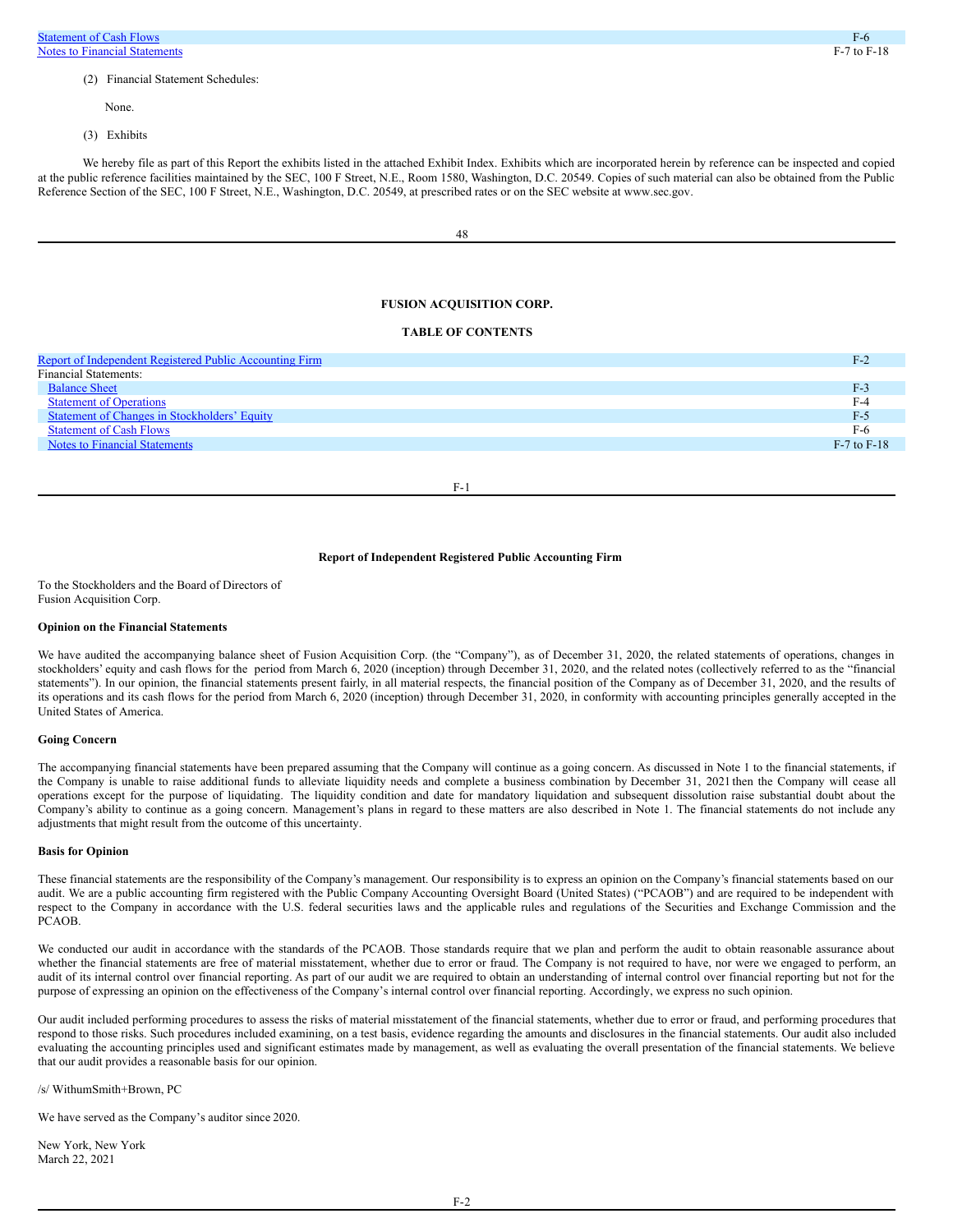# <span id="page-31-3"></span><span id="page-31-0"></span>**FUSION ACQUISITION CORP. BALANCE SHEET DECEMBER 31, 2020**

| <b>ASSETS</b>                                                                                                                                                                    |              |             |
|----------------------------------------------------------------------------------------------------------------------------------------------------------------------------------|--------------|-------------|
| Current assets                                                                                                                                                                   |              |             |
| Cash                                                                                                                                                                             | $\mathbb{S}$ | 950,537     |
| Prepaid expenses                                                                                                                                                                 |              | 113,562     |
| <b>Total Current Assets</b>                                                                                                                                                      |              | 1.064.099   |
| Security deposit                                                                                                                                                                 |              | 329         |
| Marketable securities held in trust account                                                                                                                                      |              | 350,219,336 |
| <b>Total Assets</b>                                                                                                                                                              |              | 351,283,764 |
| <b>LIABILITIES AND STOCKHOLDERS' EQUITY</b>                                                                                                                                      |              |             |
| <b>Current liabilities</b>                                                                                                                                                       |              |             |
| Accounts payable and accrued expenses                                                                                                                                            | $\mathbb{S}$ | 239,531     |
| Income tax payable                                                                                                                                                               |              | 11,509      |
| <b>Total Current Liabilities</b>                                                                                                                                                 |              | 251,040     |
| Deferred underwriting fee payable                                                                                                                                                |              | 13,150,000  |
| <b>Total Liabilities</b>                                                                                                                                                         |              | 13,401,040  |
| <b>Commitments and contingencies</b>                                                                                                                                             |              |             |
|                                                                                                                                                                                  |              |             |
| Class A common stock subject to possible redemption, 33,288,272 shares at \$10.00 per share redemption value                                                                     |              | 332,882,720 |
| <b>Stockholders' Equity</b>                                                                                                                                                      |              |             |
| Preferred stock, \$0.0001 par value; 1,000,000 shares authorized; none issued or outstanding                                                                                     |              |             |
| Class A common stock, \$0.0001 par value; 380,000,000 shares authorized; 1,711,728 shares issued and outstanding (excluding 33,288,272 shares subject to<br>possible redemption) |              | 171         |
| Class B common stock, \$0,0001 par value; 20,000,000 shares authorized; 8,750,000 shares issued and outstanding                                                                  |              | 875         |
| Additional paid-in capital                                                                                                                                                       |              | 5,407,195   |
| Accumulated deficit                                                                                                                                                              |              | (408, 237)  |
| <b>Total Stockholders' Equity</b>                                                                                                                                                |              | 5,000,004   |
| <b>Total Liabilities and Stockholders' Equity</b>                                                                                                                                |              | 351,283,764 |
|                                                                                                                                                                                  |              |             |

*The accompanying notes are an integral part of these financial statements.*

<span id="page-31-4"></span><span id="page-31-1"></span>F-3

# **FUSION ACQUISITION CORP. STATEMENT OF OPERATIONS FOR THE PERIOD FROM MARCH 6, 2020 (INCEPTION) THROUGH DECEMBER 31, 2020**

| Formation and operating costs                                              | 616,065    |
|----------------------------------------------------------------------------|------------|
| <b>Loss from operations</b>                                                | (616, 065) |
|                                                                            |            |
| Other income:                                                              |            |
| Interest earned on investments held in Trust Account                       | 219,337    |
|                                                                            |            |
| Loss before provision for income taxes                                     | (396, 728) |
| Provision for income taxes                                                 | (11,509)   |
| <b>Net loss</b>                                                            | (408, 237) |
|                                                                            |            |
| Weighted average shares outstanding of Class A redeemable common stock     | 35,000,000 |
| Basic and diluted income per share, Class A redeemable common stock        | 0.00       |
|                                                                            |            |
| Weighted average shares outstanding of Class B non-redeemable common stock | 8,750,000  |
| Basic and diluted net loss per share, Class B non-redeemable common stock  | (0.05)     |
|                                                                            |            |

<span id="page-31-5"></span><span id="page-31-2"></span>*The accompanying notes are an integral part of these financial statements.*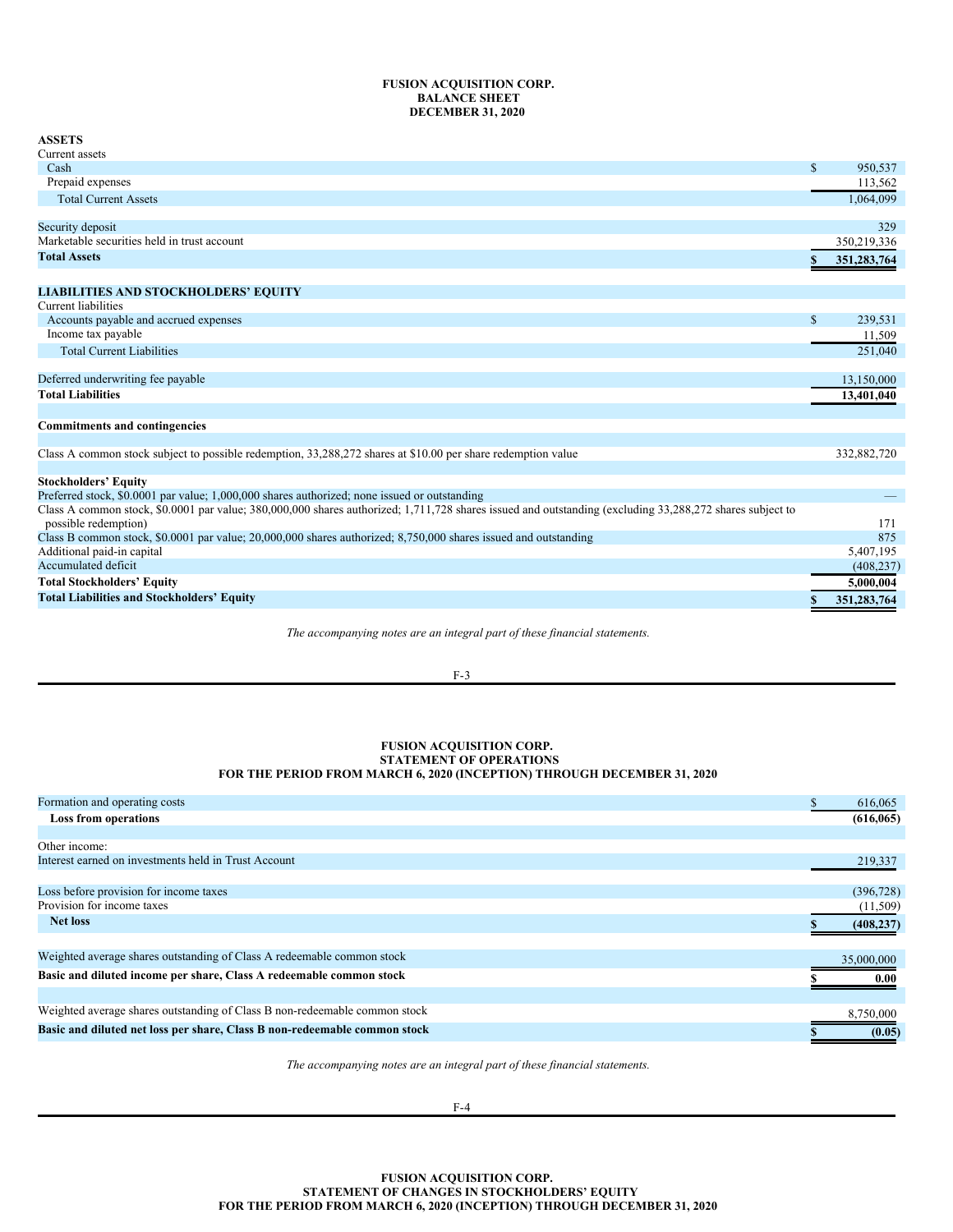|                                                            | <b>Class A</b><br><b>Common Stock</b> |         | <b>Common Stock</b> | <b>Class B</b> | <b>Additional</b><br>Paid-in | Accumulated  | Total<br>Stockholders' |
|------------------------------------------------------------|---------------------------------------|---------|---------------------|----------------|------------------------------|--------------|------------------------|
|                                                            | <b>Shares</b>                         | Amount  | <b>Shares</b>       | Amount         | Capital                      | Deficit      | <b>Equity</b>          |
| Balance – March 6, 2020<br>(Inception)                     |                                       | S       |                     | S              |                              | $\mathbf{s}$ |                        |
| Issuance of Class B common<br>stock to Sponsor             |                                       |         | 8,768,750           | 877            | 24,123                       |              | 25,000                 |
| Sale of 35,000,000 Units, net<br>of underwriting discounts | 35,000,000                            | 3,500   |                     |                | 330, 162, 461                |              | 330, 165, 961          |
| Sale of 8,100,000 Private<br><b>Placement Warrants</b>     |                                       |         |                     |                | 8,100,000                    |              | 8,100,000              |
| Forfeiture of Founder Shares                               |                                       |         | (18,750)            | (2)            | $\overline{2}$               |              |                        |
| Class A common stock subject<br>to possible redemption     | (33, 288, 272)                        | (3,329) |                     |                | (332, 879, 391)              |              | (332, 882, 720)        |
| Net loss                                                   |                                       |         |                     |                |                              | (408, 237)   | (408, 237)             |
| <b>Balance - December 31,</b><br>2020                      | 1,711,728                             | 171     | 8,750,000           | 875<br>S       | 5,407,195<br>-35             | (408, 237)   | 5,000,004              |

*The accompanying notes are an integral part of these financial statements.*

<span id="page-32-2"></span><span id="page-32-0"></span>F-5

# **FUSION ACQUISITION CORP. STATEMENT OF CASH FLOWS FOR THE PERIOD FROM MARCH 6, 2020 (INCEPTION) THROUGH DECEMBER 31, 2020**

| <b>Cash Flows from Operating Activities:</b>                                                                    |              |                          |
|-----------------------------------------------------------------------------------------------------------------|--------------|--------------------------|
| Net loss                                                                                                        | $\mathbb{S}$ | (408, 237)               |
| Adjustments to reconcile net loss to net cash used in operating activities:                                     |              |                          |
| Interest earned on investments held in Trust Account                                                            |              | (219, 337)               |
| Changes in operating assets and liabilities:                                                                    |              |                          |
| Prepaid expenses                                                                                                |              | (113, 562)               |
| Security deposit                                                                                                |              | (329)                    |
| Accounts payable and accrued expenses                                                                           |              | 239,532                  |
| Income taxes payable                                                                                            |              | 11,509                   |
| Net cash used in operating activities                                                                           |              | (490, 424)               |
|                                                                                                                 |              |                          |
| <b>Cash Flows from Investing Activities:</b>                                                                    |              |                          |
| Investment of cash into Trust Account                                                                           |              |                          |
|                                                                                                                 |              | (350,000,000)            |
| Net cash used in investing activities                                                                           |              | (350,000,000)            |
|                                                                                                                 |              |                          |
| <b>Cash Flows from Financing Activities:</b><br>Proceeds from sale of Units, net of underwriting discounts paid |              |                          |
| Proceeds from sale of Private Placement Warrants                                                                |              | 343,900,000<br>8,100,000 |
| Proceeds from promissory note – related party                                                                   |              | 32,378                   |
| Repayment of promissory note – related party                                                                    |              | (186, 165)               |
| Payment of offering costs                                                                                       |              | (405, 252)               |
| Net cash provided by financing activities                                                                       |              | 351,440,961              |
|                                                                                                                 |              |                          |
| <b>Net Change in Cash</b>                                                                                       |              | 950,537                  |
| $Cash - Beginning of period$                                                                                    |              |                          |
| Cash – End of period                                                                                            |              | 950,537                  |
|                                                                                                                 |              |                          |
| Non-Cash financing activities:                                                                                  |              |                          |
| Initial classification of Class A common stock subject to possible redemption                                   |              |                          |
|                                                                                                                 | \$           | 333,288,890              |
| Change in value of Class A common stock subject to possible redemption                                          |              | (406, 170)               |
| Deferred underwriting fee payable                                                                               | \$           | 13,150,000               |
| Offering costs paid directly by Sponsor in consideration for the issuance of Class B common stock               |              | 25,000                   |
| Offering costs paid through promissory note – related party                                                     |              | 153,787                  |
|                                                                                                                 |              |                          |

<span id="page-32-3"></span><span id="page-32-1"></span>*The accompanying notes are an integral part of these financial statements.*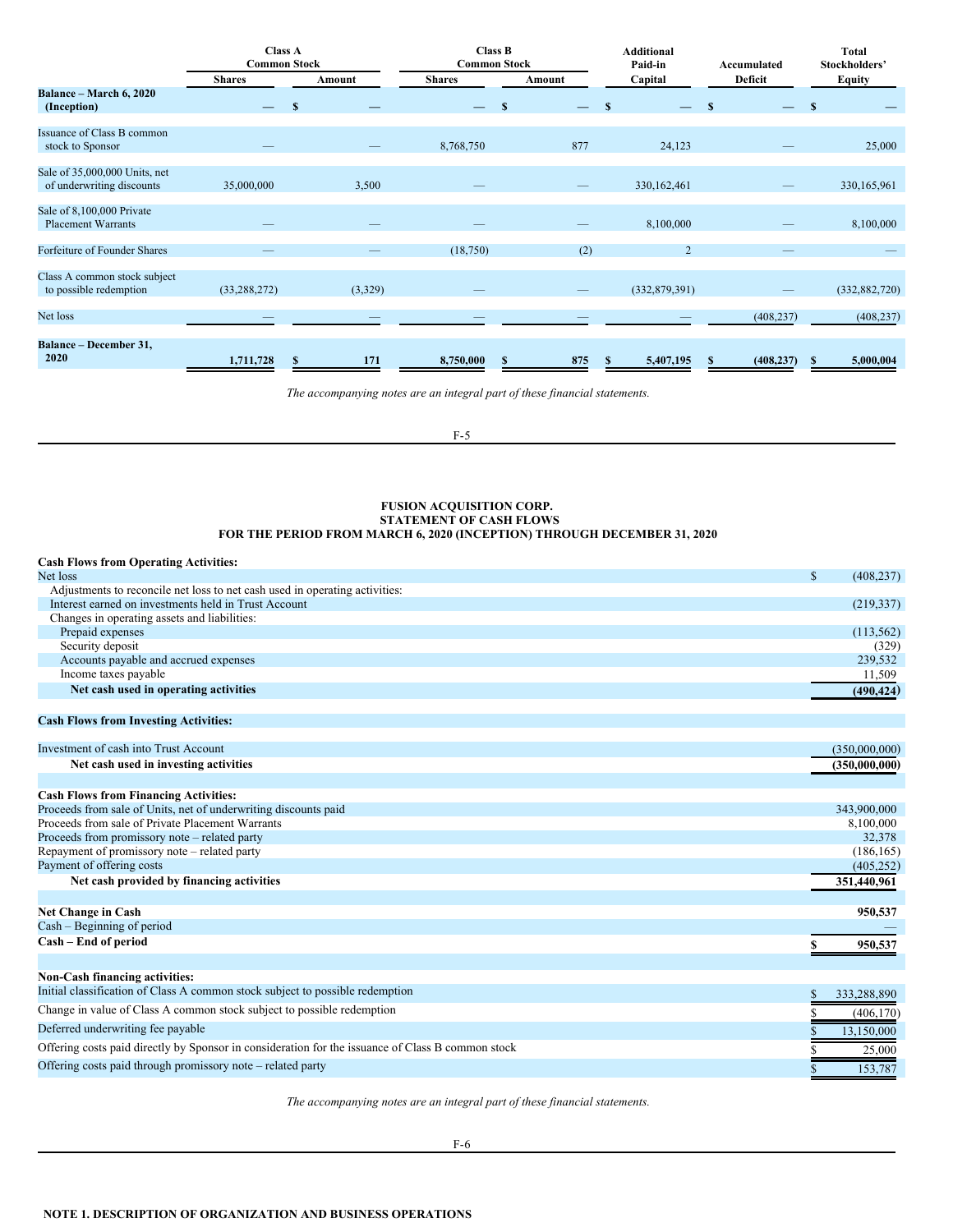Fusion Acquisition Corp. (the "Company") was incorporated in Delaware on March 6, 2020. The Company was formed for the purpose of entering into a merger, capital stock exchange, asset acquisition, stock purchase, reorganization or similar business combination with one or more businesses (the "Business Combination").

The Company is not limited to a particular industry or sector for purposes of consummating a Business Combination, however, the Company intends to concentrate its efforts identifying businesses in the financial services industry, with particular emphasis on businesses in the wealth, financial advice, investment, and asset management sectors or those that are providing or changing technology for traditional financial services.

The Company has one subsidiary, ML Merger Sub, Inc., a wholly-owned subsidiary of the Company incorporated in Delaware on February 9, 2021 ("Merger Sub").

As of December 31, 2020, the Company had not commenced any operations. All activity for the period from March 6, 2020 (inception) through December 31, 2020 relates to the Company's formation, the initial public offering ("Initial Public Offering"), which is described below, identifying a target company for a Business Combination, and activities in connection with the proposed acquisition of MoneyLion Inc. ("MoneyLion") (see Note 10). The Company will not generate any operating revenues until after the completion of a Business Combination, at the earliest. The Company will generate non-operating income in the form of interest income from the proceeds derived from the Initial Public Offering.

The registration statement for the Company's Initial Public Offering was declared effective on June 25, 2020. On June 30, 2020, the Company consummated the Initial Public Offering of 35,000,000 units (the "Units" and, with respect to the shares of Class A common stock included in the Units sold, the "Public Shares"), which includes the partial exercise by the underwriters of their over-allotment option in the amount of 4,500,000 Units, at \$10.00 per Unit, generating gross proceeds of \$350,000,000, which is described in Note 3.

Simultaneously with the closing of the Initial Public Offering, the Company consummated the sale of 8,100,000 warrants (the "Private Placement Warrants") at a price of \$1.00 per Private Placement Warrant in a private placement to Fusion Sponsor LLC (the "Sponsor"), generating gross proceeds of \$8,100,000, which is described in Note 4.

Transaction costs amounted to \$19,834,039, consisting of \$6,100,000 of underwriting fees, \$13,150,000 of deferred underwriting fees and \$584,039 of other offering costs.

Following the closing of the Initial Public Offering on June 30, 2020, an amount of \$350,000,000 (\$10.00 per Unit) from the net proceeds of the sale of the Units in the Initial Public Offering and the sale of the Private Placement Warrants was placed in a trust account (the "Trust Account") located in the United States and invested in U.S. government securities, within the meaning set forth in Section 2(a)(16) of the Investment Company Act, with a maturity of 185 days or less until the earlier of: (i) the completion of a Business Combination and (ii) the distribution of the funds held in the Trust Account, as described below.

The Company's management has broad discretion with respect to the specific application of the net proceeds of the Initial Public Offering and the sale of the Private Placement Warrants, although substantially all of the net proceeds are intended to be applied generally toward consummating a Business Combination. There is no assurance that the Company will be able to complete a Business Combination successfully. The Company must complete a Business Combination with one or more operating businesses or assets that together have an aggregate fair market value equal to at least 80% of the net assets held in the Trust Account (net of amounts disbursed to management for working capital purposes, if permitted, and excluding the amount of any deferred underwriting commissions) at the time of the Company's signing a definitive agreement in connection with its initial Business Combination. The Company will only complete a Business Combination if the post-transaction company owns or acquires 50% or more of the outstanding voting securities of the target or otherwise acquires an interest in the target business or assets sufficient for it not to be required to register as an investment company under the Investment Company Act.

$$
F-7
$$

The Company will provide its holders of the outstanding Public Shares (the "public stockholders") with the opportunity to redeem all or a portion of their Public Shares upon the completion of a Business Combination either (i) in connection with a stockholder meeting called to approve the Business Combination or (ii) by means of a tender offer. The decision as to whether the Company will seek stockholder approval of a Business Combination or conduct a tender offer will be made by the Company. The public stockholders will be entitled to redeem their Public Shares for a pro rata portion of the amount then in the Trust Account (initially \$10.00 per Public Share, plus any pro rata interest earned on the funds held in the Trust Account and not previously released to the Company to pay its tax obligations). There will be no redemption rights upon the completion of a Business Combination with respect to the Company's warrants.

The Company will only proceed with a Business Combination if the Company has net tangible assets of at least \$5,000,001 either prior to or upon such consummation of a Business Combination and, if the Company seeks stockholder approval, a majority of the shares voted are voted in favor of the Business Combination. If a stockholder vote is not required by applicable law or stock exchange rules and the Company does not decide to hold a stockholder vote for business or other reasons, the Company will, pursuant to its Amended and Restated Certificate of Incorporation (the "Amended and Restated Certificate of Incorporation"), conduct the redemptions pursuant to the tender offer rules of the U.S. Securities and Exchange Commission ("SEC") and file tender offer documents with the SEC prior to completing a Business Combination. If, however, stockholder approval of the transaction is required by applicable law or stock exchange rules, or the Company decides to obtain stockholder approval for business or other reasons, the Company will offer to redeem shares in conjunction with a proxy solicitation pursuant to the proxy rules and not pursuant to the tender offer rules. If the Company seeks stockholder approval in connection with a Business Combination, the Sponsor has agreed to vote its Founder Shares (as defined in Note 5), and any Public Shares purchased during or after the Initial Public Offering in favor of approving a Business Combination. Additionally, each public stockholder may elect to redeem their Public Shares irrespective of whether they vote for or against the proposed transaction or do not vote at all.

Notwithstanding the above, if the Company seeks stockholder approval of a Business Combination and it does not conduct redemptions pursuant to the tender offer rules, the Amended and Restated Certificate of Incorporation provides that a public stockholder, together with any affiliate of such stockholder or any other person with whom such stockholder is acting in concert or as a "group" (as defined under Section 13 of the Securities Exchange Act of 1934, as amended (the "Exchange Act")), will be restricted from redeeming its shares with respect to more than an aggregate of 20% or more of the Public Shares, without the prior consent of the Company.

The Sponsor has agreed (a) to waive its redemption rights with respect to its Founder Shares and Public Shares held by it in connection with the completion of a Business Combination and (b) not to propose an amendment to the Amended and Restated Certificate of Incorporation (i) to modify the substance or timing of the Company's obligation to allow redemption in connection with the Company's initial Business Combination or to redeem 100% of its Public Shares if the Company does not complete a Business Combination or (ii) with respect to any other provision relating to stockholders' rights or pre-initial business combination activity, unless the Company provides the public stockholders with the opportunity to redeem their Public Shares in conjunction with any such amendment.

The Company will have until December 31, 2021 to complete a Business Combination (the "Combination Period"). If the Company is unable to complete a Business Combination within the Combination Period, the Company will (i) cease all operations except for the purpose of winding up, (ii) as promptly as reasonably possible but not more than ten business days thereafter, redeem the Public Shares, at a per-share price, payable in cash, equal to the aggregate amount then on deposit in the Trust Account including interest earned on the funds held in the Trust Account and not previously released to the Company to pay its tax obligations (less up to \$100,000 of interest to pay dissolution expenses), divided by the number of then outstanding Public Shares, which redemption will completely extinguish public stockholders' rights as stockholders (including the right to receive further liquidating distributions, if any), and (iii) as promptly as reasonably possible following such redemption, subject to the approval of the Company's remaining stockholders and the Company's board of directors, dissolve and liquidate, subject in each case to the Company's obligations under Delaware law to provide for claims of creditors and the requirements of other applicable law. There will be no redemption rights or liquidating distributions with respect to the Company's warrants, which will expire worthless if the Company fails to complete a Business Combination within the Combination Period.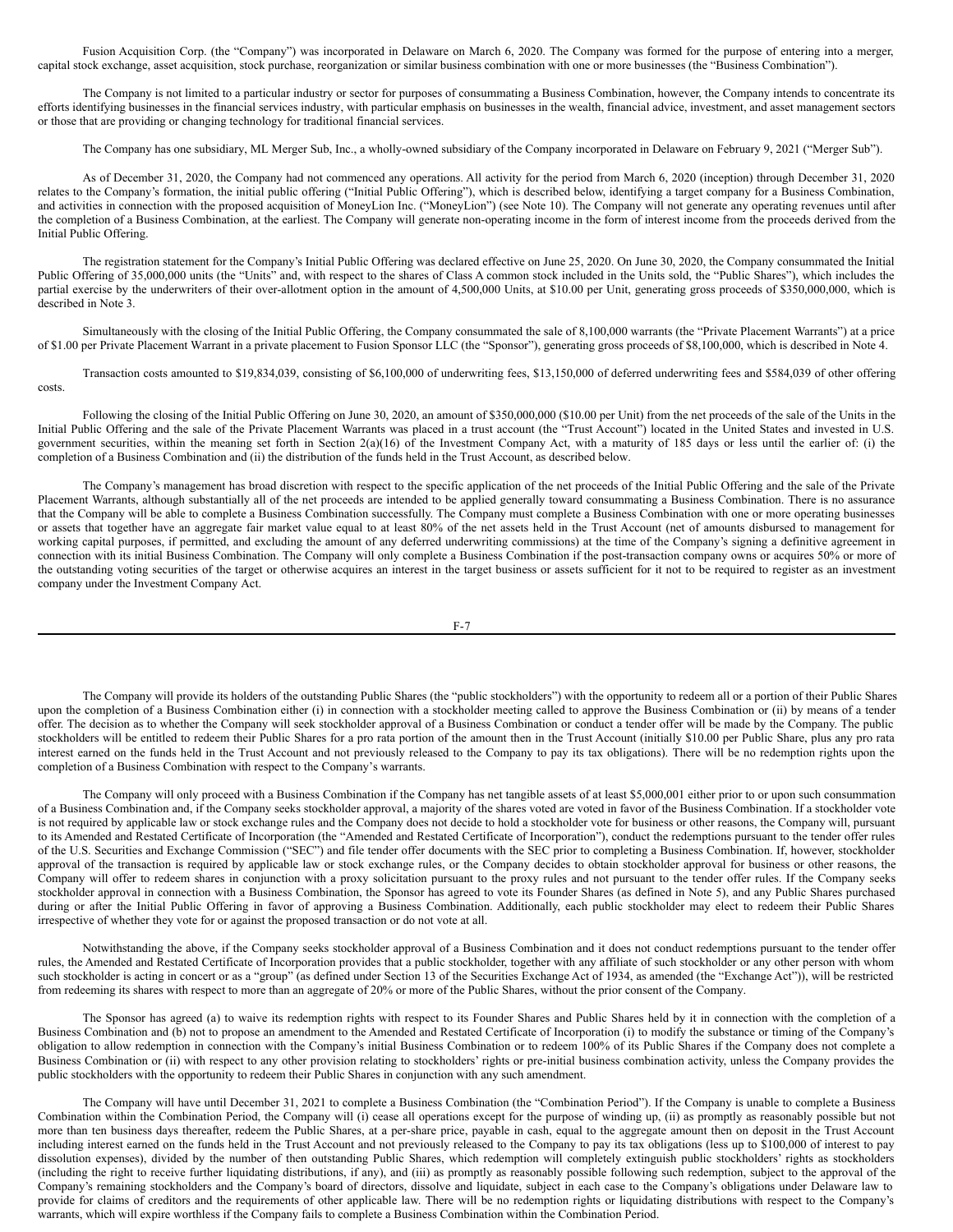The Sponsor has agreed to waive its liquidation rights with respect to the Founder Shares if the Company fails to complete a Business Combination within the Combination Period. However, if the Sponsor acquires Public Shares in or after the Initial Public Offering, such Public Shares will be entitled to liquidating distributions from the Trust Account if the Company fails to complete a Business Combination within the Combination Period. The underwriters have agreed to waive their rights to their deferred underwriting commission (see Note 6) held in the Trust Account in the event the Company does not complete a Business Combination within the Combination Period and, in such event, such amounts will be included with the other funds held in the Trust Account that will be available to fund the redemption of the Public Shares. In the event of such distribution, it is possible that the per share value of the assets remaining available for distribution will be less than the Initial Public Offering price per Unit (\$10.00).

In order to protect the amounts held in the Trust Account, the Sponsor has agreed to be liable to the Company if and to the extent any claims by a third party for services rendered or products sold to the Company, or a prospective target business with which the Company has discussed entering into a transaction agreement, reduce the amount of funds in the Trust Account to below the lesser of (1) \$10.00 per Public Share and (2) the actual amount per Public Share held in the Trust Account as of the date of the liquidation of the Trust Account due to reductions in the value of the trust assets, less taxes payable, provided that such liability will not apply to claims by a third party or prospective target business who executed a waiver of any and all rights to the monies held in the Trust Account nor will it apply to any claims under the Company's indemnity of the underwriters of the Initial Public Offering against certain liabilities, including liabilities under the Securities Act of 1933, as amended (the "Securities Act"). Moreover, in the event that an executed waiver is deemed to be unenforceable against a third party, the Sponsor will not be responsible to the extent of any liability for such third-party claims. The Company will seek to reduce the possibility that the Sponsor will have to indemnify the Trust Account due to claims of creditors by endeavoring to have all vendors, service providers (except the Company's independent registered public accounting firm), prospective target businesses and other entities with which the Company does business, execute agreements with the Company waiving any right, title, interest or claim of any kind in or to monies held in the Trust Account.

#### *Going Concern*

In connection with the Company's assessment of going concern considerations in accordance with FASB's Accounting Standards Update ("ASU") 2014-15, "Disclosures of Uncertainties about an Entity's Ability to Continue as a Going Concern," management has determined that if the Company is unable to raise additional funds to alleviate liquidity needs as well as complete a Business Combination by December 31, 2021, then the Company will cease all operations except for the purpose of liquidating. The liquidity condition and date for mandatory liquidation and subsequent dissolution raise substantial doubt about the Company's ability to continue as a going concern. No adjustments have been made to the carrying amounts of assets or liabilities should the Company be required to liquidate after December 31, 2021.

#### **NOTE 2. SUMMARY OF SIGNIFICANT ACCOUNTING POLICIES**

#### *Basis of Presentation*

The accompanying financial statements are presented in conformity with accounting principles generally accepted in the United States of America ("GAAP") and pursuant to the rules and regulations of the SEC.

#### *Emerging Growth Company*

The Company is an "emerging growth company," as defined in Section 2(a) of the Securities Act, as modified by the Jumpstart Our Business Startups Act of 2012 (the "JOBS Act"), and it may take advantage of certain exemptions from various reporting requirements that are applicable to other public companies that are not emerging growth companies including, but not limited to, not being required to comply with the independent registered public accounting firm attestation requirements of Section 404 of the Sarbanes-Oxley Act, reduced disclosure obligations regarding executive compensation in its periodic reports and proxy statements, and exemptions from the requirements of holding a nonbinding advisory vote on executive compensation and stockholder approval of any golden parachute payments not previously approved.

Further, Section 102(b)(1) of the JOBS Act exempts emerging growth companies from being required to comply with new or revised financial accounting standards until private companies (that is, those that have not had a Securities Act registration statement declared effective or do not have a class of securities registered under the Exchange Act) are required to comply with the new or revised financial accounting standards. The JOBS Act provides that a company can elect to opt out of the extended transition period and comply with the requirements that apply to non-emerging growth companies but any such election to opt out is irrevocable. The Company has elected not to opt out of such extended transition period which means that when a standard is issued or revised and it has different application dates for public or private companies, the Company, as an emerging growth company, can adopt the new or revised standard at the time private companies adopt the new or revised standard. This may make comparison of the Company's financial statement with another public company which is neither an emerging growth company nor an emerging growth company which has opted out of using the extended transition period difficult or impossible because of the potential differences in accounting standards used.

F-9

# *Use of Estimates*

The preparation of financial statements in conformity with GAAP requires the Company's management to make estimates and assumptions that affect the reported amounts of assets and liabilities and disclosure of contingent assets and liabilities at the date of the financial statements and the reported amounts of revenues and expenses during the reporting periods.

Making estimates requires management to exercise significant judgment. It is at least reasonably possible that the estimate of the effect of a condition, situation or set of circumstances that existed at the date of the financial statements, which management considered in formulating its estimate, could change in the near term due to one or more future confirming events. Accordingly, the actual results could differ significantly from those estimates.

# *Class A Common Stock Subject to Possible Redemption*

The Company accounts for its Class A common stock subject to possible redemption in accordance with the guidance in Accounting Standards Codification ("ASC") Topic 480 "Distinguishing Liabilities from Equity." Shares of Class A common stock subject to mandatory redemption is classified as a liability instrument and is measured at fair value. Conditionally redeemable common stock (including common stock that features redemption rights that is either within the control of the holder or subject to redemption upon the occurrence of uncertain events not solely within the Company's control) is classified as temporary equity. At all other times, common stock is classified as stockholders' equity. The Company's Class A common stock features certain redemption rights that are considered to be outside of the Company's control and subject to occurrence of uncertain future events. Accordingly, the 33,286,067 shares of Class A common stock subject to possible redemption at December 31, 2020 is presented as temporary equity, outside of the stockholders' equity section of the Company's balance sheet.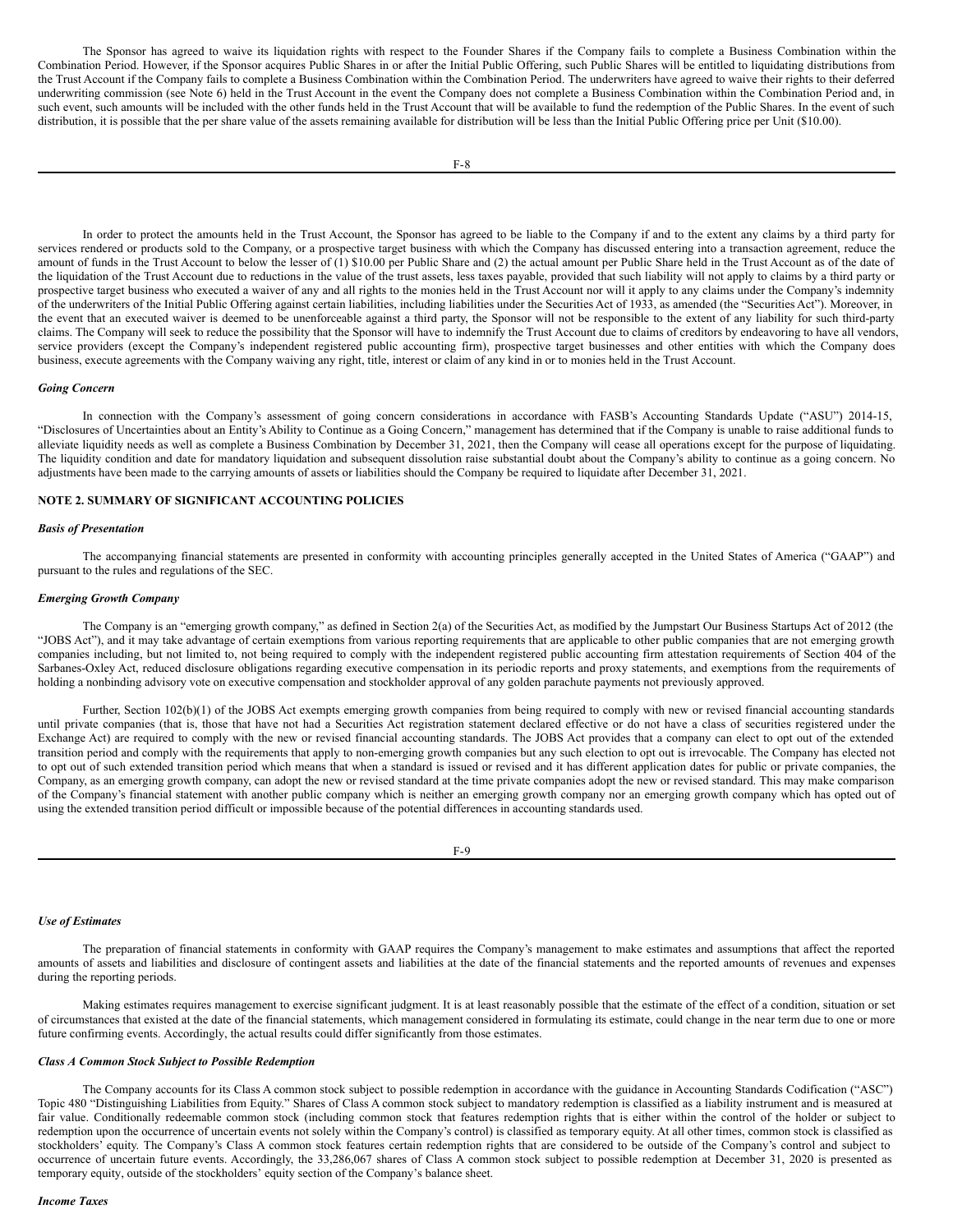The Company follows the asset and liability method of accounting for income taxes under ASC 740, "Income Taxes." Deferred tax assets and liabilities are recognized for the estimated future tax consequences attributable to differences between the financial statements carrying amounts of existing assets and liabilities and their respective tax bases. Deferred tax assets and liabilities are measured using enacted tax rates expected to apply to taxable income in the years in which those temporary differences are expected to be recovered or settled. The effect on deferred tax assets and liabilities of a change in tax rates is recognized in income in the period that included the enactment date. Valuation allowances are established, when necessary, to reduce deferred tax assets to the amount expected to be realized.

ASC 740 prescribes a recognition threshold and a measurement attribute for the financial statement recognition and measurement of tax positions taken or expected to be taken in a tax return. For those benefits to be recognized, a tax position must be more likely than not to be sustained upon examination by taxing authorities. The Company recognizes accrued interest and penalties related to unrecognized tax benefits as income tax expense. There were no unrecognized tax benefits and no amounts accrued for interest and penalties as of December 31, 2020. The Company is currently not aware of any issues under review that could result in significant payments, accruals or material deviation from its position. The Company is subject to income tax examinations by major taxing authorities since inception.

# *Net Loss per Common Share*

Net loss per share is computed by dividing net loss by the weighted average number of shares of common stock outstanding during the period, excluding shares of common stock subject to forfeiture by the Sponsor, if any. The Company has not considered the effect of warrants sold in the Initial Public Offering and private placement to purchase 25,600,000 shares of common stock in the calculation of diluted income (loss) per share, since the exercise of the warrants are contingent upon the occurrence of future events and the inclusion of such warrants would be anti-dilutive under the treasury stock method. As a result, diluted loss per share is the same as basic loss per share for the period presented.

F-10

The Company's statement of operations includes a presentation of income (loss) per share for common shares subject to possible redemption in a manner similar to the two-class method of income (loss) per share. Net loss per common share, basic and diluted, for Class A redeemable common stock is calculated by dividing the interest income earned on the Trust Account net of applicable franchise and income taxes, by the weighted average number of shares of Class A redeemable common stock outstanding since original issuance. Net loss per share, basic and diluted, for Class B non-redeemable common stock is calculated by dividing the net loss, adjusted for net income attributable to Class A redeemable common stock, by the weighted average number of shares of Class B non-redeemable common stock outstanding for the period. Class B non-redeemable common stock includes the Founder Shares as these shares do not have any redemption features and do not participate in the income earned on the Trust Account.

The following table reflects the calculation of basic and diluted net income (loss) per common share (in dollars, except per share amounts):

|                                                                   |              | <b>For the Period</b><br>From<br><b>March 6, 2020</b><br>(inception)<br><b>Through</b><br>December 31,<br>2020 |
|-------------------------------------------------------------------|--------------|----------------------------------------------------------------------------------------------------------------|
| Redeemable Class A Common Stock                                   |              |                                                                                                                |
| Numerator: Earnings allocable to Redeemable Class A Common Stock  |              |                                                                                                                |
| <b>Interest Income</b>                                            | $\mathbb{S}$ | 219,337                                                                                                        |
| Income and Franchise Tax                                          |              | (176,040)                                                                                                      |
| Net Earnings                                                      |              | 43,297                                                                                                         |
| Denominator: Weighted Average Redeemable Class A Common Stock     |              |                                                                                                                |
| Redeemable Class A Common Stock, Basic and Diluted                |              | 35,000,000                                                                                                     |
| Earnings/Basic and Diluted Redeemable Class A Common Stock        | S            | 0.00                                                                                                           |
|                                                                   |              |                                                                                                                |
| Non-Redeemable Class B Common Stock                               |              |                                                                                                                |
| Numerator: Net Loss minus Redeemable Net Earnings                 |              |                                                                                                                |
| Net Loss                                                          | S.           | (408, 237)                                                                                                     |
| <b>Redeemable Net Earnings</b>                                    |              | (43,297)                                                                                                       |
| Non-Redeemable Net Loss                                           | S.           | (451, 534)                                                                                                     |
| Denominator: Weighted Average Non-Redeemable Class B Common Stock |              |                                                                                                                |
| Non-Redeemable Class B Common Stock, Basic and Diluted            |              | 8,750,000                                                                                                      |
| Loss/Basic and Diluted Non-Redeemable Class B Common Stock        | $\mathbb{S}$ | (0.05)                                                                                                         |
| <b>Concentration of Credit Risk</b>                               |              |                                                                                                                |

Financial instruments that potentially subject the Company to concentrations of credit risk consist of a cash account in a financial institution, which, at times, may exceed the Federal Depository Insurance Coverage of \$250,000. The Company has not experienced losses on this account and management believes the Company is not exposed to significant risks on such account.

## *Fair Value of Financial Instruments*

The fair value of the Company's assets and liabilities, which qualify as financial instruments under ASC 820, "Fair Value Measurement," approximates the carrying amounts represented in the accompanying balance sheet, primarily due to their short-term nature.

#### *Recent Accounting Standards*

Management does not believe that any recently issued, but not yet effective, accounting standards, if currently adopted, would have a material effect on the Company's financial statements.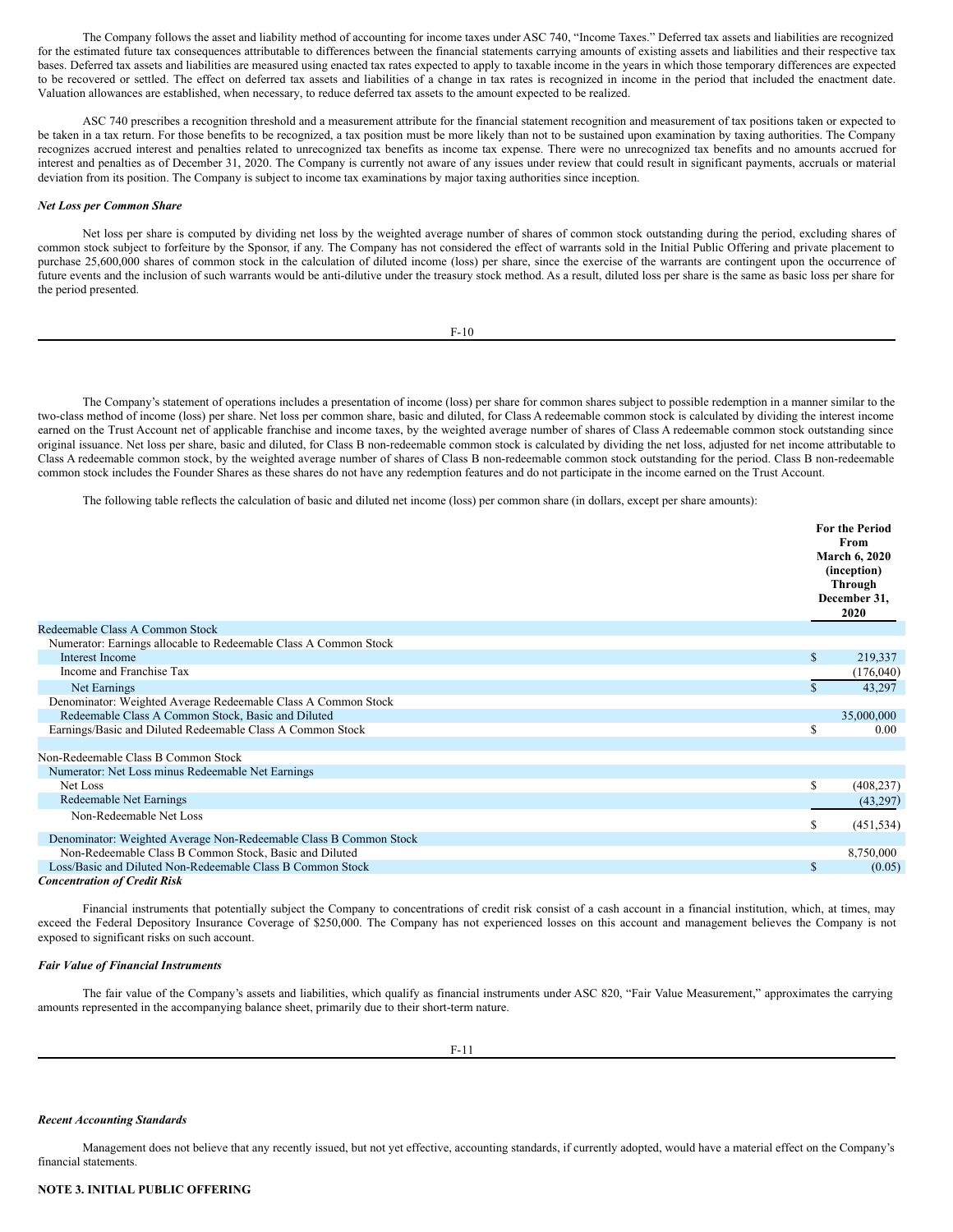Pursuant to the Initial Public Offering, the Company sold 35,000,000 Units at a price of \$10.00 per Unit, which includes the partial exercise by the underwriters of their over-allotment option in the amount of 4,500,000 Units. Each Unit consists of one share of Class A common stock and one-half of one warrant ("Public Warrant"). Each whole Public Warrant entitles the holder to purchase one share of Class A common stock at a price of \$11.50 per share, subject to adjustment (see Note 7).

#### **NOTE 4. PRIVATE PLACEMENT**

Simultaneously with the closing of the Initial Public Offering, the Sponsor purchased an aggregate of 8,100,000 Private Placement Warrants, at a price of \$1.00 per warrant, for an aggregate purchase price of \$8,100,000. Each Private Placement Warrant is exercisable to purchase one share of Class A common stock at an exercise price of \$11.50 per share, subject to adjustment (see Note 7). A portion of the proceeds from the Private Placement Warrants were added to the proceeds from the Initial Public Offering held in the Trust Account. If the Company does not complete a Business Combination within the Combination Period, the proceeds from the sale of the Private Placement Warrants held in the Trust Account will be used to fund the redemption of the Public Shares (subject to the requirements of applicable law), and the Private Placement Warrants will expire worthless.

# **NOTE 5. RELATED PARTY TRANSACTIONS**

#### *Founder Shares*

In March 2020, the Sponsor paid \$25,000 to cover certain offering costs of the Company in consideration of 5,750,000 shares of the Company's Class B common stock (the "Founder Shares"). On May 28, 2020, the Company effected a 1:1.25 stock split with respect to the Class B common stock, on June 24, 2020, the Company effected a 1:1.20 stock split with respect to the Class B common stock and on June 25, 2020, the Company effected a 1:1.01666 stock split with respect to the Class B common stock, resulting in the Sponsor holding an aggregate of 8,768,750 Founder Shares. All share and per-share amounts have been retroactively restated to reflect the stock splits. The Founder Shares included an aggregate of up to 1,143,750 shares subject to forfeiture by the Sponsor to the extent that the underwriters' over-allotment was not exercised in full or in part, so that the number of Founder Shares would collectively represent approximately 20% of the Company's issued and outstanding shares after the Initial Public Offering. In connection with the underwriters' partial exercise of the over-allotment option and the forfeiture of the remaining over-allotment option, 18,750 Founder Shares were forfeited and 1,125,000 Founder Shares are no longer subject to forfeiture. As a result, there are 8,750,000 Founder Shares outstanding as of December 31, 2020.

The Sponsor previously agreed pursuant to a letter agreement, dated as of June 25, 2020, subject to certain limited exceptions, not to transfer, assign or sell any of the Founder Shares until the earlier of (A) one year after the completion of a Business Combination and (B) subsequent to a Business Combination, (x) if the last reported sale price of the Class A common stock equals or exceeds \$12.00 per share (as adjusted for stock splits, stock reorganizations, recapitalizations and the like) for any 20 trading days within any 30-trading day period commencing at least 150 days after a Business Combination, or (y) the date on which the Company completes a liquidation, merger, stock exchange, reorganization or other similar transaction that results in all of the Company's stockholders having the right to exchange their shares of Class A common stock for cash, securities or other property.

Subsequently, in connection with the execution of the Merger Agreement, the Sponsor entered into a support agreement (the "Sponsor Support Agreement") with the Company, MoneyLion and the Company's directors and officers (the "Insiders"), pursuant to which the Sponsor agreed, among other things, to vote all shares of Subject Securities (as defined in the Sponsor Support Agreement), and take certain other actions in support of the Business Combination. In addition, the Company, the Sponsor and the Insiders agreed to amend that certain letter agreement, dated as of June 25, 2020, so that the Lock-Up Period (as defined in the Sponsor Support Agreement) applicable to the Subject Securities (other than any Private Placement Warrants (as defined in the Merger Agreement)) held by the Sponsor will end on the earlier of (a) 180 days after the effective date of the Merger Agreement (the "Effective Date") and (b) the date on which the closing price of the shares of Class A common stock of New MoneyLion is equal to or greater than \$12.00 per share (as adjusted for stock splits, stock dividends, reorganizations, recapitalizations and the like) for any 20 trading days within any 30-trading day period; provided that, for purposes of this clause (b), the measurement period for determining the closing price of the share of Class A common stock of New MoneyLion shall commence no earlier than 60 days following the Effective Date.

#### *Administrative Support Agreement*

The Company entered into an agreement, commencing on June 25, 2020 through the earlier of the Company's consummation of a Business Combination and its liquidation, to pay the Sponsor \$10,000 per month for office space, secretarial, and administrative services. For period from March 6, 2020 (inception) through December 31, 2020, the Company incurred \$60,000 in fees for these services, which are included in accrued expenses in the accompanying balance sheet.

# *Management Fee*

On July 7, 2020, the Company's board of directors approved payments of \$15,000 per month to the Company's Chief Financial Officer for services rendered to the Company commencing on June 25, 2020 and continuing through the earlier of consummation of a Business Combination or the Company's liquidation. For the period from March 6, 2020 (inception) through December 31, 2020, the Company incurred and paid \$90,000 in fees for these services.

# *Promissory Note — Related Party*

On March 10, 2020, the Sponsor issued an unsecured promissory note to the Company (the "Promissory Note"), pursuant to which the Company may borrow up to an aggregate principal amount of \$200,000. The Promissory Note was non-interest bearing and payable on the earlier of December 31, 2020 or the consummation of the Initial Public Offering. The outstanding balance under the Promissory Note of \$186,165 was repaid on June 30, 2020.

#### *Related Party Loans*

In addition, in order to finance transaction costs in connection with a Business Combination, the Sponsor, an affiliate of the Sponsor, or certain of the Company's officers and directors or their affiliates may, but are not obligated to, loan the Company funds as may be required ("Working Capital Loans"). If the Company completes a Business Combination, the Company would repay the Working Capital Loans out of the proceeds of the Trust Account released to the Company. Otherwise, the Working Capital Loans would be repaid only out of funds held outside the Trust Account. In the event that a Business Combination does not close, the Company may use a portion of proceeds held outside the Trust Account to repay the Working Capital Loans but no proceeds held in the Trust Account would be used to repay the Working Capital Loans. The Working Capital Loans would either be repaid upon consummation of a Business Combination, without interest, or, at the lender's discretion, up to \$1,500,000 of such Working Capital Loans may be convertible into warrants of the post Business Combination entity. The warrants would be identical to the Private Placement Warrants. Except for the foregoing, the terms of such Working Capital Loans, if any, have not been determined and no written agreements exist with respect to such loans. As of December 31, 2020, no Working Capital Loans were outstanding.

# **NOTE 6. COMMITMENTS**

#### *Risks and Uncertainties*

Management continues to evaluate the impact of the COVID-19 pandemic and has concluded that while it is reasonably possible that the virus could have a negative effect on the Company's financial position, results of its operations and/or search for a target company, the specific impact is not readily determinable as of the date of these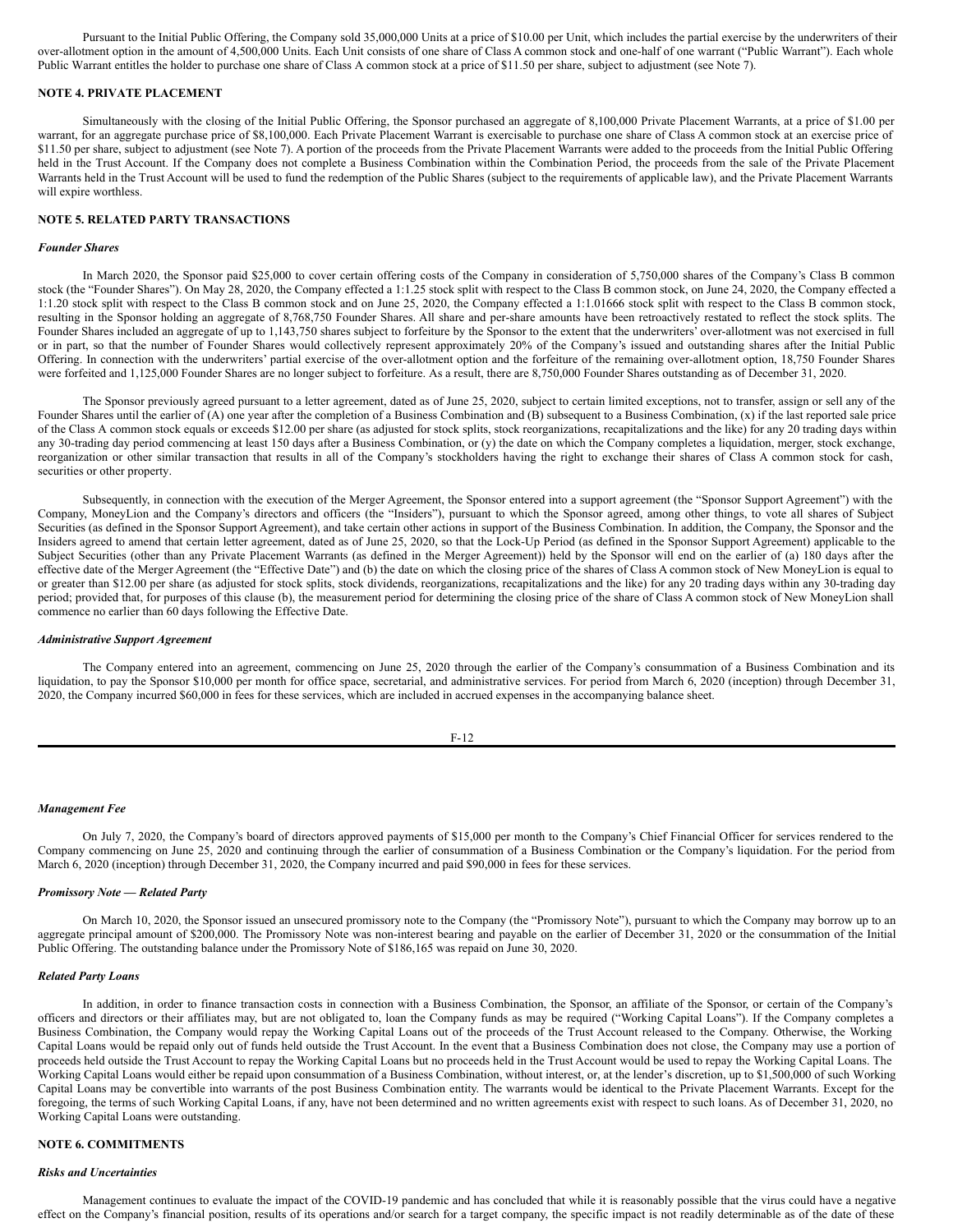financial statements. The financial statements do not include any adjustments that might result from the outcome of this uncertainty.

#### *Registration Rights*

Pursuant to a registration rights agreement entered into on June 25, 2020, the holders of the Founder Shares, Private Placement Warrants, and warrants that may be issued upon conversion of Working Capital Loans (and any shares of Class A common stock issuable upon the exercise of the Private Placement Warrants or warrants issued upon conversion of the Working Capital Loans and upon conversion of the Founder Shares) will be entitled to registration rights requiring the Company to register such securities for resale (in the case of the Founder Shares, only after conversion to shares of Class A common stock). The holders of these securities will be entitled to make up to three demands, excluding short form registration demands, that the Company register such securities. In addition, the holders will have certain "piggy-back" registration rights with respect to registration statements filed subsequent to the completion of a Business Combination. The Company will bear the expenses incurred in connection with the filing of any such registration statements.

# *Underwriting Agreement*

The Company granted the underwriters a 45-day option from the date of the Initial Public Offering to purchase up to 4,575,000 additional Units to cover overallotments, if any, at the Initial Public Offering price less the underwriting discounts and commissions. In connection with the closing of the Initial Public Offering on June 30, 2020, the underwriters partially exercised their over-allotment option to purchase an additional 4,500,000 Units at \$10.00 per Unit and forfeited the option to exercise the remaining 75,000 Units.

The underwriters were paid a cash underwriting discount of \$0.20 per Unit, or \$6,100,000 in the aggregate. In addition, the underwriters are entitled to a deferred fee of (i) 3.5% of the gross proceeds of the initial 30,500,000 Units sold in the Initial Public Offering, or \$10,675,000, and (ii) 5.5% of the gross proceeds from the Units sold pursuant to the over-allotment option, or \$2,475,000. Up to 10% of the deferred commission relating to the base offering may be paid at the sole discretion of the Company to third parties not participating in the Initial Public Offering (but who are members of FINRA) that assist the Company in consummating the Business Combination. The deferred fee will be forfeited by the underwriters solely in the event that the Company fails to complete a Business Combination, subject to the terms of the underwriting agreement.

### **NOTE 7. STOCKHOLDERS' EQUITY**

*Preferred Stock* — The Company is authorized to issue 1,000,000 shares of preferred stock with a par value of \$0.0001 per share with such designation, rights and preferences as may be determined from time to time by the Company's board of directors. At December 31, 2020, there were no shares of preferred stock issued or outstanding.

*Class A Common Stock* **—** The Company is authorized to issue 380,000,000 shares of Class A common stock with a par value of \$0.0001 per share. Holders of Class A common stock are entitled to one vote for each share. At December 31, 2020, there were 1,713,933 shares of Class A common stock issued and outstanding, excluding 33,286,067 shares of Class A common stock subject to possible redemption.

*Class B Common Stock* **—** The Company is authorized to issue 20,000,000 shares of Class B common stock with a par value of \$0.0001 per share. At December 31, 2020, there were 8,750,000 shares of Class B common stock issued and outstanding.

Holders of Class A common stock and Class B common stock will vote together as a single class on all matters submitted to a vote of stockholders except as required by law.

The shares of Class B common stock will automatically convert into shares of Class A common stock at the time of a Business Combination on a one-for-one basis, subject to adjustment. In the case that additional shares of Class A common stock or equity-linked securities are issued or deemed issued in connection with a Business Combination, the number of shares of Class A common stock issuable upon conversion of all Founder Shares will equal, in the aggregate, on an as-converted basis, 20% of the total number of shares of Class A common stock outstanding after such conversion (after giving effect to any redemptions of shares of Class A common stock by public stockholders), including the total number of shares of Class A common stock issued, or deemed issued or issuable upon conversion or exercise of any equity-linked securities or rights issued or deemed issued, by the Company in connection with or in relation to the consummation of a Business Combination, excluding any shares of Class A common stock or equity-linked securities or rights exercisable for or convertible into shares of Class A common stock issued, or to be issued, to any seller in a Business Combination and any private placement warrants issued to the Sponsor, officers or directors upon conversion of Working Capital Loans, provided that such conversion of Founder Shares will never occur on a less than one-for-one basis.

**Warrants —** Public Warrants may only be exercised for a whole number of shares. No fractional warrants will be issued upon separation of the Units and only whole warrants will trade. The Public Warrants will become exercisable on the later of (a) 12 months from the closing of the Initial Public Offering and (b) 30 days after the completion of a Business Combination.

The Company will not be obligated to deliver any shares of Class A common stock pursuant to the exercise of a warrant and will have no obligation to settle such warrant exercise unless a registration statement under the Securities Act with respect to the Class A common stock underlying the warrants is then effective and a prospectus relating thereto is current, subject to the Company satisfying its obligations with respect to registration. No warrant will be exercisable and the Company will not be obligated to issue any shares of Class A common stock upon exercise of a warrant unless the share of Class A common stock issuable upon such warrant exercise has been registered, qualified or deemed to be exempt under the securities laws of the state of residence of the registered holder of the warrants.

F-14

The Company has agreed that as soon as practicable, but in no event later than 15 business days after the closing of a Business Combination, it will use its best efforts to file with the SEC a registration statement registering the registration, under the Securities Act, of the Class A common stock issuable upon exercise of the warrants. The Company will use its best efforts to cause the same to become effective and to maintain the effectiveness of such registration statement, and a current prospectus relating thereto, until the expiration of the warrants in accordance with the provisions of the warrant agreement. If a registration statement covering the shares of Class A common stock issuable upon exercise of the warrants is not effective by the sixtieth (60th) business day after the closing of a Business Combination, warrant holders may, until such time as there is an effective registration statement and during any period when the Company will have failed to maintain an effective registration statement, exercise warrants on a "cashless basis" in accordance with Section 3(a)(9) of the Securities Act or another exemption. Notwithstanding the above, if the Class A common stock is at the time of any exercise of a warrant not listed on a national securities exchange such that it satisfies the definition of a "covered security" under Section 18(b)(1) of the Securities Act, the Company may, at its option, require holders of public warrants who exercise their warrants to do so on a "cashless basis" in accordance with Section 3(a)(9) of the Securities Act and, in the event the Company so elects, the Company will not be required to file or maintain in effect a registration statement, but will use its best efforts to qualify the shares under applicable blue sky laws to the extent an exemption is not available.

*Redemption of warrants for cash*. Once the warrants become exercisable, the Company may call the warrants for redemption: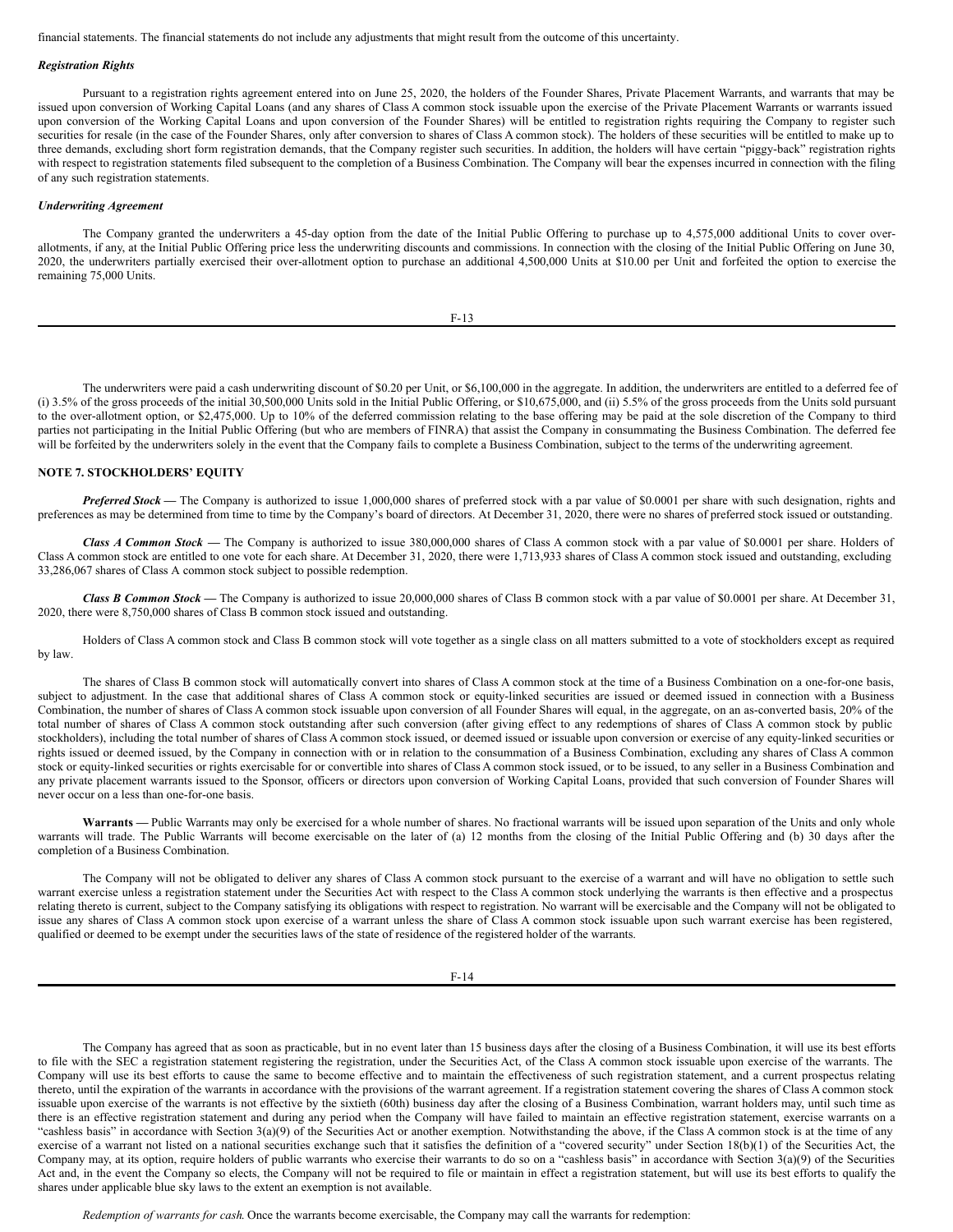- in whole and not in part;
- at a price of \$0.01 per warrant;
- upon not less than 30 days' prior written notice of redemption to each warrant holder; and
- if, and only if, the closing price of the Class A common stock equals or exceeds \$18.00 per share (as adjusted for stock splits, stock capitalizations, reorganizations, recapitalizations and the like and for certain issuances of Class A common stock and equity-linked securities for capital raising purposes in connection with the closing of our initial business combination as described elsewhere in this prospectus) for any 20 trading days within a 30-trading day period ending three business days before we send to the notice of redemption to the warrant holders.

If and when the warrants become redeemable by the Company, it may exercise its redemption right even if the Company is unable to register or qualify the underlying securities for sale under all applicable state securities laws.

If the Company calls the Public Warrants for redemption for cash, management will have the option to require all holders that wish to exercise the Public Warrants to do so on a "cashless basis," as described in the warrant agreement. The exercise price and number of shares of Class A common stock issuable upon exercise of the warrants may be adjusted in certain circumstances including in the event of a stock dividend, or recapitalization, reorganization, merger or consolidation. However, except as described below, the warrants will not be adjusted for issuance of Class A common stock at a price below its exercise price. Additionally, in no event will the Company be required to net cash settle the warrants. If the Company is unable to complete a Business Combination within the Combination Period and the Company liquidates the funds held in the Trust Account, holders of warrants will not receive any of such funds with respect to their warrants, nor will they receive any distribution from the Company's assets held outside of the Trust Account with the respect to such warrants. Accordingly, the warrants may expire worthless.

In addition, if (x) the Company issues additional shares of Class A common stock or equity-linked securities for capital raising purposes in connection with the closing of a Business Combination at an issue price or effective issue price of less than \$9.20 per share of Class A common stock (with such issue price or effective issue price to be determined in good faith by the Company's board of directors and, in the case of any such issuance to the Sponsor or its affiliates, without taking into account any Founder Shares held by the Sponsor or such affiliates, as applicable, prior to such issuance), (the "Newly Issued Price") (y) the aggregate gross proceeds from such issuances represent more than 60% of the total equity proceeds, and interest thereon, available for the funding of a Business Combination on the date of the consummation of a Business Combination (net of redemptions), and (z) the volume weighted average trading price of the Class A common stock during the 20 trading day period starting on the trading day after the day on which the Company consummates a Business Combination (such price, the "Market Value") is below \$9.20 per share, the exercise price of the warrants will be adjusted (to the nearest cent) to be equal to 115% of the higher of the Market Value and the Newly Issued Price, and the \$18.00 per share redemption trigger price will be adjusted (to the nearest cent) to be equal to 180% of the higher of the Market Value and the Newly Issued Price.

The Private Placement Warrants are identical to the Public Warrants underlying the Units sold in the Initial Public Offering, except that the Private Placement Warrants and the shares of Class A common stock issuable upon the exercise of the Private Placement Warrants will not be transferable, assignable or saleable until 30 days after the completion of a Business Combination, subject to certain limited exceptions, and will be entitled to certain registration rights (see Note 6). Additionally, the Private Placement Warrants will be exercisable for cash or on a cashless basis, at the holder's option, and be non-redeemable so long as they are held by the initial purchasers or their permitted transferees. If the Private Placement Warrants are held by someone other than the initial purchasers or their permitted transferees, the Private Placement Warrants will be redeemable by the Company in all redemption scenarios and exercisable by such holders on the same basis as the Public Warrants.

# **NOTE 8. INCOME TAX**

The Company's net deferred tax asset is as follows:

| Deferred tax asset                    | December 31,<br>2020     |
|---------------------------------------|--------------------------|
| Organizational costs/Startup expenses | 94,822                   |
| Total deferred tax asset              | 94,822                   |
| Valuation allowance                   | (94, 822)                |
| Deferred tax asset, net of allowance  | $\overline{\phantom{a}}$ |

The income tax provision consists of the following:

| Federal                       |    | December 31,<br>2020            |
|-------------------------------|----|---------------------------------|
| Current                       | D. | 11,509                          |
| Deferred                      |    | (94, 822)                       |
|                               |    |                                 |
| State                         |    |                                 |
| Current                       |    | $\overline{\phantom{a}}$        |
| Deferred                      |    | $\hspace{0.1mm}-\hspace{0.1mm}$ |
| Change in valuation allowance |    | 94,822                          |
| Income tax provision          |    | 11,509                          |

As of December 31, 2020, the Company did not have any U.S. federal and state net operating loss carryovers available to offset future taxable income.

In assessing the realization of the deferred tax assets, management considers whether it is more likely than not that some portion of all of the deferred tax assets will not be realized. The ultimate realization of deferred tax assets is dependent upon the generation of future taxable income during the periods in which temporary differences representing net future deductible amounts become deductible. Management considers the scheduled reversal of deferred tax liabilities, projected future taxable income and tax planning strategies in making this assessment. After consideration of all of the information available, management believes that significant uncertainty exists with respect to future realization of the deferred tax assets and has therefore established a full valuation allowance. For the period from March 6, 2020 (inception) through December 31, 2020, the change in the valuation allowance was \$94,822.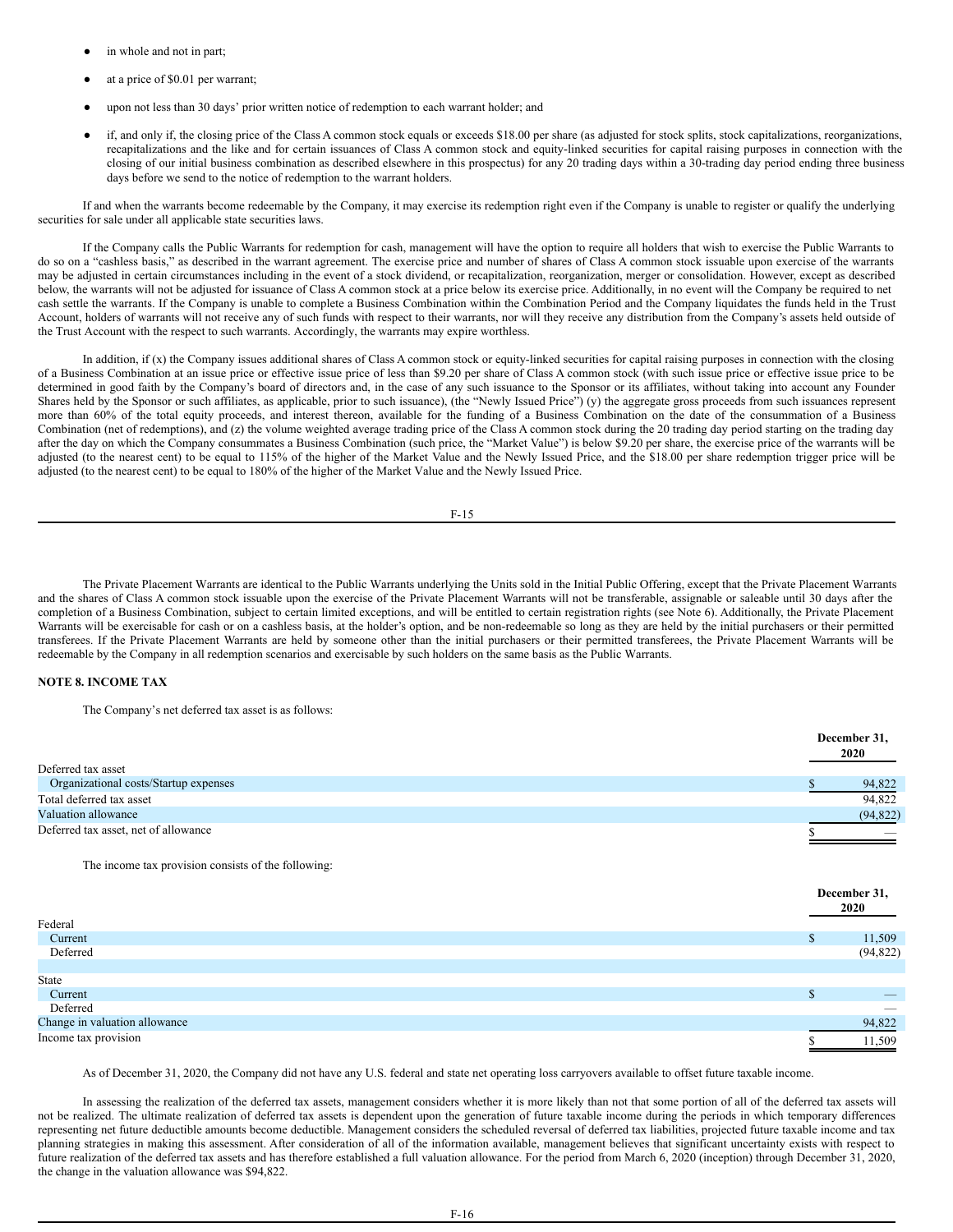A reconciliation of the federal income tax rate to the Company's effective tax rate is as follows:

|                                         | December 31,<br>2020 |
|-----------------------------------------|----------------------|
| Statutory federal income tax rate       | 21.0%                |
| State taxes, net of federal tax benefit | $0.0\%$              |
| Change in valuation allowance           | $(24.0)\%$           |
| Income tax provision                    | $(3.0)\%$            |

The Company files income tax returns in the U.S. federal jurisdiction in various state and local jurisdictions and is subject to examination by the various taxing authorities.

#### **NOTE 9. FAIR VALUE MEASUREMENTS**

The fair value of the Company's financial assets and liabilities reflects management's estimate of amounts that the Company would have received in connection with the sale of the assets or paid in connection with the transfer of the liabilities in an orderly transaction between market participants at the measurement date. In connection with measuring the fair value of its assets and liabilities, the Company seeks to maximize the use of observable inputs (market data obtained from independent sources) and to minimize the use of unobservable inputs (internal assumptions about how market participants would price assets and liabilities). The following fair value hierarchy is used to classify assets and liabilities based on the observable inputs and unobservable inputs used in order to value the assets and liabilities:

- Level 1: Quoted prices in active markets for identical assets or liabilities. An active market for an asset or liability is a market in which transactions for the asset or liability occur with sufficient frequency and volume to provide pricing information on an ongoing basis.
- Level 2: Observable inputs other than Level 1 inputs. Examples of Level 2 inputs include quoted prices in active markets for similar assets or liabilities and quoted prices for identical assets or liabilities in markets that are not active.
- Level 3: Unobservable inputs based on our assessment of the assumptions that market participants would use in pricing the asset or liability.

The Company classifies its U.S. Treasury and equivalent securities as held-to-maturity in accordance with ASC Topic 320 "Investments - Debt and Equity Securities." Held-to-maturity securities are those securities which the Company has the ability and intent to hold until maturity. Held-to-maturity treasury securities are recorded at amortized cost on the accompanying balance sheet and adjusted for the amortization or accretion of premiums or discounts.

At December 31, 2020, assets held in the Trust Account were comprised of \$642 in cash and \$350,218,694 in U.S. Treasury securities. During the year ended December 31, 2020, the Company did not withdraw any interest income from the Trust Account.

The following table presents information about the Company's assets that are measured at fair value on a recurring basis at December 31, 2020 and indicates the fair value hierarchy of the valuation inputs the Company utilized to determine such fair value. The gross holding gains and fair value of held-to-maturity securities at December 31, 2020 are as follows:

|                   | <b>Held-To-Maturity</b>                       | Level | Amortized<br>Cost | <b>Gross</b><br>Holding<br>Loss | <b>Fair Value</b> |
|-------------------|-----------------------------------------------|-------|-------------------|---------------------------------|-------------------|
| December 31, 2020 | U.S. Treasury Securities (Mature on 4/1/2021) |       | 350,218,694       | (4,298)                         | 350,214,396       |
|                   |                                               |       |                   |                                 |                   |

$$
F-17
$$

# **NOTE 10. SUBSEQUENT EVENTS**

The Company evaluated subsequent events and transactions that occurred after the balance sheet date up to the date that the financial statements were issued. Based upon this review, other than as described below, the Company did not identify any subsequent events that would have required adjustment or disclosure in the financial statements.

On February 11, 2021, the Company entered into an agreement and plan of merger (the "Merger Agreement"), by and among the Company, Merger Sub and MoneyLion, which provides for Merger Sub to merge with and into MoneyLion with MoneyLion surviving the merger as a wholly owned subsidiary of the Company (the "Business Combination"). In addition, in connection with the consummation of the Business Combination, the Company will be renamed as determined by MoneyLion and is referred to herein as "New MoneyLion" as of the time following such change of name.

Under the Merger Agreement, the Company has agreed to acquire all of the outstanding shares of common stock of MoneyLion for \$2,200,000,000 in aggregate consideration. MoneyLion stockholders will receive shares of Class A common stock of New MoneyLion (valued at \$10.00 per share), and, if elected by MoneyLion, cash consideration up to the lower of (A) the amount (which may be zero) by which the Parent Closing Cash (as defined in the Merger Agreement) exceeds \$260,000,000 and (B) \$100,000,000, together with a contingent right to receive a pro rata portion of up to 17,500,000 shares of Class A common stock of New MoneyLion (the "Earn Out Shares").

The Merger Agreement contains customary representations, warranties and covenants by the parties thereto and the closing is subject to certain conditions as further described in the Merger Agreement.

**Exhibit Number Description**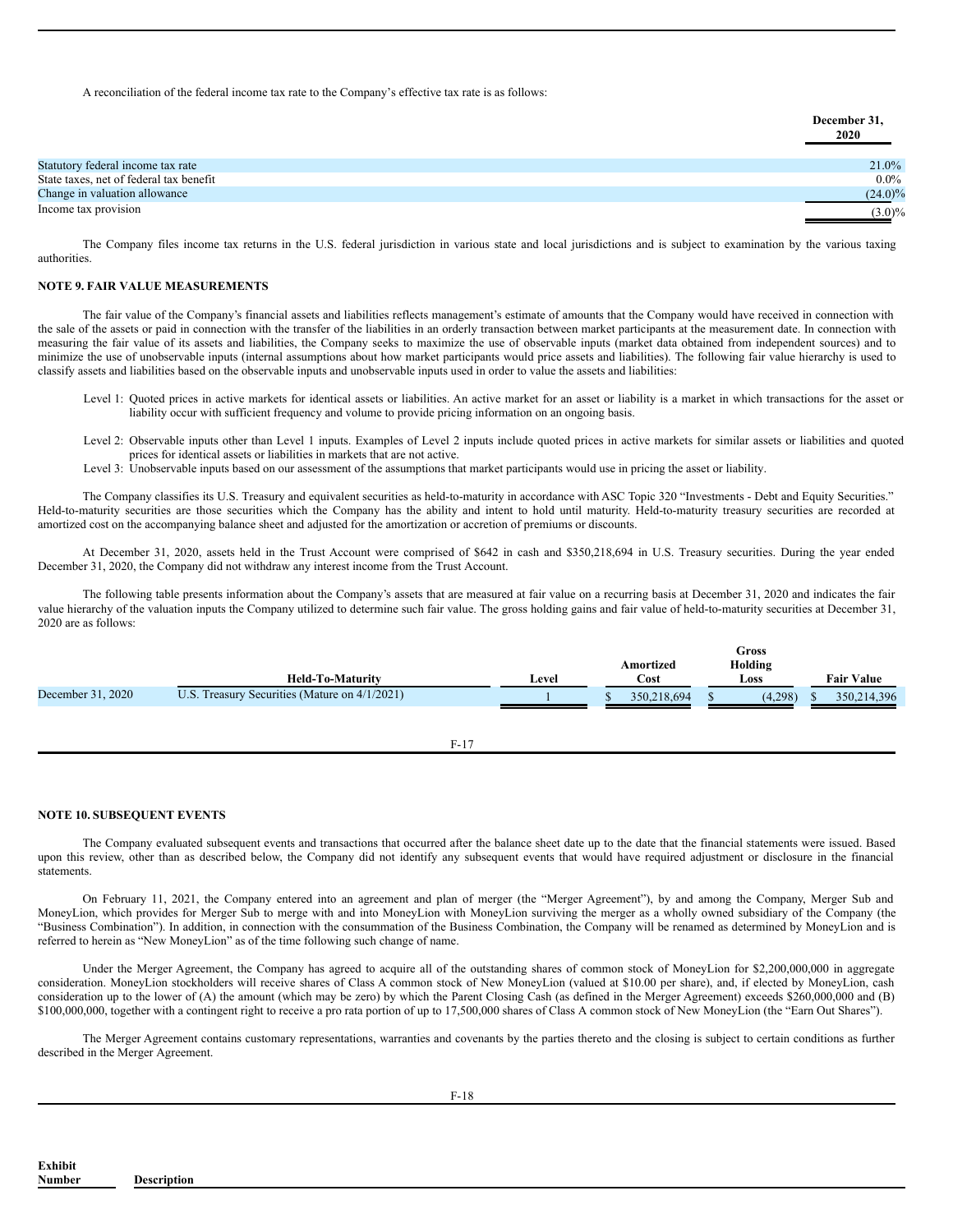| $2.1\dagger$ | Merger Agreement, dated as of February 11, 2020, by and among Fusion Acquisition Corp., ML Merger Sub Inc., and Money Lion Inc. (Incorporated by<br>reference to the corresponding exhibit to the Company's Current Report on Form 8-K (File No. 001-39346), filed with the SEC on February 12, 2021).               |
|--------------|----------------------------------------------------------------------------------------------------------------------------------------------------------------------------------------------------------------------------------------------------------------------------------------------------------------------|
| 3.1          | Third Amended and Restated Certificate of Incorporation (Incorporated by reference to the corresponding exhibit to the Company's Current Report on Form<br>8-K (File No. 001-39346), filed with the SEC on June 30, 2020).                                                                                           |
| 3.2          | Bylaws (Incorporated by reference to exhibit 3.4 to Amendment No. 1 to the Company's Registration Statement on Form S-1 (File No. 333-239023), filed<br>with the SEC on June 22, 2020).                                                                                                                              |
| 4.1          | Warrant Agreement between Fusion Acquisition Corp. and Continental Stock Transfer & Trust Company, dated as of June 25, 2020 (Incorporated by<br>reference to Exhibit 4.1 to the Company's Current Report on Form 8-K (File No. 001-39346), filed with the SEC on June 30, 2020).                                    |
| 4.2          | <b>Description of Securities</b>                                                                                                                                                                                                                                                                                     |
| 4.3          | Specimen Unit Certificate (Incorporated by reference to Exhibit 4.1 to Amendment No. 1 to the Company's Registration Statement on Form S-1 (File No. 333-<br>239023), filed with the SEC on June 22, 2020).                                                                                                          |
| 4.4          | Specimen Class A common stock Certificate (Incorporated by reference to Exhibit 4.2 to Amendment No. 1 to the Company's Registration Statement on Form<br>S-1 (File No. 333-239023), filed with the SEC on June 22, 2020).                                                                                           |
| 4.5          | Specimen Warrant Certificate (Incorporated by reference to Exhibit 4.3 to Amendment No. 1 to the Company's Registration Statement on Form S-1 (File No.<br>333-239023), filed with the SEC on June 22, 2020).                                                                                                        |
| 10.1         | Letter Agreement dated June 25, 2020, among the Company, its officers, its directors and Fusion Sponsor LLC (Incorporated by reference to the<br>corresponding exhibit to the Company's Current Report on Form 8-K (File No. 001-39346), filed with the SEC on June 30, 2020).                                       |
| 10.2         | Investment Management Trust Agreement, dated June 25, 2020, between the Company and Continental Stock Transfer & Trust Company, as trustee.<br>(Incorporated by reference to the corresponding exhibit to the Company's Current Report on Form 8-K (File No. 001-39346), filed with the SEC on June 30,<br>$2020$ ). |
| 10.3         | Registration Rights Agreement dated June 25, 2020, among the Company, Fusion Sponsor LLC and the other holders party thereto. (Incorporated by<br>reference to the corresponding exhibit to the Company's Current Report on Form 8-K (File No. 001-39346), filed with the SEC on June 30, 2020).                     |
| 10.4         | Private Placement Warrant Purchase Agreement, dated June 25, 2020, between the Company and Fusion Sponsor LLC (Incorporated by reference to the<br>corresponding exhibit to the Company's Current Report on Form 8-K (File No. 001-39346), filed with the SEC on June 30, 2020).                                     |
| 10.5         | Administrative Services Agreement, dated June 25, 2020, between the Company, Fusion Sponsor LLC (Incorporated by reference to the corresponding<br>exhibit to the Company's Current Report on Form 8-K (File No. 001-39346), filed with the SEC on June 30, 2020).                                                   |
|              |                                                                                                                                                                                                                                                                                                                      |

49

| 10.6    | Promissory Note, dated March 10, 2020, issued to Fusion Sponsor LLC (Incorporated by reference to Exhibit 10.6 to Amendment No. 1 to the Company's<br>Registration Statement on Form S-1 (File No. 333-239023), filed with the SEC on June 22, 2020).                                                          |  |
|---------|----------------------------------------------------------------------------------------------------------------------------------------------------------------------------------------------------------------------------------------------------------------------------------------------------------------|--|
| 10.7    | Form of Subscription Agreement (Incorporated by reference to the corresponding exhibit to the Company's Current Report on Form 8-K (File No. 001-39346),<br>filed with the SEC on February 12, 2021).                                                                                                          |  |
| 10.8    | Sponsor Support Agreement, dated February 11, 2021, among Fusion Sponsor LLC, the Company, MoneyLion Inc. and the other parties thereto (Incorporated<br>by reference to the corresponding exhibit to the Company's Current Report on Form 8-K (File No. 001-39346), filed with the SEC on February 12, 2021). |  |
| 24.1    | Power of Attorney (included on the signature page herein).                                                                                                                                                                                                                                                     |  |
| 31.1    | Certification of Principal Executive Officer Pursuant to Rules 13a-14(a) and 15d-14(a) under the Securities Exchange Act of 1934, as Adopted Pursuant to<br>Section 302 of the Sarbanes-Oxley Act of 2002.                                                                                                     |  |
| 31.2    | Certification of Principal Financial Officer Pursuant to Rules 13a-14(a) and 15d-14(a) under the Securities Exchange Act of 1934, as Adopted Pursuant to<br>Section 302 of the Sarbanes-Oxley Act of 2002.                                                                                                     |  |
| 32.1    | Certification of Principal Executive Officer Pursuant to 18 U.S.C. Section 1350, as Adopted Pursuant to Section 906 of the Sarbanes-Oxley Act of 2002.                                                                                                                                                         |  |
| 32.2    | Certification of Principal Financial Officer Pursuant to 18 U.S.C. Section 1350, as Adopted Pursuant to Section 906 of the Sarbanes-Oxley Act of 2002.                                                                                                                                                         |  |
| 101.INS | <b>XBRL Instance Document</b>                                                                                                                                                                                                                                                                                  |  |
| 101.SCH | <b>XBRL Taxonomy Extension Schema Document</b>                                                                                                                                                                                                                                                                 |  |
| 101.CAL | XBRL Taxonomy Extension Calculation Linkbase Document                                                                                                                                                                                                                                                          |  |
| 101.DEF | XBRL Taxonomy Extension Definition Linkbase Document                                                                                                                                                                                                                                                           |  |
| 101.LAB | XBRL Taxonomy Extension Label Linkbase Document                                                                                                                                                                                                                                                                |  |
| 101.PRE | XBRL Taxonomy Extension Presentation Linkbase Document                                                                                                                                                                                                                                                         |  |
|         |                                                                                                                                                                                                                                                                                                                |  |

† Schedules to this exhibit have been omitted pursuant to Item 601(b)(2) of Regulation S-K. The registrant hereby agrees to furnish a copy of any omitted schedules to the SEC upon request.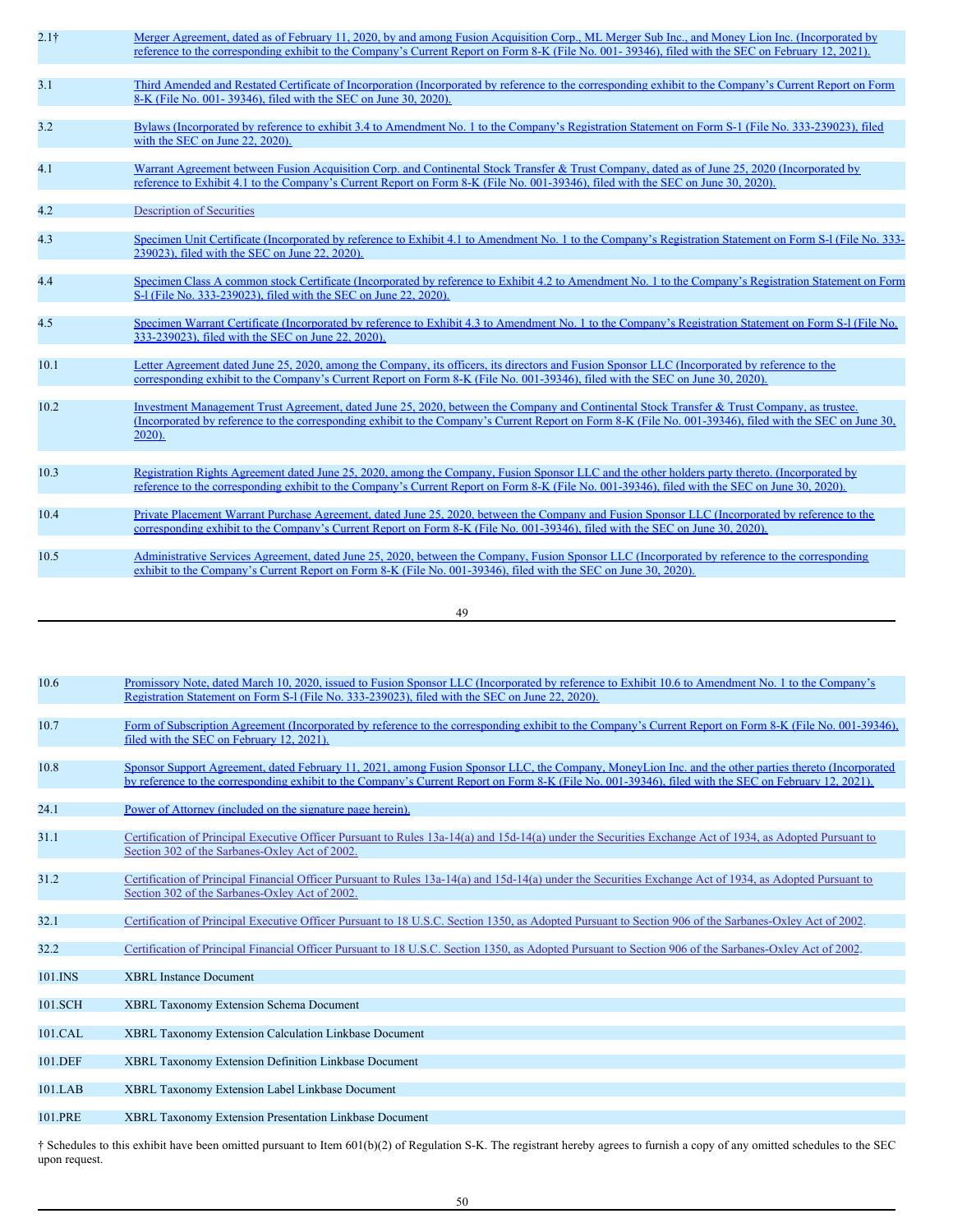# **SIGNATURES**

Pursuant to the requirements of Section 13 or 15(d) of the Securities and Exchange Act of 1934, the registrant has duly caused this report to be signed on its behalf by the undersigned, thereunto duly authorized.

# **FUSION ACQUISITION CORP.**

By: /s/ John James

Name: John James<br>Title: Chief Execu Chief Executive Officer and Director (Principal Executive Officer)

Dated: March 25, 2021

# <span id="page-41-0"></span>**POWER OF ATTORNEY**

The undersigned directors and officers of Fusion Acquisition Corp. hereby constitute and appoint each of John James and Jeffrey Gary, with the power to act without the others and with full power of substitution and resubstitution, our hue and lawful attorney-in-fact and agent with full power to execute in our name and behalf in the capacities indicated below any and all amendments to this report and to file the same, with all exhibits and other documents relating thereto and hereby ratify and confirm all that such attorney-in-fact, or such attorney-in-fact's substitute, may lawfully do or cause to be done by virtue hereof.

Pursuant to the requirements of the Securities and Exchange Act of 1934, this report has been signed below by the following persons in the capacities and on the dates indicated below.

| Name                                    | <b>Title</b>                                                                              | Date           |
|-----------------------------------------|-------------------------------------------------------------------------------------------|----------------|
| /s/ John James<br>John James            | Chief Executive Officer and Director<br>(Principal Executive Officer)                     | March 25, 2021 |
| /s/ Jeffrey Gary<br>Jeffrey Gary        | Chief Financial Officer<br>(Principal Financial Officer and Principal Accounting Officer) | March 25, 2021 |
| /s/ Jim Ross<br>Jim Ross                | Non-Executive Chairman                                                                    | March 25, 2021 |
| /s/ Kelly Driscoll<br>Kelly Driscoll    | Director                                                                                  | March 25, 2021 |
| /s/ Ben Buettell<br><b>Ben Buettell</b> | Director                                                                                  | March 25, 2021 |

# 51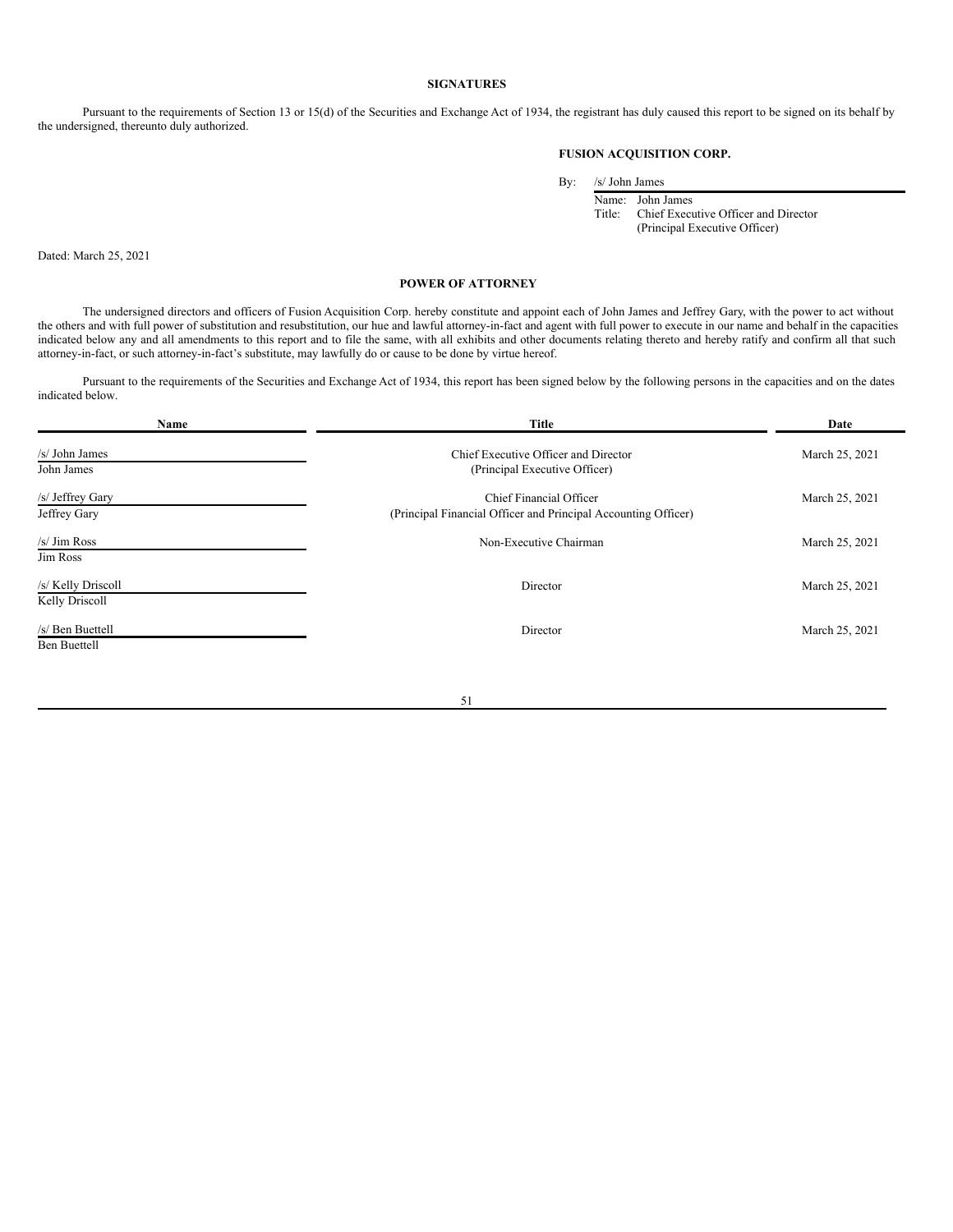# **DESCRIPTION OF CAPITAL STOCK**

The following description of Fusion Acquisition Corp.'s (the "Company," "we" or "us") capital stock is a summary and does not purport to be complete. It is subject to and qualified in its entirety by reference to the Company's third amended and restated certificate of incorporation (the "Charter") and the Company's Bylaws (the "Bylaws"), each of which are incorporated by reference as an exhibit to the Annual Report on Form 10-K of which this Exhibit 4.2 is a part. We encourage you to read the Charter, the Bylaws and the applicable provisions of the Delaware General Corporation Law, for additional information.

#### **General**

Our Charter authorizes us to issue up to 401,000,000 shares of common stock, consisting of (i) 380,000,000 shares of Class A common stock, \$0.0001 par value per share ("Class A common stock") and (ii) 20,000,000 shares of Class B common stock, \$0.0001 par value per share ("Class B Common Stock"), and 1,000,000 shares of preferred stock, \$0.0001 par value per share.

#### **Units**

Each of the units (the "Units") sold in our initial public offering (the "Public Offering") consists of one share of Class A common stock and one-half of one redeemable warrant. Each whole warrant entitles the holder thereof to purchase one share of Class A common stock at a price of \$11.50 per share, subject to adjustment. A warrant holder may exercise its warrants only for a whole number of the shares of Class A common stock. This means only a whole warrant may be exercised at any given time by a warrant holder. The shares of Class A common stock and warrants underlying the Units began to trade separately on August 14, 2020, and unit holders have the option to continue to hold Units or separate their Units into the component pieces.

#### **Common Stock**

(A) Stockholders of record are entitled to one vote for each share held on all matters to be voted on by stockholders. Holders of Class A common stock and holders of Class B common stock will vote together as a single class on all matters submitted to a vote of our stockholders except as required by law. Unless specified in our Charter, or as required by applicable provisions of the DGCL or applicable stock exchange rules, the affirmative vote of a majority of our shares of common stock that are voted is required to approve any such matter voted on by our stockholders. Our board of directors is divided into three classes, each of which will generally serve for a term of three years with only one class of directors being elected in each year. There is no cumulative voting with respect to the election of directors, with the result that the holders of more than 50% of the shares voted for the election of directors can elect all of the directors. Our stockholders are entitled to receive ratable dividends when, as and if declared by the board of directors out of funds legally available therefor.

(B) Because our Charter authorizes the issuance of up to 380,000,000 shares of Class A common stock, if we were to enter into a business combination, we may (depending on the terms of such a business combination) be required to increase the number of shares of Class A common stock which we are authorized to issue at the same time as our stockholders vote on the business combination to the extent we seek stockholder approval in connection with our initial business combination. Our board of directors is divided into three classes with only one class of directors being elected in each year and each class (except for those directors appointed prior to our first annual meeting of stockholders) serving a three-year term.

(C) In accordance with the New York Stock Exchange ("NYSE") corporate governance requirements, we are not required to hold an annual meeting until no later than one year after our first fiscal year end following our listing on NYSE. Under Section 211(b) of the Delaware General Corporation Law ("DGCL"), we are, however, required to hold an annual meeting of stockholders for the purposes of electing directors in accordance with our Bylaws, unless such election is made by written consent in lieu of such a meeting. We may not hold an annual meeting of stockholders to elect new directors prior to the consummation of our initial business combination, and thus we may not be in compliance with Section 211(b) of the DGCL, which requires an annual meeting. Therefore, if our stockholders want us to hold an annual meeting prior to the consummation of our initial business combination, they may attempt to force us to hold one by submitting an application to the Delaware Court of Chancery in accordance with Section 211(c) of the DGCL.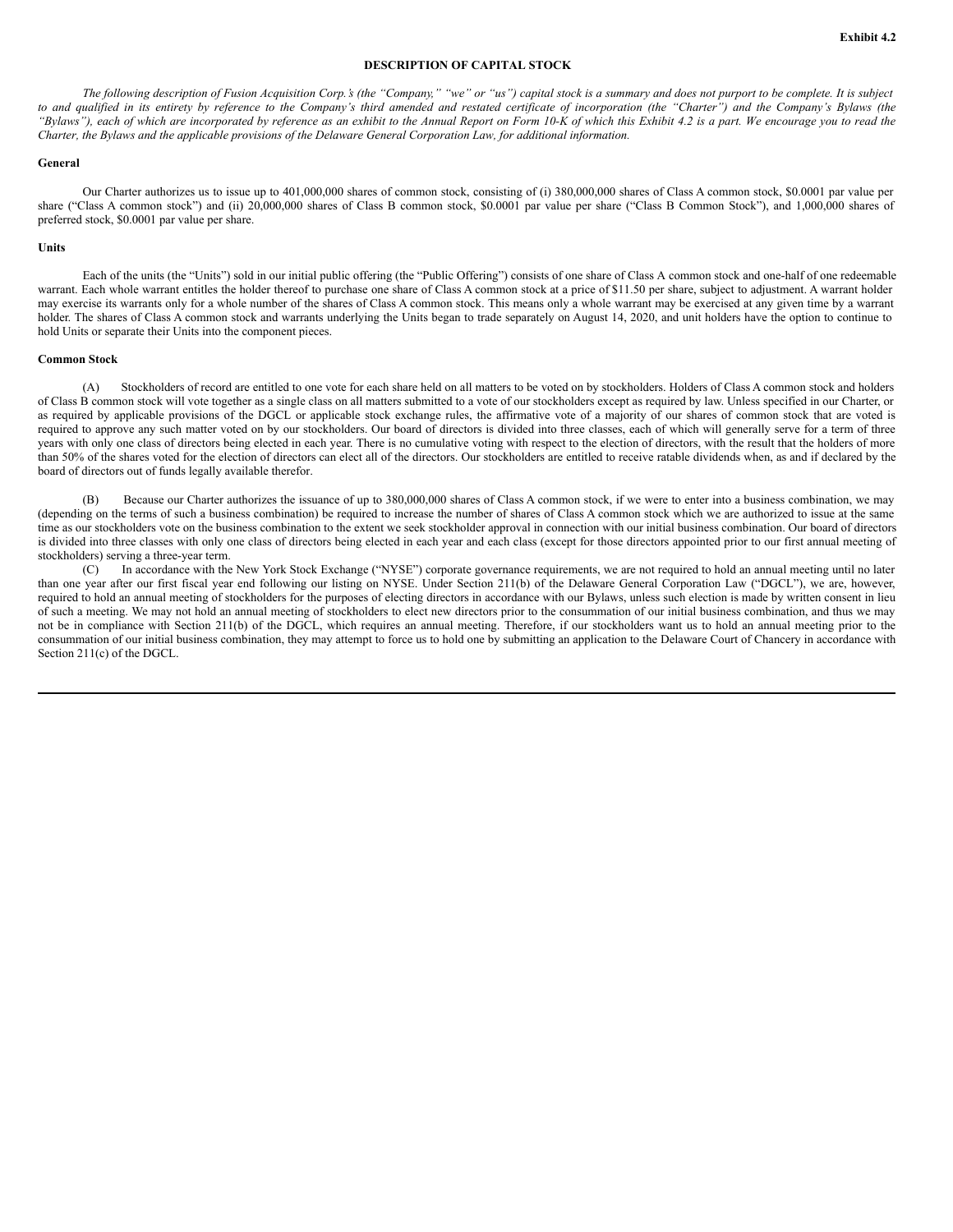We will provide our public stockholders with the opportunity to redeem all or a portion of their public shares upon the completion of our initial business combination at a per-share price, payable in cash, equal to the aggregate amount then on deposit in the trust account calculated as of two business days prior to the consummation of our initial business combination, including interest earned on the funds held in the trust account (which interest shall be net of taxes payable), divided by the number of then outstanding public shares, subject to the limitations described herein. The amount in the trust account is initially anticipated to be \$10.00 per public share. The per share amount we will distribute to investors who properly redeem their shares will not be reduced by the deferred underwriting commissions we will pay to the underwriters. Our initial stockholders, sponsor, officers and directors have entered into a letter agreement with us, pursuant to which they have agreed to waive their redemption rights with respect to any founder shares and public shares they hold in connection with the completion of our initial business combination. Unlike many special purpose acquisition companies that hold stockholder votes and conduct proxy solicitations in conjunction with their initial business combinations and provide for related redemptions of public shares for cash upon completion of such initial business combinations even when a vote is not required by law, if a stockholder vote is not required by law and we do not decide to hold a stockholder vote for business or other legal reasons, we will, pursuant to our Charter, conduct the redemptions pursuant to the tender offer rules of the SEC, and file tender offer documents with the SEC prior to completing our initial business combination. Our Charter requires these tender offer documents to contain substantially the same financial and other information about our initial business combination and the redemption rights as is required under the SEC's proxy rules. If, however, a stockholder approval of the transaction is required by law, or we decide to obtain stockholder approval for business or other legal reasons, we will, like many special purpose acquisition companies, offer to redeem shares in conjunction with a proxy solicitation pursuant to the proxy rules and not pursuant to the tender offer rules. If we seek stockholder approval, we will complete our initial business combination only if a majority of the shares of common stock voted are voted in favor of our initial business combination. However, the participation of our sponsor, officers, directors, advisors or their affiliates in privately-negotiated transactions (as described in this prospectus), if any, could result in the approval of our initial business combination even if a majority of our public stockholders vote, or indicate their intention to vote, against such initial business combination. For purposes of seeking approval of the majority of our outstanding shares of common stock, non-votes will have no effect on the approval of our initial business combination once a quorum is obtained.

If we seek stockholder approval of our initial business combination and we do not conduct redemptions in connection with our initial business combination pursuant to the tender offer rules, our Charter provides that a public stockholder, together with any affiliate of such stockholder or any other person with whom such stockholder is acting in concert or as a "group" (as defined under Section 13 of the Exchange Act), will be restricted from redeeming its shares with respect to Excess Shares, without our prior consent. However, we would not be restricting our stockholders' ability to vote all of their shares (including Excess Shares) for or against our initial business combination. Our stockholders' inability to redeem the Excess Shares will reduce their influence over our ability to complete our initial business combination, and such stockholders could suffer a material loss in their investment if they sell such Excess Shares on the open market. Additionally, such stockholders will not receive redemption distributions with respect to the Excess Shares if we complete our initial business combination. And, as a result, such stockholders will continue to hold that number of shares exceeding 20% and, in order to dispose such shares would be required to sell their shares in open market transactions, potentially at a loss.

If we seek stockholder approval in connection with our initial business combination, our initial stockholders, sponsor, officers and directors have agreed to vote any founder shares they hold, and any public shares purchased during or after the Public Offering in favor of our initial business combination. Additionally, each public stockholder may elect to redeem their public shares irrespective of whether they vote for or against the proposed transaction.

Pursuant to our Charter, if we are unable to complete our initial business combination by December 31, 2021, we will (i) cease all operations except for the purpose of winding up, (ii) as promptly as reasonably possible but no more than ten business days thereafter, redeem the public shares, at a per-share price, payable in cash, equal to the aggregate amount then on deposit in the trust account, including interest earned on the funds held in the trust account (which interest shall be net of taxes payable and up to  $$100,000$  of interest to pay dissolution expenses), divided by the number of then outstanding public shares, which redemption will completely extinguish public stockholders' rights as stockholders (including the right to receive further liquidating distributions, if any), and (iii) as promptly as reasonably possible following such redemption, subject to the approval of our remaining stockholders and our board of directors, liquidate and dissolve, subject in each case to our obligations under Delaware law to provide for claims of creditors and the requirements of other applicable law. Our initial stockholders have entered into agreements with us, pursuant to which they have agreed to waive their rights to liquidating distributions from the trust account with respect to their founder shares if we fail to complete our initial business combination by December 31, 2021 or any extended period of time that we may have to consummate an initial business combination as a result of an amendment to our Charter. However, if our initial stockholders or management team have acquired or will acquire public shares, they will be entitled to liquidating distributions from the trust account with respect to such public shares if we fail to complete our initial business combination within the prescribed time period.

| I |
|---|

In the event of a liquidation, dissolution or winding up of the company after a business combination, our stockholders are entitled to share ratably in all assets remaining available for distribution to them after payment of liabilities and after provision is made for each class of shares, if any, having preference over the common stock. Our stockholders have no preemptive or other subscription rights. There are no sinking fund provisions applicable to the common stock, except that we will provide our public stockholders with the opportunity to redeem their public shares for cash at a per share price equal to the aggregate amount then on deposit in the trust account, including interest earned on the funds held in the trust account (which interest shall be net of taxes payable), divided by the number of then outstanding public shares, upon the completion of our initial business combination, subject to the limitations described herein.

#### *Founder Shares*

The founder shares are designated as Class B common stock and, except as described below, are identical to the shares of Class A common stock, and holders of founder shares have the same stockholder rights as public stockholders, except that (i) the founder shares are subject to certain transfer restrictions, as described in more detail below, (ii) our initial stockholders, sponsor, officers and directors have entered into a letter agreement with us, pursuant to which they have agreed (A) to waive their redemption rights with respect to any founder shares and public shares they hold in connection with the completion of our initial business combination, (B) to waive their redemption rights with respect to any founder shares and public shares they hold in connection with a stockholder vote to approve an amendment to our Charter to modify the substance or timing of our obligation to redeem 100% of our public shares if we have not consummated an initial business combination by December 31, 2021, or with respect to any other material provisions relating to stockholders' rights or pre-initial business combination activity and (C) to waive their rights to liquidating distributions from the trust account with respect to any founder shares they hold if we fail to complete our initial business combination by December 31, 2021, or any extended period of time that we may have to consummate an initial business combination as a result of an amendment to our Charter, although they will be entitled to liquidating distributions from the trust account with respect to any public shares they hold if we fail to complete our initial business combination within such time period, and (iii) the founder shares are automatically convertible into Class A common stock concurrently with or immediately following the consummation of our initial business combination on a one-for-one basis, subject to adjustment as described herein and in our Charter. If we submit our initial business combination to our public stockholders for a vote, our initial stockholders have agreed to vote their founder shares and any public shares purchased in favor of our initial business combination.

The founder shares will automatically convert into shares of Class A common stock concurrently with or immediately following the consummation of our initial business combination on a one-for-one basis, subject to adjustment for stock splits, stock dividends, reorganizations, recapitalizations and the like, and subject to further adjustment as provided herein. In the case that additional shares of Class A common stock or equity-linked securities are issued or deemed issued in connection with our initial business combination, the number of shares of Class A common stock issuable upon conversion of all founder shares will equal, in the aggregate, on an as-converted basis, 20% of the total number of shares of Class A common stock outstanding after such conversion (after giving effect to any redemptions of shares of Class A common stock by public stockholders), including the total number of shares of Class A common stock issued, or deemed issued or issuable upon conversion or exercise of any equity-linked securities or rights issued or deemed issued, by the Company in connection with or in relation to the consummation of the initial business combination, excluding any shares of Class A common stock or equity-linked securities or rights exercisable for or convertible into shares of Class A common stock issued, or to be issued, to any seller in the initial business combination and any private placement warrants issued to our sponsor, officers or directors upon conversion of working capital loans, provided that such conversion of founder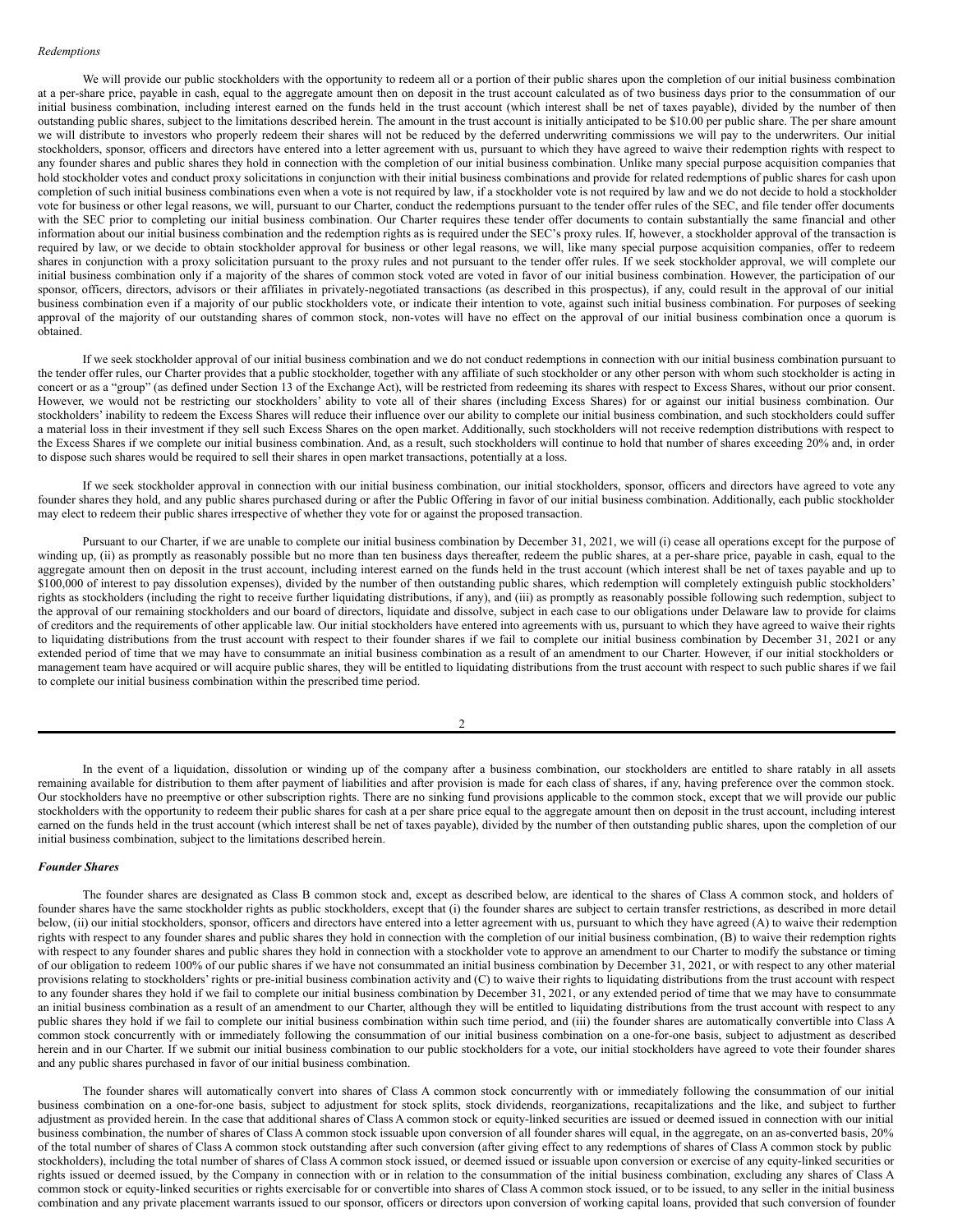shares will never occur on a less than one-for-one basis..

With certain limited exceptions, the founder shares are not transferable, assignable or saleable (except to our officers and directors and other persons or entities affiliated with our sponsor, each of whom will be subject to the same transfer restrictions) until the earlier of (A) one year after the completion of our initial business combination or earlier if, subsequent to our initial business combination, the closing price of the Class A common stock equals or exceeds \$12.00 per share (as adjusted for stock splits, stock capitalizations, reorganizations, recapitalizations and the like) for any 20 trading days within any 30-trading day period commencing at least 150 days after our initial business combination, and (B) the date following the completion of our initial business combination on which we complete a liquidation, merger, capital stock exchange or other similar transaction that results in all of our stockholders having the right to exchange their Class A common stock for cash, securities or other property.

### **Preferred Stock**

Our Charter authorizes 1,000,000 shares of preferred stock and provides that shares of preferred stock may be issued from time to time in one or more series. Our board of directors will be authorized to fix the voting rights, if any, designations, powers, preferences, the relative, participating, optional or other special rights and any qualifications, limitations and restrictions thereof, applicable to the shares of each series. Our board of directors will be able to, without stockholder approval, issue shares of preferred stock with voting and other rights that could adversely affect the voting power and other rights of the holders of the common stock and could have anti-takeover effects. The ability of our board of directors to issue shares of preferred stock without stockholder approval could have the effect of delaying, deferring or preventing a change of control of us or the removal of existing management. We have no preferred shares outstanding as of the date hereof. Although we do not currently intend to issue any shares of preferred stock, we cannot assure you that we will not do so in the future.

#### **Warrants**

#### *Public Stockholders' Warrants*

Each whole warrant entitles the registered holder to purchase one share of Class A common stock at a price of \$11.50 per share, subject to adjustment as discussed below, at any time commencing on the later of June 30, 2021, and 30 days after the completion of our initial business combination, provided in each case that we have an effective registration statement under the Securities Act covering the shares of Class A common stock issuable upon exercise of the warrants and a current prospectus relating to them is available (or we permit holders to exercise their warrants on a cashless basis under the circumstances specified in the warrant agreement) and such shares are registered, qualified or exempt from registration under the securities, or blue sky, laws of the state of residence of the holder. Pursuant to the warrant agreement, a warrant holder may exercise its warrants only for a whole number of shares of Class A common stock. This means only a whole warrant may be exercised at a given time by a warrant holder. No fractional warrants will be issued upon separation of the units and only whole warrants will trade. Accordingly, unless you purchase at least two units, you will not be able to receive or trade a whole warrant. The warrants will expire five years after the completion of our initial business combination, at 5:00 p.m., New York City time, or earlier upon redemption or liquidation..

We are not obligated to deliver any shares of Class A common stock pursuant to the exercise of a warrant and will have no obligation to settle such warrant exercise unless a registration statement under the Securities Act with respect to the Class A common stock underlying the warrants is then effective and a prospectus relating thereto is current, subject to our satisfying our obligations described below with respect to registration. No warrant will be exercisable and we will not be obligated to issue a share of Class A common stock upon exercise of a warrant unless the share of Class A common stock issuable upon such warrant exercise has been registered, qualified or deemed to be exempt under the securities laws of the state of residence of the registered holder of the warrants. In the event that the conditions in the two immediately preceding sentences are not satisfied with respect to a warrant, the holder of such warrant will not be entitled to exercise such warrant and such warrant may have no value and expire worthless. In no event will we be required to net cash settle any warrant. In the event that a registration statement is not effective for the exercised warrants, the purchaser of a unit containing such warrant will have paid the full purchase price for the unit solely for the share of Class A common stock underlying such unit.

We have agreed that as soon as practicable, but in no event later than fifteen (15) business days after the closing of our initial business combination, we will use our best efforts to file with the SEC a registration statement for the registration, under the Securities Act, of the Class A common stock issuable upon exercise of the warrants. We will use our best efforts to cause the same to become effective and to maintain the effectiveness of such registration statement, and a current prospectus relating thereto, until the expiration of the warrants in accordance with the provisions of the warrant agreement. If a registration statement covering the shares of Class A common stock issuable upon exercise of the warrants is not effective by the sixtieth (60th) business day after the closing of our initial business combination, warrant holders may, until such time as there is an effective registration statement and during any period when we will have failed to maintain an effective registration statement, exercise warrants on a "cashless basis" in accordance with Section 3(a)(9) of the Securities Act or another exemption. Notwithstanding the above, if our Class A common stock are at the time of any exercise of a warrant not listed on a national securities exchange such that they satisfy the definition of a "covered security" under Section 18(b)(1) of the Securities Act, we may, at our option, require holders of public warrants who exercise their warrants to do so on a "cashless basis" in accordance with Section 3(a)(9) of the Securities Act and, in the event we so elect, we will not be required to file or maintain in effect a registration statement, and in the event we do not so elect, we will use our best efforts to register or qualify the shares under applicable blue sky laws to the extent an exemption is not available.

4

# *Redemption of Warrants*

Once the public warrants become exercisable, we may call the warrants for redemption for cash:

- in whole and not in part;
- at a price of \$0.01 per warrant:
- upon not less than 30 days' prior written notice of redemption (the "30-day redemption period") to each warrant holder; and
- if, and only if, the reported closing price of our common stock equals or exceeds \$18.00 per share for any 20 trading days within a 30-trading day period ending three business days before we send the notice of redemption to the warrant holders.

If and when the warrants become redeemable by us, we may exercise our redemption right even if we are unable to register or qualify the underlying securities for sale under all applicable state securities laws.

We have established the last of the redemption criterion discussed above to prevent a redemption call unless there is at the time of the call a significant premium to the warrant exercise price. If the foregoing conditions are satisfied and we issue a notice of redemption of the warrants, each warrant holder will be entitled to exercise his, her or its warrant prior to the scheduled redemption date. However, the price of our common stock may fall below the \$18.00 redemption trigger price as well as the \$11.50 warrant exercise price (for whole shares) after the redemption notice is issued.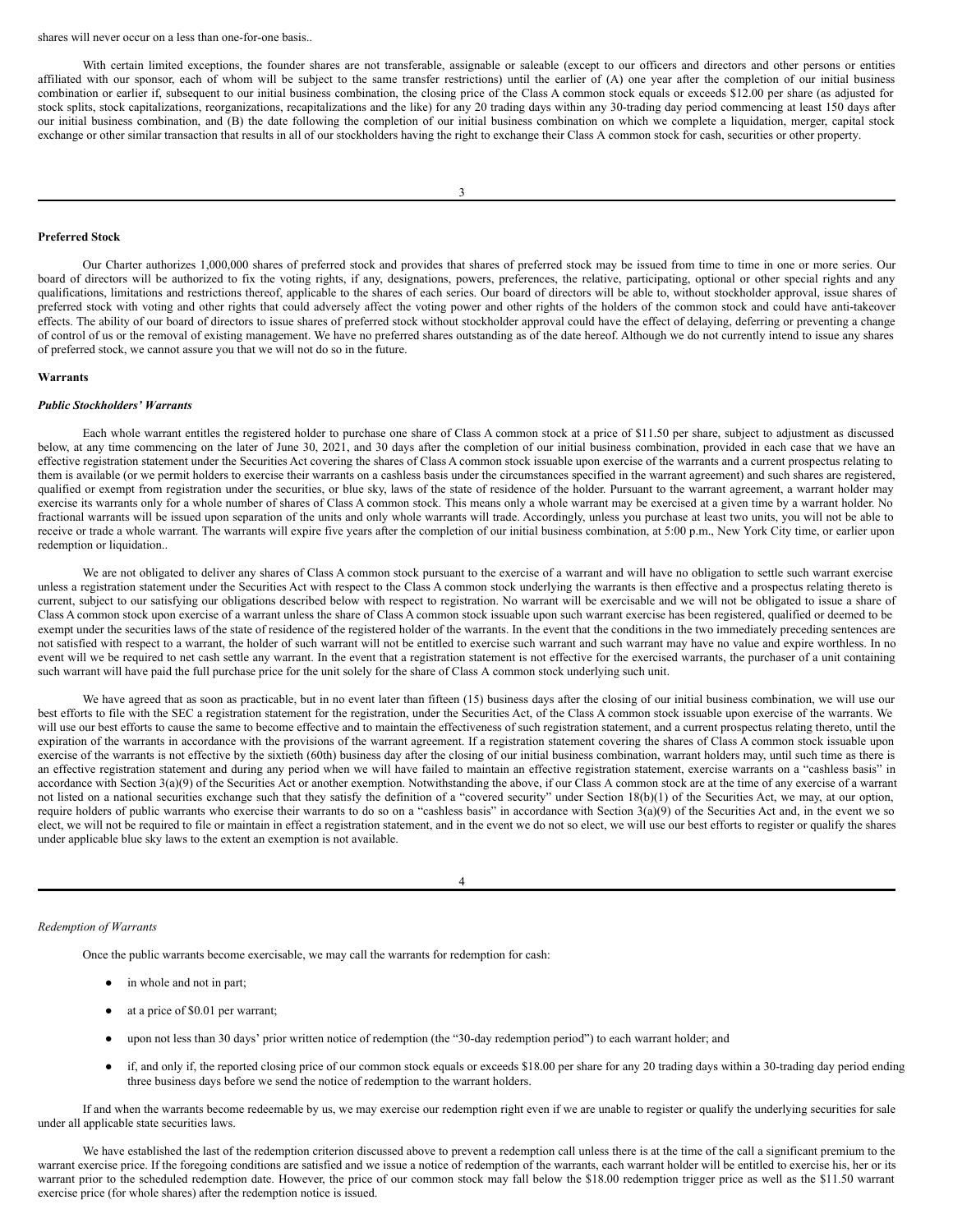<span id="page-45-0"></span>If we call the warrants for redemption, our management will have the option to require any holder that wishes to exercise his, her or its warrant to do so on a "cashless basis." In determining whether to require all holders to exercise their warrants on a "cashless basis," our management will consider, among other factors, our cash position, the number of warrants that are outstanding and the dilutive effect on our stockholders of issuing the maximum number of shares of Class A common stock issuable upon the exercise of our warrants. If our management takes advantage of this option, all holders of warrants would pay the exercise price by surrendering their warrants for that number of shares of Class A common stock equal to the quotient obtained by dividing (x) the product of the number of Class A common stock underlying the warrants, multiplied by the excess of the "fair market value" of our Class A common stock (defined below) over the exercise price of the warrants by (y) the fair market value. The "fair market value" will mean the average closing price of the Class A common stock for the 10 trading days ending on the third trading day prior to the date on which the notice of redemption is sent to the holders of warrants. If our management takes advantage of this option, the notice of redemption will contain the information necessary to calculate the number of shares of Class A common stock to be received upon exercise of the warrants, including the "fair market value" in such case. Requiring a cashless exercise in this manner will reduce the number of shares to be issued and thereby lessen the dilutive effect of a warrant redemption. We believe this feature is an attractive option to us if we do not need the cash from the exercise of the warrants after our initial business combination. If we call our warrants for redemption and our management does not take advantage of this option, the holders of the private placement warrants and their permitted transferees would still be entitled to exercise their private placement warrants for cash or on a cashless basis using the same formula described above that other warrant holders would have been required to use had all warrant holders been required to exercise their warrants on a cashless basis.

A holder of a warrant may notify us in writing in the event it elects to be subject to a requirement that such holder will not have the right to exercise such warrant, to the extent that after giving effect to such exercise, such person (together with such person's affiliates), to the warrant agent's actual knowledge, would beneficially own in excess of 4.9% or 9.8% (as specified by the holder) of the Class A common stock outstanding immediately after giving effect to such exercise.

5

If the number of outstanding shares of Class A common stock is increased by a share capitalization payable in shares of Class A common stock, or by a split-up of common stock or other similar event, then, on the effective date of such share capitalization, split-up or similar event, the number of shares of Class A common stock issuable on exercise of each warrant will be increased in proportion to such increase in the outstanding shares of common stock. A rights offering to holders of common stock entitling holders to purchase Class A common stock at a price less than the fair market value will be deemed a share capitalization of a number of shares of Class A common stock equal to the product of (i) the number of shares of Class A common stock actually sold in such rights offering (or issuable under any other equity securities sold in such rights offering that are convertible into or exercisable for Class A common stock) multiplied by (ii) one (1) minus the quotient of (x) the price per share of Class A common stock paid in such rights offering and divided by (y) the fair market value. For these purposes (i) if the rights offering is for securities convertible into or exercisable for shares of Class A common stock, in determining the price payable for Class A common stock, there will be taken into account any consideration received for such rights, as well as any additional amount payable upon exercise or conversion and (ii) fair market value means the volume weighted average price of shares of Class A common stock as reported during the ten (10) trading day period ending on the trading day prior to the first date on which the Class A common stock trades on the applicable exchange or in the applicable market, regular way, without the right to receive such rights.

In addition, if we, at any time while the warrants are outstanding and unexpired, pay a dividend or make a distribution in cash, securities or other assets to the holders of Class A common stock on account of such Class A common stock (or other securities into which the warrants are convertible), other than (a) as described above, (b) certain ordinary cash dividends, (c) to satisfy the redemption rights of the holders of Class A common stock in connection with a proposed initial business combination, or (d) in connection with the redemption of our public shares upon our failure to complete our initial business combination, then the warrant exercise price will be decreased, effective immediately after the effective date of such event, by the amount of cash and/or the fair market value of any securities or other assets paid on each share of Class A common stock in respect of such event.

6

If the number of outstanding shares of Class A common stock is decreased by a consolidation, combination, reverse share split or reclassification of Class A common stock or other similar event, then, on the effective date of such consolidation, combination, reverse share split, reclassification or similar event, the number of shares of Class A common stock issuable on exercise of each warrant will be decreased in proportion to such decrease in outstanding share of Class A common stock.

Whenever the number of shares of Class A common stock purchasable upon the exercise of the warrants is adjusted, as described above, the warrant exercise price will be adjusted by multiplying the warrant exercise price immediately prior to such adjustment by a fraction (x) the numerator of which will be the number of shares of Class A common stock purchasable upon the exercise of the warrants immediately prior to such adjustment, and (y) the denominator of which will be the number of shares of Class A common stock so purchasable immediately thereafter.

In addition, if (x) we issue additional shares of Class A common stock or equity-linked securities for capital raising purposes in connection with the closing of our initial business combination at an issue price or effective issue price of less than \$9.20 per share of Class A common stock (the "Newly Issued Price"), (y) the aggregate gross proceeds from such issuances represent more than 60% of the total equity proceeds, and interest thereon, available for the funding of our initial business combination on the date of the consummation of our initial business combination (net of redemptions), and (z) the volume weighted average trading price of our Class A common stock during the 20 trading day period starting on the trading day after the day on which we consummate our initial business combination (such price, the "Market Value") is below \$9.20 per share, the exercise price of the warrants will be adjusted (to the nearest cent) to be equal to 115% of the higher of the Market Value and the Newly Issued Price, and the \$18.00 per share redemption trigger price will be adjusted (to the nearest cent) to be equal to 180% of the higher of the Market Value and the Newly Issued Price.

In case of any reclassification or reorganization of the outstanding Class A common stock (other than those described above or that solely affects the par value of such Class A common stock), or in the case of any merger or consolidation of us with or into another corporation (other than a consolidation or merger in which we are the continuing corporation and that does not result in any reclassification or reorganization of our outstanding Class A common stock), or in the case of any sale or conveyance to another corporation or entity of the assets or other property of us as an entirety or substantially as an entirety in connection with which we are dissolved, the holders of the warrants will thereafter have the right to purchase and receive, upon the basis and upon the terms and conditions specified in the warrants and in lieu of the Class A common stock immediately theretofore purchasable and receivable upon the exercise of the rights represented thereby, the kind and amount of shares of Class A common stock or other securities or property (including cash) receivable upon such reclassification, reorganization, merger or consolidation, or upon a dissolution following any such sale or transfer, that the holder of the warrants would have received if such holder had exercised their warrants immediately prior to such event. If less than 70% of the consideration receivable by the holders of Class A common stock in such a transaction is payable in the form of Class A common stock in the successor entity that is listed for trading on a national securities exchange or is quoted in an established over-the-counter market, or is to be so listed for trading or quoted immediately following such event, and if the registered holder of the warrant properly exercises the warrant within thirty days following public disclosure of such transaction, the warrant exercise price will be reduced as specified in the warrant agreement based on the Black-Scholes Warrant Value (as defined in the warrant agreement) of the warrant. The purpose of such exercise price reduction is to provide additional value to holders of the warrants when an extraordinary transaction occurs during the exercise period of the warrants pursuant to which the holders of the warrants otherwise do not receive the full potential value of the warrants.

The warrants were issued in registered form under a warrant agreement between Continental Stock Transfer & Trust Company, as warrant agent, and us. The warrant agreement provides that the terms of the warrants may be amended without the consent of any holder to cure any ambiguity or correct any defective provision, and that all other modifications or amendments will require the vote or written consent of the holders of at least 50% of the then outstanding public warrants, and, solely with respect to any amendment to the terms of the private placement warrants, a majority of the then outstanding private placement warrants.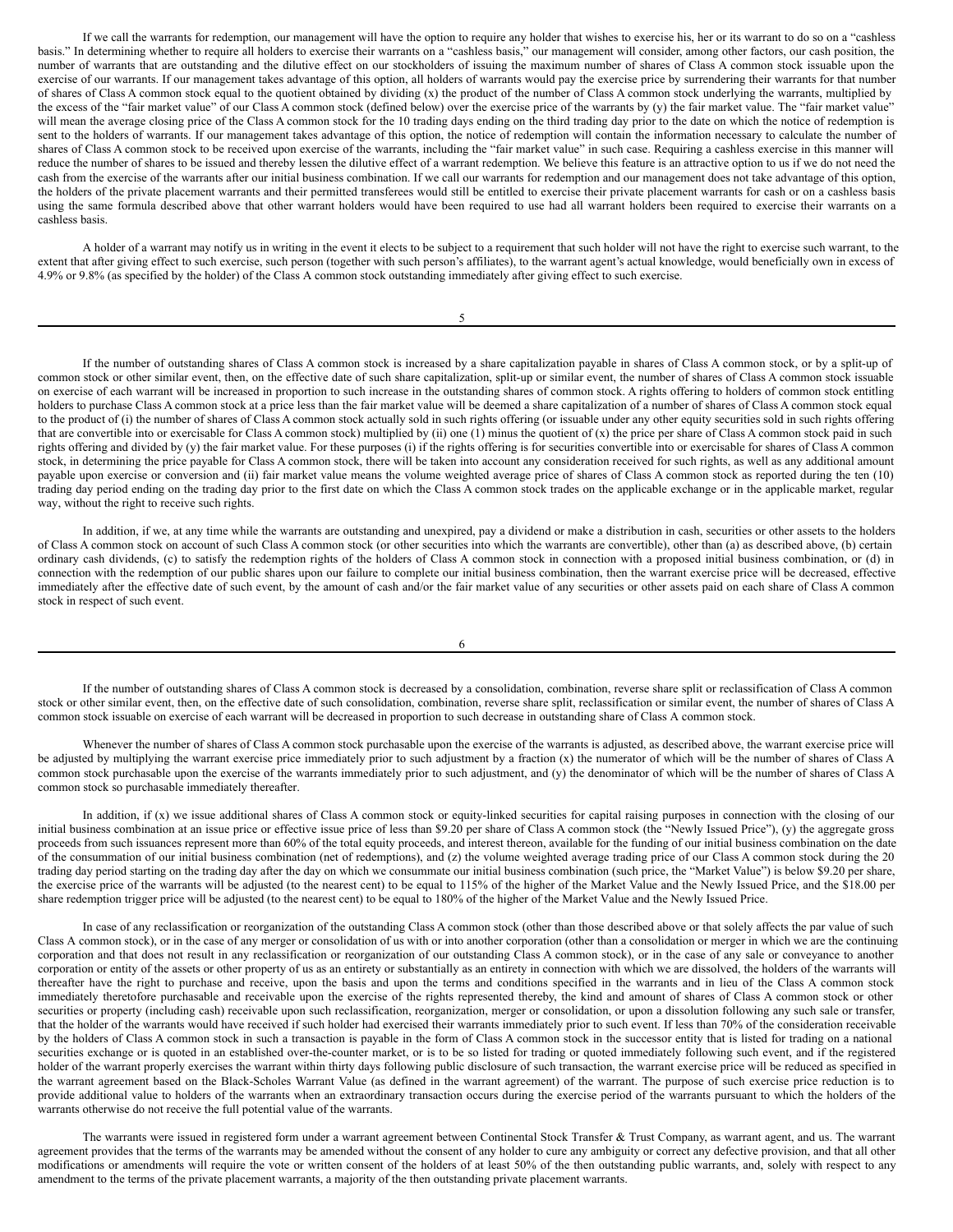The warrants may be exercised upon surrender of the warrant certificate on or prior to the expiration date at the offices of the warrant agent, with the exercise form on the reverse side of the warrant certificate completed and executed as indicated, accompanied by full payment of the exercise price (or on a cashless basis, if applicable), by certified or official bank check payable to us, for the number of warrants being exercised. The warrant holders do not have the rights or privileges of holders of common stock and any voting rights until they exercise their warrants and receive Class A common stock. After the issuance of Class A common stock upon exercise of the warrants, each holder will be entitled to one vote for each share held of record on all matters to be voted on by stockholders.

No fractional shares will be issued upon exercise of the warrants. If, upon exercise of the warrants, a holder would be entitled to receive a fractional interest in a share, we will, upon exercise, round down to the nearest whole number the number of shares of Class A common stock to be issued to the warrant holder.

#### **Private Placement Warrants**

The private placement warrants (including the Class A common stock issuable upon exercise of the private placement warrants) will not be transferable, assignable or saleable until 30 days after the completion of our initial business combination (except, among other limited exceptions, to our officers and directors and other persons or entities affiliated with the initial purchasers of the private placement warrants) and they will not be redeemable by us for cash so long as they are held by the initial stockholders or their permitted transferees. The initial purchasers, or their permitted transferees, have the option to exercise the private placement warrants on a cashless basis. Except as described herein, the private placement warrants have terms and provisions that are identical to those of the warrants being sold as part of the Units, including that they may be redeemed for shares of Class A common stock. If the private placement warrants are held by holders other than the initial purchasers or their permitted transferees, the private placement warrants will be redeemable by us and exercisable by the holders on the same basis as the warrants included in the Units.

If holders of the private placement warrants elect to exercise them on a cashless basis, they would pay the exercise price by surrendering his, her or its warrants for that number of shares of Class A common stock equal to the quotient obtained by dividing (x) the product of the number of shares of Class A common stock underlying the warrants, multiplied by the excess of the "fair market value" of our Class A common stock (defined below) over the exercise price of the warrants by (y) the fair market value. The "fair market value" will mean the average closing price of the Class A common stock for the 10 trading days ending on the third trading day prior to the date on which the notice of warrant exercise is sent to the warrant agent. The reason that we have agreed that these warrants will be exercisable on a cashless basis so long as they are held by the initial purchasers or their permitted transferees is because it is not known at this time whether they will be affiliated with us following a business combination. If they remain affiliated with us, their ability to sell our securities in the open market will be significantly limited. We expect to have policies in place that prohibit insiders from selling our securities except during specific periods of time. Even during such periods of time when insiders will be permitted to sell our securities, an insider cannot trade in our securities if he or she is in possession of material non-public information. Accordingly, unlike public stockholders who could exercise their warrants and sell the shares of Class A common stock received upon such exercise freely in the open market in order to recoup the cost of such exercise, the insiders could be significantly restricted from selling such securities. As a result, we believe that allowing the holders to exercise such warrants on a cashless basis is appropriate.

In order to finance transaction costs in connection with an intended initial business combination, our sponsor or an affiliate of our sponsor or certain of our officers and directors may, but are not obligated to, loan us funds as may be required. Up to \$1,500,000 of such loans may be convertible into warrants of the post business combination entity at a price of \$1.50 per warrant at the option of the lender. Such warrants would be identical to the private placement warrants.

Our initial stockholders have agreed not to transfer, assign or sell any of the private placement warrants (including the Class A common stock issuable upon exercise of any of these warrants) until the date that is 30 days after the date we complete our initial business combination, except that, among other limited exceptions, transfers can be made to our officers and directors and other persons or entities affiliated with the sponsor.

8

#### **Certain Anti-Takeover Provisions of Delaware Law, Our Charter and Our Bylaws**

We are currently subject to the provisions of Section 203 ("Section 203") of the DGCL regulating corporate takeovers. Section 203 prevents certain Delaware corporations, under certain circumstances, from engaging in a "business combination" with:

- a stockholder who owns fifteen percent (15%) or more of our outstanding voting stock (otherwise known as an "interested stockholder");
- an affiliate of an interested stockholder; or
- an associate of an interested stockholder, for three years following the date that the stockholder became an interested stockholder.

A "business combination" includes a merger or sale of more than ten percent (10%) of the Company's assets. However, the above provisions of Section 203 do not apply if:

- our Board of Directors approves the transaction that made the stockholder an "interested stockholder," prior to the date of the transaction;
- after the completion of the transaction that resulted in the stockholder becoming an interested stockholder, that stockholder owned at least eighty-five percent (85%) of our voting stock outstanding at the time the transaction commenced, other than statutorily excluded shares of common stock; or
- on or subsequent to the date of the transaction, the business combination is approved by our Board of Directors and authorized at a meeting of our stockholders, and not by written consent, by an affirmative vote of at least two-thirds of the outstanding voting stock not owned by the interested stockholder.

Our Charter provides that our Board is classified into three classes of directors. As a result, in most circumstances, a person can gain control of our Board only by successfully engaging in a proxy contest at two or more annual meetings.

In addition, our Charter does not provide for cumulative voting in the election of directors. Our Board of Directors is empowered to elect a director to fill a vacancy created by the expansion of our Board or the resignation, death, or removal of a director in certain circumstances; and our advance notice provisions require that stockholders must comply with certain procedures in order to nominate candidates to our Board or to propose matters to be acted upon at a stockholders' meeting.

Authorized but unissued common stock and preferred stock are available for future issuances without stockholder approval and could be utilized for a variety of corporate purposes, including future offerings to raise additional capital, acquisitions and employee benefit plans. The existence of authorized but unissued and unreserved common stock and preferred stock could render more difficult or discourage an attempt to obtain control of us by means of a proxy contest, tender offer, merger or otherwise.

#### *Exclusive Forum for Certain Lawsuits*

Our Charter requires, unless we consent in writing to the selection of an alternative forum, that (i) any derivative action or proceeding brought on our behalf, (ii) any action asserting a claim of breach of a fiduciary duty owed by any director, officer or other employee to us or our stockholders, (iii) any action asserting a claim against us, our directors, officers or employees arising pursuant to any provision of the DGCL or our Charter or Bylaws, or (iv) any action asserting a claim against us, our directors, officers or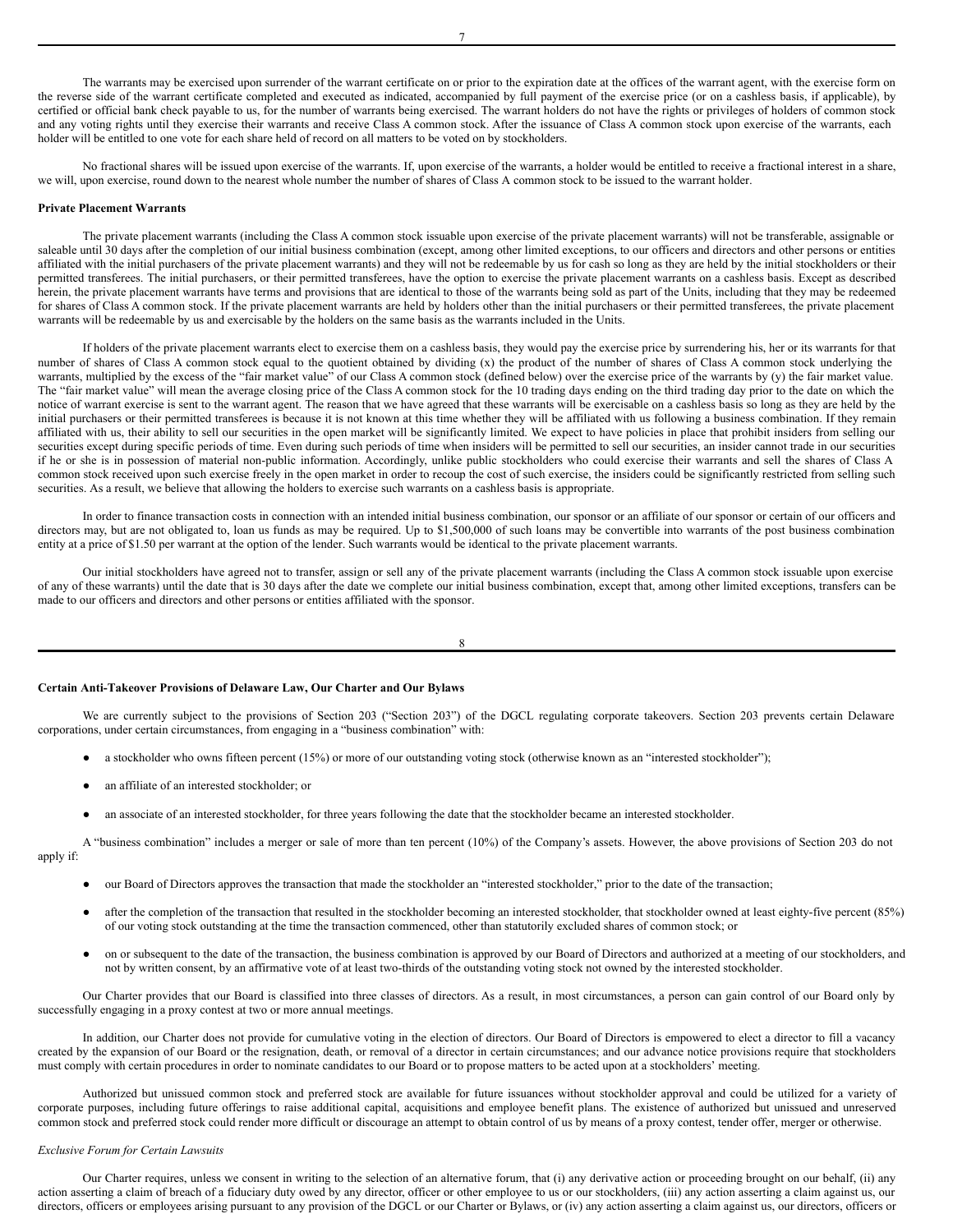employees governed by the internal affairs doctrine may be brought only in the Court of Chancery in the State of Delaware, except any claim (A) as to which the Court of Chancery of the State of Delaware determines that there is an indispensable party not subject to the jurisdiction of the Court of Chancery (and the indispensable party does not consent to the personal jurisdiction of the Court of Chancery within ten days following such determination), (B) which is vested in the exclusive jurisdiction of a court or forum other than the Court of Chancery, (C) for which the Court of Chancery does not have subject matter jurisdiction, or (D) any action arising under the Securities Act, as to which the Court of Chancery and the federal district court for the District of Delaware shall have concurrent jurisdiction. If an action is brought outside of Delaware, the stockholder bringing the suit will be deemed to have consented to service of process on such stockholder's counsel. Although we believe this provision benefits us by providing increased consistency in the application of Delaware law in the types of lawsuits to which it applies, a court may determine that this provision is unenforceable, and to the extent it is enforceable, the provision may have the effect of discouraging lawsuits against our directors and officers, although our stockholders will not be deemed to have waived our compliance with federal securities laws and the rules and regulations thereunder.

Notwithstanding the foregoing, our Charter provides that the exclusive forum provision will not apply to suits brought to enforce a duty or liability created by the Exchange Act or any other claim for which the federal courts have exclusive jurisdiction. Section 27 of the Exchange Act creates exclusive federal jurisdiction over all suits brought to enforce any duty or liability created by the Exchange Act or the rules and regulations thereunder.

#### *Special Meeting of Stockholders*

Our Bylaws provide that special meetings of our stockholders may be called only by a majority vote of our board of directors, by our Chief Executive Officer or by our Chairman.

# *Advance Notice Requirements for Stockholder Proposals and Director Nominations*

Our Bylaws provide that stockholders seeking to bring business before our annual meeting of stockholders, or to nominate candidates for election as directors at our annual meeting of stockholders, must provide timely notice of their intent in writing. To be timely, a stockholder's notice will need to be received by the company secretary at our principal executive offices not later than the close of business on the 90th day nor earlier than the opening of business on the 120th day prior to the anniversary date of the immediately preceding annual meeting of stockholders. Pursuant to Rule 14a-8 of the Exchange Act, proposals seeking inclusion in our annual proxy statement must comply with the notice periods contained therein. Our Bylaws also specify certain requirements as to the form and content of a stockholders' meeting. These provisions may preclude our stockholders from bringing matters before our annual meeting of stockholders or from making nominations for directors at our annual meeting of stockholders.

#### *Action by Written Consent*

Subsequent to the consummation of the offering, any action required or permitted to be taken by our common stockholders must be effected by a duly called annual or special meeting of such stockholders and may not be effected by written consent of the stockholders other than with respect to our Class B common stock.

#### *Classified Board of Directors*

Our board of directors will initially be divided into three classes, Class I, Class II and Class III, with members of each class serving staggered three-year terms. Our Charter provides that the authorized number of directors may be changed only by resolution of the board of directors. Subject to the terms of any preferred stock, any or all of the directors may be removed from office at any time, but only for cause and only by the affirmative vote of holders of a majority of the voting power of all then outstanding shares of our capital stock entitled to vote generally in the election of directors, voting together as a single class. Any vacancy on our board of directors, including a vacancy resulting from an enlargement of our board of directors, may be filled only by vote of a majority of our directors then in office.

#### *Class B Common Stock Consent Right*

For so long as any shares of Class B Common Stock remain outstanding, we may not, without the prior vote or written consent of the holders of a majority of the shares of Class B Common Stock then outstanding, voting separately as a single class, amend, alter or repeal any provision of our certificate incorporation, whether by merger, consolidation or otherwise, if such amendment, alteration or repeal would alter or change the powers, preferences or relative, participating, optional or other or special rights of the Class B Common Stock. Any action required or permitted to be taken at any meeting of the holders of Class B Common Stock may be taken without a meeting, without prior notice and without a vote, if a consent or consents in writing, setting forth the action so taken, shall be signed by the holders of the outstanding Class B Common Stock having not less than the minimum number of votes that would be necessary to authorize or take such action at a meeting at which all shares of Class B Common Stock were present and voted.

#### **Dividends**

We have not paid any cash dividends on our common stock to date. The payment of cash dividends in the future will be dependent upon our revenues and earnings, if any, capital requirements and general financial condition. The payment of any cash dividends will be within the discretion of our Board at such time. Our Board is not currently contemplating and does not anticipate declaring any stock dividends in the foreseeable future. Further, if we incur any indebtedness, our ability to declare dividends may be limited by restrictive covenants we may agree to in connection therewith.

# 10

#### **Limitations of Liability and Indemnification**

Our Charter and our Bylaws provide that we will indemnify our directors and officers, and may indemnify our employees and other agents, to the fullest extent permitted by the DGCL, which prohibits our Charter from limiting the liability of its directors for the following:

- any breach of the director's duty of loyalty to the Company or to its stockholders;
- acts or omissions not in good faith or that involve intentional misconduct or a knowing violation of law;
- unlawful payment of dividends or unlawful stock repurchases or redemptions; and
- any transaction from which the director derived an improper personal benefit.

If Delaware law is amended to authorize corporate action further eliminating or limiting the personal liability of a director, then the liability of our directors will be eliminated or limited to the fullest extent permitted by Delaware law, as so amended. Our Charter does not eliminate a director's duty of care and, in appropriate circumstances, equitable remedies, such as injunctive or other forms of non-monetary relief, remain available under Delaware law. This provision also does not affect a director's responsibilities under any other laws, such as the federal securities laws or other state or federal laws. Under our Bylaws, we are empowered to purchase insurance on behalf of any person whom it is required or permitted to indemnify.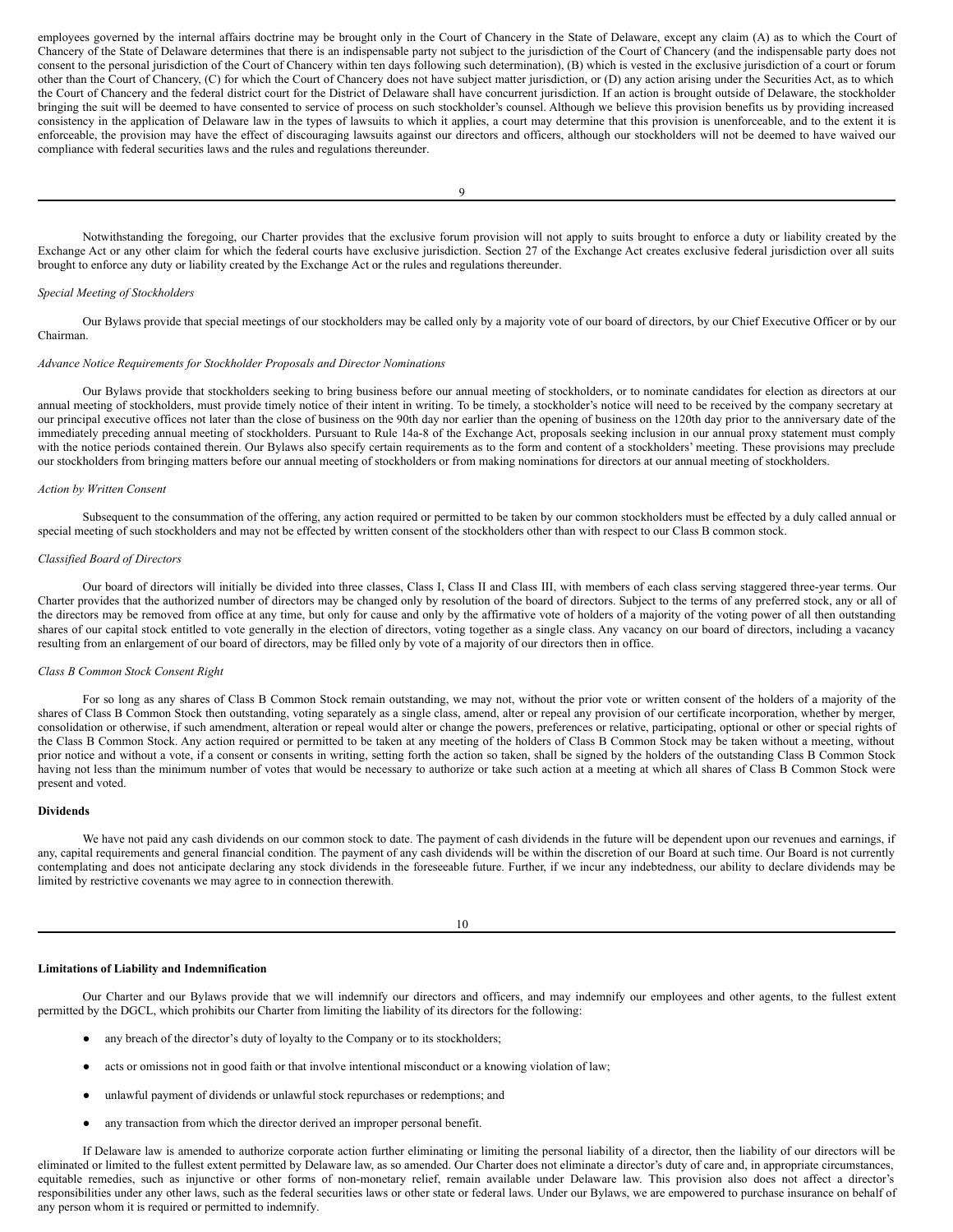In addition to the indemnification required in our Charter and our Bylaws, we have entered into indemnification agreements with each of our directors, officers, and some employees, effective upon consummation of the Business Combination. These agreements provide for the indemnification of such directors, officers, and employees for certain expenses and liabilities incurred in connection with any action, suit, proceeding, or alternative dispute resolution mechanism, or hearing, inquiry, or investigation that may lead to the foregoing, to which they are a party, or are threatened to be made a party, by reason of the fact that they are or were a director, officer, employee, agent, or fiduciary of the Company, or any of its subsidiaries, by reason of any action or inaction by them while serving as an officer, director, employee, agent, or fiduciary, or by reason of the fact that they were serving at the Company request as a director, officer, employee, agent, or fiduciary of another entity. In the case of an action or proceeding by or in the right of the Company or any of its subsidiaries, no indemnification will be provided for any claim where a court determines that the indemnified party is prohibited from receiving indemnification. We believe that the provisions of our Charter and Bylaws described above and these indemnification agreements are necessary to attract and retain qualified persons as directors and officers. We also maintain directors' and officers' liability insurance.

The limitation of liability and indemnification provisions in our Charter and our Bylaws may discourage stockholders from bringing a lawsuit against directors for breach of their fiduciary duties. They may also reduce the likelihood of derivative litigation against directors and officers, even though an action, if successful, might benefit the Company and its stockholders. A stockholder's investment may be harmed to the extent that we pay the costs of settlement and damage awards against directors and officers pursuant to these indemnification provisions.

Insofar as indemnification for liabilities arising under the Securities Act may be permitted to our directors, officers, and controlling persons pursuant to the foregoing provisions, or otherwise, we have been advised that, in the opinion of the SEC, such indemnification is against public policy as expressed in the Securities Act, and is, therefore, unenforceable.

There is no pending litigation or proceeding naming any of our directors or officers as to which indemnification is being sought, nor are we aware of any pending or threatened litigation that may result in claims for indemnification by any director or officer.

#### **Registration Rights**

The holders of the founder shares and warrants that may be issued upon conversion of working capital loans (and any Class A common stock issuable upon the exercise of the private placement warrants and warrants that may be issued upon conversion of working capital loans and upon conversion of the founder shares) are entitled to registration rights pursuant to a registration rights agreement, requiring us to register such securities for resale. The holders of these securities are entitled to make up to three demands, excluding short form demands, that we register such securities. In addition, the holders have certain "piggy-back" registration rights with respect to registration statements filed subsequent to our completion of our initial business combination. We will bear the expenses incurred in connection with the filing of any such registration statements.

# **Listing of Securities**

Our Units, Class A common stock and warrants are currently listed on the NYSE under the symbols "FUSE.U", "FUSE" and "FUSE WS", respectively.

#### **Transfer Agent and Registrar**

The transfer agent and registrar for our common stock is Continental Stock Transfer & Trust Company.

11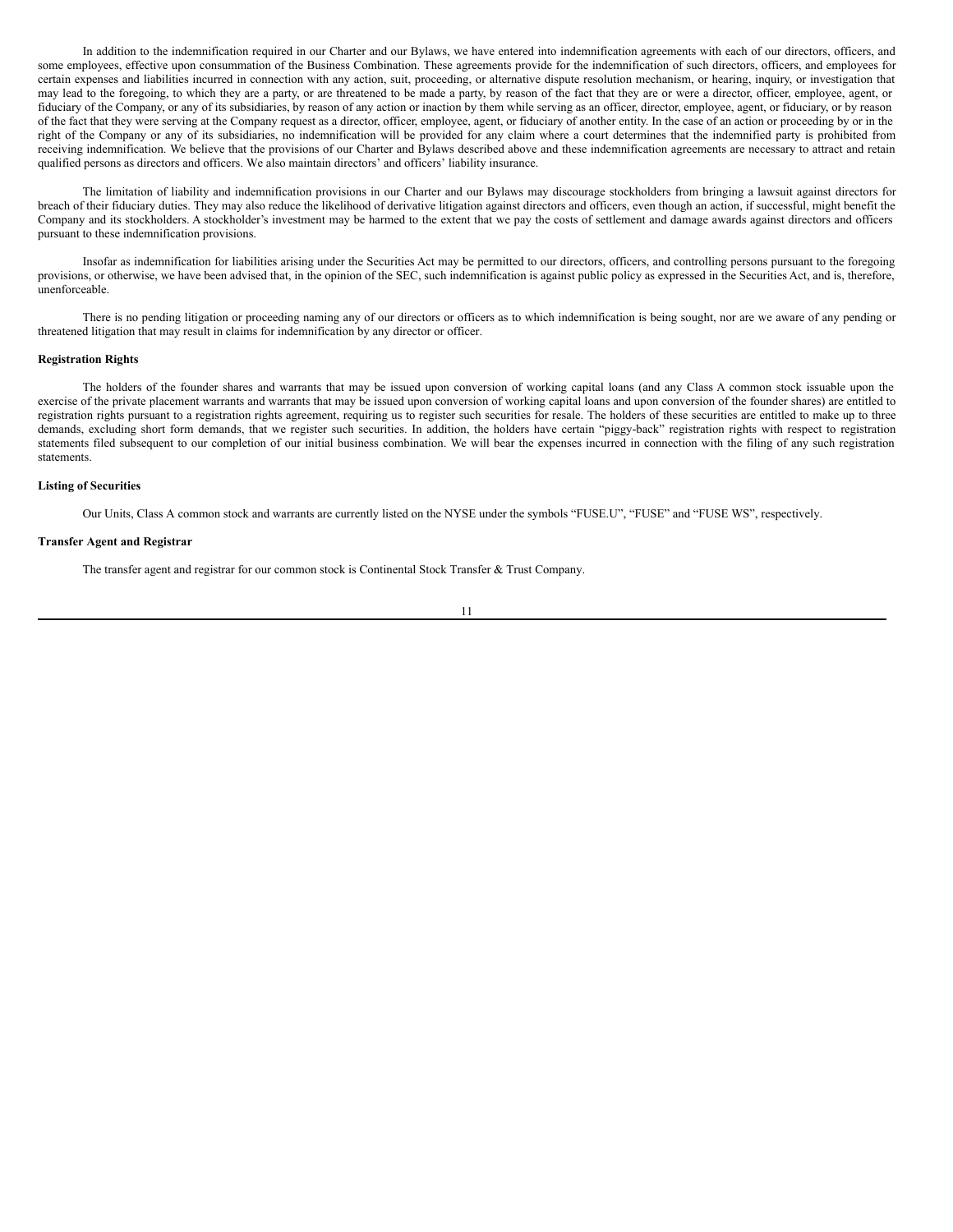## **Certification of Principal Executive Officer Pursuant to Exchange Act Rule 13a-14(a)/15d-14(a) as Adopted Pursuant to Section 302 of the Sarbanes-Oxley Act of 2002**

<span id="page-49-0"></span>I, John James, certify that:

- 1. I have reviewed this Annual Report on Form 10-K for the year ended December 31, 2020 of Fusion Acquisition Corp.;
- 2. Based on my knowledge, this report does not contain any untrue statement of a material fact or omit to state a material fact necessary to make the statements made, in light of the circumstances under which such statements were made, not misleading with respect to the period covered by this report;
- 3. Based on my knowledge, the financial statements, and other financial information included in this report, fairly present in all material respects the financial condition, results of operations and cash flows of the registrant as of, and for, the periods presented in this report;
- 4. The registrant's other certifying officer and I are responsible for establishing and maintaining disclosure controls and procedures (as defined in Exchange Act Rules 13a-15(e) and 15d-15(e)) for the registrant and have:
	- a. Designed such disclosure controls and procedures, or caused such disclosure controls and procedures to be designed under our supervision, to ensure that material information relating to the registrant, including its consolidated subsidiaries, is made known to us by others within those entities, particularly during the period in which this report is being prepared;
	- b. [Paragraph intentionally omitted in accordance with SEC Release Nos. 34-47986 and 34-54942];
	- c. Evaluated the effectiveness of the registrant's disclosure controls and procedures and presented in this report our conclusions about the effectiveness of the disclosure controls and procedures, as of the end of the period covered by this report based on such evaluation; and
	- d. Disclosed in this report any change in the registrant's internal control over financial reporting that occurred during the registrant's fourth fiscal quarter that has materially affected, or is reasonably likely to materially affect, the registrant's internal control over financial reporting; and
- 5. The registrant's other certifying officer(s) and I have disclosed, based on our most recent evaluation of internal control over financial reporting, to the registrant's auditors and the audit committee of the registrant's board of directors (or persons performing the equivalent functions):
	- a. All significant deficiencies and material weaknesses in the design or operation of internal control over financial reporting which are reasonably likely to adversely affect the registrant's ability to record, process, summarize and report financial information; and
	- b. Any fraud, whether or not material, that involves management or other employees who have a significant role in the registrant's internal control over financial reporting.

Date: March 25, 2021

/s/ John James

John James Chief Executive Officer (Principal Executive Officer)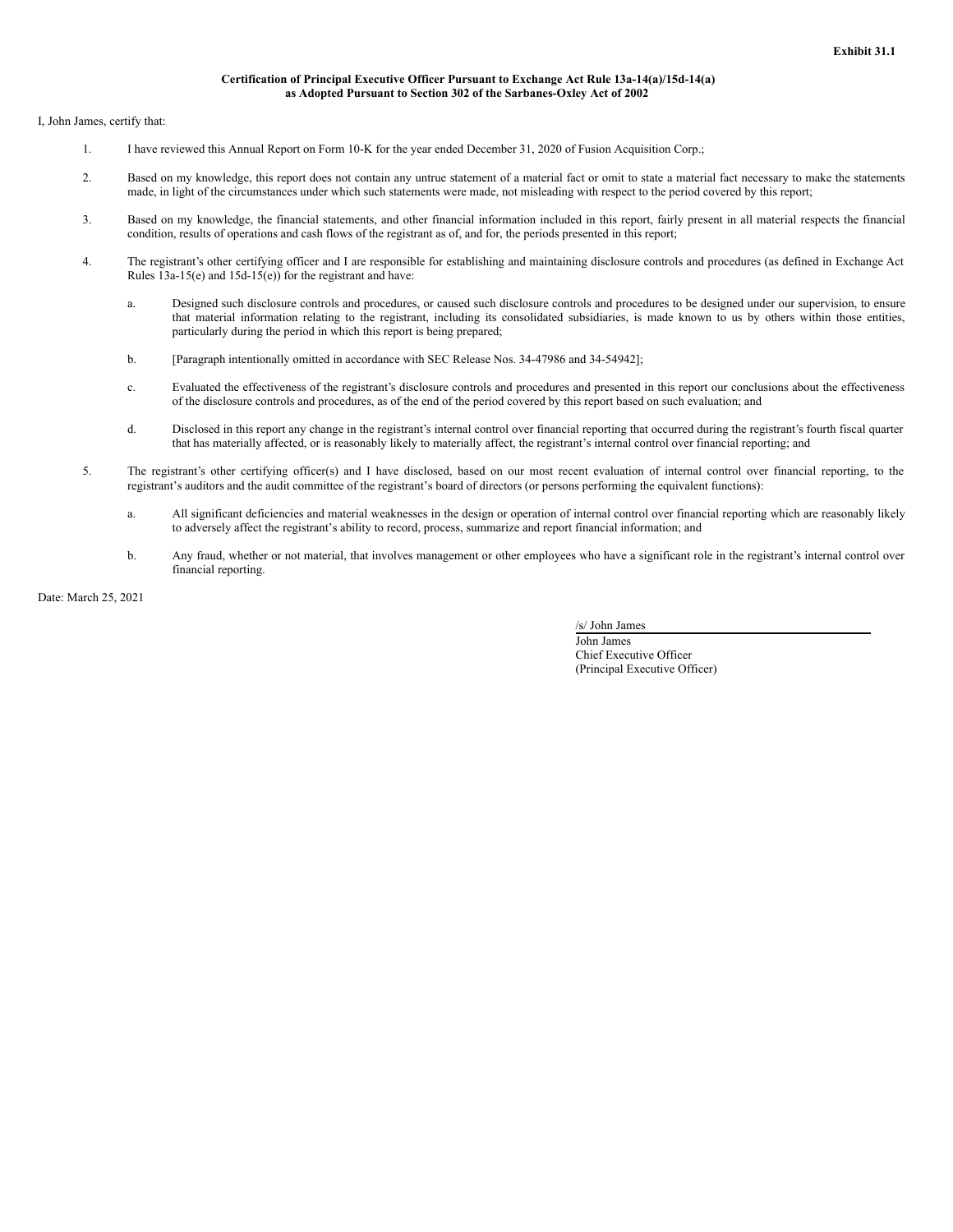### **Certification of Principal Financial Officer Pursuant to Exchange Act Rule 13a-14(a)/15d-14(a) as Adopted Pursuant to Section 302 of the Sarbanes-Oxley Act of 2002**

<span id="page-50-0"></span>I, Jeffrey Gary, certify that:

- 1. I have reviewed this Annual Report on Form 10-K for the year ended December 31, 2020 of Fusion Acquisition Corp.;
- 2. Based on my knowledge, this report does not contain any untrue statement of a material fact or omit to state a material fact necessary to make the statements made, in light of the circumstances under which such statements were made, not misleading with respect to the period covered by this report;
- 3. Based on my knowledge, the financial statements, and other financial information included in this report, fairly present in all material respects the financial condition, results of operations and cash flows of the registrant as of, and for, the periods presented in this report;
- 4. The registrant's other certifying officer and I are responsible for establishing and maintaining disclosure controls and procedures (as defined in Exchange Act Rules 13a-15(e) and 15d-15(e)) for the registrant and have:
	- a. Designed such disclosure controls and procedures, or caused such disclosure controls and procedures to be designed under our supervision, to ensure that material information relating to the registrant, including its consolidated subsidiaries, is made known to us by others within those entities, particularly during the period in which this report is being prepared;
	- b. [Paragraph intentionally omitted in accordance with SEC Release Nos. 34-47986 and 34-54942];
	- c. Evaluated the effectiveness of the registrant's disclosure controls and procedures and presented in this report our conclusions about the effectiveness of the disclosure controls and procedures, as of the end of the period covered by this report based on such evaluation; and
	- d. Disclosed in this report any change in the registrant's internal control over financial reporting that occurred during the registrant's fourth fiscal quarter that has materially affected, or is reasonably likely to materially affect, the registrant's internal control over financial reporting; and
- 5. The registrant's other certifying officer(s) and I have disclosed, based on our most recent evaluation of internal control over financial reporting, to the registrant's auditors and the audit committee of the registrant's board of directors (or persons performing the equivalent functions):
	- a. All significant deficiencies and material weaknesses in the design or operation of internal control over financial reporting which are reasonably likely to adversely affect the registrant's ability to record, process, summarize and report financial information; and
	- b. Any fraud, whether or not material, that involves management or other employees who have a significant role in the registrant's internal control over financial reporting.

Date: March 25, 2021

/s/ Jeffrey Gary

Jeffrey Gary Chief Financial Officer (Principal Financial Officer)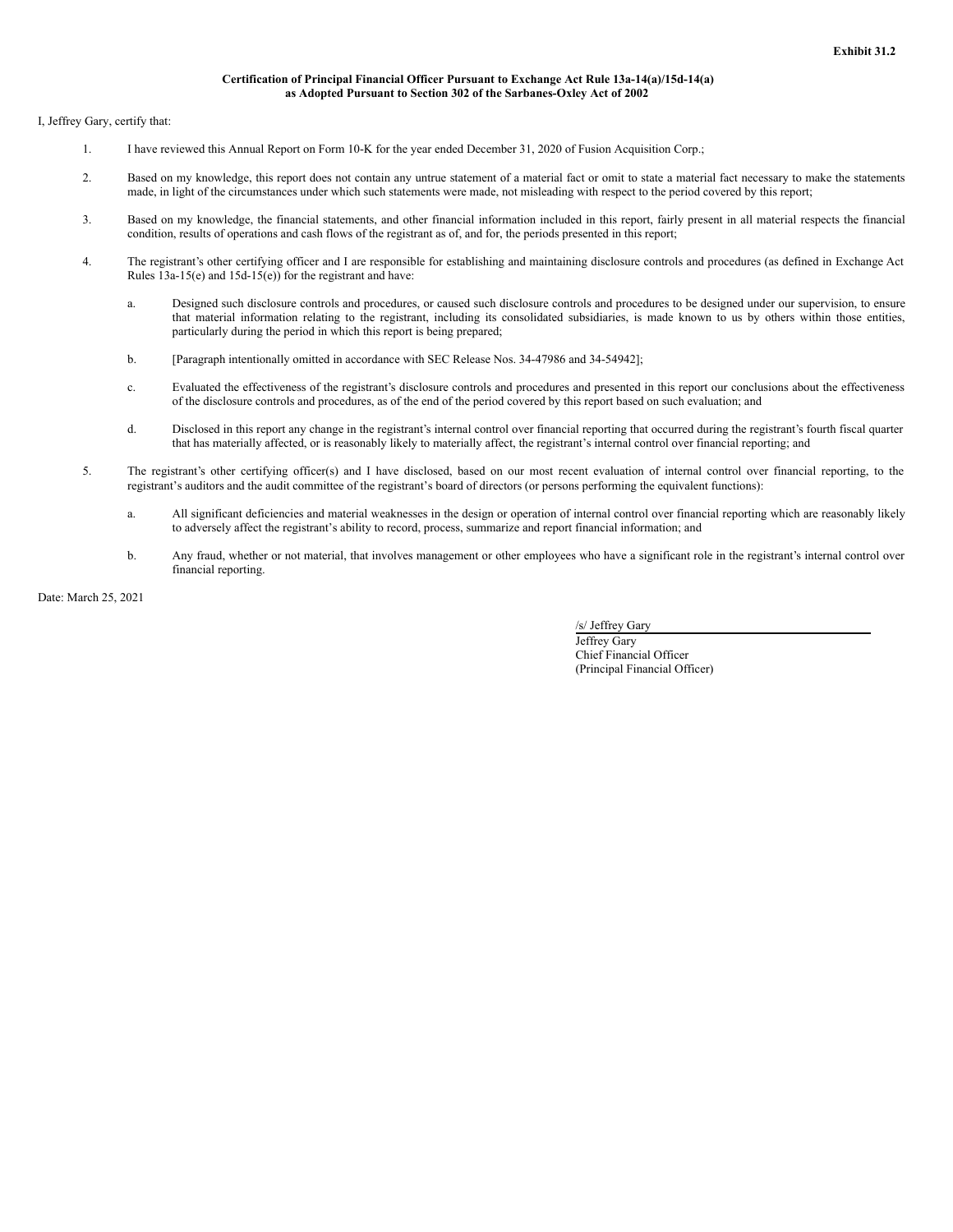# **Certification of Principal Executive Officer Pursuant to 18 U.S.C. Section 1350 as Adopted Pursuant to Section 906 of the Sarbanes-Oxley Act of 2002**

<span id="page-51-0"></span>Pursuant to 18 U.S.C. Section 1350, as adopted pursuant to Section 906 of the Sarbanes-Oxley Act of 2002, I, John James, Chief Executive Officer of Fusion Acquisition Corp. (the "Company"), hereby certify, that, to my knowledge:

- 1. the Annual Report on Form 10-K for the year ended December 31, 2020 (the "Report") of the Company fully complies with the requirements of Section 13(a) or 15(d) of the Securities Exchange Act of 1934 (15 U.S.C. 78m(a) or 78o(d)); and
- 2. the information contained in the Report fairly presents, in all material respects, the financial condition and results of operations of the Company.

Date: March 25, 2021

/s/ John James

John James Chief Executive Officer (Principal Executive Officer)